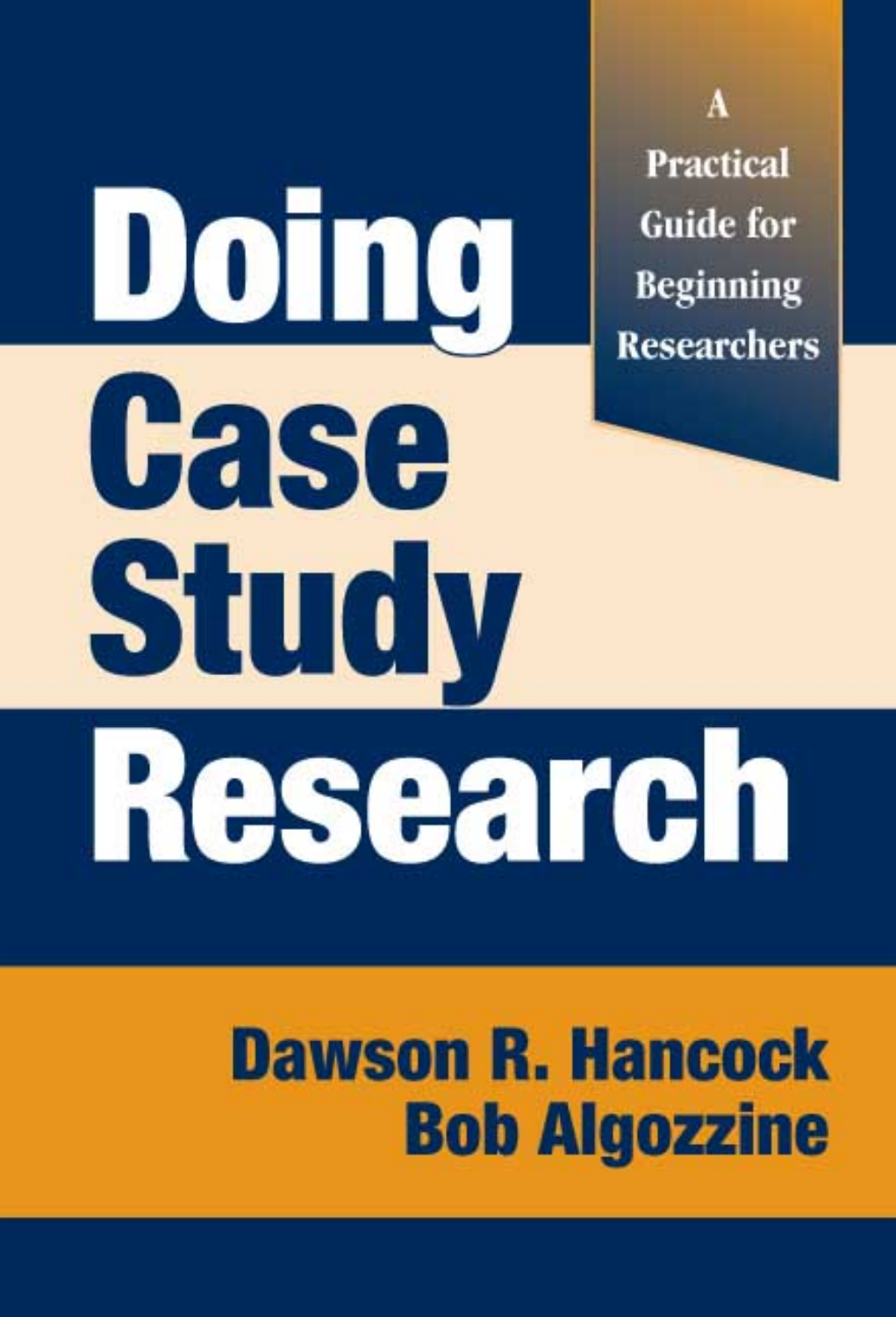# **Doing Case Study Research**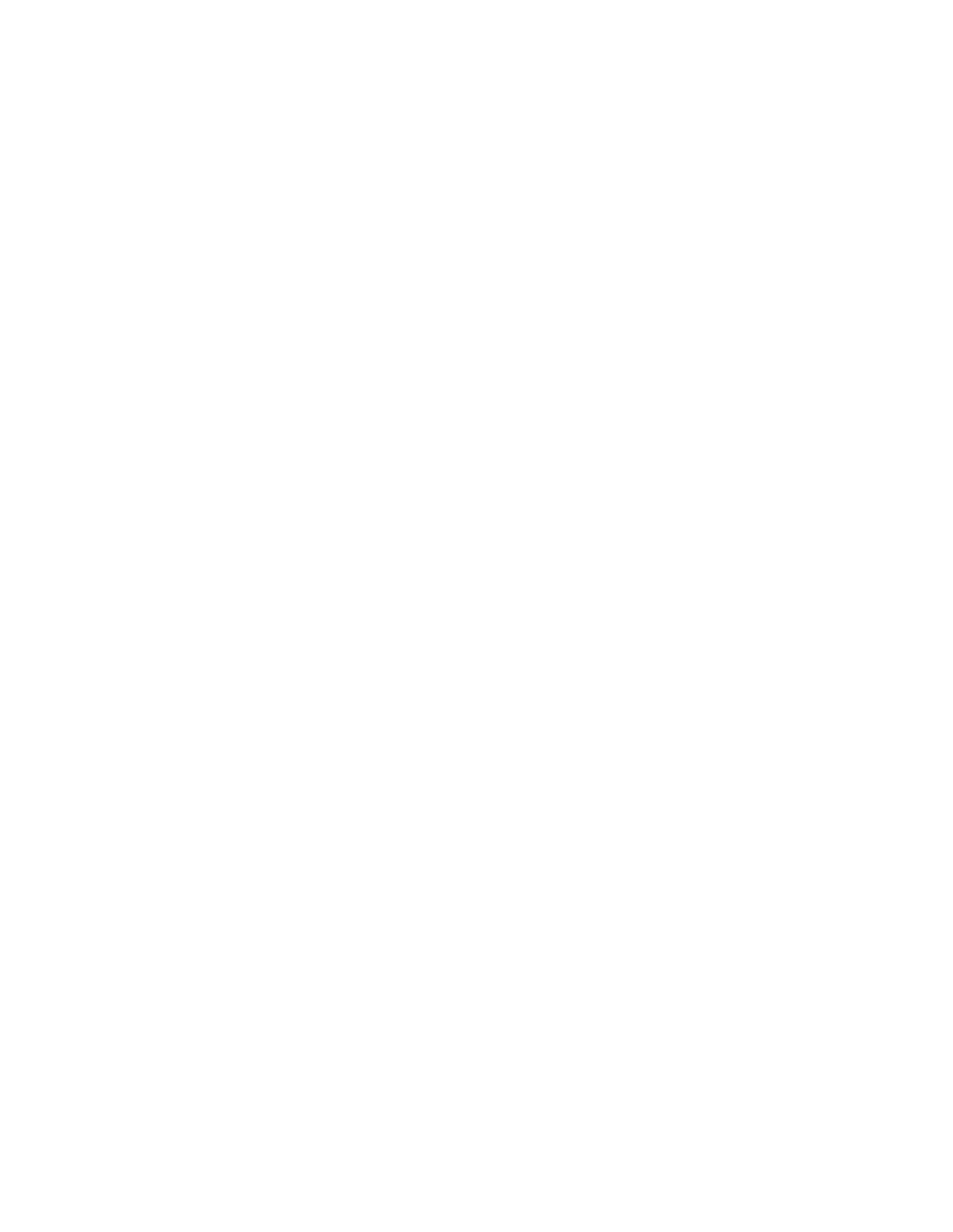# **Doing Case Study Research**

## A Practical Guide for Beginning Researchers

*Dawson R. Hancock Bob Algozzine*



Teachers College Columbia University New York and London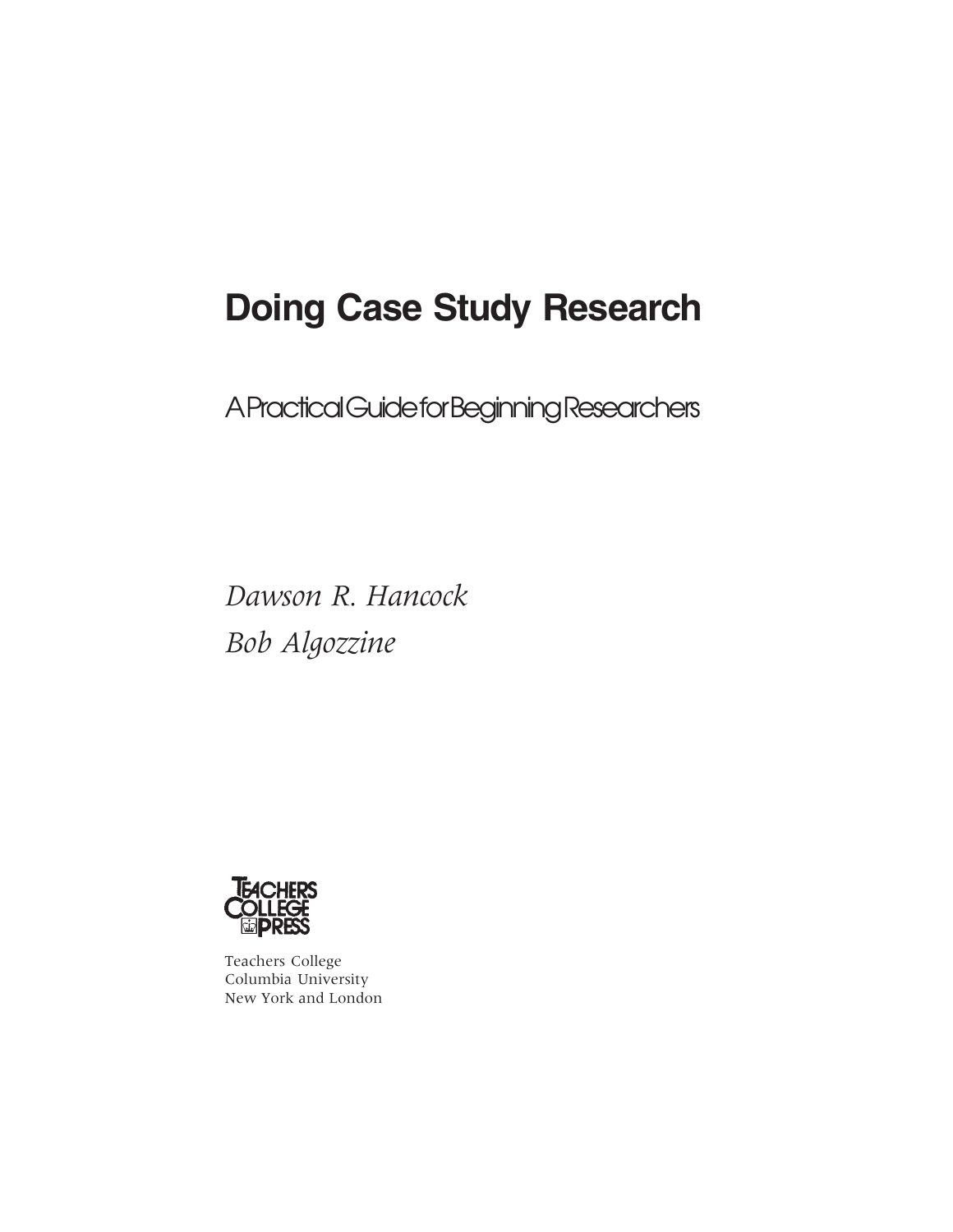Published by Teachers College Press, 1234 Amsterdam Avenue, New York, NY 10027

Copyright © 2006 by Teachers College, Columbia University

All rights reserved. No part of this publication may be reproduced or transmitted in any form or by any means, electronic or mechanical, including photocopy, or any information storage and retrieval system, without permission from the publisher.

*Library of Congress Cataloging-in-Publication Data*

Hancock, Dawson R. Doing case study research : a practical guide for beginning researchers / Dawson R. Hancock, Bob Algozzine. p. cm. Includes bibliographical references and index. ISBN-13: 978-0-8077-4708-7 (cloth : alk. paper) ISBN-13: 978-0-8077-4707-0 (pbk. : alk. paper) ISBN-10: 0-8077-4708-4 (cloth : alk. paper) ISBN-10: 0-8077-4707-6 (pbk : alk. paper) 1. Education—Research—Methodology. 2. Education—Research—Case studies. 3. Case method. I. Algozzine, Robert. II. Title. LB1028.H313 2006 370.7'2—dc22

2006040499

ISBN-13: ISBN-10: 978-0-8077-4707-0 (paper) 0-8077-4707-6 (paper) 978-0-8077-4708-7 (cloth) 0-8077-4708-4 (cloth)

Printed on acid-free paper

Manufactured in the United States of America

13 12 11 10 09 08 07 06 8 7 6 5 4 3 2 1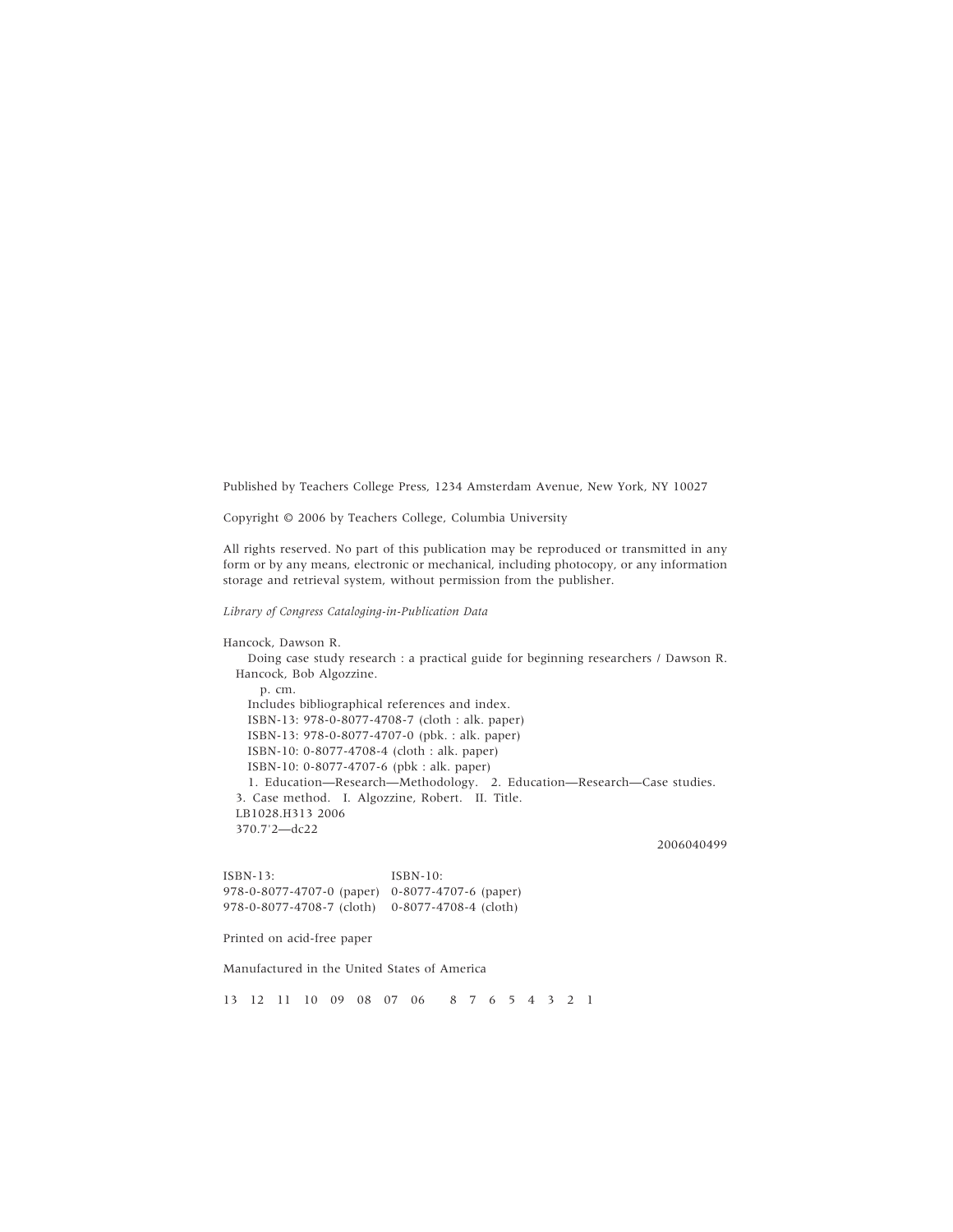## **Contents**

| <b>Preface</b>         |      |
|------------------------|------|
| Key Features           | X    |
| Rationale              | X    |
| Course Applications    | xi   |
| <b>Acknowledgments</b> | xiii |

#### **PART I: BACKGROUND INFORMATION**

| 1. | <b>Scientific Inquiry</b>                               |    |
|----|---------------------------------------------------------|----|
|    | Content Review                                          | 6  |
|    | Activities and Applications for Prospective Researchers | 6  |
| 2. | <b>Qualitative and Quantitative Research</b>            |    |
|    | Illustrations from Practice                             | 10 |
|    | Content Review                                          | 10 |
|    |                                                         |    |

#### **PART II: STAGES OF DOING CASE STUDY RESEARCH**

| 3. | <b>Setting the Stage</b>                                | 15 |
|----|---------------------------------------------------------|----|
|    | What Has Been Studied Using Case Study Research?        | 17 |
|    | Illustrations from Practice                             | 23 |
|    | Content Review                                          | 24 |
|    | Activities and Applications for Prospective Researchers | 25 |
| 4. | Determining What We Know                                | 26 |
|    | How to Do a Literature Review                           | 28 |
|    | Illustrations from Practice                             | 28 |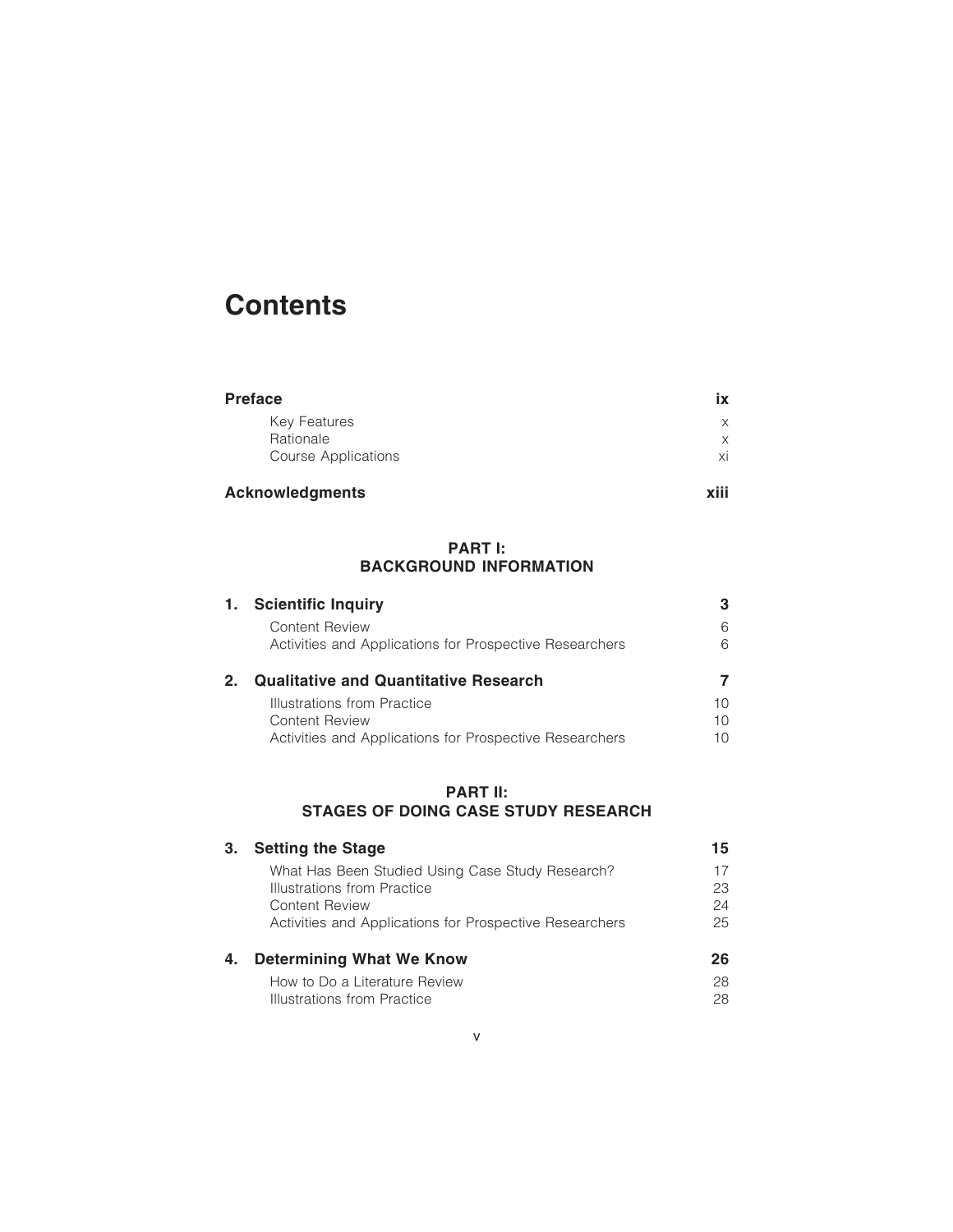| ۷i | Contents |
|----|----------|
|    |          |

|     | <b>Content Review</b><br>Activities and Applications for Prospective Researchers                                                                                                                                                                                | 29<br>30                         |
|-----|-----------------------------------------------------------------------------------------------------------------------------------------------------------------------------------------------------------------------------------------------------------------|----------------------------------|
| 5.  | <b>Selecting a Design</b><br>Relations Between Design and Method<br>Illustrations from Practice<br><b>Content Review</b><br>Activities and Applications for Prospective Researchers                                                                             | 31<br>34<br>34<br>38<br>38       |
| 6.  | <b>Gathering Information from Interviews</b><br>Illustration from Practice<br><b>Content Review</b><br>Activities and Applications for Prospective Researchers                                                                                                  | 39<br>41<br>45<br>45             |
| 7.  | <b>Gathering Information from Observations</b><br>Design Illustrations<br>Illustrations from Practice<br><b>Content Review</b><br>Activities and Applications for Prospective Researchers                                                                       | 46<br>47<br>48<br>49<br>50       |
| 8.  | <b>Gathering Information from Documents</b><br>Authenticity of Documents<br>Questions to Answer When Gathering Information<br>from Documents<br>Illustrations from Practice<br><b>Content Review</b><br>Activities and Applications for Prospective Researchers | 51<br>52<br>53<br>53<br>55<br>55 |
| 9.  | Summarizing and Interpreting the Information<br>Design Illustration: Thinking About Method<br>Illustrations from Practice<br><b>Content Review</b><br>Activities and Applications for Prospective Researchers                                                   | 56<br>58<br>58<br>60<br>60       |
| 10. | <b>Reporting Findings</b><br>How to Synthesize Findings<br>Design Illustration<br><b>Content Review</b><br>Activities and Applications for Prospective Researchers                                                                                              | 61<br>62<br>63<br>64<br>64       |
| 11. | <b>Confirming Case Study Findings</b><br>Illustrations from Practice<br><b>Content Review</b><br>Activities and Applications for Prospective Researchers                                                                                                        | 66<br>67<br>68<br>68             |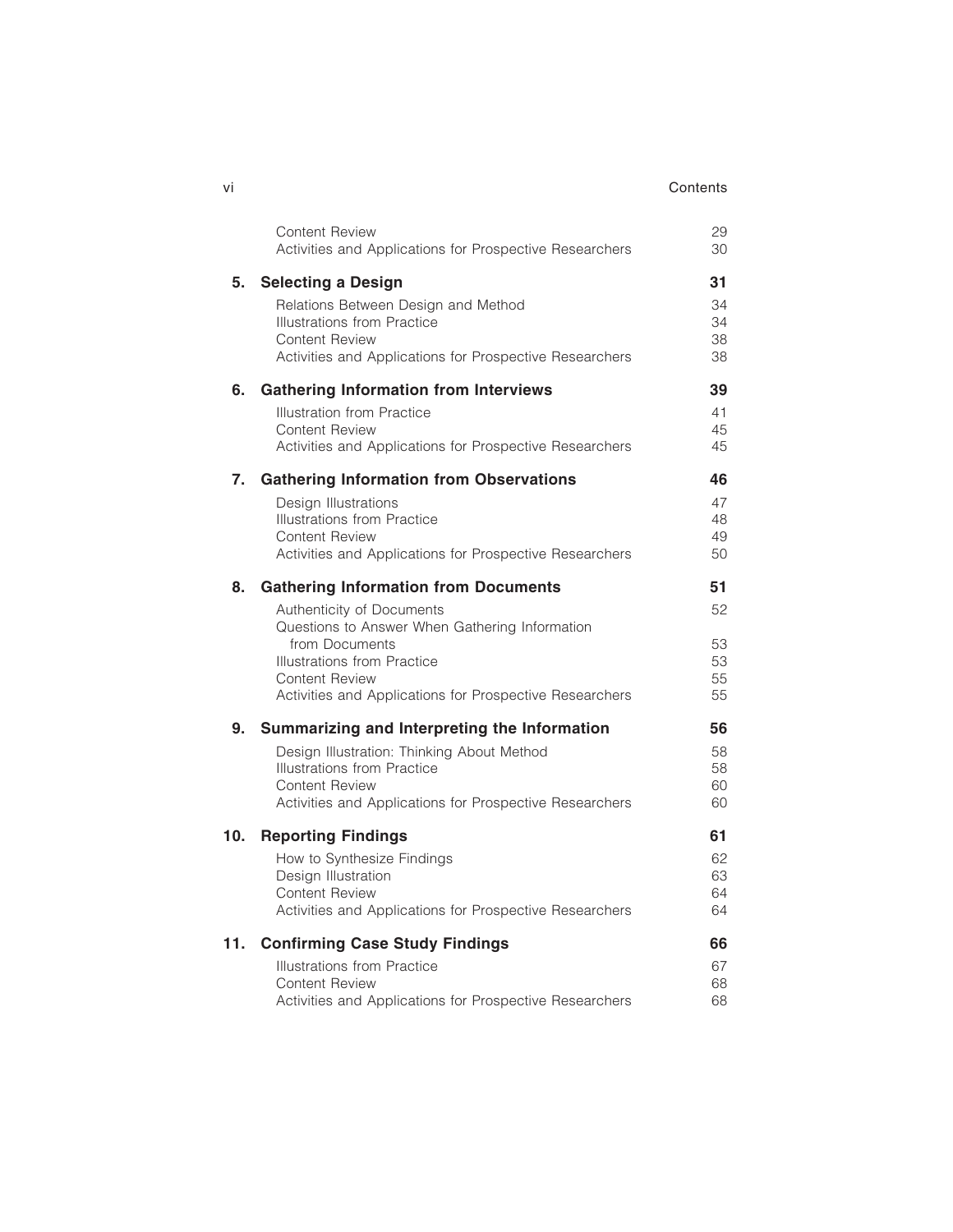#### **Part III: Putting It All Together**

| 12.          | <b>Preparing Proposals for Case Study Research</b>      | 71  |
|--------------|---------------------------------------------------------|-----|
|              | Introduction                                            | 71  |
|              | Review of Literature                                    | 72  |
|              | Method                                                  | 72  |
|              | <b>Supporting Materials</b>                             | 73  |
|              | Frequently Asked Questions About Research Proposals     | 74  |
|              | <b>Content Review</b>                                   | 77  |
|              | Activities and Applications for Prospective Researchers | 77  |
| 13.          | <b>Disseminating Case Study Research</b>                | 78  |
|              | Introduction                                            | 79  |
|              | Method                                                  | 79  |
|              | Results                                                 | 79  |
|              | Discussion                                              | 80  |
|              | <b>Content Review</b>                                   | 81  |
|              | Activities and Applications for Prospective Researchers | 81  |
|              | <b>Epilogue</b>                                         | 83  |
|              |                                                         |     |
|              | <b>Key Terms</b>                                        | 85  |
|              | <b>References</b>                                       | 89  |
|              | <b>Annotated Bibliography</b>                           | 93  |
| <b>Index</b> |                                                         | 101 |
|              | <b>About the Authors</b>                                | 106 |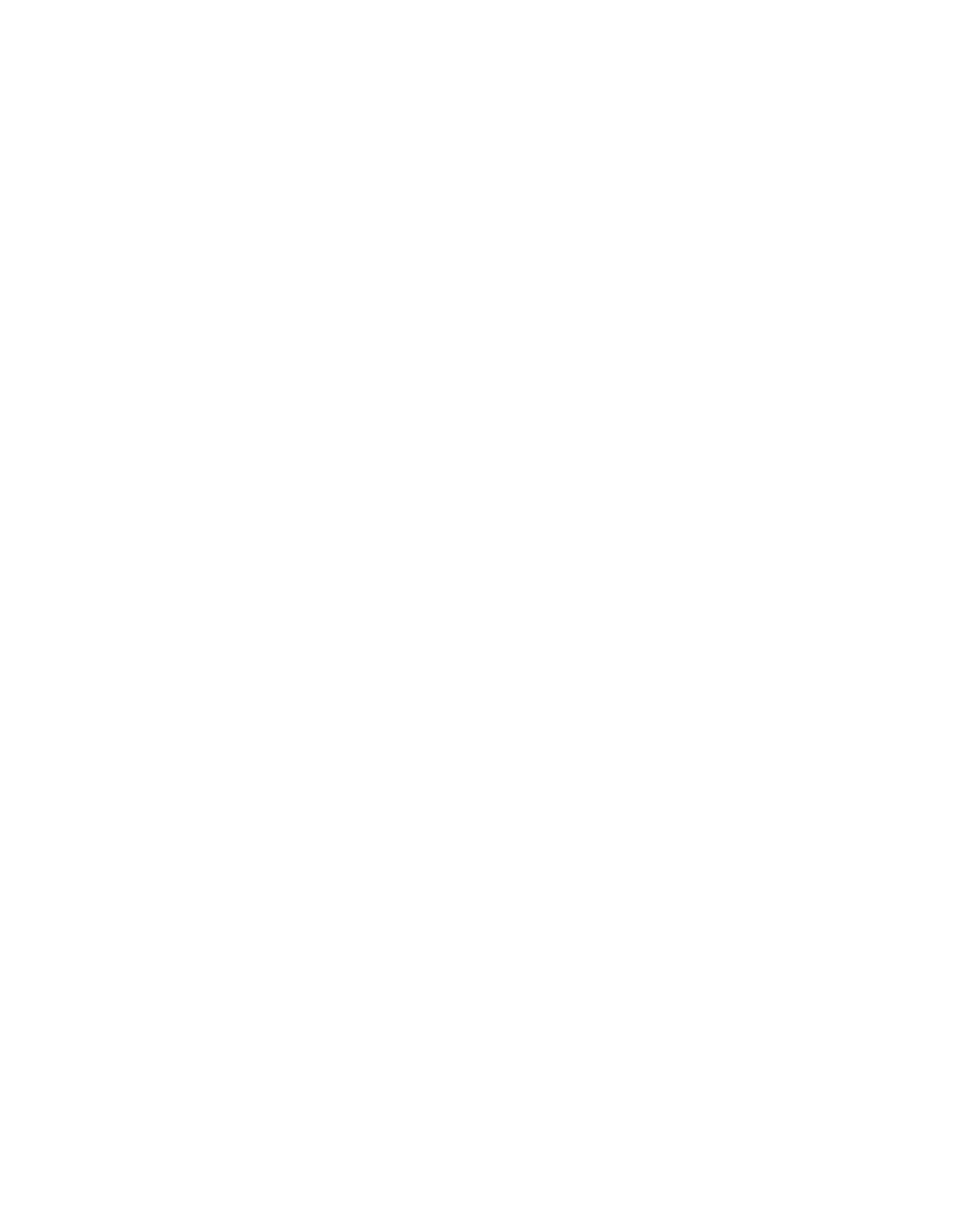## **Preface**

As university professors teaching quantitative and qualitative methods courses to beginning and advanced graduate students in education and health professions, we are constantly faced with the need for resources that guide novice researchers through the stages of planning and implementing studies. This handbook is a guide for doing case study research. The emphasis throughout is on learning how to plan, conduct, and write up a case study research project. Our goal is to provide sufficient structure, detail, and guidance for beginning researchers to get a handle on what it takes to complete a systematic case study.

*Doing Case Study Research* begins with an examination of the scientific method (Chapter 1, Scientific Inquiry) as the context for exploring topologies and procedures used to conduct educational research (Chapter 2, Qualitative and Quantitative Research). The rationale and circumstances for conducting a certain type of research, the case study (Chapter 3, Setting the Stage), are followed by a discussion of how to identify literature that informs the research effort (Chapter 4, Determining What We Know). We then describe how to determine an appropriate research design (Chapter 5, Selecting a Design) and how to conduct informative interviews (Chapter 6, Gathering Information from Interviews), observations (Chapter 7, Gathering Information from Observations), and document analyses (Chapter 8, Gathering Information from Documents). After describing how data are acquired, we discuss how to derive meaning from them (Chapter 9, Interpreting the Information) and how to communicate results (Chapter 10, Reporting Findings). Finally, we describe ways to verify, substantiate, and back up the results attained through a case study research effort (Chapter 11, Confirming Findings). Applying the steps examined in this handbook, researchers at all levels will be able to design and conduct a high-quality case study research project.

To facilitate understanding, *Doing Case Study Research* contains many examples that illustrate key concepts contained in the chapters. Sources of additional case study research information are cited throughout the book for those interested in more in-depth information. Finally, each chapter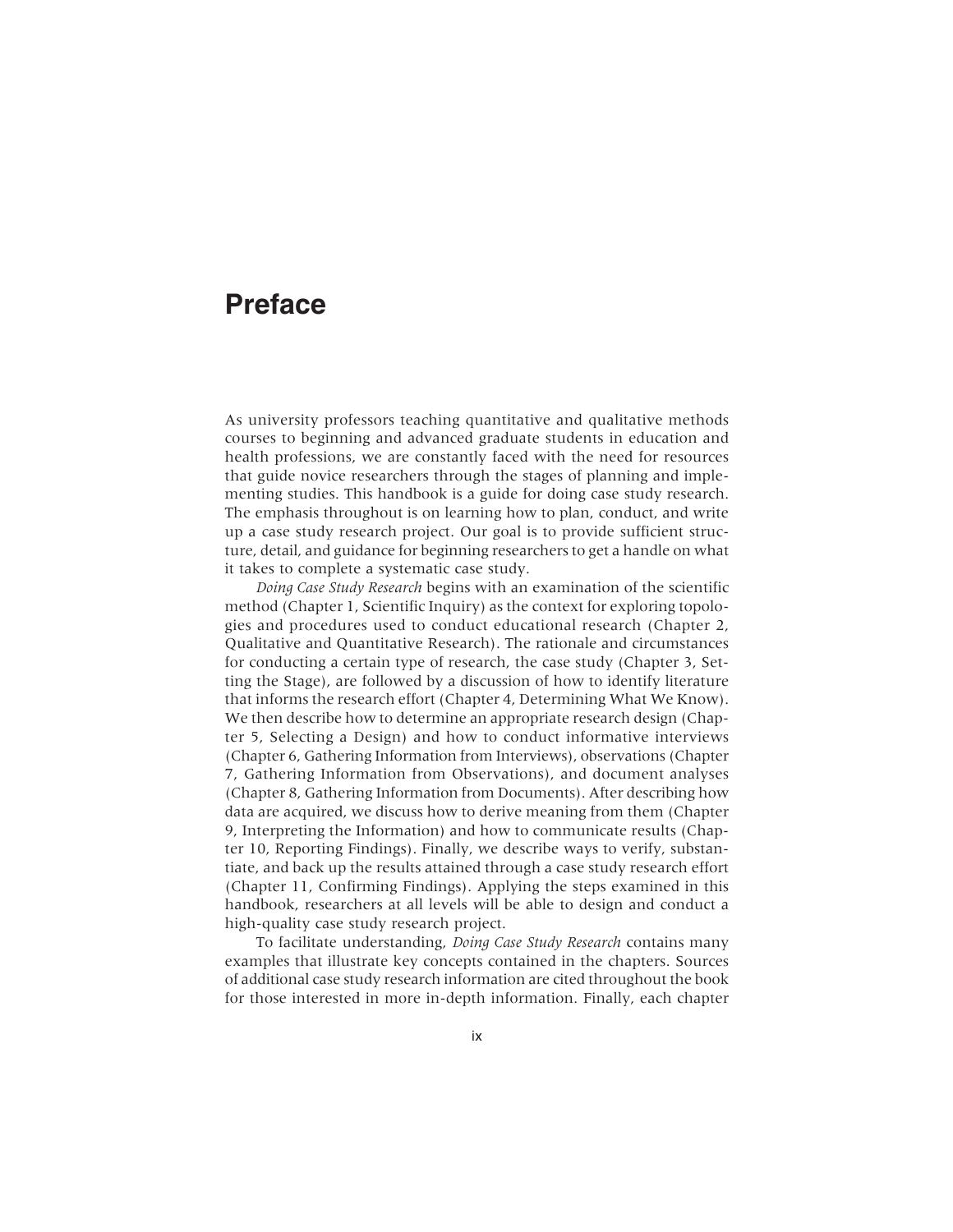ends with questions, illustrations, and activities to help prospective researchers apply information that was presented.

#### **KEY FEATURES**

Most of the information available about case study research seems to be written for people who already know a lot about qualitative and quantitative methods. Even books focused specifically on case study research leave new researchers wondering how to do it. In this brief handbook, we describe methods that speak directly to beginning investigators and address their needs in a step-by-step approach in the following ways:

- *Doing Case Study Research* is written in language that is accessible to individuals who do not have an extensive background in research methods; the intended audience is beginning researchers.
- We emphasize learning how to do case study research. From the first step of deciding whether a case study is the way to go to the last step of verifying and confirming findings before disseminating them, this is a very practical, easy-to-read handbook.
- We include plenty of examples from published works as illustrations of each step in doing case study research.
- We end each part of the book with questions and activities designed to reinforce what has been learned.
- We include an extensive reference list for use in extending what is being taught and as evidence that what we are saying is grounded in the body of knowledge that exists about doing case study research.
- We frame the book as a guide for doing case study research; students and advisors can use the book to shape a thesis, dissertation, or independent project from conceptualization to completion.

#### **RATIONALE**

As part of their academic curriculum, students pursuing baccalaureate, master's, and doctoral degrees are often required to conduct a research project or produce a thesis or dissertation. For many of these students, this is the only occasion during their personal or professional lives that they will participate in a research effort. *Doing Case Study Research* is written for these students—students who desire to have a prescriptive, stepby-step guide for conducting a case study research project. There is a large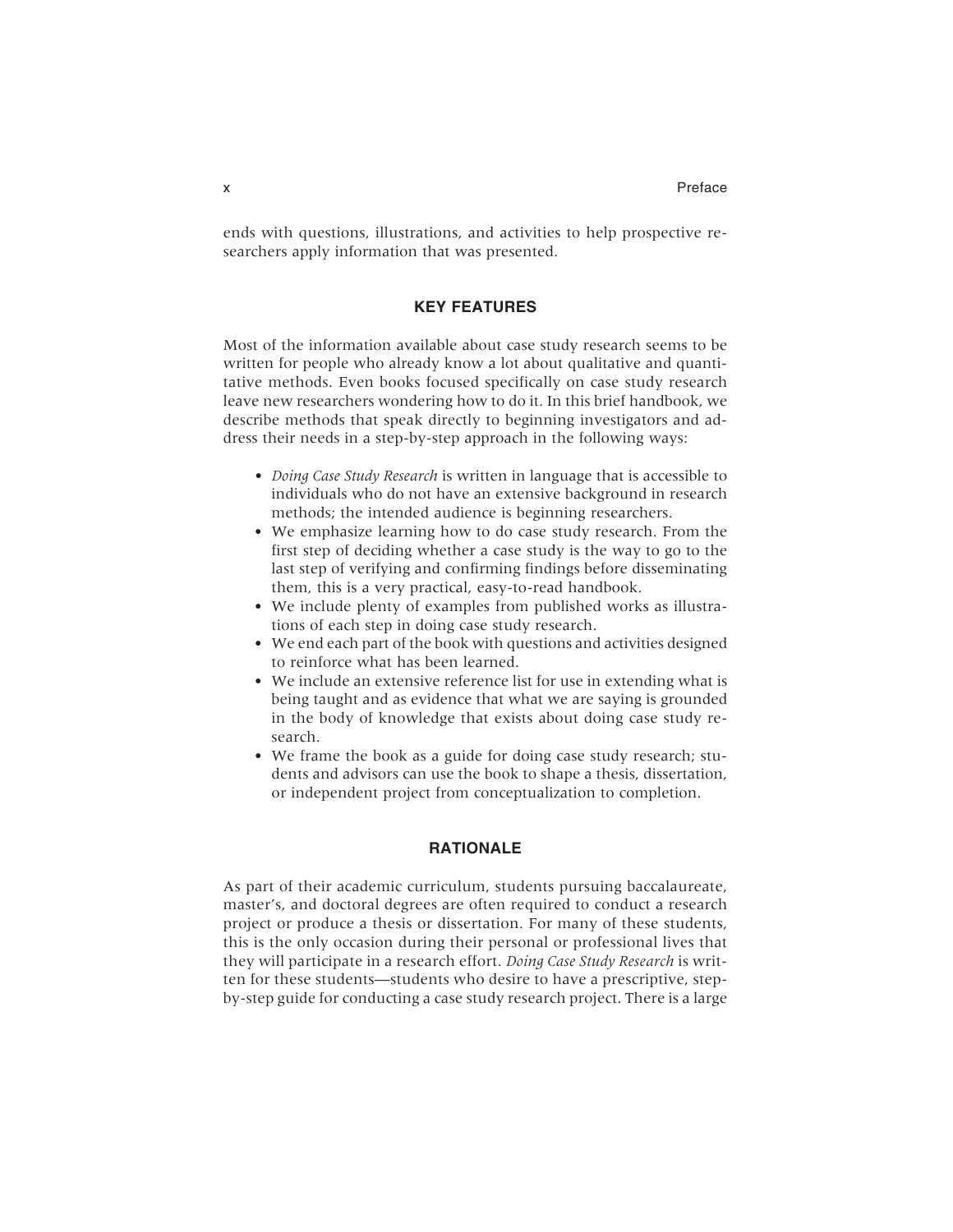and complete library of books (some dated, some classic, and some brand new) on the theory and practice of qualitative research (see Creswell, 1998; Ely, Anzul, Friedman, Garner, & Steinmetz, 1991; Erlandson, Harris, Skipper, & Allen, 1993; Flinders & Mills, 1993; Glesne & Peshkin, 1992; Hatch, 2002; Lancy, 1993; Lincoln & Guba, 1985; Mason, 2002; Merriam, 2001; Miles & Huberman, 1994; Patton, 1980, 1990); most of these works address case study research in a very cursory manner. There is a small collection of practical books about selected aspects of case study research. For example, Galvan's (1999) *Writing Literature Reviews* and Seidman's (2006) *Interviewing as Qualitative Research* focus on important aspects of doing research, but do not address the overall process of doing case study research. There are also a few books about case study research (Merriam, 2001; Stake, 1995; Yin, 1994, 2003), but they address more theory than practice and most do not deal successfully with boiling down the essentials of doing case study research for novice investigators. Since the content of these books does not overlap significantly with the information in *Doing Case Study Research*, it would be an excellent companion for any of them. Whereas other books provide important information regarding various approaches to qualitative and case study research, *Doing Case Study Research* synthesizes the information contained in these approaches into a succinct "how-to" guide that systematically illustrates the complete case study research process.

#### **COURSE APPLICATIONS**

*Doing Case Study Research* has a place in any introduction to research or research methods course. It is written primarily for graduate students and others new to doing independent research. We have tried to write it using the same language we use when teaching the content in educational research courses and when we work with master's and doctoral-degree students doing independent research for a thesis or dissertation. Case study research is a complex process. This book is not "case study research for dummies." However, it is also not a complex textbook addressing theories and concepts of doing qualitative research. It is a straightforward attempt to introduce new researchers to the science of doing case study research without overwhelming them by it. It is an attempt to bridge the gap between very brief treatments of case study research typically found in introductory research-methods books and the more general introductions presented in the growing library of qualitative research textbooks. While the book is intended for students likely to engage in thesis or dissertation research as a new experience, *Doing Case Study Research* also has value for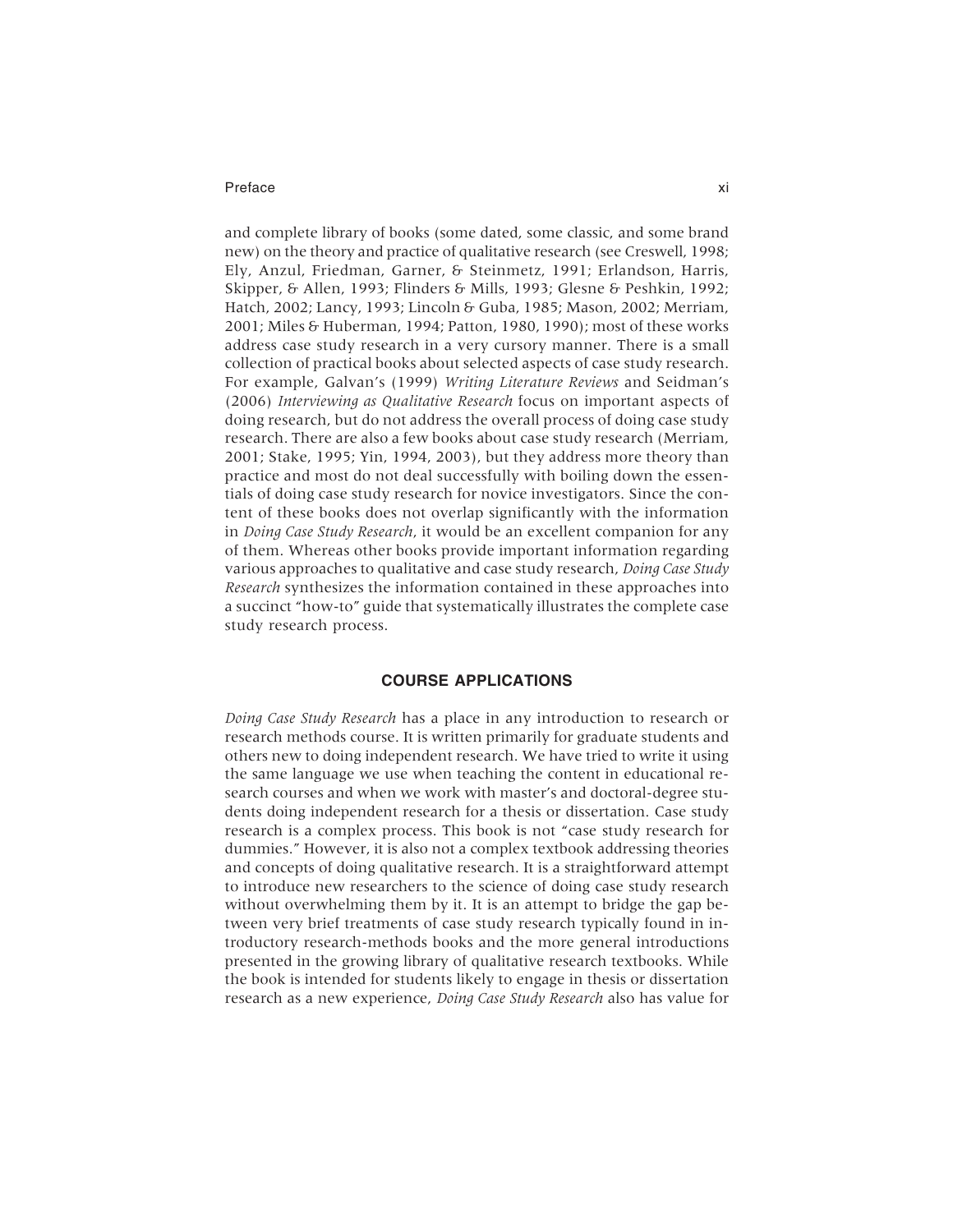advanced undergraduate students doing "senior projects" or other forms of systematic investigation in the social, medical, or behavioral sciences.

We designed the book as a primary resource for students, but another audience is the large number of professors who serve on and sometimes chair thesis and dissertation committees. Often these individuals have little or no formal preparation and no direct experience doing case study research and they are constantly searching for simple, direct resources that offer guidance in their efforts to support their students in matters related to independent research, especially that of a qualitative nature. Because the book provides a step-by-step approach, it is an excellent place for a student and his or her advisor to begin doing case study research together.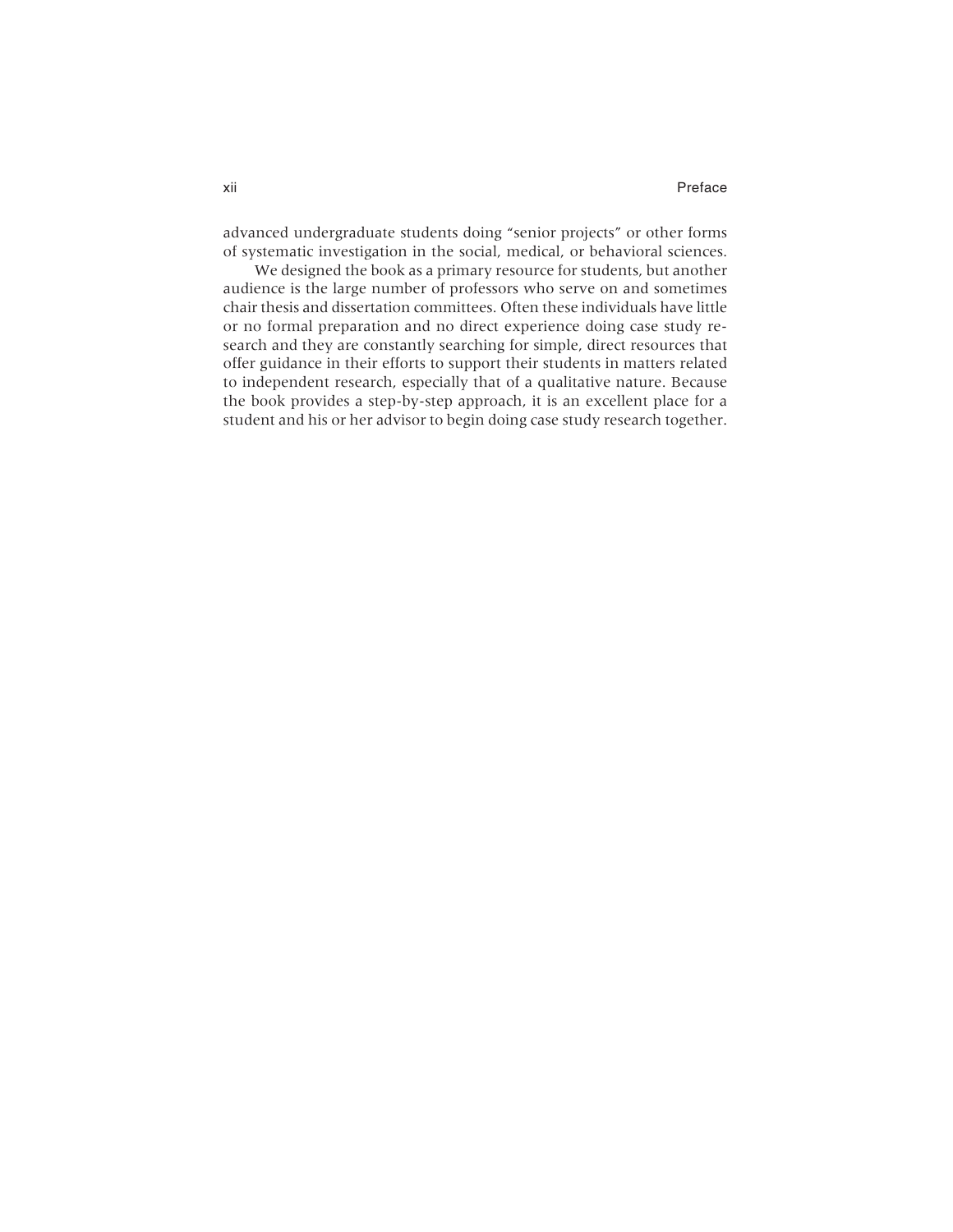## **Acknowledgments**

No one writes a book alone. We would like to thank everyone who has helped us understand qualitative research and case studies over the years. In particular, we owe a special debt to Robert Yin, for a first enthusiastic and interesting exposure more than 20 years ago, and, more recently, to our graduate students Shawnee Wakeman and Bryan Setser, who continually helped us "keep it real." The work was collaborative in the fullest extent and speaks for both of us.

DRH

BA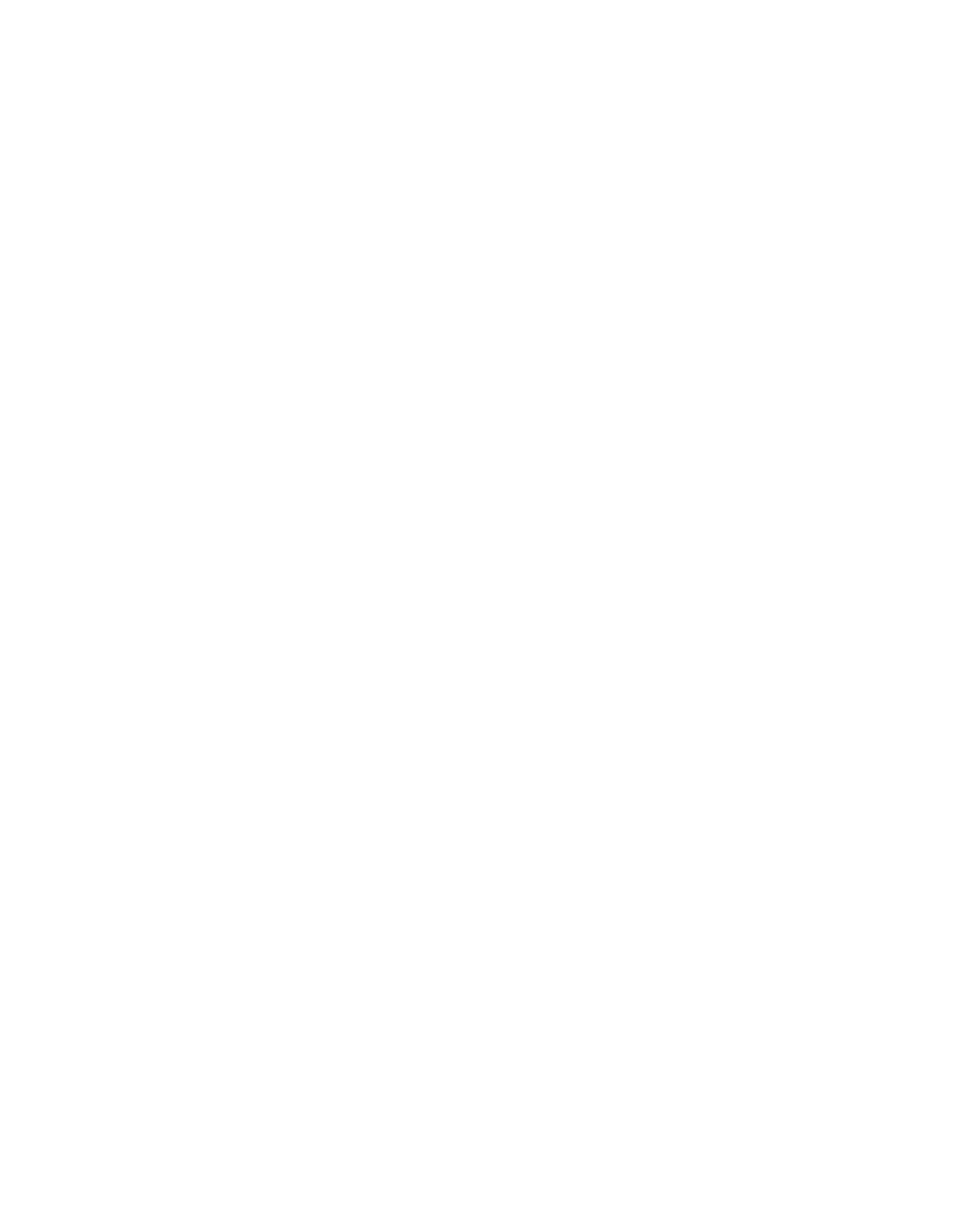PART I

# **Background Information**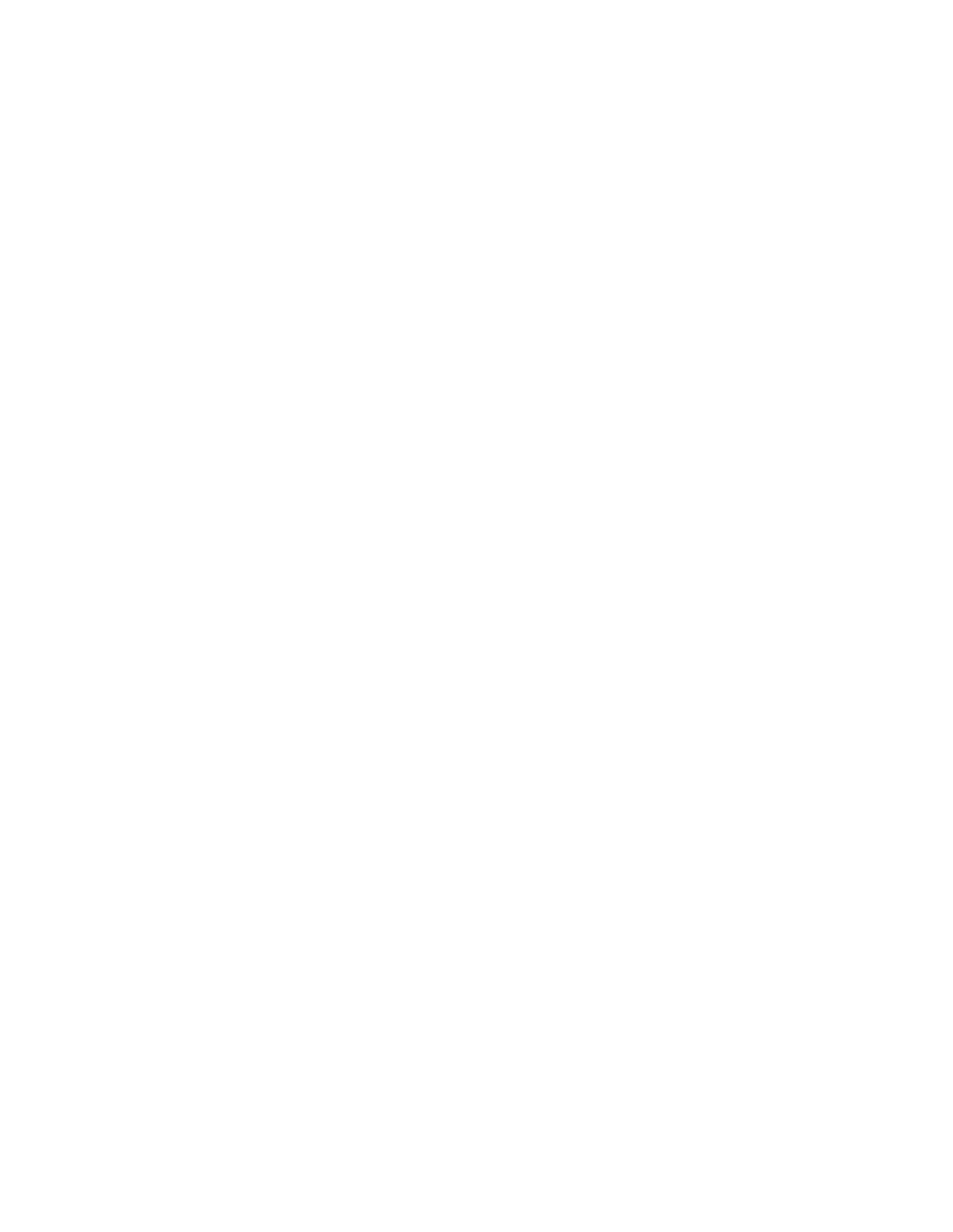## **Scientific Inquiry**

Each day we ask questions, large and small, of ourselves and others. A zoologist may ask, "How does a caterpillar evolve into a butterfly?" An educator may ask, "Why does this student behave as he does?" An economist may ask, "What factors shape our society's economic well-being?" A voter may ask, "Who is best qualified to serve as our next president?" Although the types and scope of our questions are limitless, the questions are united by one characteristic—a desire to find an answer. As humans, we are driven to know why things are as they are. When confronted with a novel or perplexing situation, our natural tendency is to ask a question: Who? What? When? Where? Why?

Therefore, in a sense, *all of us are researchers*. Why? Because at its core, research is about answering questions as we attempt to understand the world around us! When you set about the task of finding answers to everyday questions, you are conducting research. Formal research, like that being done for a thesis, a dissertation, or a funded or unfunded project, involves systematic actions that help the researcher add credibility to the questions and answers engaged in his or her research. It involves finding patterns or irregularities in data, which in turn become tentative answers to questions that often form the basis for additional study. Sometimes, answering questions is not as easy as it looks, for several reasons.

First, as humans, we sometimes observe things in different ways or incorrectly. People observing the same event often relate the details of the event very differently, reaching different conclusions about the causes of the event. Second, we often oversimplify things around us. In an attempt to understand a phenomenon, we often reduce it to its essential elements, thereby missing rich details that characterize the true nature of the phenomenon. Third, we sometimes fail to recognize or account for variables that are influencing a situation under investigation. For example, while concluding that a student's poor academic performance results from her laziness, we may fail to realize that the student has a learning disability or a disruptive home life that negatively influences her classroom performance.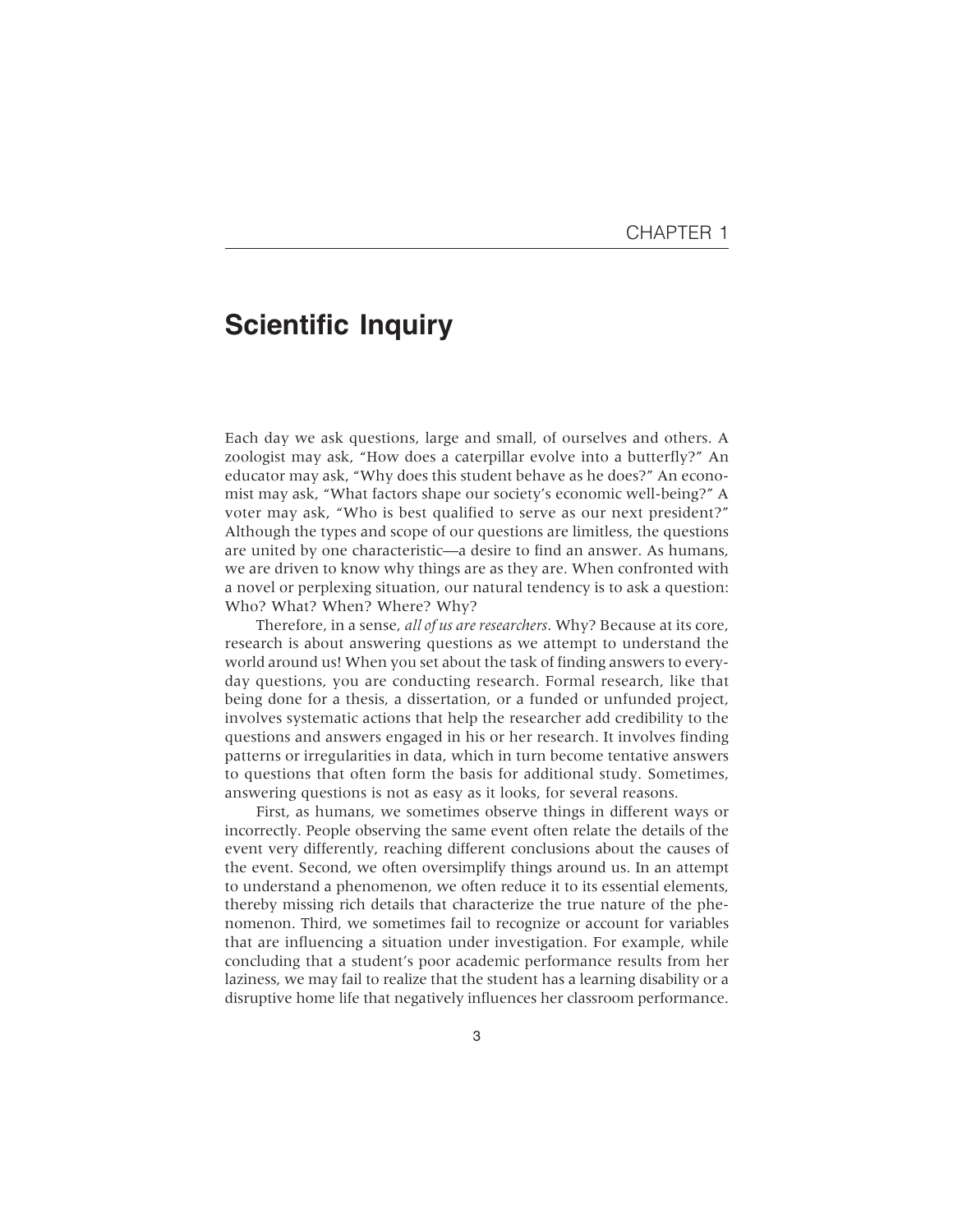To do a better job of answering important questions, we often apply research procedures that allow us to reach conclusions that are sensible, credible, and interpretable.

Research involves determining:

- 1. what we want to study (the research question)
- 2. how do we want to study it (the design)
- 3. whom we want to study (the "case," "cases," or "sample")
- 4. how best to acquire information (the data-collection techniques)
- 5. how best to analyze or interpret the information that we acquire (the data analysis)
- 6. how and with whom to share our findings (the dissemination process)
- 7. how to confirm our findings (the verification process).

To accomplish these tasks, researchers have devised a number of organizing frameworks.

Think of an organizing framework as a road map. A road map establishes for a traveler the possibilities for getting from one location to another. Although a map does not specify the exact route to follow, would you ever attempt to drive across the country without a map? Probably not! In the same sense, a researcher should not conduct a research project without an organizing framework. This framework establishes for the researcher the defining features and possibilities for acquiring answers to a research question. Just as a map allows a traveler to make critical decisions regarding his route, an organizing framework allows a researcher to make important decisions that may greatly impact the nature of the research study. Therefore, before conducting a research study, a researcher must be familiar with the most significant organizing frameworks.

Most organizing frameworks are labeled by their essential attributes. Although the various frameworks are not mutually exclusive, each one possesses its own fundamental characteristics. One common organizing framework, concerned with the generalization of research findings, is the distinction between *descriptive* and *inferential* research. In descriptive studies, information is collected for the purpose of describing a specific group with no intention of going beyond that group. In inferential studies, researchers desire to go beyond a specific group in order to make generalized statements about a larger population. For example, a medical doctor studying the behaviors of several medical interns to determine how they behave in a particular hospital would engage in a descriptive study. However, if the doctor's intent was to select and study interns who were rep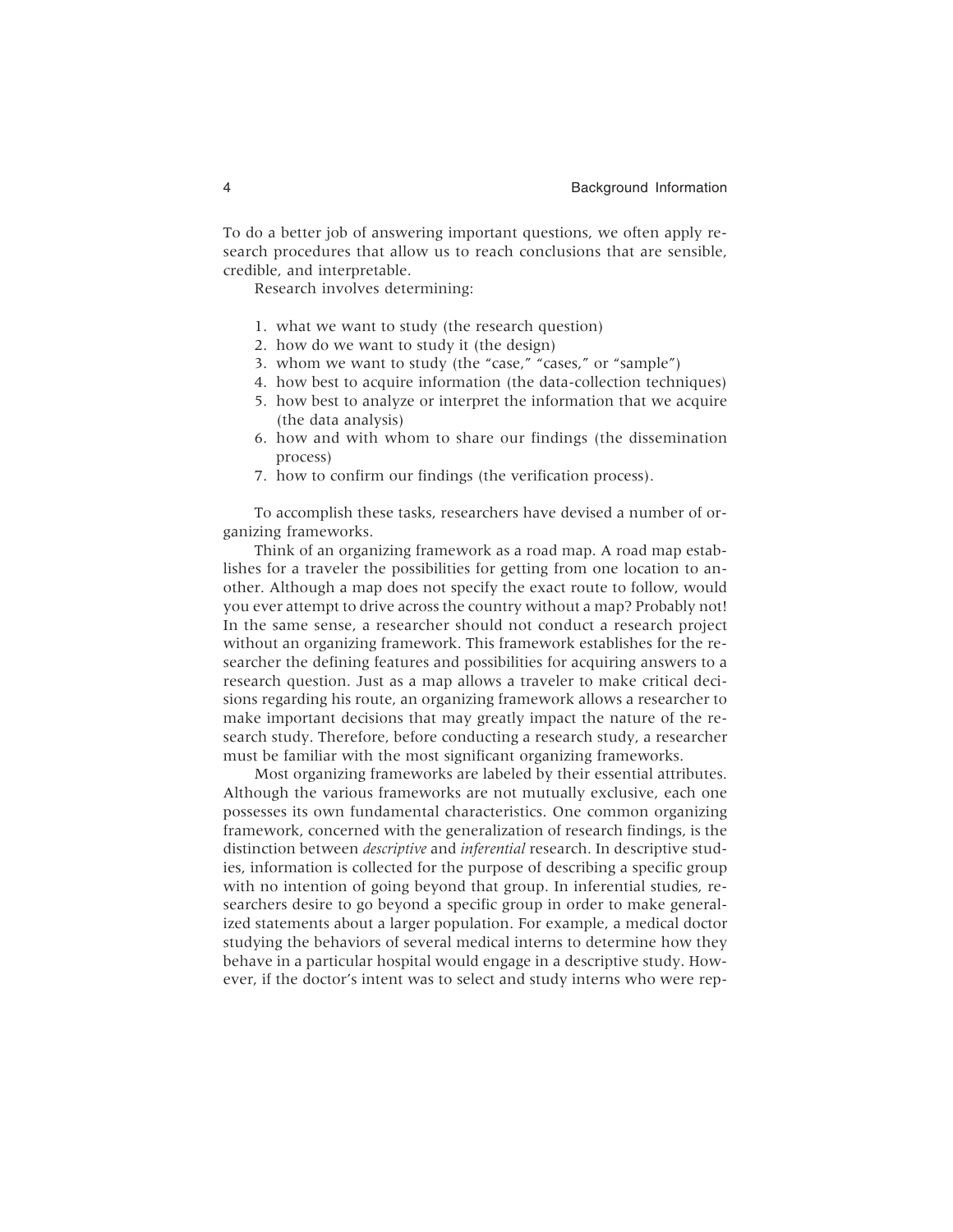resentative of a general population of interns in order to generalize her findings to that general population, she would conduct an inferential study.

Another organizing framework involves the level of research experimentation. True *experimental* research is characterized by manipulation of an independent variable combined with random assignment of participants to groups. An example might be a physiologist interested in the impact of exercise on students' academic performance. Comparing the academic performance of 30 students randomly assigned to an exercise class to that of a group of students not in the class would help establish whether the exercise class influenced the students' academic performance. An alternative to true experimental designs are quasi-experimental designs in which variables are manipulated but no random assignment of participants occurs. Finally, nonexperimental designs involve no variable manipulation and no random assignment. These three designs range in their ability to identify cause-and-effect relationships from very good (true experimental) to poor (nonexperimental).

The distinction between *basic* and *applied* research represents another organizing framework. Basic research involves the examination of variables in order to construct or verify a theory (i.e., an explanation of a particular phenomenon). By contrast, applied research is concerned primarily with addressing an existing problem or issue. Hence, basic research is sometimes called theory-based research, whereas applied research is sometimes called problem-based research. Although the thrust of these two approaches differ, in reality they overlap in that practical outcomes often result from basic research while contributions to a theory often result from an applied-research effort. For example, a researcher may engage in a basic-research study intended primarily to substantiate Bloom's (1984) theory of mastery learning—a theory designed to explain how all children can achieve their full academic potential. In doing this, he may also be conducting applied research by helping a school district understand how its children may be taught to perform better academically.

A final organizing framework classifies research as *quantitative* or *qualitative*. Although many research studies apply characteristics of both approaches, the principles and activities inherent in these two approaches allow researchers to plan and conduct their research in very different ways. Most fundamentally, quantitative researchers use numbers, normally in the form of statistics, to explain phenomena. Qualitative researchers, however, use words to describe trends or patterns in research settings. Because these descriptions greatly oversimplify the approaches' distinctions and because almost all research can be classified using the characteristics of these approaches, we have devoted the following chapter of this book to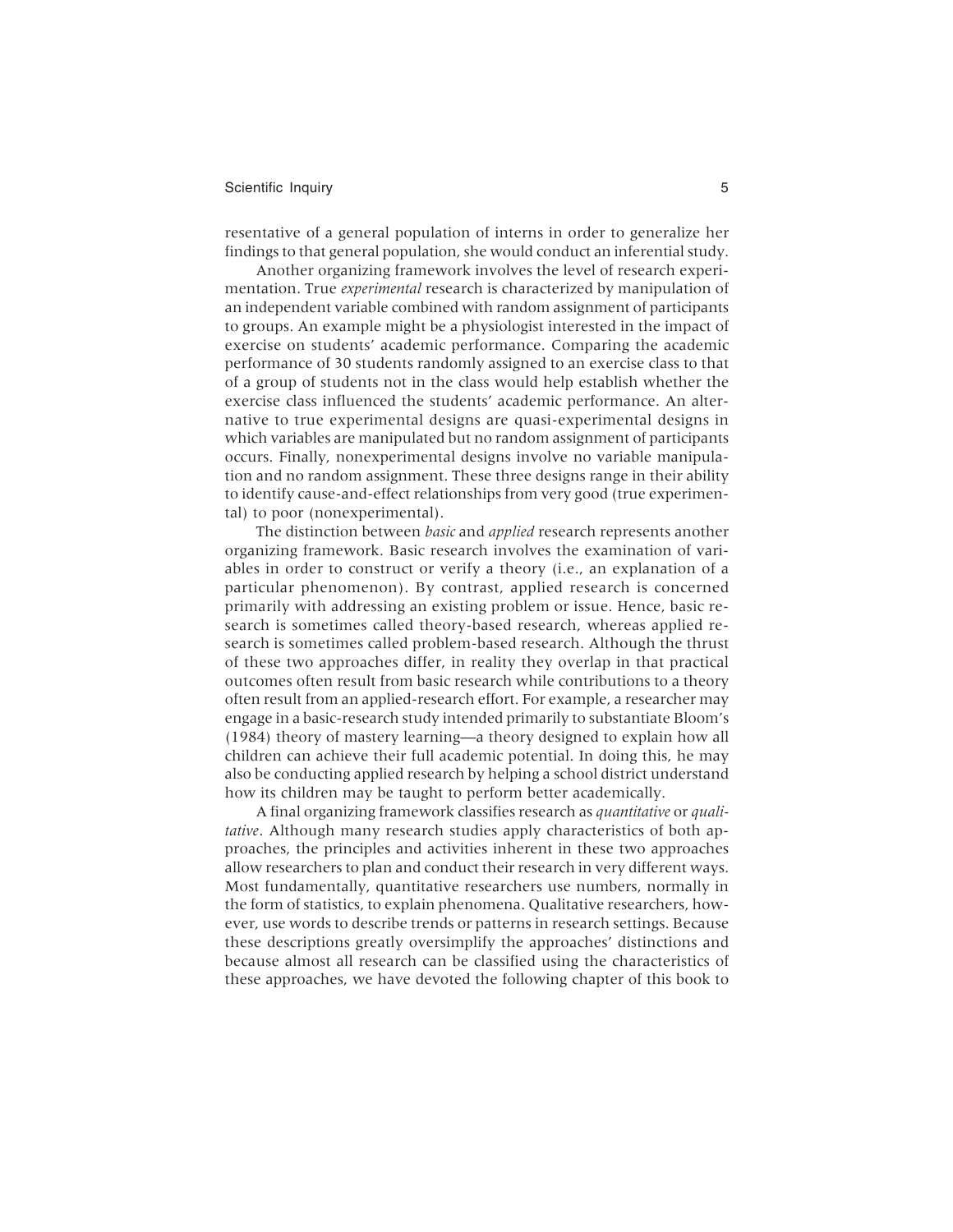their full explanation and to how case study research fits within the qualitative more than within the quantitative framework.

#### **CONTENT REVIEW**

- 1. Why are all of us researchers?
- 2. Why should a researcher use an organizing framework to plan and conduct her study?
- 3. What are some of the most common organizing frameworks used by researchers?

#### **ACTIVITIES AND APPLICATIONS FOR PROSPECTIVE RESEARCHERS**

- 1. Think of a time when you and someone else observed the same situation but interpreted it differently or attributed the cause of the situation to different factors. Based on the information in this chapter, why might those differences have occurred?
- 2. Think of three situations in your life during the past week in which you wanted to know why something occurred as it did. Which organizing framework(s) of scientific inquiry might you use to develop an explanation for each situation?
- 3. Think of a topic that you may want to explore as a case study research project. What observations have you made related to this topic? Which organizing framework may be applicable to your research study?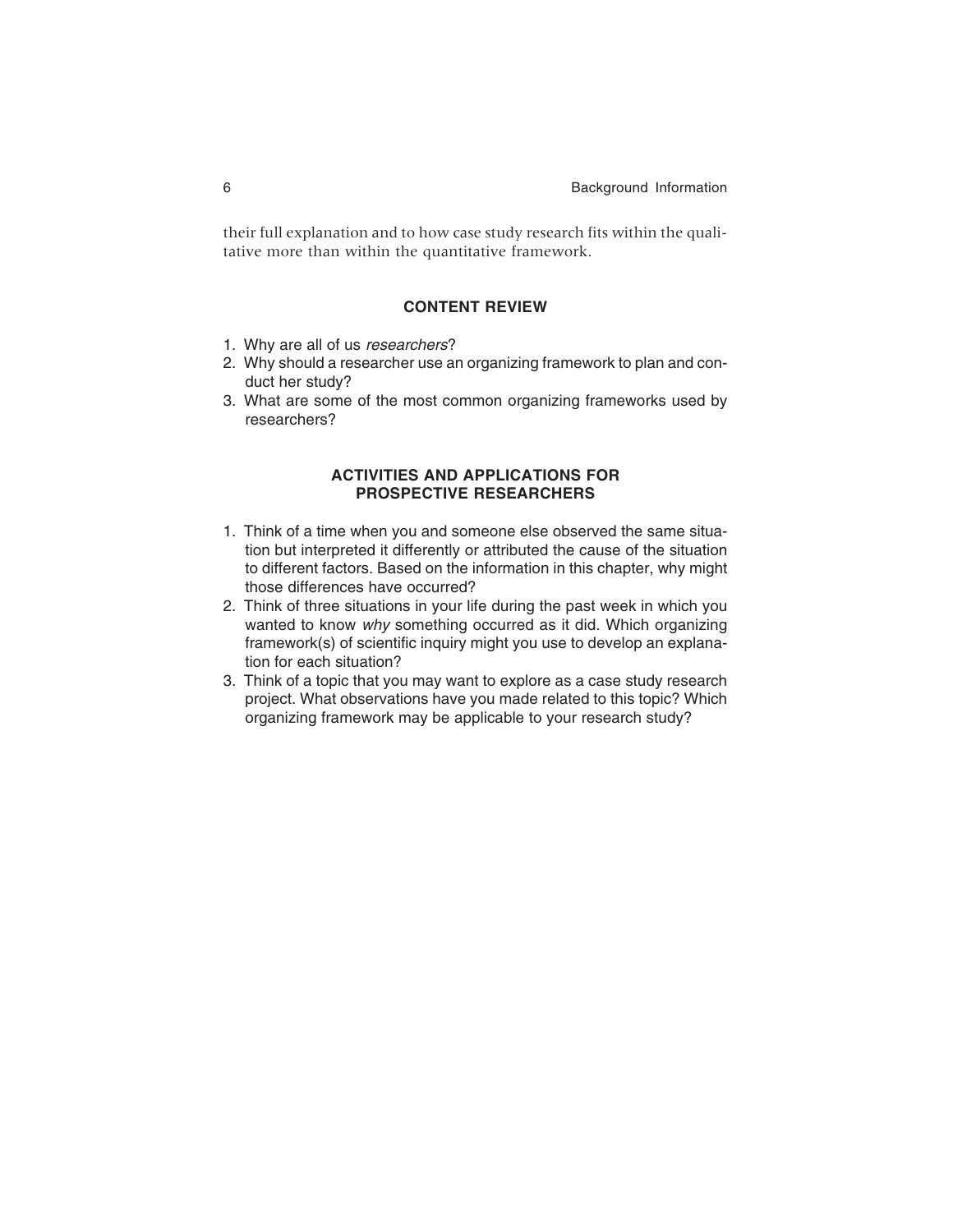# **Qualitative and Quantitative Research**

A particularly useful organizing framework for beginning researchers involves understanding the differences between qualitative and quantitative research. The distinctions between these approaches are numerous. Selection of the approach to use in a specific research effort depends largely on the goals and preferences of the researcher. To help you understand the approaches, consider the following example.

Assume that students at a particular university are disenchanted with the university's policies and practices. Student complaints are common, attrition is high, and morale is low. The university's president decides to research possible causes of this situation. In doing so, the president may decide to follow a more qualitative or quantitative research approach. Using a qualitative approach, the president would use information collected from interviews with specific disenchanted students or other sources to develop an explanation for the problem. Using a quantitative approach, the president might review statistics from other universities or gather and compare numbers reflective of reasons for leaving school from different groups of students (e.g., some planning to leave and some planning to stay). A number of factors might influence the president's decision about which approach to follow.

If time and resources are limited, a quantitative approach may be more appropriate. This is because quantitative research often involves instruments, such as surveys and tests, to measure specific variables, such as the students' source of disenchantment, from large groups of people. These instruments typically produce useful data in short time periods with reasonable investment of personnel and materials. In contrast, a qualitative approach may require individual interviews, focus groups, observations, a review of existing documents, or a number of these. Although these data sources would result in a wealth of rich information, considerable time and resources may be required to adequately represent the area being studied.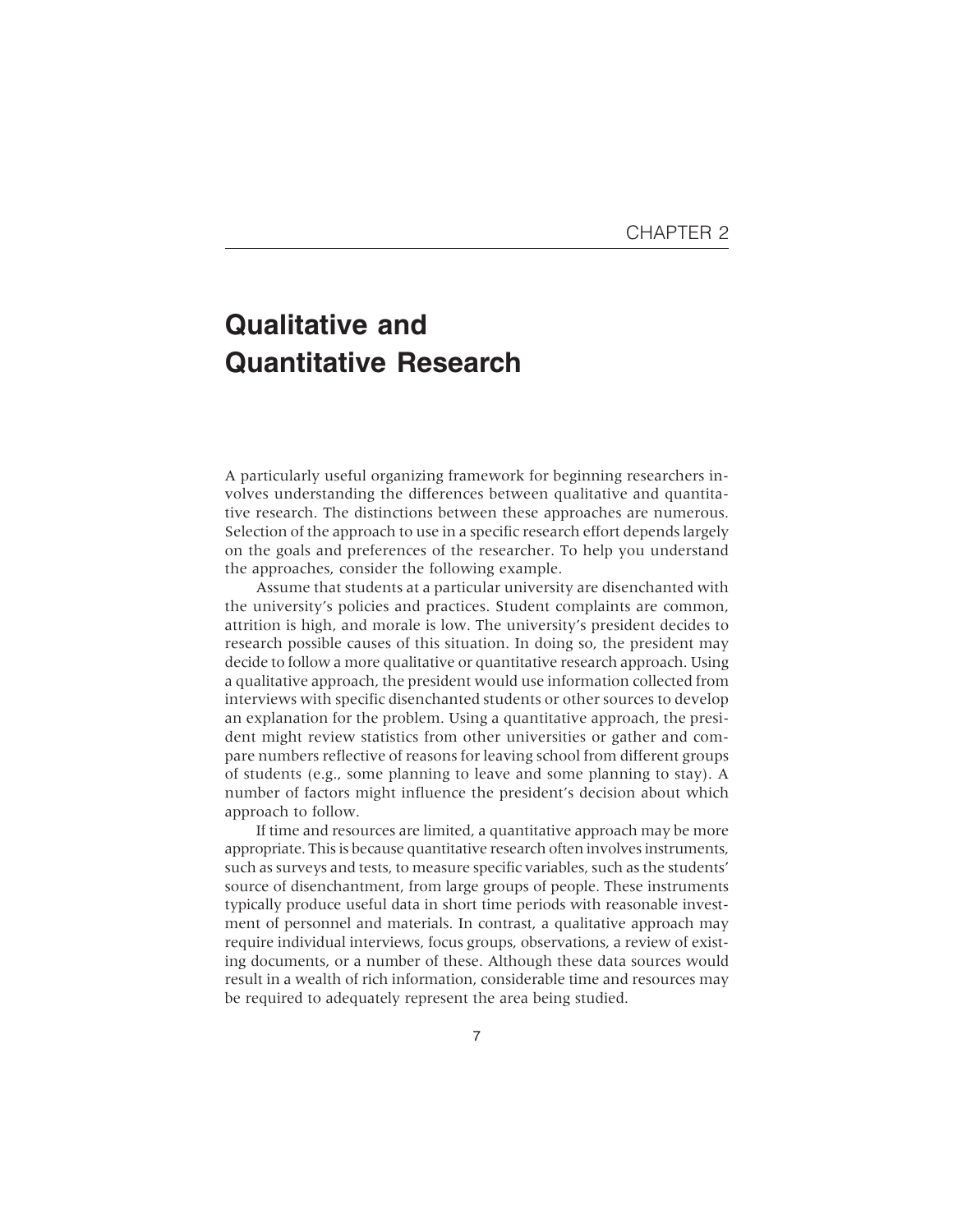If little is known about an issue, a qualitative approach might be more useful. Whereas a typical quantitative research project identifies and investigates the impact of only a few variables, qualitative research attempts to explore a host of factors that may be influencing a situation. Therefore, if the university president has not yet discovered specific possible causes of the students' unhappiness, he may wish to use the more holistic qualitative approach to investigate an array of possible sources of the problem that could later serve as the basis for a comparative quantitative study.

If access to people who can participate in the research study is limited, a quantitative approach may be preferred. This is because quantitative research can often be accomplished with minimal involvement of participants. In contrast, the individual interviews and focus groups inherent in qualitative research may slow one's research efforts if access to individuals is difficult. For example, a university president may have difficulty finding students for his study if their schedules preclude participation.

If the consumers of research findings prefer words to numbers, a qualitative approach may be best. For example, disenchanted university students may prefer the richly elaborated explanations of their concerns that are more normally produced by qualitative studies than by quantitative approaches. A university's governing board, however, may be more receptive to findings derived from quantifiable data than to results based on words, feelings, and expressions.

Another factor affecting decisions to use a qualitative or quantitative approach involves the relationship of the researcher to those being studied. In qualitative research, the goal is to understand the situation under investigation primarily from the participants' and not the researcher's perspective. This is called the *emic*, or insider's, perspective, as opposed to the *etic*, or outsider's, perspective. A university president may learn more by examining potential sources of student disenchantment through the eyes of the students than through his own.

Finally, because the researcher is the primary instrument for data collection and analysis in qualitative research, she must spend significant amounts of time in the environment of those being studied. In contrast, a quantitative researcher often seeks to remain *blind* to the experimental conditions of her research in order to maintain objectivity and to avoid influencing the variables under investigation. Therefore, a university president interested in qualitative research must be willing and able to devote considerable amounts of time to interactions with students, whereas a quantitatively oriented university president can expect to spend less time with students.

Clearly, qualitative and quantitative approaches to research differ in many ways, each with its own unique features. Neither approach is right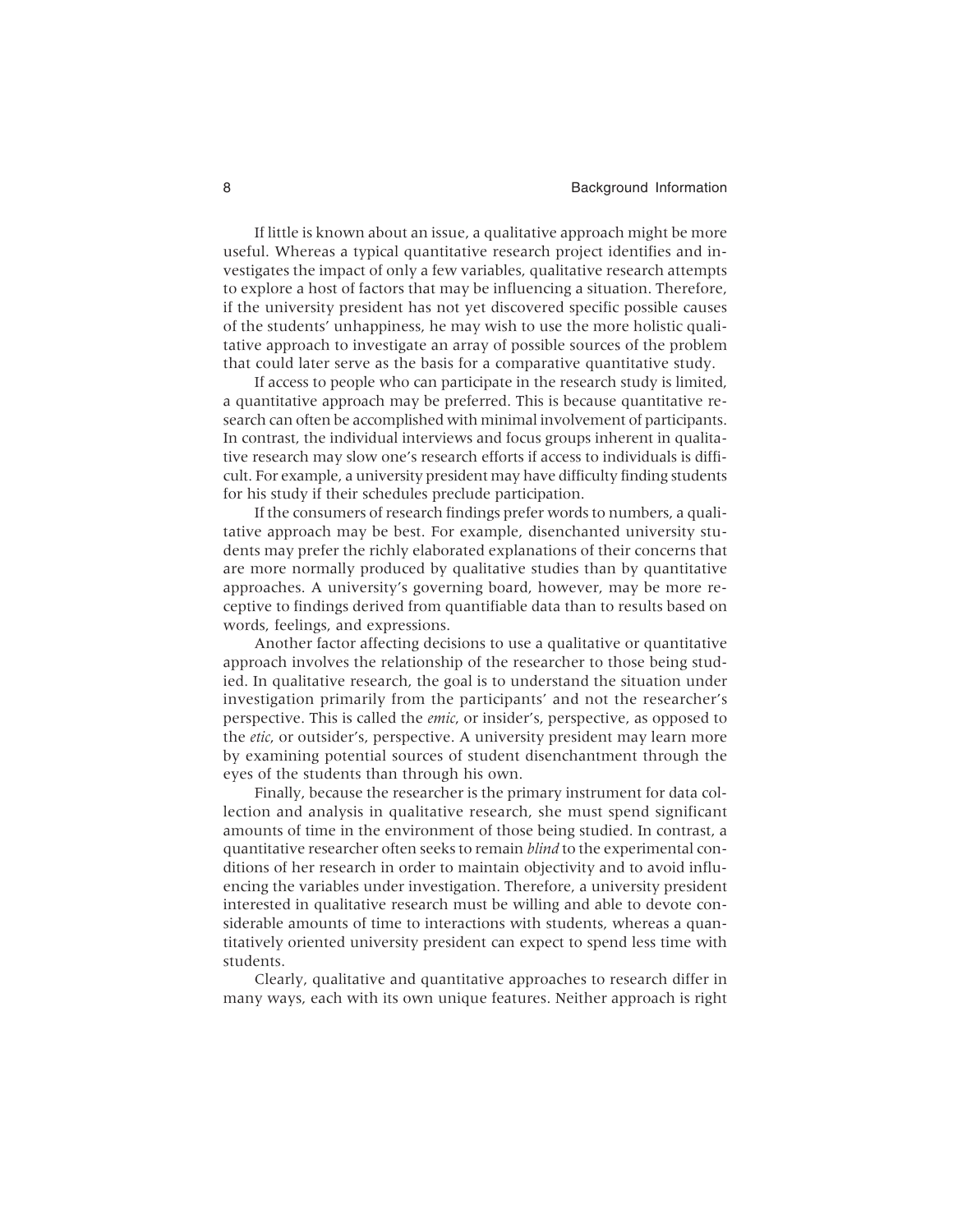or wrong, although one approach may be more appropriate than the other depending on the nature of the research question and predisposition of the researcher. In some cases, researchers implement activities of both approaches in the same research study.

Although the general characteristics of qualitative research are the same, differences exist between specific types of qualitative research. What are the types of qualitative research and how do they differ? Many types have evolved from various disciplines, such as anthropology, sociology, psychology, history, biology, and education. For illustrative purposes, we highlight five major types (Creswell, 1998), paying special attention to case studies—a type of qualitative research used in many disciplines.

*Phenomenological studies* are one type of qualitative research. These studies explore the meaning of several people's lived experiences around a specific issue or phenomenon. The assumption is that there is an essence or central meaning of an experience shared by individuals that can be investigated and explained through research. In phenomenological studies, the experiences of different people are analyzed to describe the essence of a phenomenon, such as the essence of having cancer or of being a minority in a majority setting.

*Ethnographic studies*, a second type of qualitative research, investigate intact cultural or social groups to find and describe beliefs, values, and attitudes that structure the behavior, language, and interactions of the group. Findings are based primarily on observations by the researcher, who is immersed in the group's setting for an extended period of time. The researcher observes and records group members' voices with the goal of creating a cultural portrait.

In *grounded-theory qualitative research*, a researcher seeks to create a theory that explains some action, interaction, or process. The investigator is the primary instrument of data collection and attempts to inductively derive meaning from the data. The product of this type of qualitative research is a substantive theory that is "grounded" in the data. Substantive theories tend to explain more specific, everyday situations than do more formal, all-encompassing theories.

*Biographical studies*, including life and oral histories and classical and interpretive biographies, constitute another type of qualitative research in which a researcher explores a single individual and her or his experiences. Findings are derived largely from oral story-telling by the person being studied or from documents and archival materials related to the person's life. The goal is to find and present themes that indicate important points in the person's life that truly reveal the individual.

*Case studies* represent another type of qualitative research. They are different from other types in that they are intensive analyses and descriptions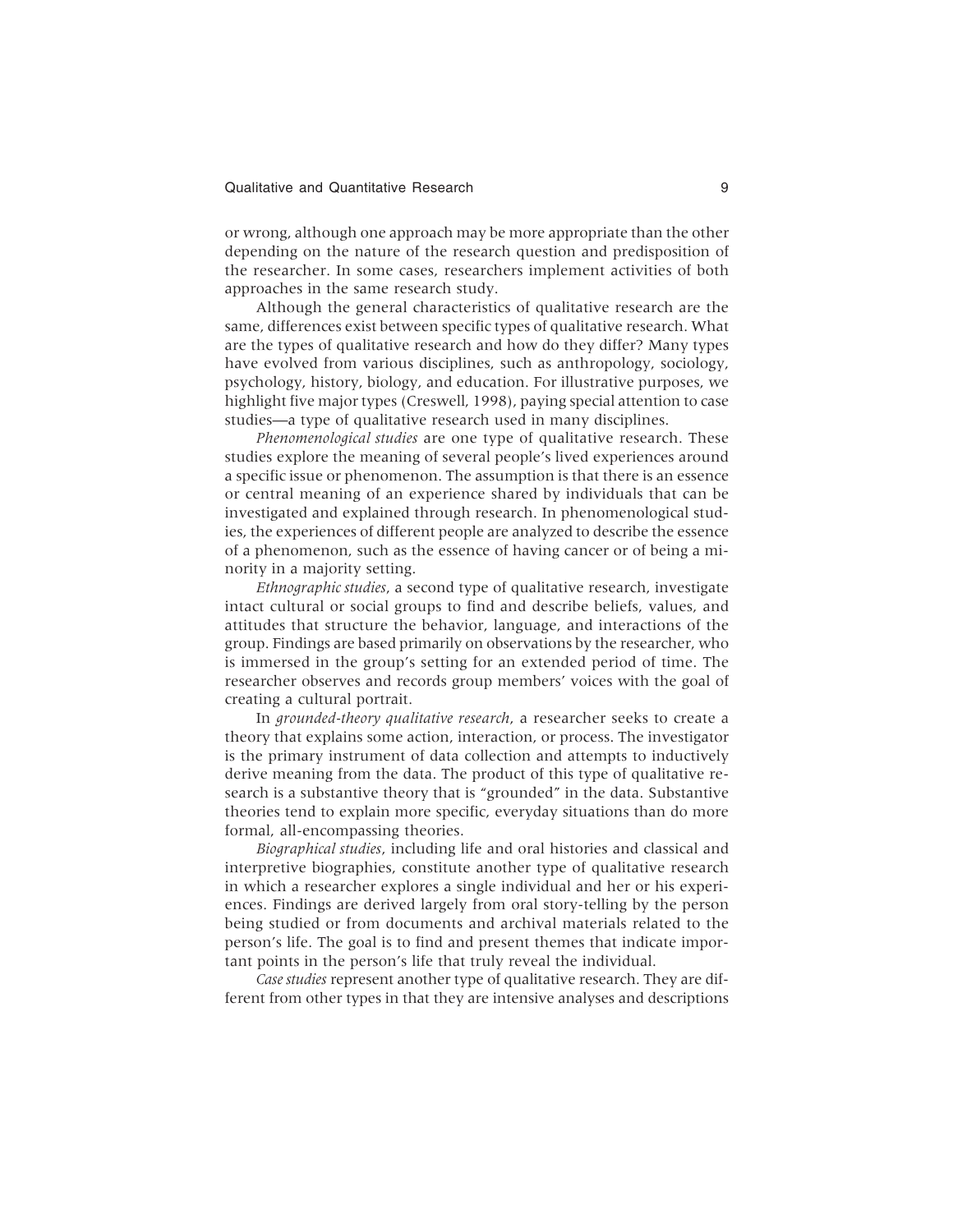| Quantitative Studies                                                                                                                                                                                                                                                                                                                                   | Qualitative Studies                                                                                                                                                                                                                                                                                                           | Case Studies                                                                                                                                                                                                                                 |
|--------------------------------------------------------------------------------------------------------------------------------------------------------------------------------------------------------------------------------------------------------------------------------------------------------------------------------------------------------|-------------------------------------------------------------------------------------------------------------------------------------------------------------------------------------------------------------------------------------------------------------------------------------------------------------------------------|----------------------------------------------------------------------------------------------------------------------------------------------------------------------------------------------------------------------------------------------|
| Researcher identifies topic<br>or question(s) of interest<br>and selects participants<br>and arranges procedures<br>that provide answers that<br>are accepted with prede-<br>termined degree of confi-<br>dence; research questions<br>are often stated in hy-<br>potheses that are accepted<br>or rejected using statisti-<br>cal tests and analyses. | Researcher identifies topic<br>or question( $s$ ) of inter-<br>est; collects information<br>from a variety of<br>sources, often as a par-<br>ticipant observer; and<br>accepts the analytical<br>task as one of discover-<br>ing answers that emerge<br>from information that is<br>available as a result of<br>the study.    | Research identifies topic<br>or question( $s$ ) of inter-<br>est, determines appro-<br>priate unit to represent<br>it, and defines what is<br>known based on careful<br>analysis of multiple.<br>sources of information<br>about the "case." |
| Research process may<br>vary greatly from con-<br>text being investigated<br>(e.g., survey of how<br>principals spend their<br>time) or appropriately<br>reflect it (e.g., observa-<br>tion of how principals<br>spend their time).                                                                                                                    | Research process is de-<br>signed to reflect, as<br>much as possible, the<br>natural, ongoing context<br>being investigated; in-<br>formation is often gath-<br>ered by participant ob-<br>servers (individuals ac-<br>tively engaged, im-<br>mersed, or involved in<br>the information collec-<br>tion setting or activity). | Research process is de-<br>fined by systematic se-<br>ries of steps designed to<br>provide careful analysis<br>of the case.                                                                                                                  |
| Information collection may<br>last a few hours or a few<br>days, but generally is of<br>short-term duration using<br>carefully constructed<br>measures designed spe-<br>cifically to generate valid<br>and reliable information<br>under the conditions of<br>the study.                                                                               | Information collection<br>may last a few months<br>or as long as it takes for<br>an adequate answer to<br>emerge; the time frame<br>for the study is often not<br>defined at the time the<br>research is undertaken.                                                                                                          | Information collection<br>may last a few hours, a<br>few days, a few months,<br>or as long as is neces-<br>sary to adequately "de-<br>fine" the case.                                                                                        |
| Report of the outcomes of<br>the process is generally<br>expository, consisting of<br>a series of statistical an-<br>swers to questions under<br>investigation.                                                                                                                                                                                        | Report of outcomes of the<br>process is generally nar-<br>rative, consisting of a<br>series of "pages to the<br>story" or "chapters to<br>the book."                                                                                                                                                                          | Report of outcomes of the<br>process is generally nar-<br>rative in nature, consist-<br>ing of a series of illus-<br>trative descriptions of<br>key aspects of the case.                                                                     |

**Table 2.1.** Comparison of General Research Traditions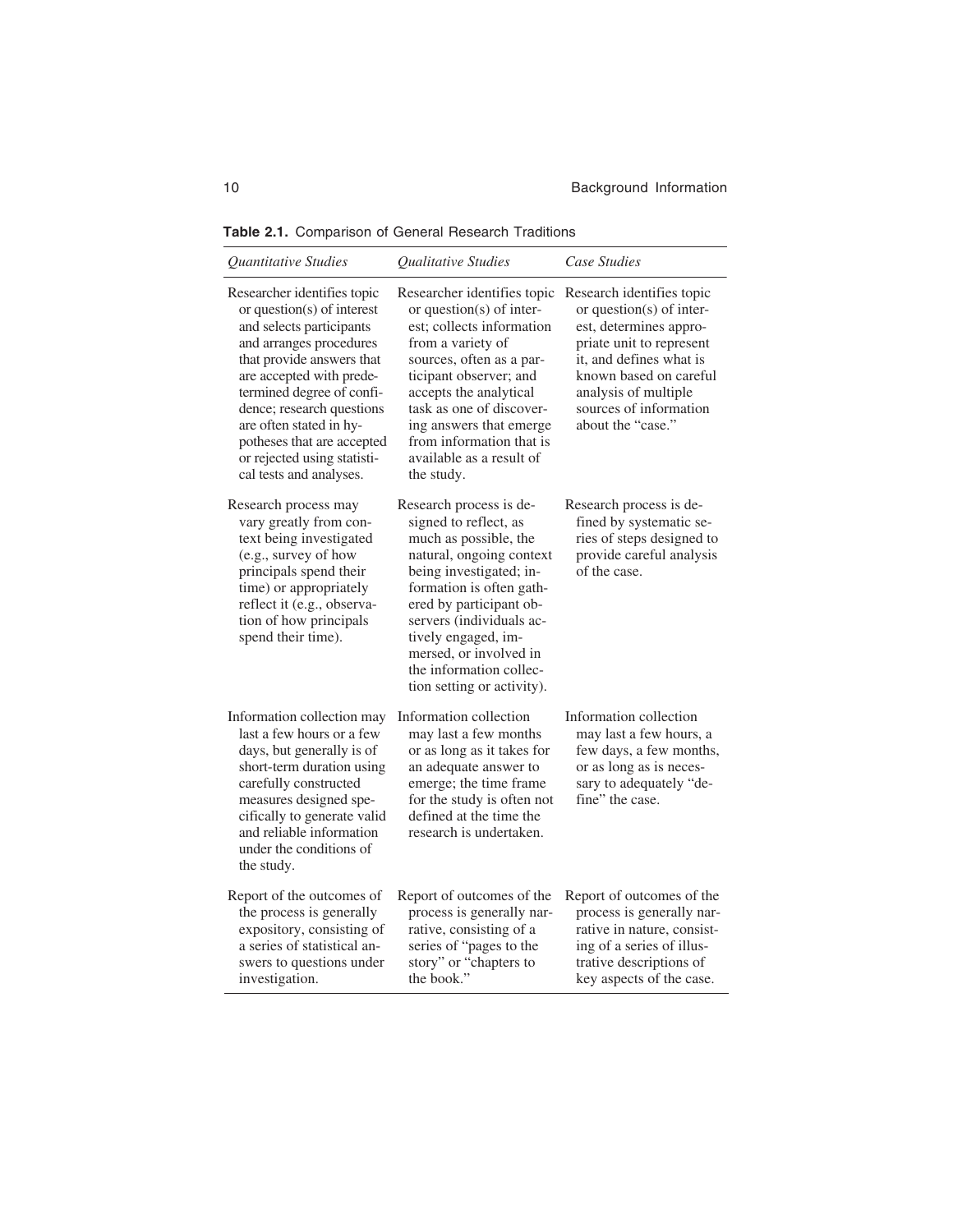of a single unit or system bounded by space and time. Topics often examined in case studies include individuals, events, or groups. Through case studies, researchers hope to gain in-depth understanding of situations and meaning for those involved. Merriam (2001) suggests that insights gleaned from case studies can directly influence policy, procedures, and future research.

Although case studies are discussed extensively in the literature and employed frequently in practice, little has been written regarding the specific steps one may use to successfully plan, conduct, and share the results of a case study project. The following part of this book fills that void.

#### **ILLUSTRATIONS FROM PRACTICE**

Both quantitative and qualitative methods, including case studies, have strong traditions within social and behavioral science research. In fact, each has been used to address important research questions and advance theory and knowledge in many different disciplines. Each method begins with identification of questions to be answered (based on what is already known) and ends with a documentation of answers grounded in systematic analysis of information gathered using appropriate methods. (See Table 2.1 for a comparison of the general research traditions associated with each research method.)

#### **CONTENT REVIEW**

- 1. What are some major differences between qualitative and quantitative research?
- 2. Under what circumstances might you elect to engage in qualitative or quantitative research?
- 3. What are some of the major types of qualitative research?

#### **ACTIVITIES AND APPLICATIONS FOR PROSPECTIVE RESEARCHERS**

1. Think of a situation or event about which you might decide to use a quantitative research approach. Think of a different situation or event in which you might want to employ qualitative research. Why would you use one approach rather than the other?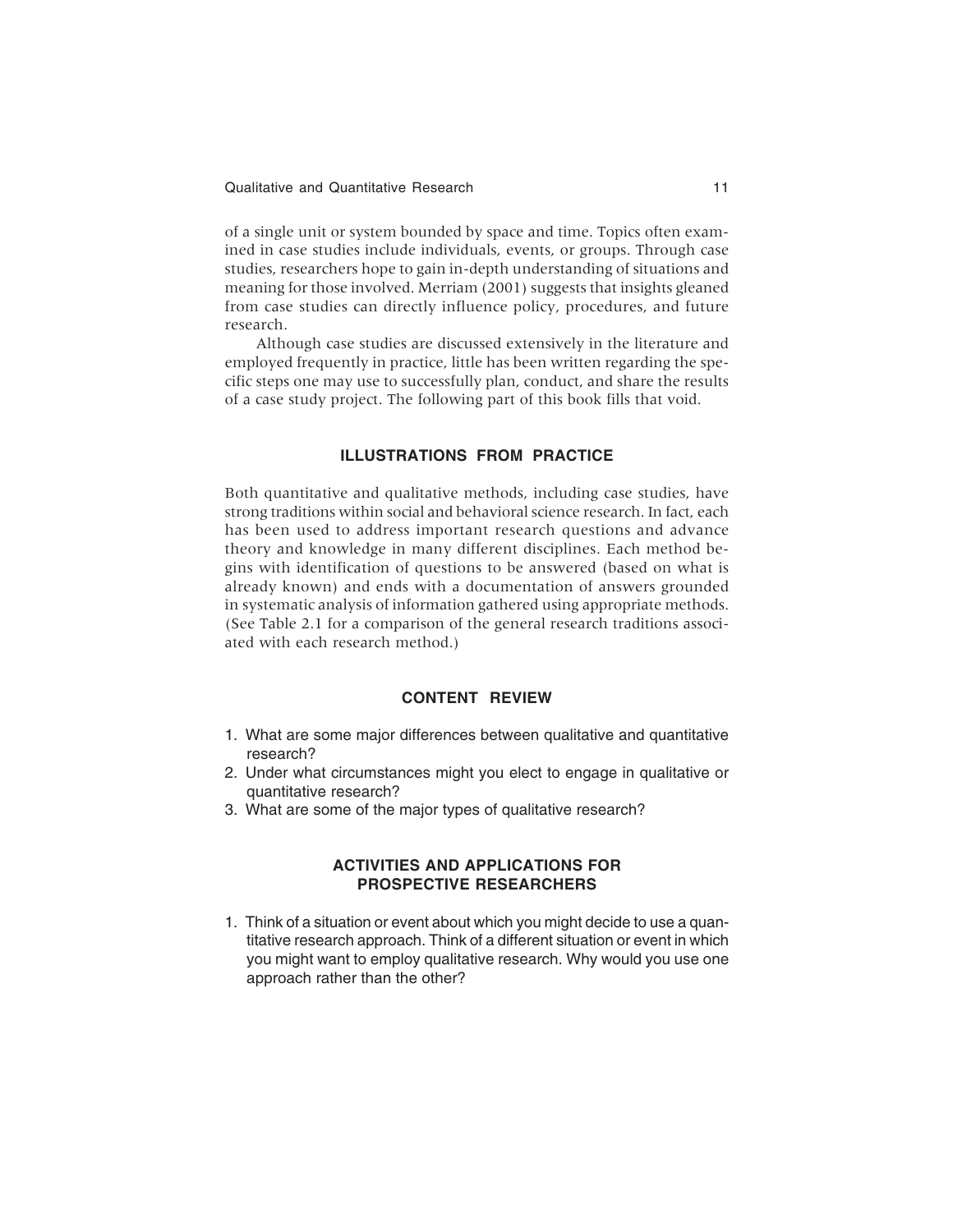- 2. What are examples of some studies reflective of each of the five types of qualitative research discussed in this chapter?
- 3. How might the research topic that you identified in Chapter 1 lend itself to examination through qualitative research? Which type of qualitative research might be most applicable?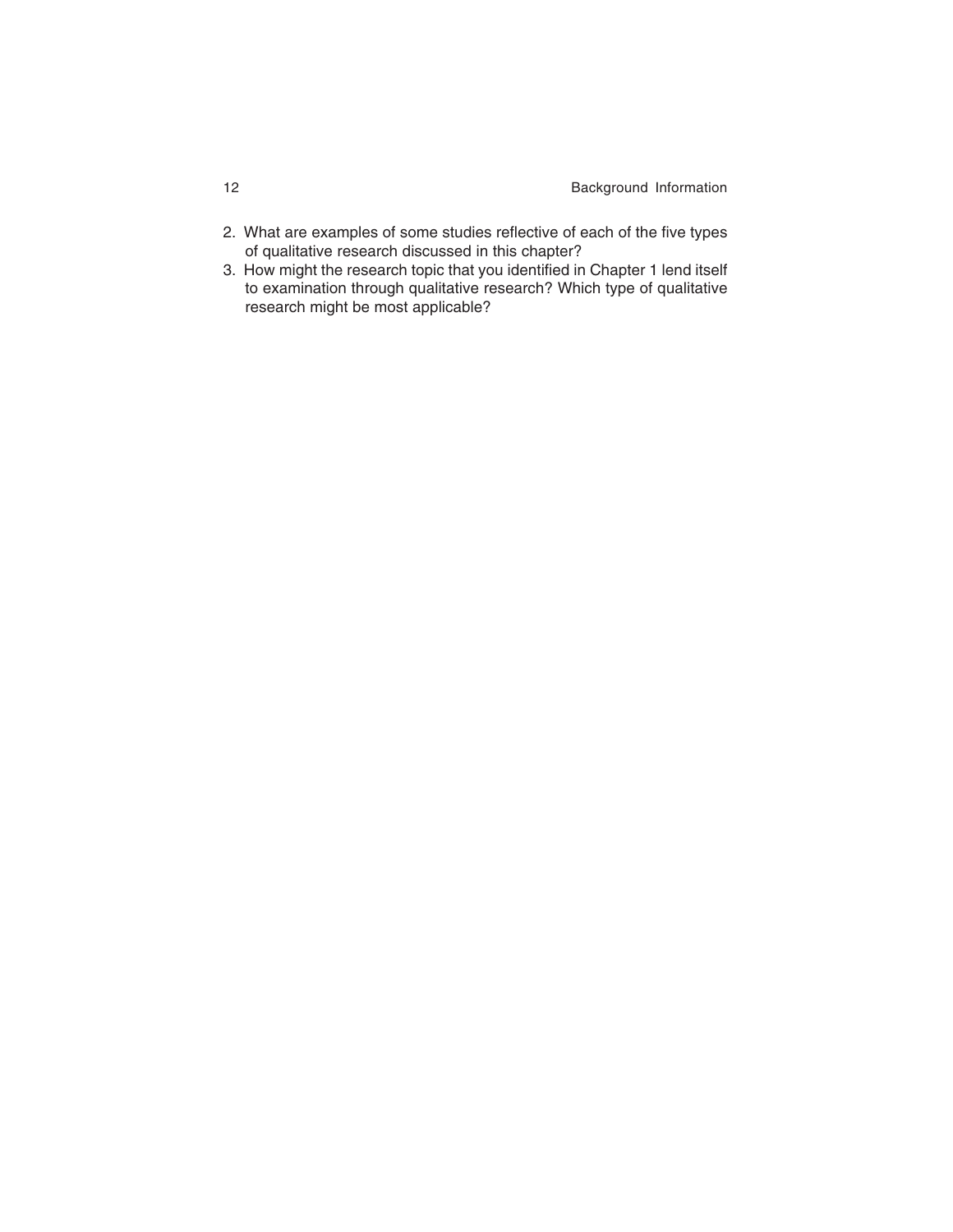PART II

# **Stages of Doing Case Study Research**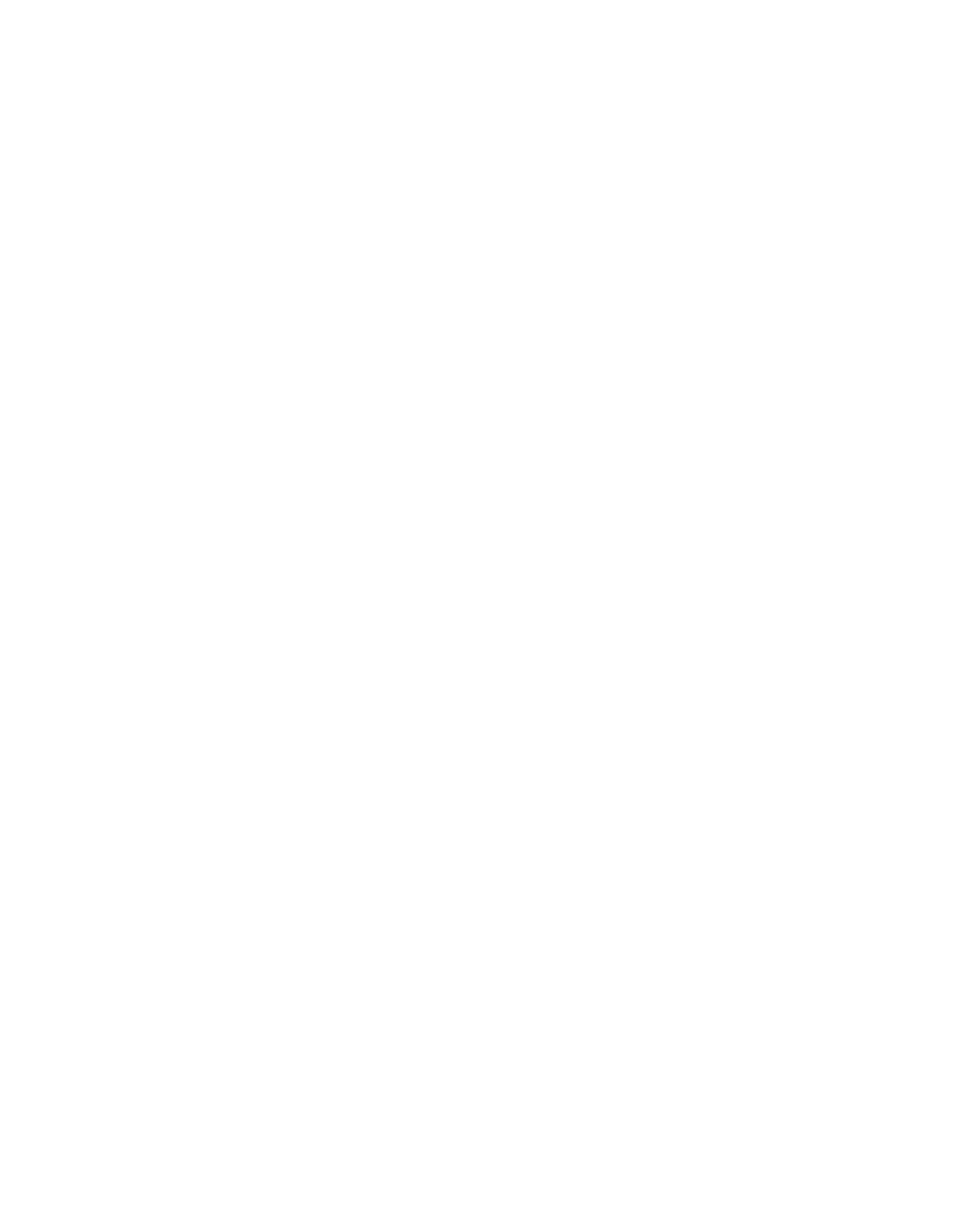### **Setting the Stage**

Many people think of case studies as clinical descriptions of people with unique characteristics or symptoms and of treatments used to help them. Case study research represents a much broader view. It means conducting an empirical investigation of a contemporary phenomenon within its natural context using multiple sources of evidence (Yin, 2003). The topics of case study research vary widely. For example, case studies of programs, events, persons, processes, institutions, social groups, and other contemporary phenomena have been completed. Sometimes people use the term *case study* as a catchall category for research that is not a survey, an observational study, or an experiment and is not statistical in nature (Merriam, 2001). In fact, researchers from many disciplines and many paradigms (qualitative and quantitative) call their work case studies, and they generally agree on several important characteristics that define case study research (Hatch, 2002, p. 30).

First, although case study research sometimes focuses on an individual representative of a group (e.g., a female principal), more often it addresses a phenomenon (e.g., a particular event, situation, program, or activity). For example, a school administrator might want to learn about what happens in his district during a transition from traditional to block scheduling (*event*), a classroom teacher may want to explore factors that influence student attrition at her school (*situation*), a nurse may desire to learn more about employment practices at his hospital (*program*), or a technology specialist may seek greater insights into decision making processes that influence the adoption of software programs in his organization (*activity*). These phenomena represent the focus of most case studies but are not mutually exclusive.

Second, the phenomenon being researched is studied in its natural context, bounded by space and time. The administrator's investigation of block scheduling occurs in a specific school system during a specific time period. The teacher's study of factors influencing student attrition is grounded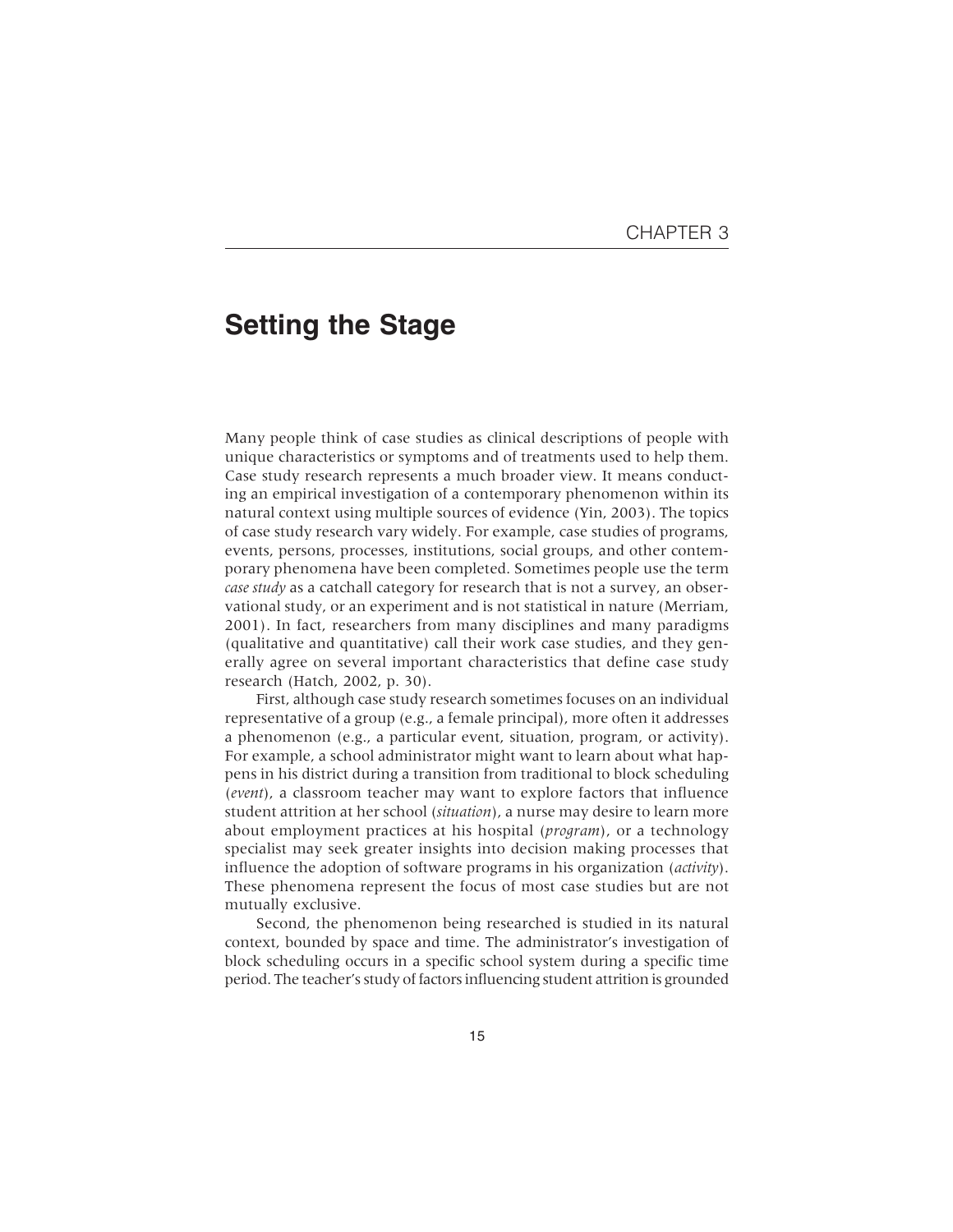in her particular school during a particular academic year. The nurse will examine employment practices only in his hospital and for a specific period of time. The technology specialist will restrict his investigation of software adoption procedures to his own organization's practices since the purchase of a computer mainframe. Clearly, context is important in case study research, and its benefits are a strength of doing intensive investigations of individuals or groups as well as events, situations, programs, activities, and other phenomena of interest.

Third, case study research is richly descriptive, because it is grounded in deep and varied sources of information. It employs quotes of key participants, anecdotes, prose composed from interviews, and other literary techniques to create mental images that bring to life the complexity of the many variables inherent in the phenomenon being studied. For example, the administrator illustrates the transition from traditional to block scheduling with school attendance records, focus group interviews, surveys, and end-of-grade achievement scores. A high school teacher presents statements from her students and their parents to illustrate why some people drop out of school. In her case study, the nurse includes a brief narrative story that exemplifies typical employment procedures at her hospital. The technology specialist cites examples of existing practices that influence organizational decision-making regarding the adoption of software packages. Hence, information is explored and mined in the case study environment for a more thorough examination of the given phenomenon.

Additional similarities and differences sometimes found in other forms of research also characterize case study research. For example, in contrast with experimental research, case study research is generally more exploratory than confirmatory; that is, the case study researcher normally seeks to identify themes or categories of behavior and events rather than prove relationships or test hypotheses. Because it involves collecting and analyzing information from multiple sources, such as interviews, observations, and existing documents, case study research sometimes requires the researcher to spend more time in the environment being investigated than is the case with other types of research. Finally, as with most research, doing case studies creates opportunities for the researcher to explore additional questions by the act of investigating a topic in detail.

Doing case study research means identifying a topic that lends itself to in-depth analysis in a natural context using multiple sources of information. Once the stage has been set, we must determine what is known and not known about the topic to create an important research question.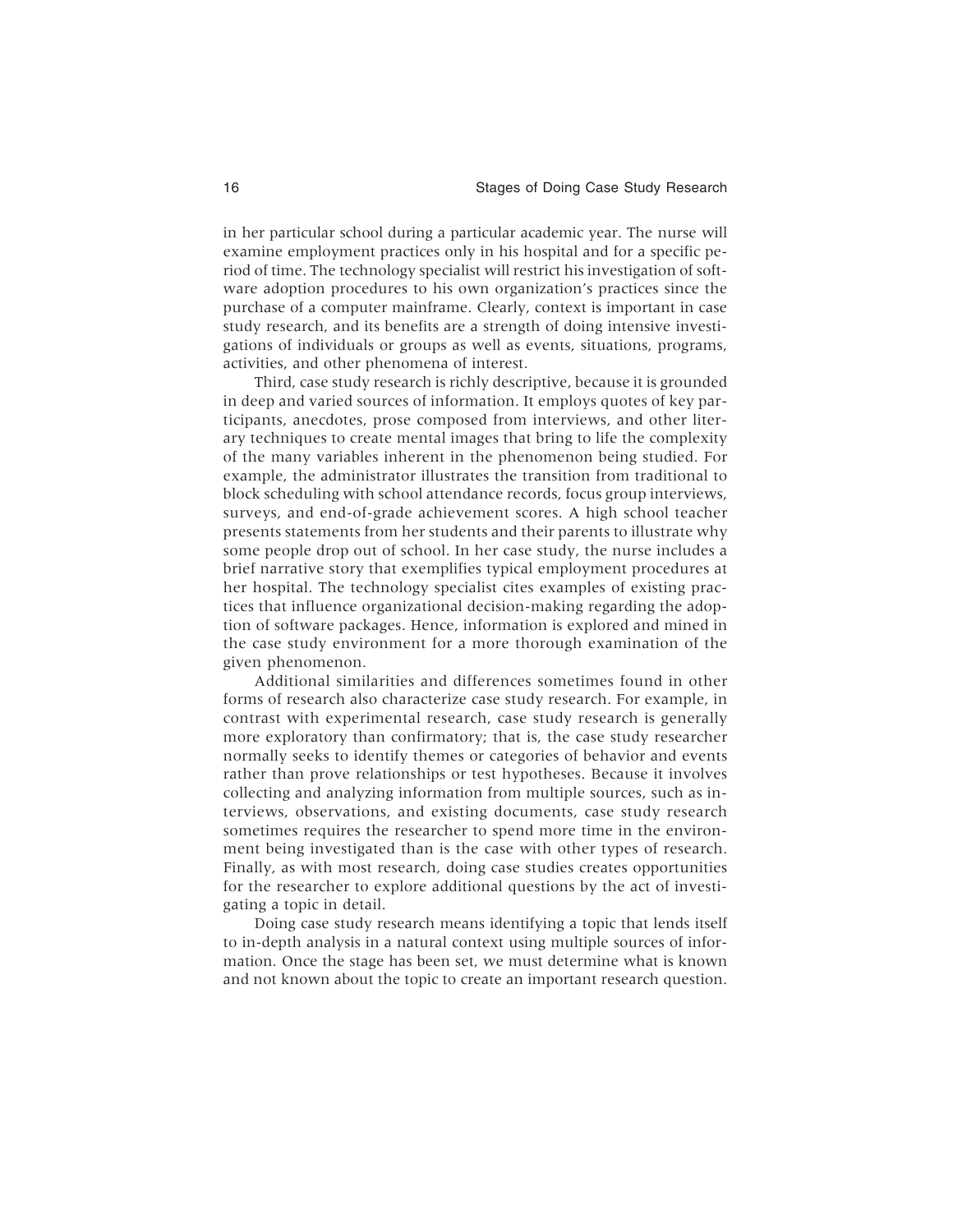#### **WHAT HAS BEEN STUDIED USING CASE STUDY RESEARCH?**

The topics of case study research vary widely, just like the topics of any other type of research. For example, an event that occurred on campus or a situation that has particular relevance for a researcher would be appropriate areas for case studies. Case study researchers also study programs or activities that are of special interest. The following examples illustrate some events, situations, programs, and activities that have been studied with case study research.

#### **Events**

#### Asmussen, K. J., & Creswell, J. W. (1995). Campus response to a student gunman. Journal of Higher Education, 66(5), 575–591.

This case study describes a campus response to a gunman incident in which a student attempted to fire a gun at his classmates. The study provides a detailed description of the gunman incident; a chronology of the first 2 weeks of events following the incident; and details about the city, the campus, and the building in which the incident occurred. Findings resulting from data collection through multiple sources of information, such as interviews, observations, documents, and audiovisual materials, are presented. From the data analysis, denial, fear, safety, retriggering, and campus planning emerge as prominent concerns. These themes are combined into two overarching perspectives, an organizational and a psychological or social-psychological response, providing "layers" of analysis in the study and broader interpretations of the meaning of the case. The authors suggest that campuses plan their responses to campus violence and advance key questions to be addressed when preparing these plans.

#### Benton-Kupper, J. (1999). Teaching in the block: Perceptions from within. High School Journal, 83(1), 26–35.

Alternative scheduling, also referred to as block scheduling, is gaining more attention as educational systems explore various methods of how time is used. The purpose of this case study was to explore the experiences of three high school English teachers in their 2nd year of transition from a traditional seven-period day schedule (45-minute periods) to a block fourperiod day schedule (87-minute periods). Data were gathered from the three teachers through interviews, observations, and collection of documents. Data analysis involved reviewing, coding, categorizing, synthesizing, and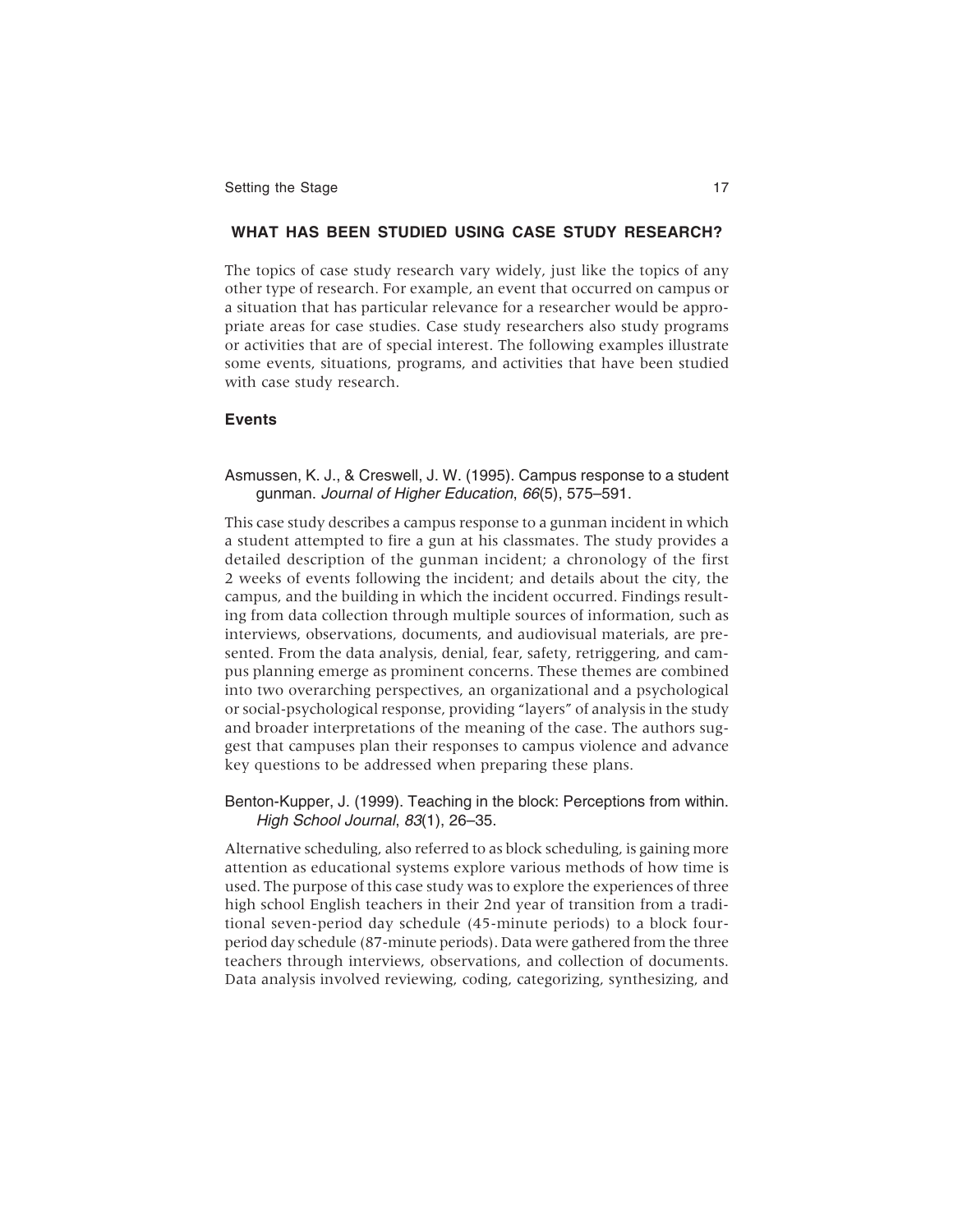interpreting the information attained from the data sources. The analysis produced themes (variety of instructional strategies and depth of content taught) both within each individual's situation as well as across the individuals' situations. Findings suggest that block schedules provide opportunities for instructional strategies that actively engage the student in learning and that the altered time format lets teachers provide more indepth coverage of content as a result of additional materials, discussions, and projects. The results of this study have implications for curriculum, instruction, and staff development related to block scheduling.

#### Stine, D. E. (1998). A change in administration: A significant organizational life event (Report No. EA029296). Educational Management. (ERIC Document Reproduction Service No. ED425509).

This case study examines a principal's transition to a middle school in Southern California. Data were collected through interviews of two districtlevel administrative employees, two site-level administrative employees, one site-level counselor, eight certificated employees, and four classified employees. Information was collected from journal entries, observations, and document analysis of faculty meeting minutes, memoranda to staff, a statement of mutual expectations and educational leadership, and a strategic plan. The study describes the principal's background, conditions under which he assumed the principalship, and philosophy of dialogue. It highlights how he took control, the steps that went into formulating the action plan for the school, and statements from staff members regarding the school's transformation. The findings suggest that the transition process involved five major stages: (1) taking hold, (2) immersion, (3) reshaping, (4) consolidation, and (5) refinement. Success was associated with (1) assessing the organization and diagnosing its problems, (2) building a management team focused on a set of shared expectations, and (3) bringing about timely changes that addressed organizational problems.

#### **Situations**

Hughes, M. (1998). Turning points in the lives of young inner-city men forgoing destructive criminal behaviors: A qualitative study. Social Work Research, 22(3), 143–151.

This case study explored the lives of 20 inner-city African American and Latino American young men previously involved in trajectories of destructive behavior, including violence, illegal drug marketing, and other crimes, who made positive behavioral changes and are now contributing to their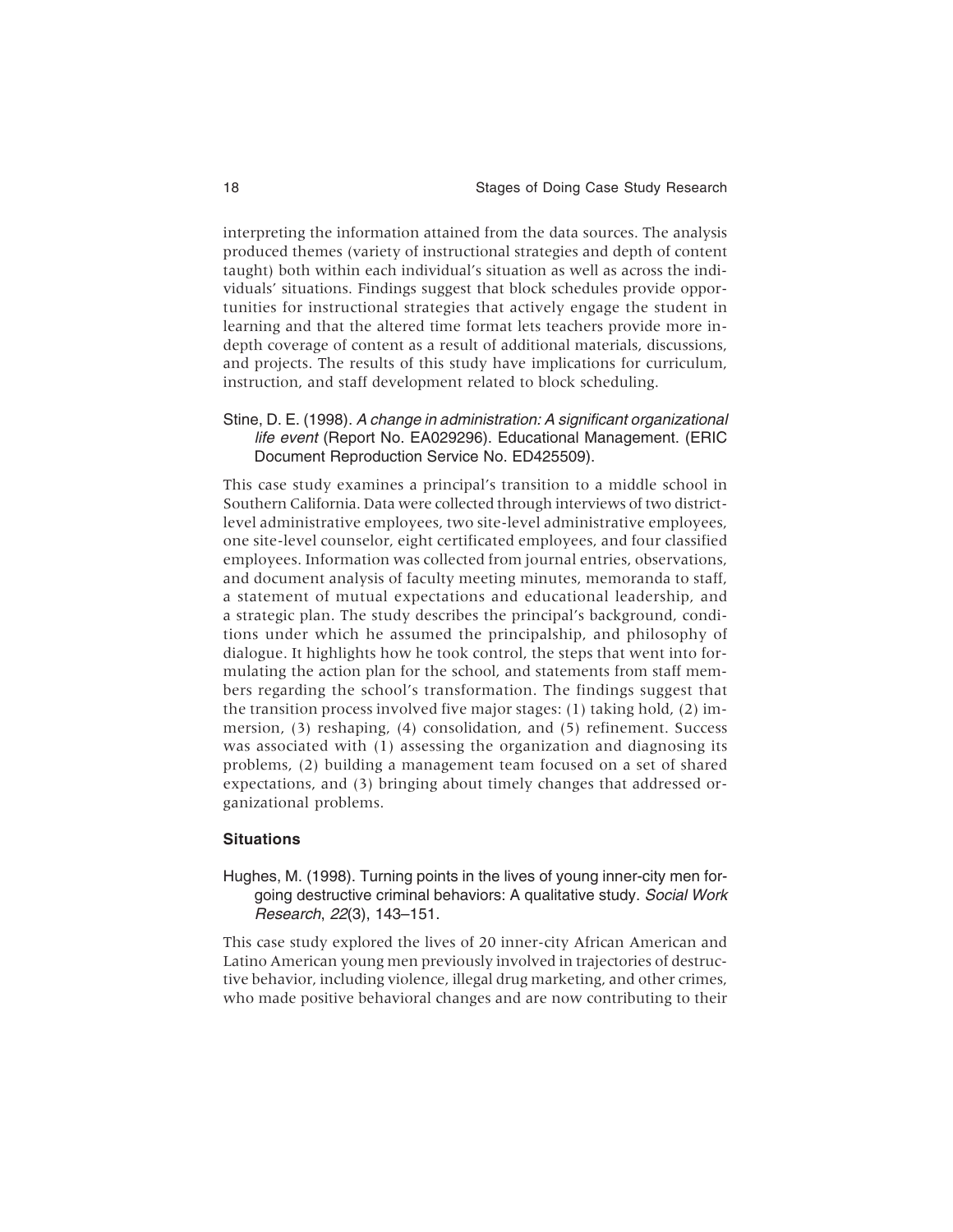community's well-being. In-depth interviews with the men were used to examine their life courses from the time of their earliest memories. Personal and environmental transitions that contributed to their decisions to change were uncovered. Factors affecting their transition experiences included maturation, respect and concern for children, fear of physical harm or incarceration, contemplation time, and support and modeling by others. Implications for social service providers, policymakers, and youth program staff are discussed.

Ladany, N., O'Brien, K. M., Hill, C. E., Melincoff, D. S., Knox, S., & Peterson, D. A. (1997). Sexual attraction toward clients, use of supervision, and prior training: A qualitative study of pre-doctoral psychology interns. Journal of Counseling Psychology, 44(4), 413–424.

In this case study, interviews were conducted with 13 predoctoral psychology interns about an experience of sexual attraction toward a client, use of supervision to address the sexual attraction, and prior training regarding sexual attraction. Results indicated that sexual attraction to clients consisted of physical and interpersonal aspects. Therapists believed that they were more invested and attentive than usual to clients to whom they were sexually attracted, and therapists indicated that sexual attraction created distance, distraction, and loss of objectivity. In terms of supervision, only half the participants disclosed their sexual attraction to supervisors, and supervisors seldom initiated the discussion. Furthermore, trainees found it helpful when supervisors normalized the sexual attraction and provided the opportunity to explore feelings in supervision. Finally, trainees believed that their training did not adequately address therapist sexual attraction.

Place, A. W., & Wood, G. S. (1999). A case study of traditionally underrepresented individuals' experiences in a doctoral program. Journal for a Just and Caring Education, 5(4), 442–456.

This case study was designed to improve understanding of students of color in a university doctoral program. In-depth, semistructured interviews were conducted and recorded on three occasions with 11 doctoral students. The first interview was the least structured interview. The two subsequent interviews during the following year and a half were slightly more structured in order to explore areas in which more than one student identified a related concept. Two researchers worked separately and collaboratively, using inductive analysis to identify themes after repeated examination of the initial interview data. The following themes were determined when both researchers agreed that the data justified their existence: (1) Faculty need to be from and to read works of other cultures; (2) females see gender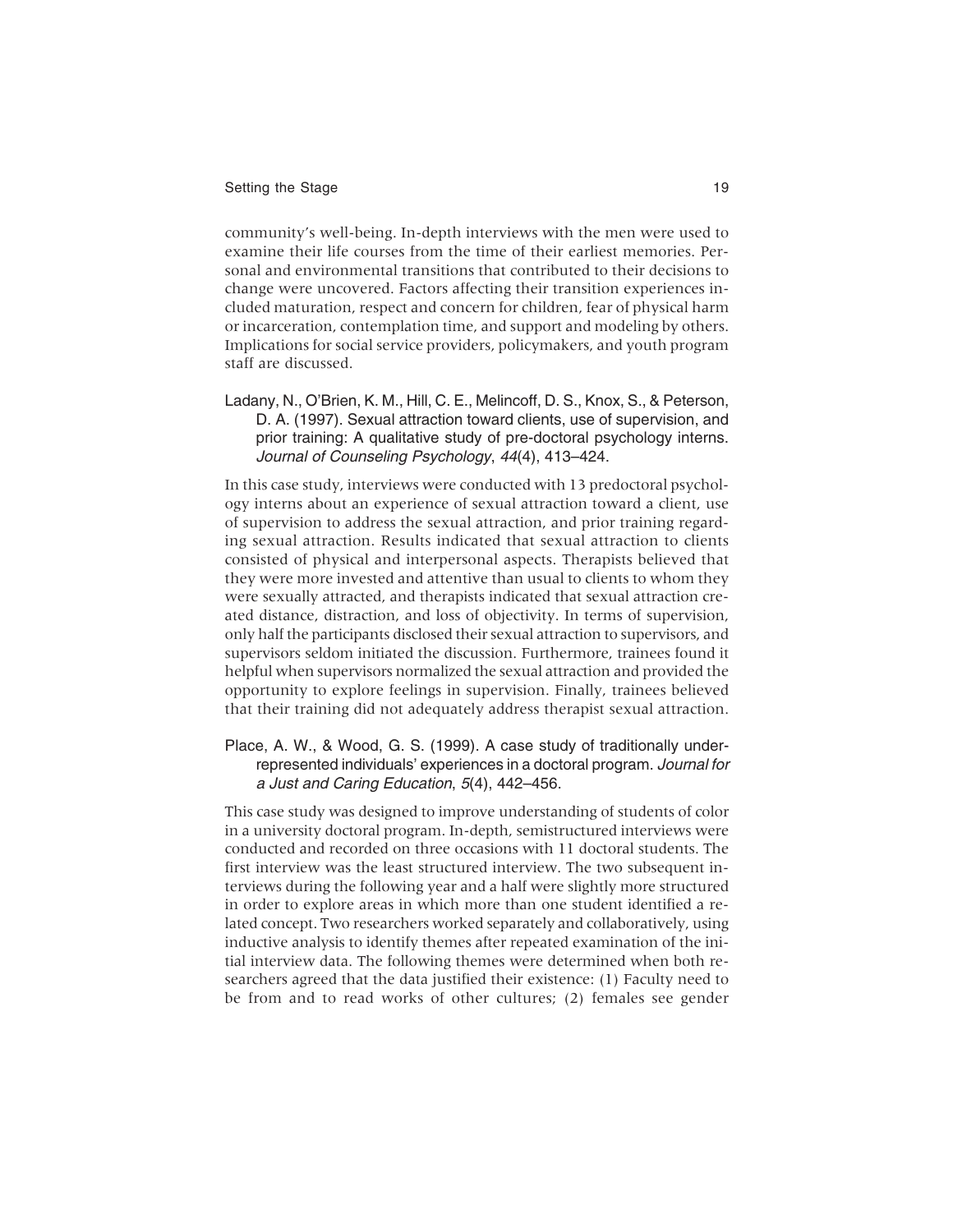issues as more important than racial issues when they are separated but object when they are dealt with separately; (3) diversity is multifaceted and should be dealt with as individuals perceive the issue; (4) students often experience apprehension and self-doubt as they enter doctoral programs; (5) as they begin to succeed academically, students experience stronger self-efficacy but do not view the doctorate as their most important source of self-esteem; (6) students believe their presence influences others; and (7) students of color have more similarities than differences with European American peers, but differ in their perceptions of the extent to which the program has a multicultural perspective.

#### **Programs**

Bond, L. B., Jaeger, R., Smith, T., & Hattie, J. (2001). Defrocking the National Board: The certification system of the National Board for Professional Teaching Standards. Education Matters, 1(2), 79–82.

The case study explored the teacher certification process of the National Board for Professional Teaching Standards (NBPTS). Researchers collected data on 65 NBPTS-certified teachers through observations of the teachers in their classrooms, documents that reflected the teachers' abilities, data collected from questionnaires administered to the teachers and their students, and interviews of the teachers and selected students. The study found that NBPTS-certified teachers outperformed their noncertified counterparts on many measures of good teaching and that students taught by these teachers demonstrated deeper understanding of concepts than did students taught by noncertified teachers. However, the study raises questions regarding whether the NBPTS certification process is a valid and cost-effective way of identifying the nation's best teachers and enhancing student achievement.

D'Emidio-Caston, M., & Brown, J. H. (1998). The other side of the story: Student narratives on the California Drug, Alcohol, and Tobacco Education programs. Evaluation Review, 22(1), 95–117.

Within the context of a large-scale, comprehensive evaluation of the California Drug Alcohol Tobacco Education (DATE) program, this case study sought to extend knowledge of student perceptions of preventive education using a naturalistic approach. The constant comparative method was used to analyze 40 focus group interviews of at-risk and thriving groups conducted in 11 high, middle, and elementary school districts. Results suggest that students use "story" to make sense of prevention education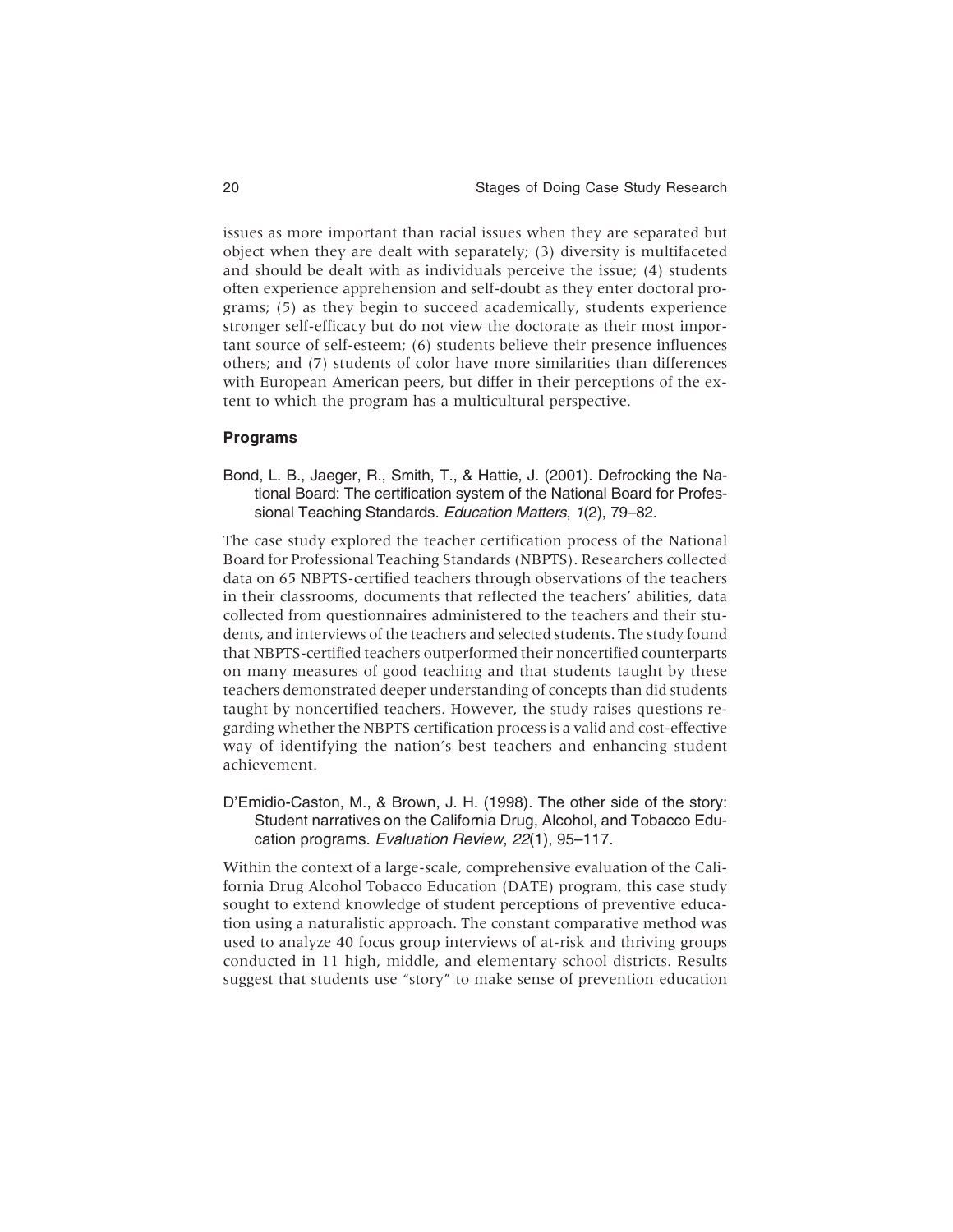and distinguish use from abuse. High school students believe that hearing only one side of the substance use/abuse story and strict expulsion policies alienate students most in need of help. Implications for the use of story as an assessment tool are discussed, as are implications for substance use prevention policy.

Howe, K., Eisenhart, M., & Betebenner, D. (2002). The price of public school choice. Educational Leadership, 59(7), 20–25.

This case study investigated the impact of the school choice programs in Boulder Valley School District. Researchers examined records from six school years on open enrollment, test scores, demographics, funding, and fund-raising in 55 of the district's 57 schools. In addition, to collect data about attitudes toward school choice, researchers conducted surveys of principals by telephone and then held focus group discussions and conducted written surveys with parents and selected educators. The principals, parents, and educators totaled 466 individuals representing 43 schools. To ascertain the attitudes of parents who had not participated in open enrollment and were not active in the schools, researchers called potential respondents selected at random from eight geographical regions until 30 completed surveys were obtained from each region. A synthesis of all data suggested that the school choice programs had resulted in increased stratification of schools according to race, ethnicity, income, resources, and achievement.

#### **Activities**

Horn, E., Lieber, J., Li, S., Sandall, S., & Schwartz, I. (2000). Supporting young children's IEP goals in inclusive settings through embedded learning opportunities. Topics in Early Childhood Education, 20(4), 208– 224.

This study presents three cases designed to assess the feasibility of teachers in inclusive early education programs supporting young people's learning objectives through embedded learning opportunities (ELO). The studies were conducted in three separate inclusive early childhood education programs located in three different states on four children with disabilities and their classroom teachers. The examination of the ELO procedure included assessment of teachers' planning and implementation, the impact on child performance of specific learning objectives, and the teachers' perceptions of the ELO strategy. Researchers attained data through a variety of collection techniques, including direct observation using strict protocols and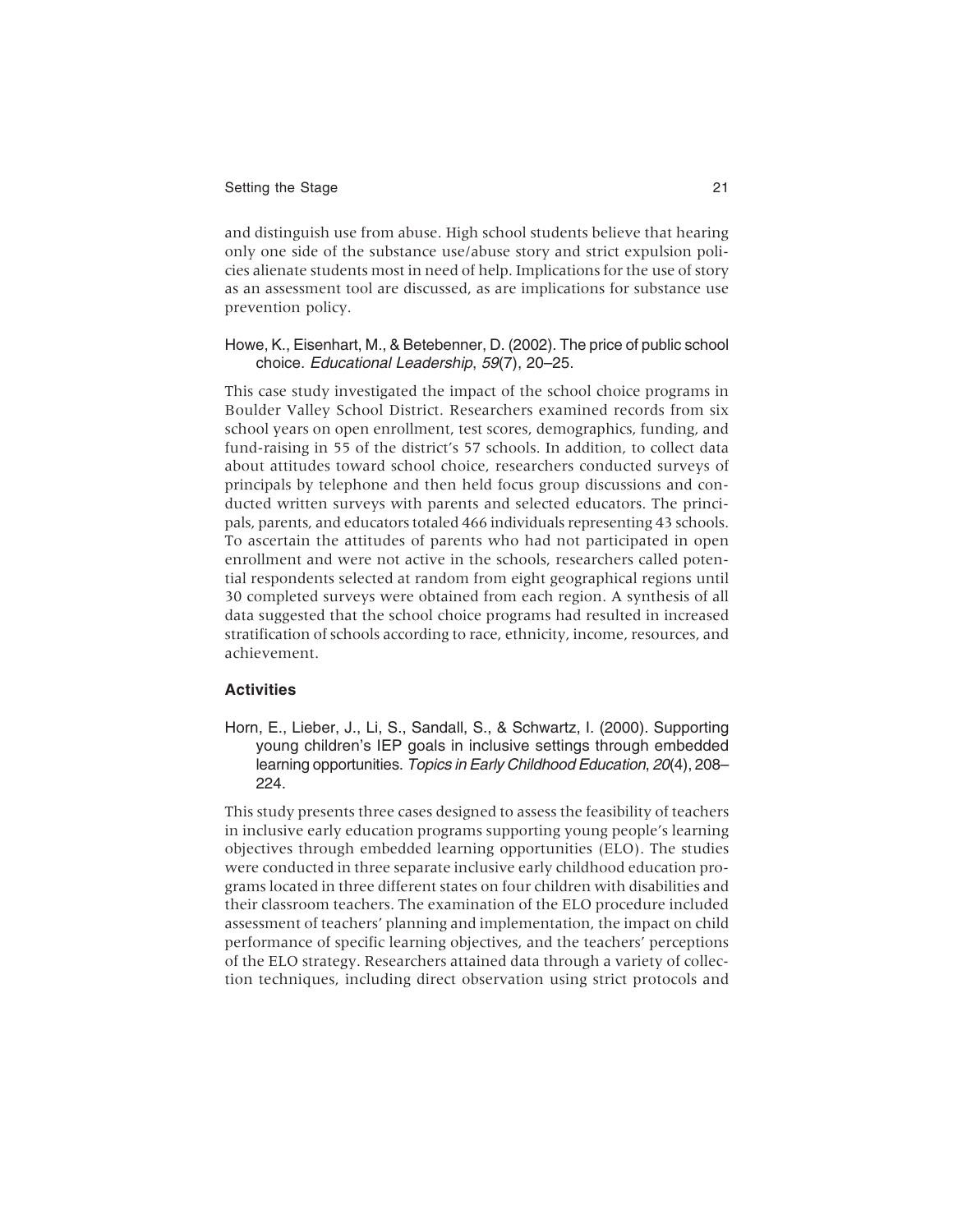interviews of teachers. The results revealed that all teachers demonstrated increases in use of instructional behaviors toward targeted objectives, and the children showed concomitant increases in performance of targeted objectives. However, clear differences between teachers existed regarding the consistency and frequency of implementation of the instructional support strategies.

Mueller, A., & Fleming, T. (2001). Cooperative learning: Listening to how children work at school. Journal of Educational Research, 94(5), 259– 366.

Cooperative and collaborative learning are recognized as valuable components of classroom learning. However, many questions remain regarding how teachers might structure and guide children's group-learning experiences. This ethnographic case study examined 29 Grade 6 and Grade 7 students who worked in groups over 5 weeks. Data included audiotape recordings of six groups of children working together across 11 work sessions, student interviews, children's self-evaluations and drawings, and research reports. Findings revealed that when working in groups, children require periods of unstructured time to organize themselves and to learn how to work together toward a mutual goal. In addition, researchers found that children in an autocratically led group seemed discontented, often aggressive, and lacking in initiative. Youngsters in groups without a leader experienced similar problems: members appeared frustrated and much of the work remained unfinished. In marked contrast, children in groups organized with a democratic leader—someone who allowed the group to set its own agendas and priorities—appeared far more productive and socially satisfied and demonstrated greater originality and independence in the work they completed.

Rhoads, R. A. (1998). In the service of citizenship: A study of student involvement in community service. The Journal of Higher Education, 69(3), 277–297.

This case study examines social responsibility among higher-education students, focusing on the role of education as source of citizenship preparation. Founded on John Dewey's philosophical work and using methodological strategies associated with naturalistic inquiry, data were collected using a variety of techniques, including formal and informal interviews, surveys, participant observation, and document analysis. During the 6-year period in which data were collected, 108 students participated in interviews, 66 students completed open-ended surveys, and more than 200 students were observed. Once collected, the data were read repeatedly in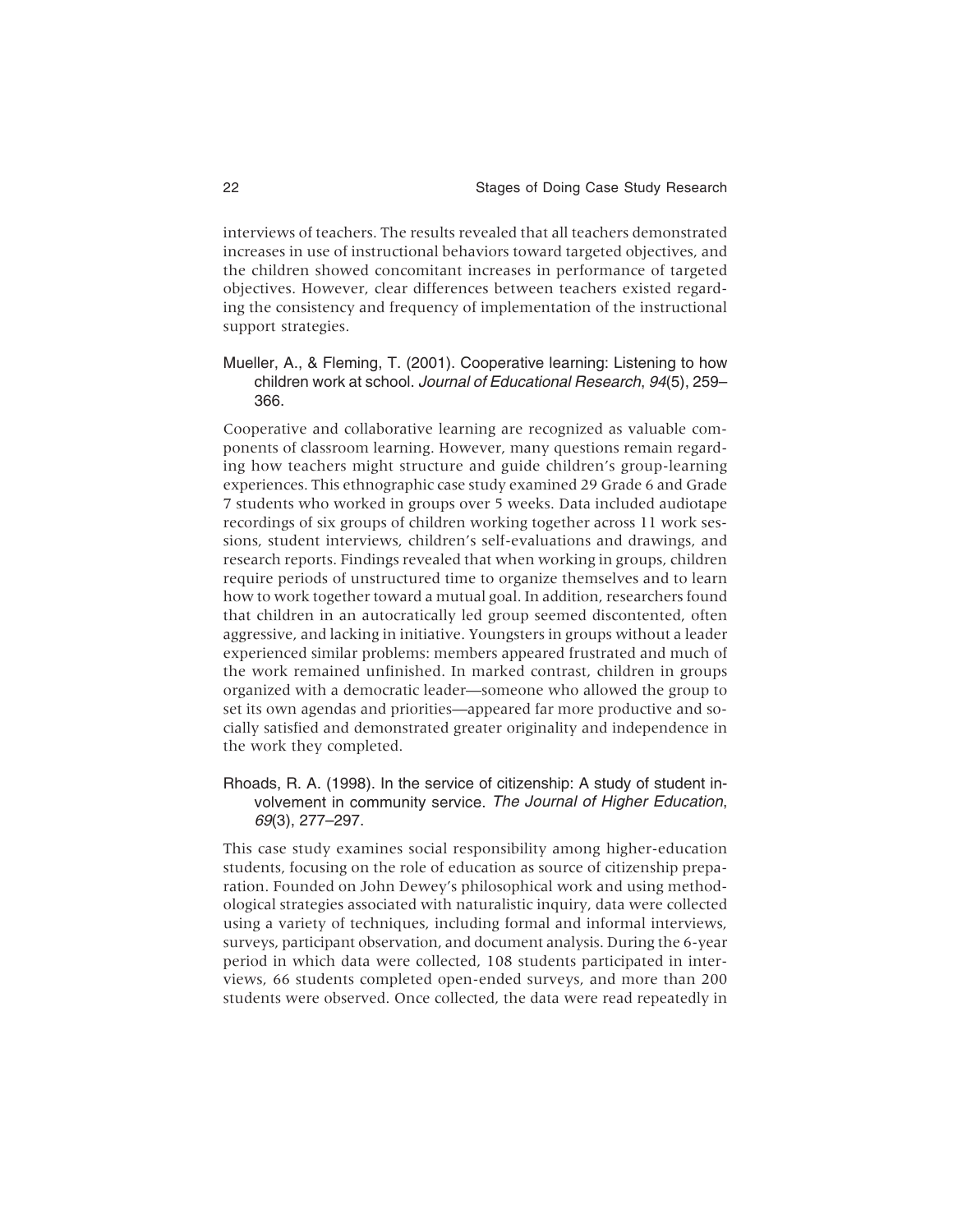an effort to identify important and relevant themes. Students' exploration of self, understanding of others, and views of social good are key themes explored in this study.

### **ILLUSTRATIONS FROM PRACTICE**

Questions reflective of how data are collected and procedures that are commonly used when conducting a case study are presented in Tables 3.1 and 3.2. Creswell (1998, 2002) presents additional information on similarities and differences in data collection activities and other procedures related to doing research across approaches.

| Characteristic                                                                                               | Data Collection Question                                 |
|--------------------------------------------------------------------------------------------------------------|----------------------------------------------------------|
| A bound "case," such as a process,<br>activity, event, program, or multiple<br>individuals, is investigated. | What is studied?<br>(Define the case.)                   |
| A gate keeper provides access to                                                                             | What are any concerns related to access and              |
| information and assistance in gaining                                                                        | rapport?                                                 |
| confidence of participants.                                                                                  | (Establish access and rapport.)                          |
| A "case" or "cases," an "atypical" case,                                                                     | What sites or individuals are going to be.               |
| or a "maximum variation" or "extreme"                                                                        | studied?                                                 |
| case is defined.                                                                                             | (Sample with purpose.)                                   |
| A collection of forms, such as documents                                                                     | What type $(s)$ of information will be                   |
| and records, interviews, observations, or                                                                    | collected?                                               |
| physical artifacts, is compiled.                                                                             | (Delimit data.)                                          |
| A variety of approaches (e.g., field notes,<br>interviews, and observations) are used to<br>gather data.     | How is information compiled?<br>(Record information.)    |
| Concerns may emerge related to intensive.                                                                    | Is data collection difficult?                            |
| data gathering.                                                                                              | (Address field issues.)                                  |
| A large amount of data (e.g., field notes,<br>transcriptions, computer databases) is<br>typically collected. | How is information stored?<br>(Store data for analysis.) |

**Table 3.1.** Case Study Characteristics and Data Collection Questions

Adapted from J. W. Creswell. (1998). *Qualitative inquiry and research design: Choosing among five traditions.* Thousand Oaks, CA: Sage.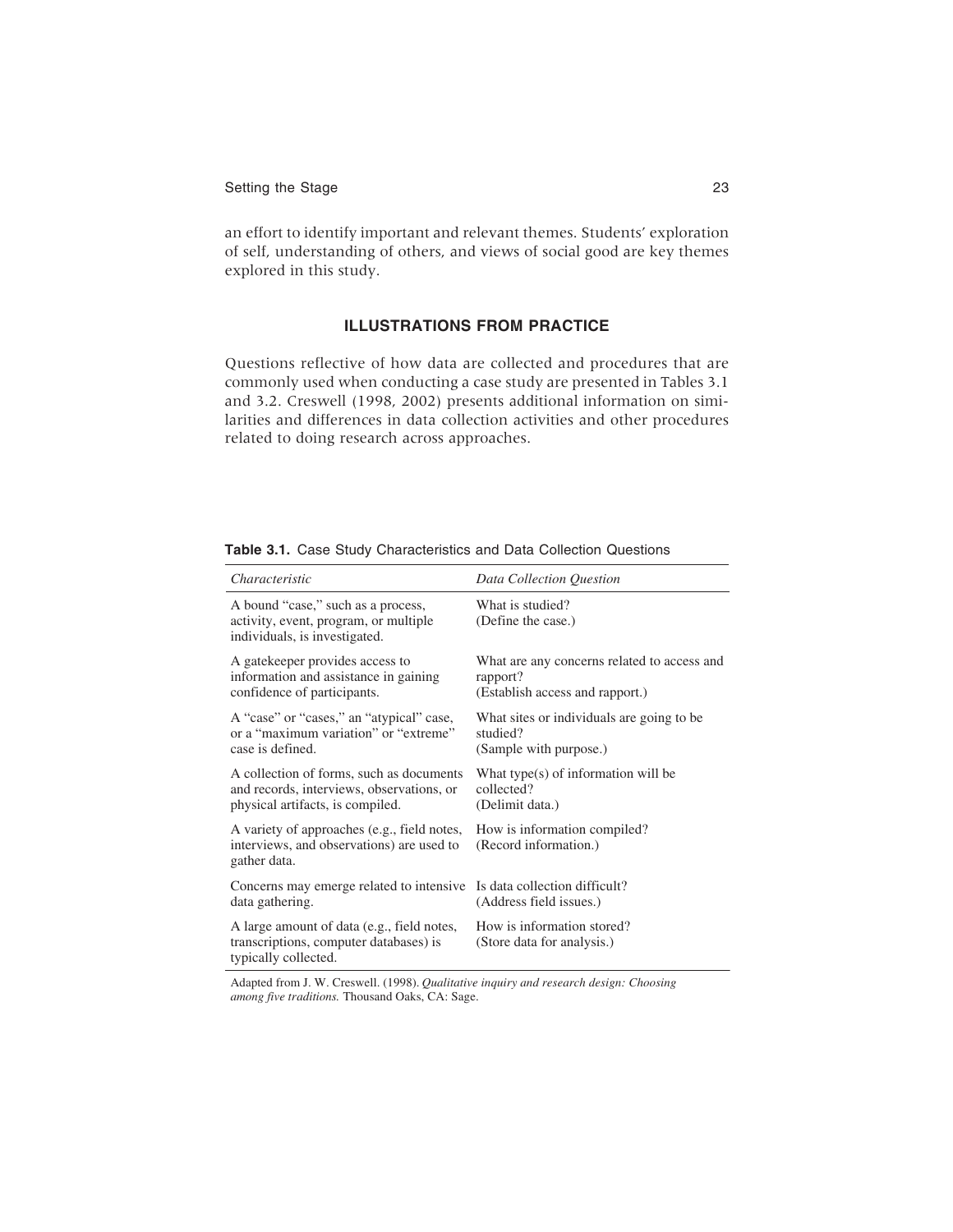| Procedure                                                                                                   | Case Study                                                                                                                                                                                                                                                                                      |
|-------------------------------------------------------------------------------------------------------------|-------------------------------------------------------------------------------------------------------------------------------------------------------------------------------------------------------------------------------------------------------------------------------------------------|
| Intent, appropriate design, and how intent<br>relates to research problem are defined.                      | The problem focuses on developing an in-<br>depth understanding of a "case" or bounded<br>system. It is related to understanding that an<br>event, activity, process, or one or more<br>individuals and the type of "case," such as<br>intrinsic, instrumental, or collective, is<br>delimited. |
| The plan to receive approval and gain<br>access to study sites and participants is<br>defined.              | Approval from institutional review board is<br>obtained. A research site is located using<br>purposeful sampling procedures. Number of<br>cases is determined and gatekeeper to<br>provide access is identified. Provisions for<br>respecting the site are defined.                             |
| Data are collected emphasizing time in<br>the field, multiple sources of information,<br>and collaboration. | Extensive information is gathered using<br>multiple forms of data collection<br>(observations, interviews, documents),<br>including audiovisual materials and other<br>relevant sources.                                                                                                        |
| Data are analyzed and interpreted relative<br>to the design.                                                | Data are reviewed to develop an overall<br>understanding. Case(s) is (are) described in<br>detail and a context for the description is<br>delimited. Key issues or themes about the<br>case(s) are developed. A cross-case analysis<br>is conducted if appropriate.                             |
| Research report suitable for dissemination<br>is prepared.                                                  | Reporting focuses on describing the case<br>with description, analysis, and<br>interpretation addressed differently or<br>equally. Decision is made to emphasize<br>objective or subjective reporting, including<br>biases and generalizations to other cases.                                  |

**Table 3.2.** Procedures Commonly Used in Case Studies

Adapted from J. W. Creswell. (2002). *Educational research: Planning, conducting, and evaluating quantitative and qualitative research*. Upper Saddle River, NJ: Prentice Hall.

### **CONTENT REVIEW**

- 1. What are some general topics often studied in case study research?
- 2. What are some characteristics of case study research?
- 3. What is meant by the phrase case study research is generally more exploratory than confirmatory?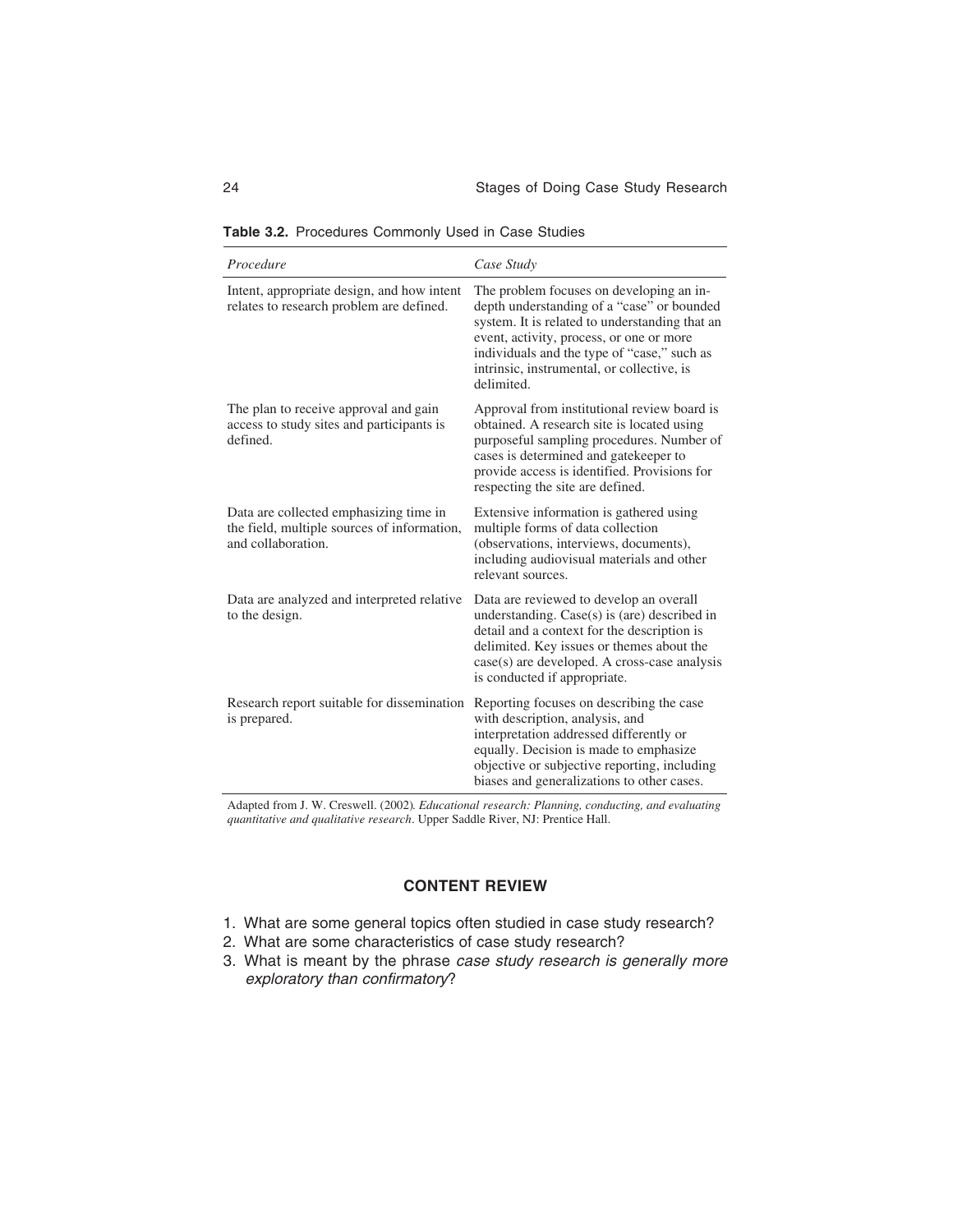# **ACTIVITIES AND APPLICATIONS FOR PROSPECTIVE RESEARCHERS**

- 1. Find a journal article (not discussed in this chapter) that describes case study research focused on an event, a situation, a program, or an activity. Why is this article an example of case study research?
- 2. Find an article that describes case study research and an article that describes a similar topic studied using another type of research. What are three similarities and three differences in how this work was completed?
- 3. How might the characteristics of case study research may be applicable to your own research project? Which characteristics would you emphasize in your work?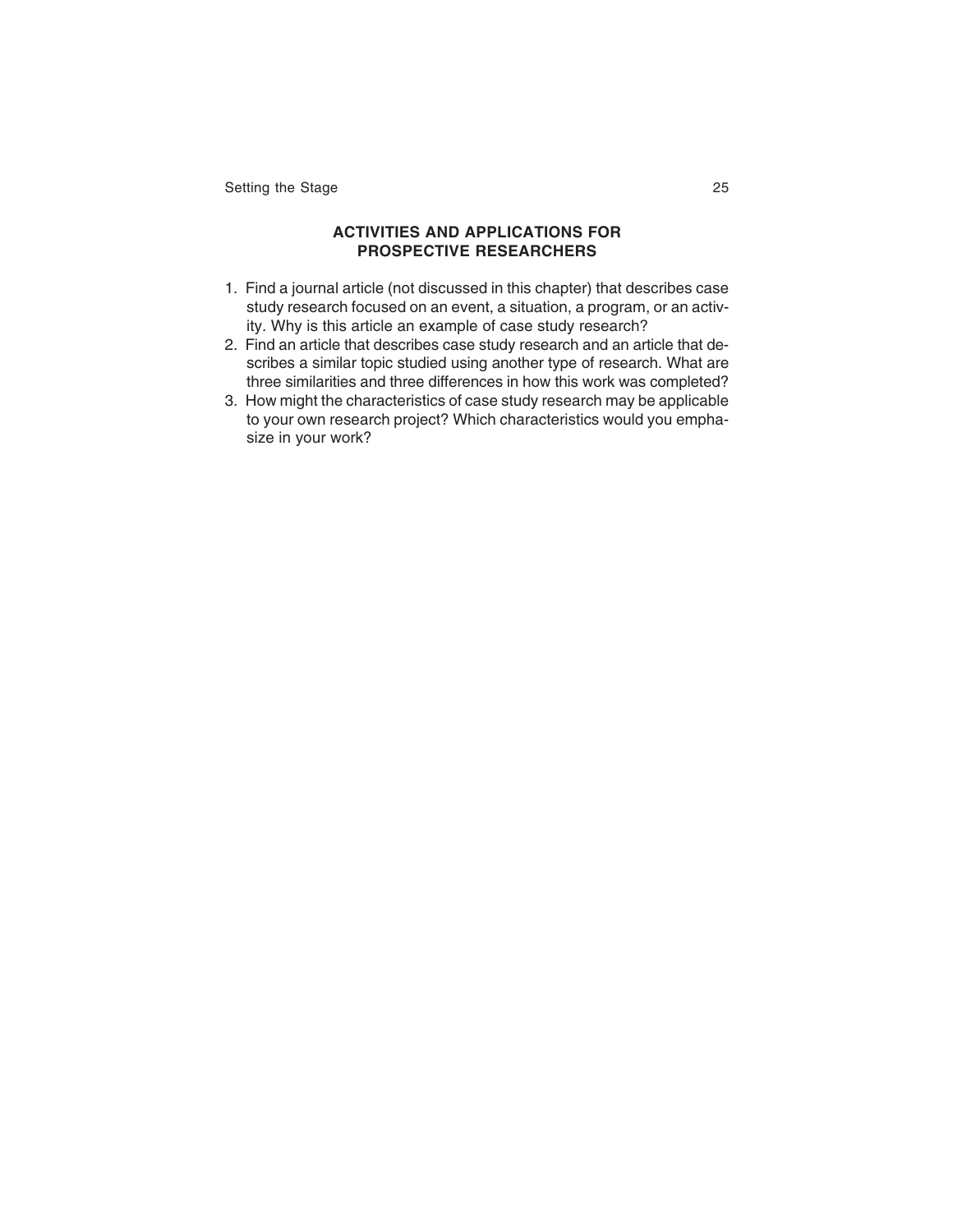# **Determining What We Know**

Once you identify what you will investigate in your case study research, you should determine what is already known and not known about the topic by reviewing what has been written about it. Your purposes in reviewing the literature are to establish the conceptual foundation for the study, to define and establish the importance of your research question, to identify strengths and weaknesses of models and designs that others have used to study it, and to identify the style and form used by experts to extend the knowledge base surrounding your question.

Examining existing literature helps researchers identify viable and important research questions or hypotheses. For example, an administrator interested in block scheduling should base his work on what others believe about how classes are scheduled and the need for research demonstrating that this innovative practice does or does not make a difference in how high schools educate America's youth. Information on what is known about block scheduling provides a basis for framing case study research on scheduling practices. A classroom teacher interested in identifying factors that influence student attrition may discover a theory suggesting that students sometimes drop out of school when teachers' instructional strategies fail to match the students' preferred learning styles. As a result, when researching her own school, this teacher may want to explore the types of instruction normally employed and how students' achievement is influenced by that instruction. In another situation, a nurse wanting to know more about employment practices may realize through her review of existing literature that discriminatory hiring practices pervade hospitals in her region. As a result, this nurse may elect to focus her initial case study questions on the hiring practices that exist in her own hospital. Finally, a technology specialist examining computer software adoption practices may discover from professional journals that companies often choose software based on its cost and availability more than on its usefulness. With this knowledge, the technology specialist may question his company's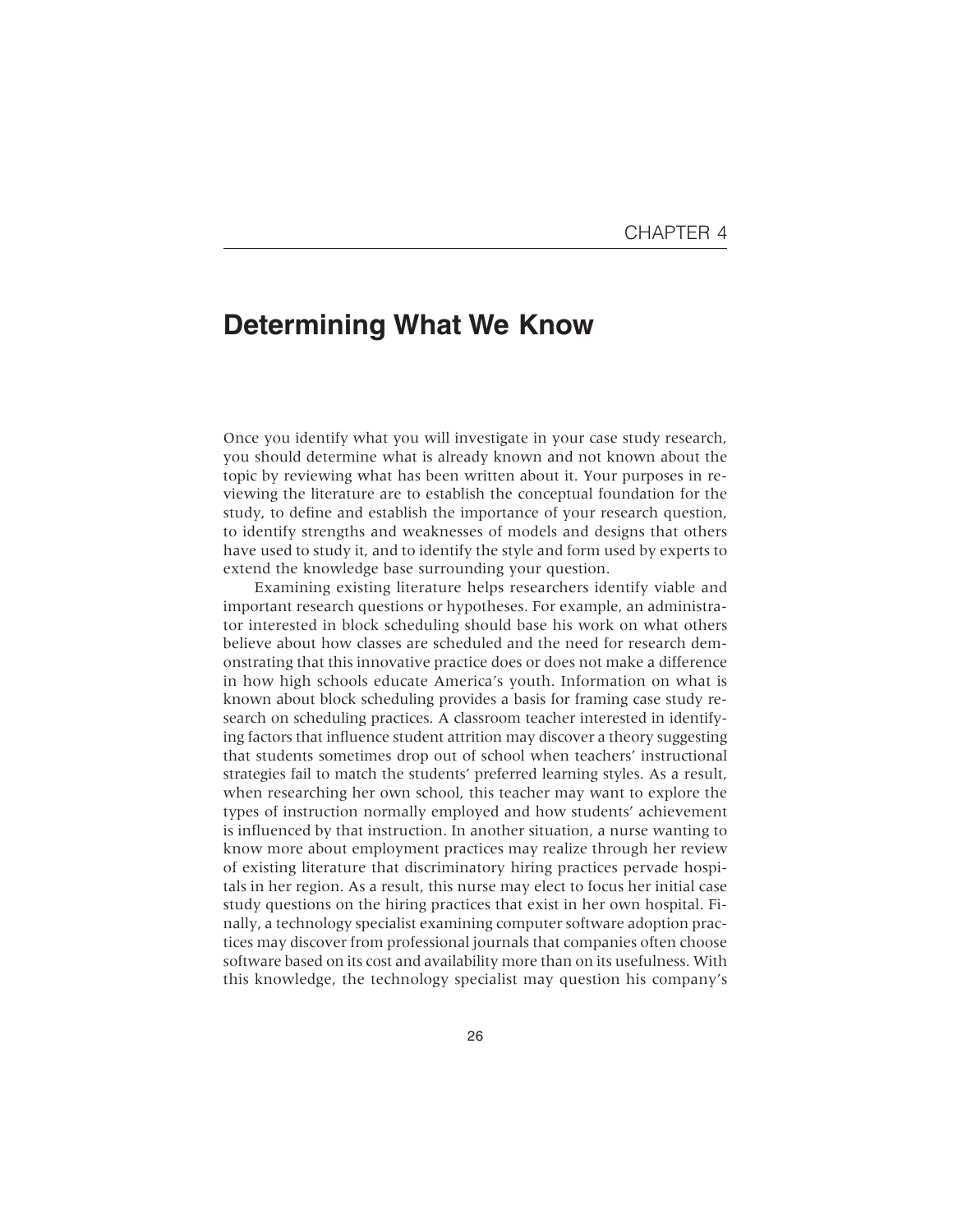decision makers on the specific criteria for selecting software in his organization. Identifying what is known and not known helps you establish the importance of your topic.

Second, reading existing literature helps researchers identify possible research designs and strategies for their own research efforts. For example, the administrator may uncover a report that matches his thoughts and ideas about how to study the use of block scheduling in schools. A teacher may find that previous research efforts successfully employed a case study research design involving psychological constructs to explain why students drop out of school. A nurse may learn from previously conducted studies that employment practices can best be determined by observing the actual behaviors of hospital administrators and not by examining an organization's written employment policies. A technology specialist may discern from previous investigations that examining existing documents is the best way to identify organizational decision-making processes regarding the adoption of software packages. Studying the literature helps you identify the strengths and weaknesses of models and designs that others have used before you. This information is valuable in planning your own research.

Third, reading the works of others helps researchers learn the formats and procedures for writing and communicating their own findings to others. For example, an administrator may find an interview protocol that will meet her needs with a little modification. A teacher may discover that the best information regarding causes of student attrition is found in locally produced and disseminated documents written in language that is comprehensible to non-research-oriented educators. A nurse may determine that the most useful research findings on hospital employment practices are found in professional journals created by national labor unions. As a result of reading material on his topic, a technology specialist may realize that the publications of professional organizations produce the most authoritative information about software selection practices. Identifying what is known and not known helps you learn the style and form used by experts to extend the knowledge base surrounding your topic.

Doing case study research means determining what we know about a research question to establish its importance and the need for further research about it, to identify strengths and weaknesses of previous research, and to identify areas of sufficient and insufficient study as well as methods used to study it. Once you have established the questions and need for your study, you are ready to select a design to guide your research effort.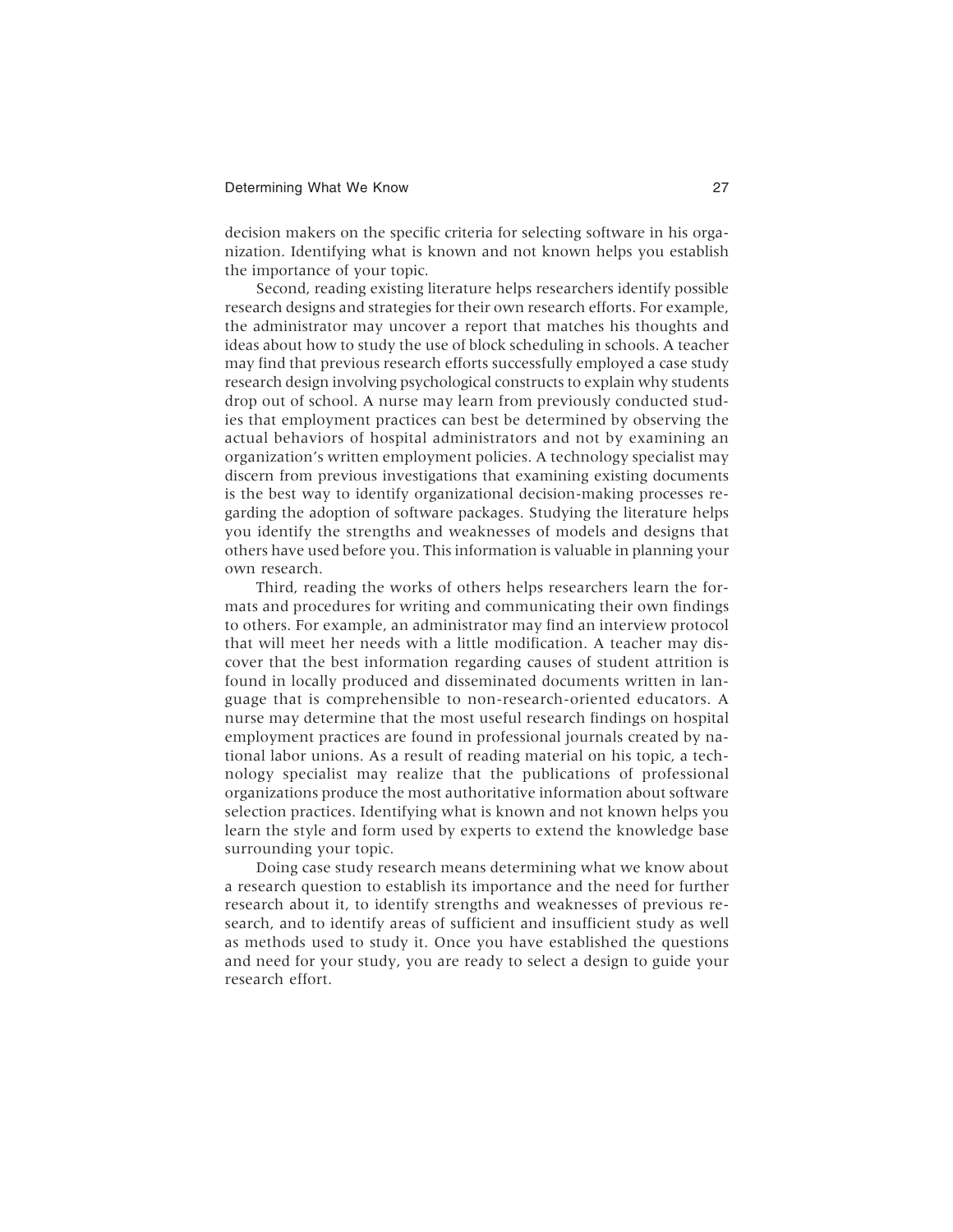# **HOW TO DO A LITERATURE REVIEW**

Galvan (1999) provides a straightforward guide for use in writing literature reviews and includes some key "directions."

- Select a topic and identify literature to review:
	- Identify appropriate databases, review articles, and classic studies
	- Review recent literature first and work backward
	- Define what is known and what is not known as quickly as possible
- Analyze the literature:
	- Use consistent form for summarizing articles
	- Look for strengths and weakness
	- Identify gaps in what is known
- Criticize the literature:
	- Summarize nature of the research (e.g., quantitative/qualitative, theory/practice)
	- Identify who participated and how variables were measured
	- Identify limitations to be addressed in efforts to strengthen your research
- Synthesize the literature:
	- Avoid note card presentation and strive to represent an integrated body of knowledge
	- Use headings to organize your presentation
	- Introduce and summarize each section of the review
- Document the literature:
	- Move from very general to very specific representations of what is known
	- Explain inconsistencies
	- Use tables to compare, contrast, and summarize bodies of knowledge

# **ILLUSTRATIONS FROM PRACTICE**

The following illustrations depict ways in which literature reviews help guide the research process.

## **Illustration 1**

To guide their study of the impact of school culture on school effectiveness, Rossman, Corbett, and Firestone (1984) examined literatures from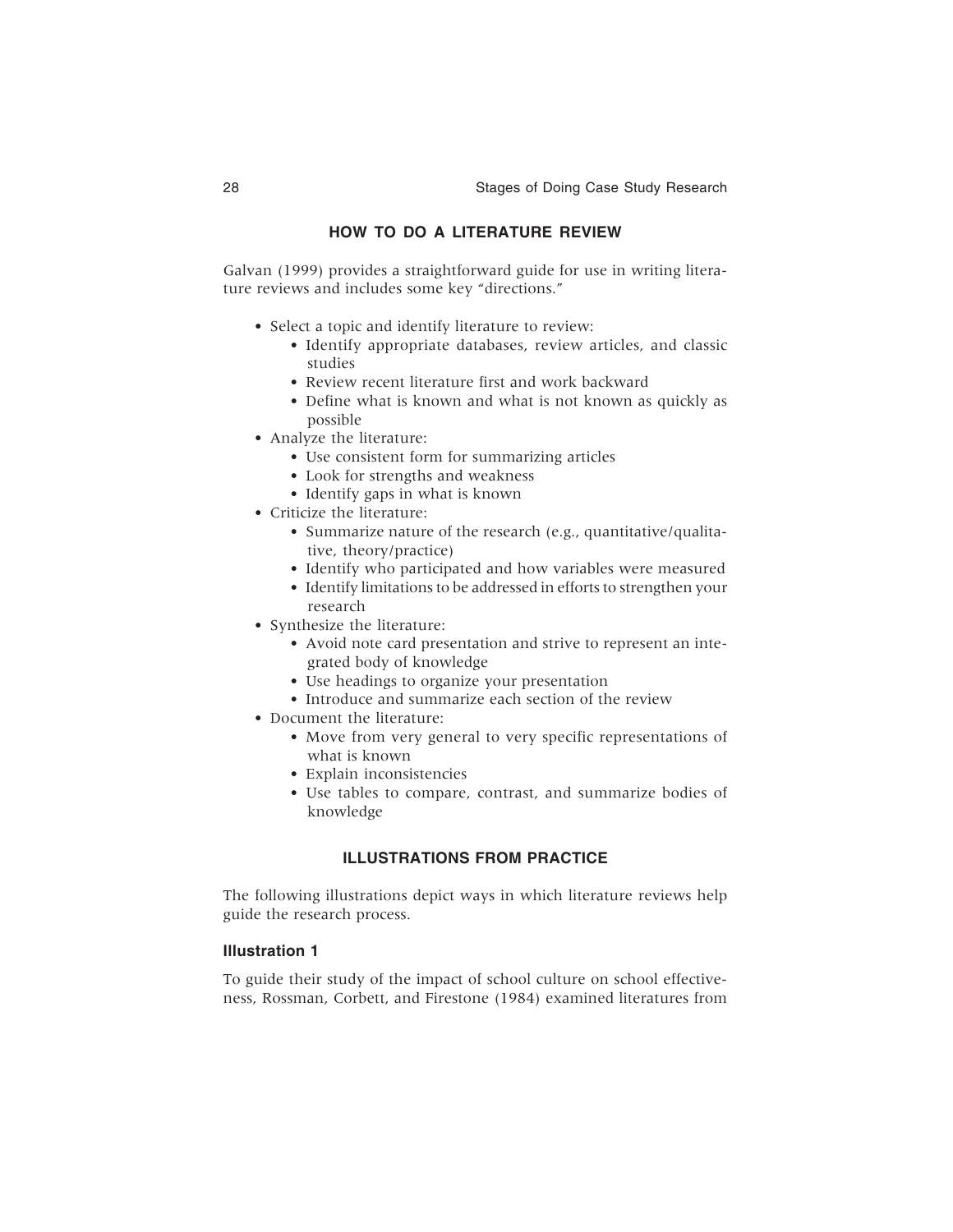four traditions: anthropology, sociology, organization theory, and education. In addition, these researchers explored literature on cultural change and transformation, some of which had been applied to the study of organizations, and the literature on educational change and innovation. These traditions were used to develop the idea that change in school culture could be conceptualized as evolutionary, additive, or transformative. Further examination of the literature on educational innovation and implementation helped refine this into the idea that change initiatives might influence school culture. Finally, a search through the literature on successful schools and other types of organizations generated five domains that might exist in schools in the process of fundamental changes in their meaning structures. These researchers' efforts illustrated a creative use of literature outside the field of education and helped frame data collection for the research project (Rossman, 1985).

### **Illustration 2**

Researching women's unequal representation in school administration careers, Marshall (1981) reviewed the work of previous researchers. Then, departing from tradition, Marshall examined the issue from the perspective of adult socialization and career socialization theory, including recruitment, training, and selection processes. With her knowledge of organizational theory that emphasized the influence of organizational norms and informal processes, Marshall was able to create a new research question and different research design. The literature review, therefore, helped determine the study's relevant concepts (i.e., norms, informal training, etc.) and shape the tentative guiding hypotheses. The literature review also established the significance of the research for practice and policy with an overview of the issues of affirmative action and gender equity.

### **CONTENT REVIEW**

- 1. Why should a researcher be familiar with the literature that exists on her or his topic?
- 2. What are some benefits of doing a review of the literature?
- 3. In what ways does knowledge of the literature influence one's research efforts?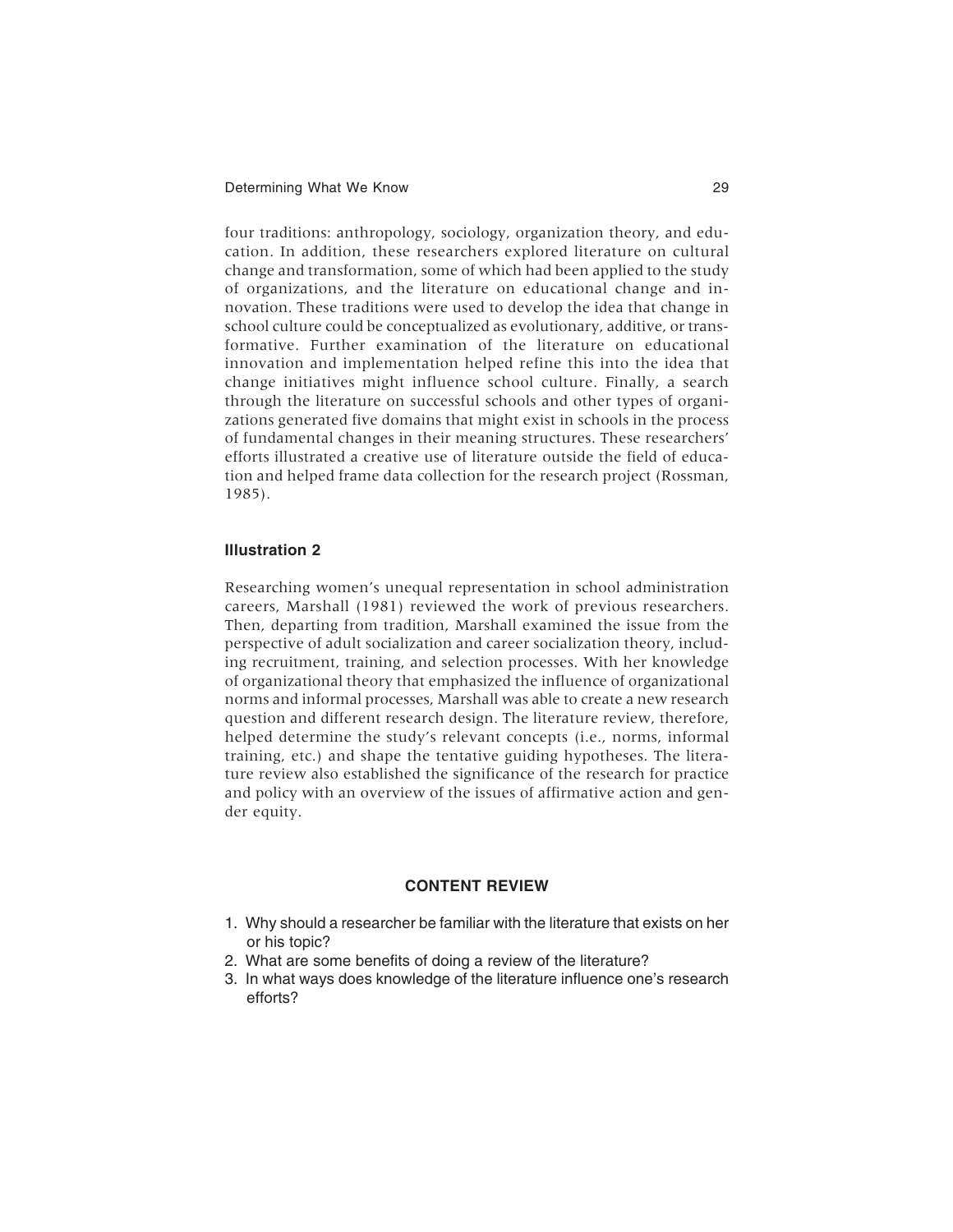# **ACTIVITIES AND APPLICATIONS FOR PROSPECTIVE RESEARCHERS**

- 1. Locate a doctoral dissertation that uses case study research. What are the headings used in the literature review? Why do you think the dissertation's author used those headings?
- 2. Find a journal article that describes case study research. How would you assess the quality of the literature review in that article? How does this author's literature review help others identify viable and important research questions?
- 3. What literature would you read to prepare for your case study research project? How would knowledge of that literature influence your research efforts?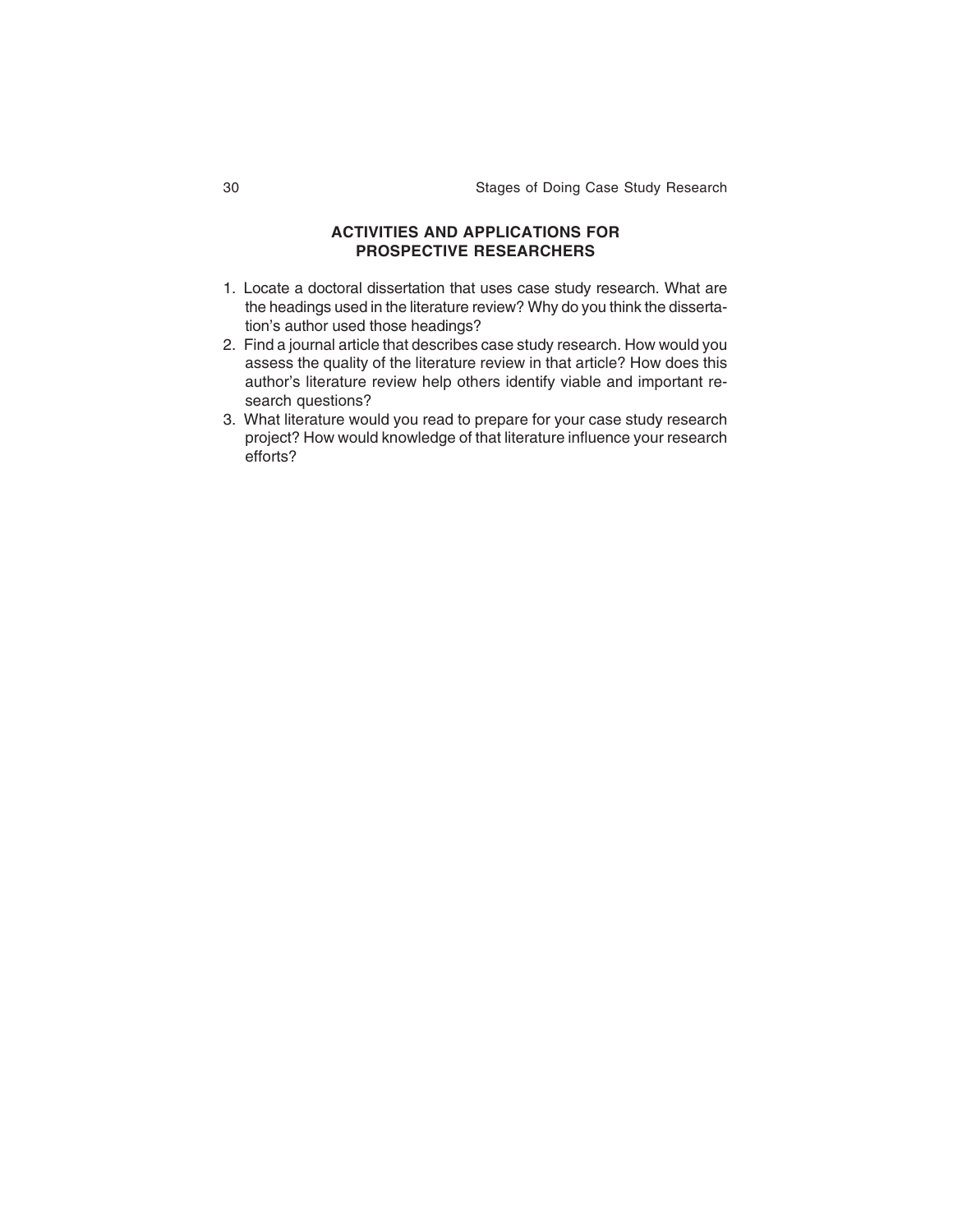# **Selecting a Design**

Case study research designs or approaches can be based on their function, characteristics, or disciplinary perspective. One's selection of a research design is determined by how well it allows full investigation of a particular research question. Employed by researchers in the fields of psychology, sociology, education, medicine, law, political science, government, and business, case study designs are often related to the disciplinary background from which they are derived. Merriam (2001) suggests that case study research may be founded in *ethnographic*, *historical*, *psychological*, or *sociological* orientations. Case study research designs may also be classified as *intrinsic*, *instrumental*, or *collective* (Stake, 1995). Types of case study research designs include *exploratory*, *explanatory*, and *descriptive* (Yin, 2003).

One case study orientation is the *ethnographic* design. Originating in anthropology, ethnographic case study research is used when one wants to explore the observable and learned patterns of behavior, customs, and ways of life of a culture-sharing group. Ethnographic case studies typically involve extended interaction with the group, during which the researcher is immersed in the day-to-day lives of group members. The outgrowth of this effort is a holistic description of the group that incorporates both the views of group members and the researcher's perceptions and interpretations of the group's functioning. For example, a researcher may have interest in the culture of a school or a dynamic within a grade level or classroom. Ethnography succeeds if it teaches us how to behave appropriately in the cultural setting, whether it is in the office of a school principal or in a kindergarten classroom (Wolcott, 1973).

Another case study orientation is the *historical* analysis. Historical case studies are often descriptions of events, programs, or organizations as they have evolved over time. Extending traditional historical research, historical case study research typically includes direct observation and interviews of key participants. Historical case study research produces more than a chronological listing of events; it results in a researcher's descriptive interpretation of factors that both cause and result from the events. For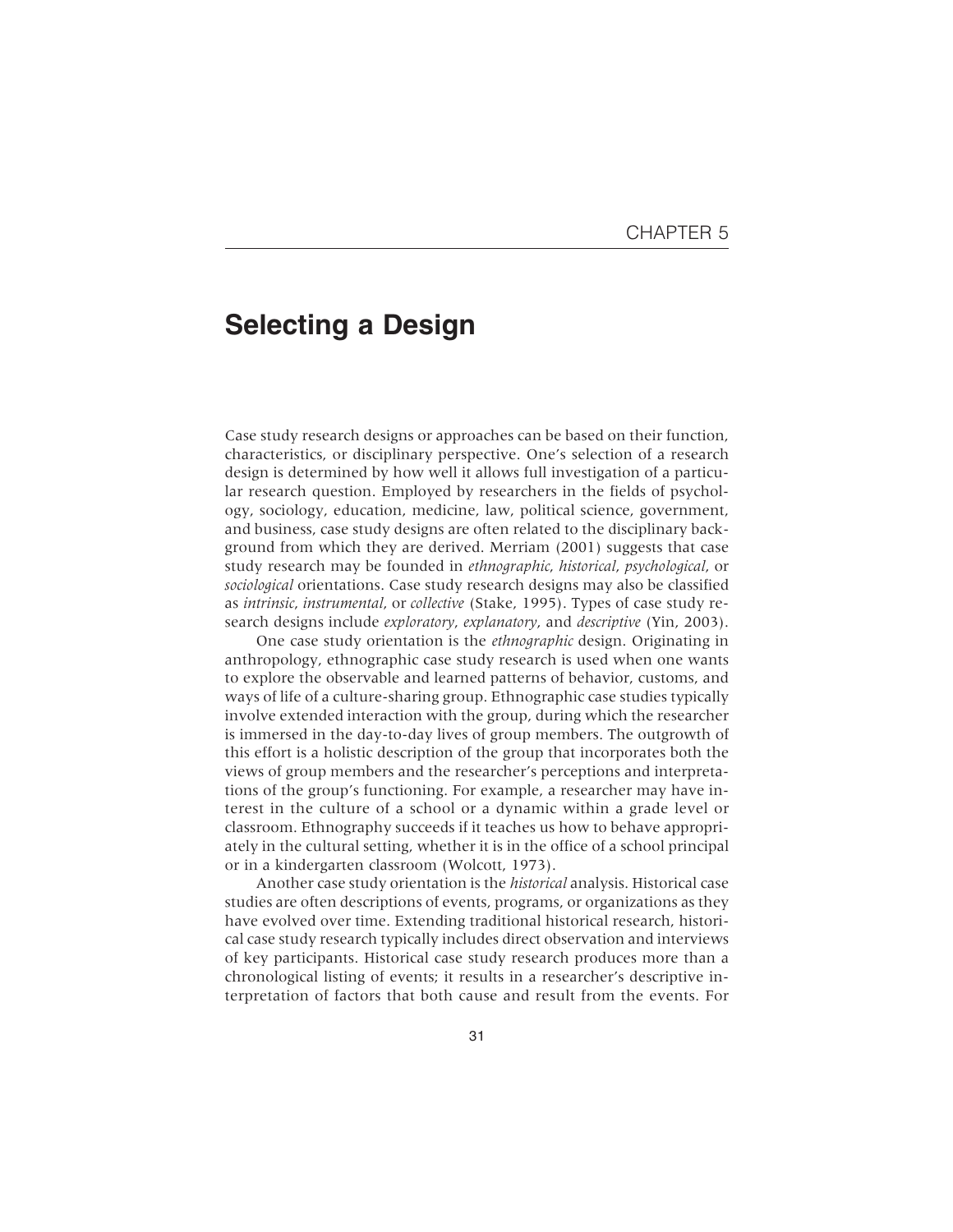example, a school superintendent might desire to evaluate schools that evolved out of the era of desegregation. Through a historical analysis study, the superintendent might uncover how the school came into being, what the first years were like, and changes that occurred over time involving urban school reorganization.

Examining literature and practices in psychology related to aspects of human behavior are common in *psychological* case study research. Although the individual is typically the focus of psychological case studies, organizations and programs as well as events are sometimes investigated using the theories and concepts generated by many years of research in psychology. For example, Piaget developed a theory of cognitive structure that has had an enormous impact on curriculum and instruction. A researcher's psychological case study of an elderly learner might draw upon Piaget's theory to help explain the learner's involvement in a patient education or training program (Merriam, 2001).

Topics often examined in *sociological* case study research include families, religion, politics, health care, demographics, urbanization, and issues related to gender, race, status, and aging. Sociological case study research, with its focus on society, social institutions, and social relationships, examines the structure, development, interaction, and collective behavior of organized groups of individuals. Case studies in education using a sociological perspective have explored student-teacher interactions, middle school social structures, and the impact of equity issues and student achievement (Lecompte & Preissle, 1993).

In addition to their disciplinary orientation, case study research designs may be classified as intrinsic, instrumental, or collective. Researchers engage in *intrinsic* case study research when they want to know more about a particular individual, group, event, or organization. Using an intrinsic case study, researchers are not necessarily interested in examining or creating general theories or in generalizing their findings to broader populations. For example, an intrinsic case study may occur when a teacher explores the extracurricular activities of a poorly performing student or when a nurse investigates an abnormally high infant mortality rate in the neonatal intensive care unit of a local hospital.

The primary goal of an *instrumental* case study research design is to better understand a theoretical question or problem. Using this approach, enhanced understanding of the particular issue being examined is of secondary importance to a greater insight of the theoretical explanation that underpins the issue. For example, a researcher may wish to better understand how college students acquire technology knowledge. Although the researcher's primary goal is to broaden our understanding of the processes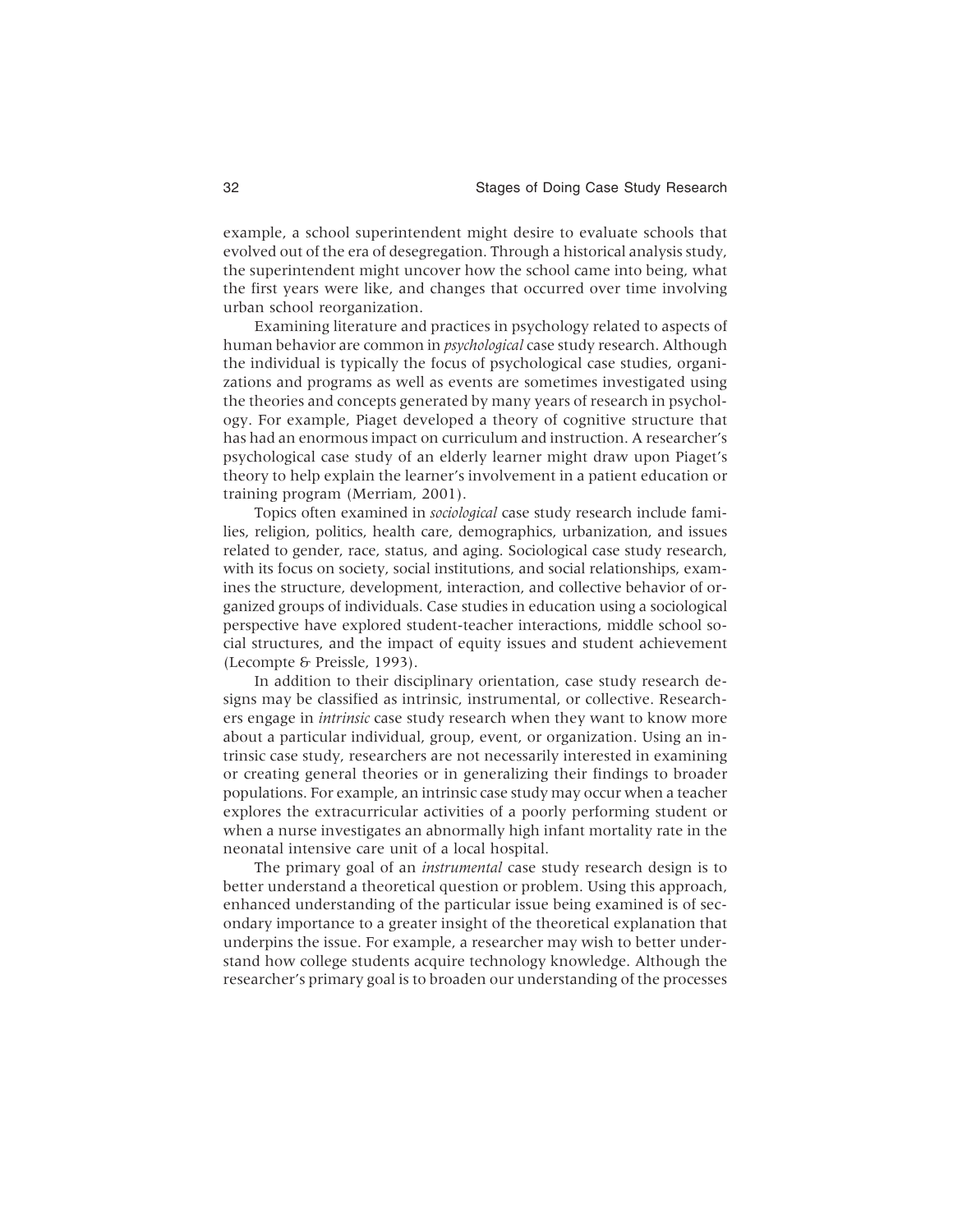and circumstances surrounding technology learning, insights may also be derived regarding specific instructional practices that support technology skill development.

Finally, *collective* case study research attempts to address an issue in question while adding to the literature base that helps us better conceptualize a theory. This design usually involves several instrumental cases performed to enhance our ability to theorize about some larger collection of cases. For example, a researcher may engage in a series of studies designed to explore one of the seven intelligence forms contained in Gardner's (1999) theory of multiple intelligence. Findings from these studies may substantiate the theory while simultaneously providing insights into how people think and behave in a particular situation.

Three types of case study research designs include *exploratory*, *explanatory*, and *descriptive*. Exploratory designs seek to define research questions of a subsequent study or to determine the feasibility of research procedures. These designs are often a prelude to additional research efforts and involve fieldwork and information collection prior to the definition of a research question. For example, before assuming her new position, an incoming business executive may conduct an exploratory study of her company's ethical climate to determine how business practices normally occur. Explanatory designs seek to establish cause-and-effect relationships. Their primary purpose is to determine how events occur and which ones may influence particular outcomes. For example, a middle school teacher may conduct an explanatory case study to identify factors in his students' home environments that affect their classroom performance. Finally, descriptive designs attempt to present a complete description of a phenomenon within its context. An example may be a hospital administrator who attempts to gain a thorough description of her hospital's emergency room procedures when admitting incoming patients.

Doing case study research means selecting a design that matches the disciplinary perspective of the investigation. Ethnographic designs are used to study targeted interactions of a group; historical designs focus on events or programs as they change over time; psychological designs are used to study human behavior in detail; and sociological designs are used for case study research that addresses broad issues in society, social institutions, and social relationships. Intrinsic designs focus on a particular individual, event, situation, program, or activity. An instrumental design is used to better understand a theory or problem. A collective design is used to understand a theory or problem by combining information from smaller cases. When the design is identified, the next step is gathering information using interviews, observations, and documents.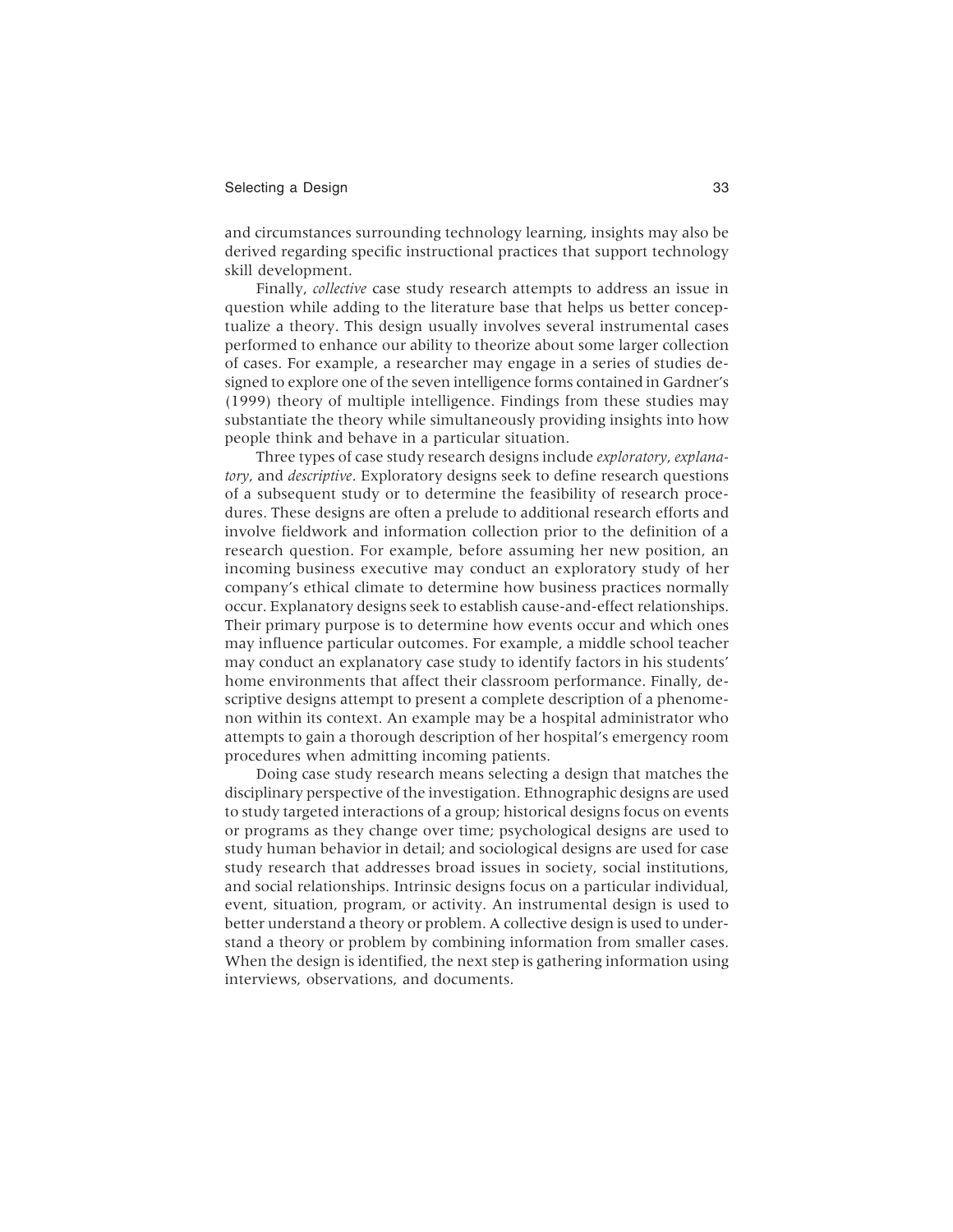## **RELATIONS BETWEEN DESIGN AND METHOD**

Different designs or approaches to case study research represent different general assumptions about methods and sources of data. Of course, any method can be used in any type of research and multiple methods are often used when doing case study research, but relationships between design and method are a foundation for planning a successful investigation (see Table 5.1).

### **ILLUSTRATIONS FROM PRACTICE**

### **Illustration 1: Intrinsic**

The following illustration depicts an *intrinsic* case study in which our focus is to learn more about a particular individual, group, event, or organization and less about examining/creating general theories or generalizing research findings to broader populations.

Kalnins (1986) sought to examine in depth the contexts, processes, and interactions within long-term health-care facilities that shape the residents' views of life. Using a variety of case study data collection strategies, Kalnins anticipated that participant observation and interviewing would run concurrently, producing data with which to substantiate

| Design                                                                                                                                                             | Method                                               |
|--------------------------------------------------------------------------------------------------------------------------------------------------------------------|------------------------------------------------------|
| Ethnographic approaches are grounded in firsthand<br>experience.                                                                                                   | Interviews <sup>1</sup><br>Observations <sup>2</sup> |
| Historical approaches are grounded in representing and<br>interpreting records, papers, and other sources of<br>information about people, phenomena, or practices. | Document analyses <sup>3</sup><br><b>Interviews</b>  |
| Psychological approaches are grounded in personal<br>experiences and ways of looking at the world.                                                                 | <b>Interviews</b><br><b>Observations</b>             |
| Sociological approaches are grounded in the structure,<br>development, interaction, and collective behavior of<br>organized groups of individuals.                 | <b>Interviews</b><br><b>Observations</b>             |

**Table 5.1.** Relationships Between Design and Method

<sup>&</sup>lt;sup>1</sup> See chapter 6 for information on interviews.

<sup>&</sup>lt;sup>2</sup> See chapter 7 for information on observations.

<sup>&</sup>lt;sup>3</sup> See chapter 8 for information on document analyses.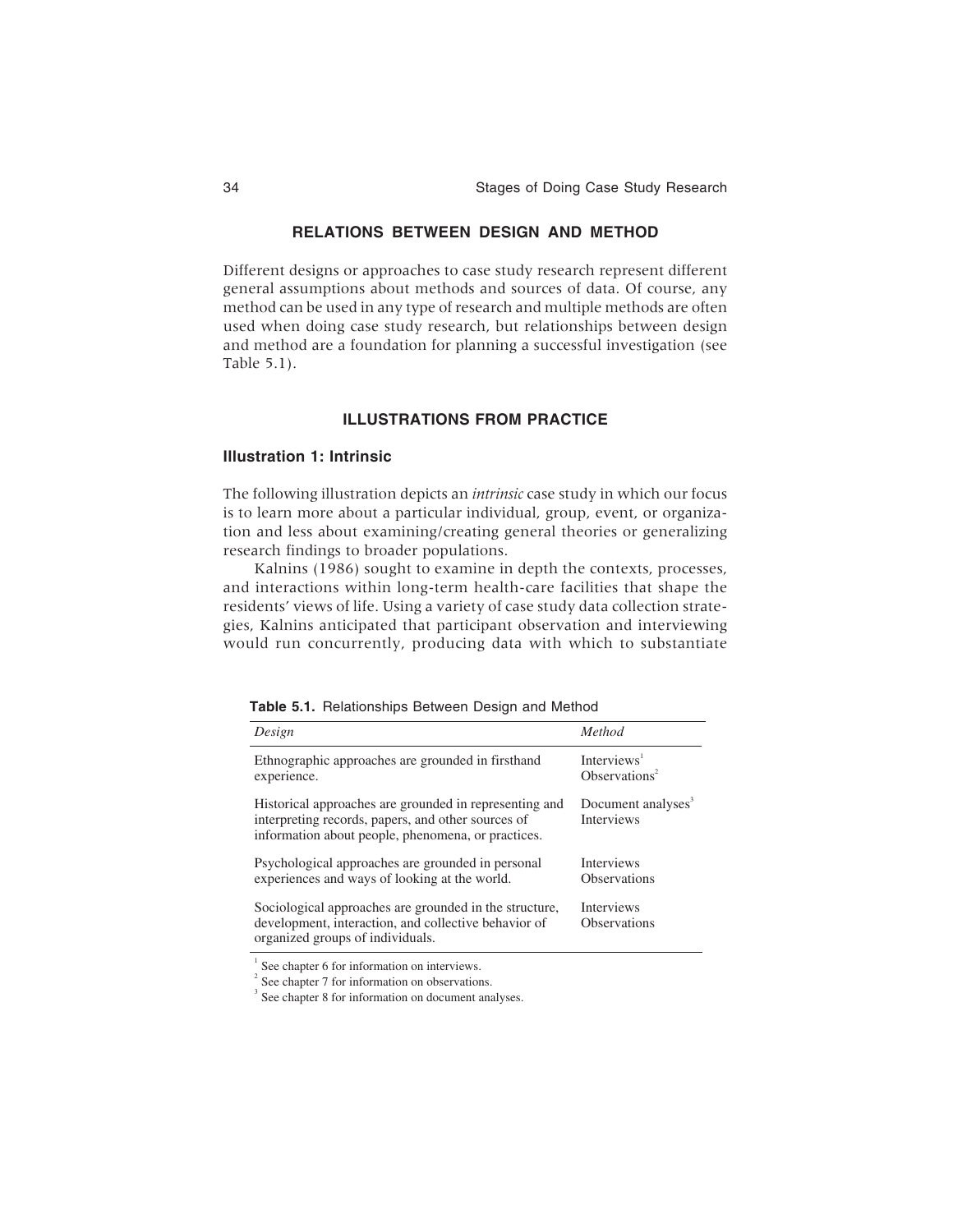events, explore emerging hypotheses, and make further decisions about the conduct of the research. She reasoned that this approach would allow identification of everyday actions and interactions about complex social structures in order to accomplish her major research purpose—to understand the meanings given to events by residents in long-term health-care facilities.

### **Illustration 2: Instrumental**

The following illustration depicts an *instrumental* case study in which we want to better understand a theoretical explanation that underpins a particular issue more than we want to understand the issue itself.

In an instrumental case study, Kincannon (2002) described the experience of university faculty as they redesigned face-to-face classroom instruction for a Web-based environment. Participants were faculty members from a major research institution in the southeastern United States. To identify faculty perceptions beyond those represented by the participants, the participants were selected to represent a range of experiences and viewpoints toward distance education and teaching styles. Data collection involved interviews, a document review, class observations, and a focus group. The findings documented the effects of Web-based technology on the perceptions of faculty regarding their teaching roles, experiences, and workplace context. The implications for instructional design support in other settings were examined.

### **Illustration 3: Collective**

The following illustration addresses an issue while simultaneously adding to the literature base that helps us better conceptualize a theory. This design usually involves several instrumental cases selected to allow an enhanced ability to theorize about some larger collection of cases.

Crudden (2002) used a collective case study approach to examine factors that influenced the job retention of persons with vision loss. It was found that computer technology was a major positive influence and that print access and technology were sources of stress for most participants. A qualitative data collection process was used to facilitate an in-depth understanding of the rehabilitation process for persons who retained employment after vision loss. This approach allowed the reader to gain insight into the rehabilitation process, from the consumer's perspective. The collective case study method allowed for greater understanding of a phenomenon, in this case job retention, to facilitate theorizing for a larger collection of cases.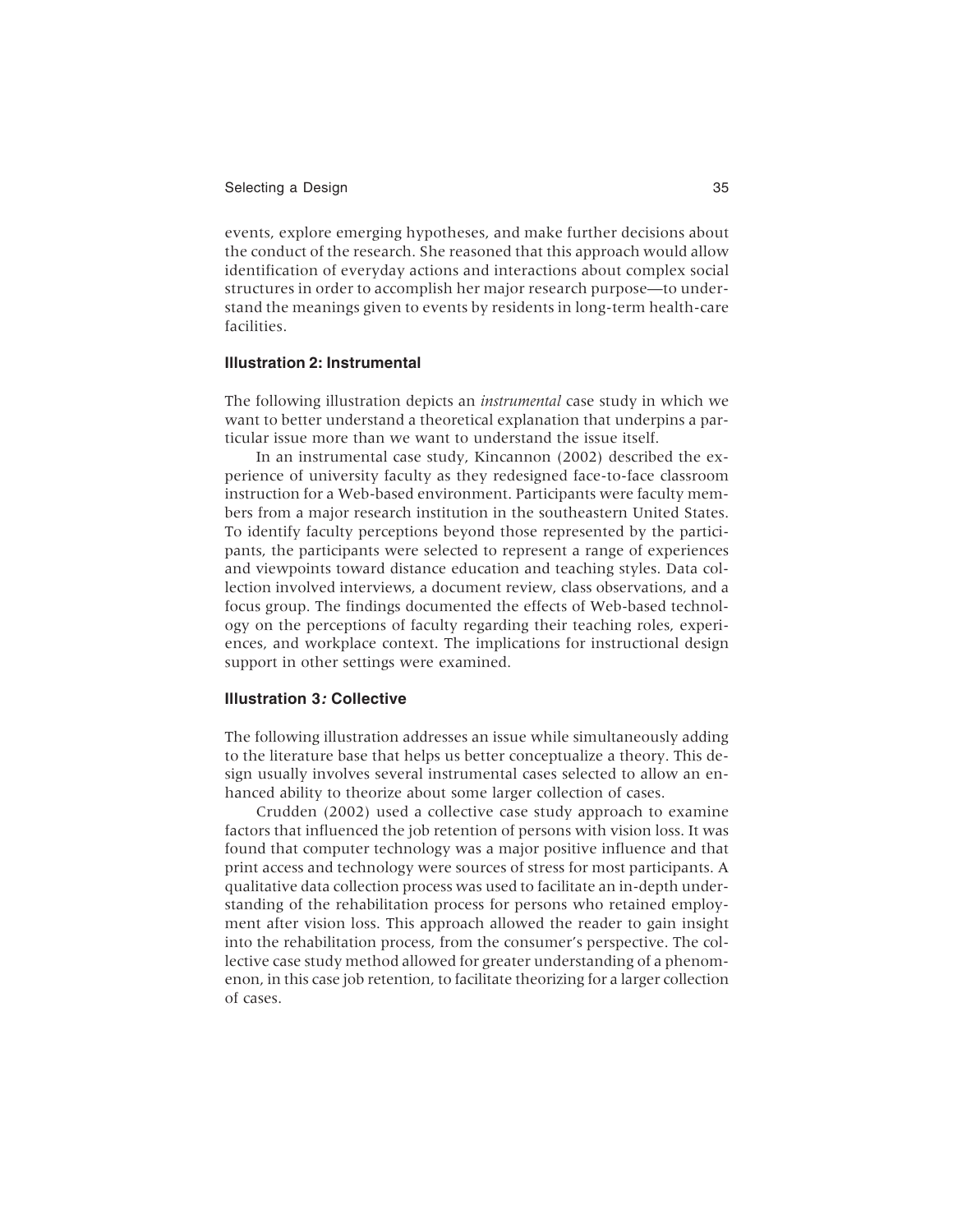#### **Illustration 4: Ethnographic**

The following two illustrations of *ethnographic* case studies involved extended interaction with the group, during which the researcher was immersed in the day-to-day lives of group members, the outgrowth of which was a holistic description of the group that incorporated both the views of group members and the researcher's perceptions and interpretations of the group's functioning.

Thorne (1993) reported that a researcher regularly visited a multicultural public elementary school where she spent long periods of time observing and listening carefully to boys and girls as they performed their day-to-day activities in the classroom, on the playground, in the gym, in the lunchroom, and in other less supervised places. She was studying how children experience gender in school. The book that resulted from her work is rich in detail regarding gender interaction among groups of children.

#### **Illustration 5: Ethnographic**

In Adler and Adler's (1991) study, a man and a woman sat in a packed athletic stadium watching a men's collegiate basketball game. Although it was difficult to distinguish them from other enthusiastic spectators, these were researchers engaged in a study of the socialization and education of male college athletes. Attending games was only one part of their research work. They also interviewed players, athletic staff, boosters, the athletes' women friends, media personnel, and professors and collected press reports and other written materials related to the team and players.

### **Illustration 6: Historical**

The following illustration is a historical case study that depicts a researcher's descriptive interpretation of factors that both caused and resulted from events surrounding the historical evolution of one organization.

While many studies have highlighted the struggles of corporate America as it attempts to embrace a "green" marketing orientation, few studies have explored the attempts of environmental organizations to market their messages. The intent of Lankard and McLaughlin's (2003) historical case study research was to identify and describe core messages used by one national environmental organization, the Wilderness Society (TWS), to promote forest conservation from 1964 to 2000. The findings demonstrated that TWS consistently applied elements of marketing in its promotion of forest conservation and had a strategic approach to developing and maintaining continuity with its messages. This new knowledge helped researchers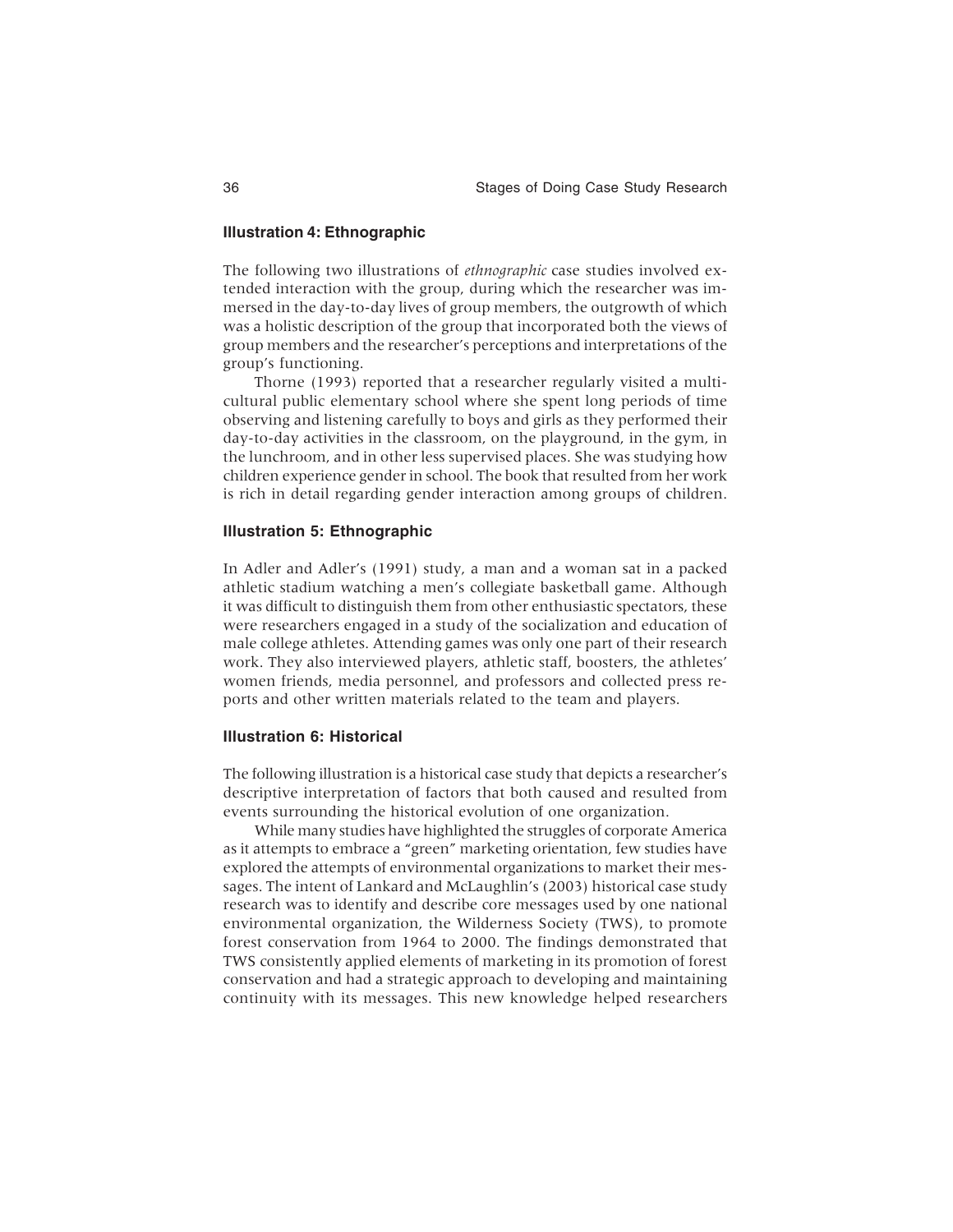understand the particulars of the historical and current use of marketing within one leading U.S. environmental organization.

# **Illustration 7: Psychological**

The following two illustrations of *psychological* case study research examine literature and practices in psychology related to aspects of human behavior.

Hook (2003) examined the progression and ultimate dissolution of a developmental psychopathology research project on a notorious serial killer. This detailed case study outlined a classical psychoanalytic interpretation of the killer's psychopathology through the interlocking accounts of the zonal stages, the Oedipus complex, and the id/ego/superego structural dynamics of personality. This and other similar regularizing engagements with the topic were then themselves analyzed and critiqued as producing multiple lines of objectification, fictionalization, prurience, and distance. By way of resolution, the study listed a series of concerns about particular trends of attempted knowledge production in psychology.

# **Illustration 8: Psychological**

Utsey, Howard, and Williams (2003) presented a therapeutic mentoring group model for working with at-risk, urban African American male adolescents to reduce self-destructive behaviors (e.g., drug use, gang activity, sexual promiscuity, self/other directed violence) and to encourage more socially adaptive behaviors. Using a case study approach, the researchers described the model's implementation and its clinical utility with this population. The findings demonstrated the utility of this unique and culturally congruent approach to working with a population historically underserved by the mental health profession.

# **Illustration 9: Sociological**

The following illustration depicts some of the topics (e.g., families, religion, politics, health care, demographics, urbanization, and issues related to gender, race, status, and aging) that are often examined in *sociological* case study research.

Salamon (2003) reviewed sociologists' and anthropologists' holistic descriptions of American rural communities since post–World War II. Three community case studies were briefly sketched—one of an agrarian community in slow decline, another of a postagrarian community where suburbanization was overwhelming agrarian traits, and a third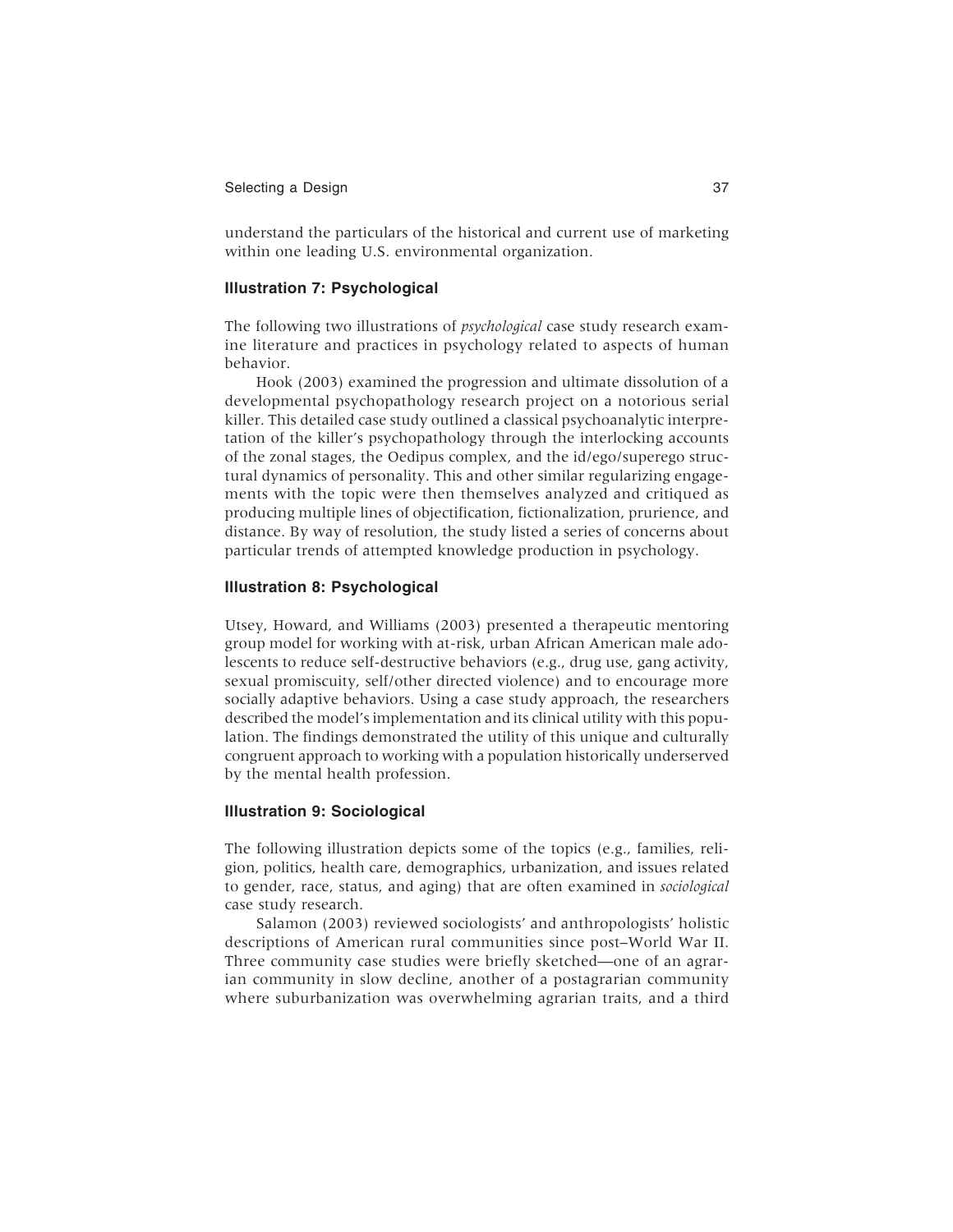of a community that combined elements of both. The author noted that regional suburbanization processes are transforming rural America socially and physically, threatening the uniqueness of small towns, whose diversity is a national resource. He argued that the loss of place attachment and community identity have had particularly negative effects on youth, whose socialization has become privatized as parental civic engagement and general adult watchfulness decline. These changes constitute a community effect for rural youth analogous to the neighborhood effect richly documented by urban sociologists for inner-city youth. He concluded that small towns should attempt to resist homogenization of the vital aspects of agrarian community life they most cherish.

## **CONTENT REVIEW**

- 1. What case study research designs and orientations are employed typically by researchers? How do these designs differ?
- 2. What are the differences and similarities between the intrinsic, instrumental, and collective classifications of research designs?

## **ACTIVITIES AND APPLICATIONS FOR PROSPECTIVE RESEARCHERS**

- 1. Find three articles that describe case study research. What design is used in each research effort? Why might the authors have chosen this desian?
- 2. Historical case study orientations often describe the evolution of events, programs, or organizations. What would be some advantages and disadvantages of using historical analysis to research how administrators (e.g., schools, businesses, nonprofit organizations) spend their time?
- 3. Which research orientation and design might be appropriate for your case study research project? Why?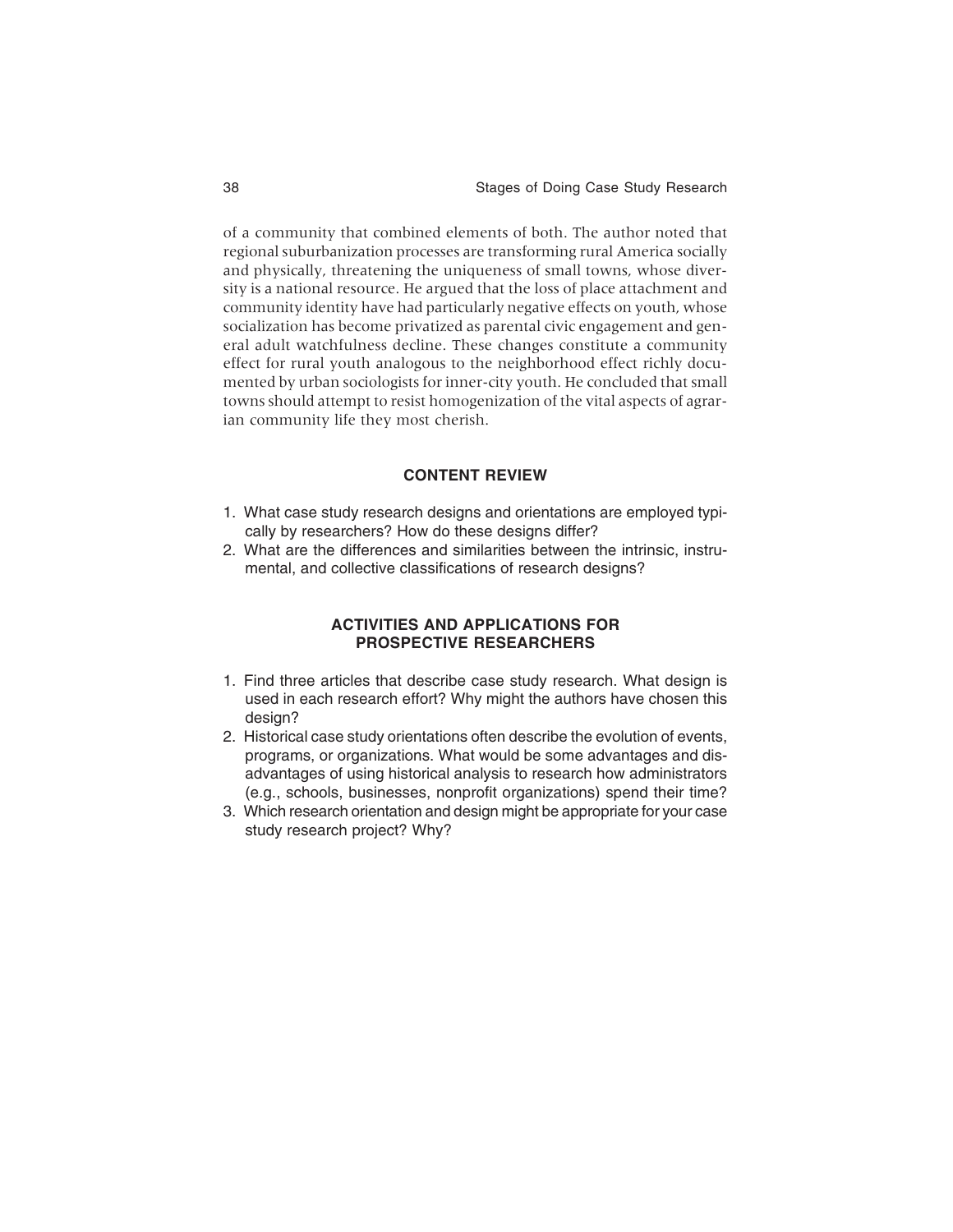# **Gathering Information from Interviews**

Having identified a disciplinary orientation and design for the investigation, a researcher gathers information that will address the fundamental research question. Interviews are a very common form of data collection in case study research. Interviews of individuals or groups allow the researcher to attain rich, personalized information (Mason, 2002). To conduct a successful interview, the researcher should follow several guidelines.

First, the researcher should identify key participants in the situation whose knowledge and opinions may provide important insights regarding the research questions. Participants may be interviewed individually or in groups. Individual interviews yield significant amounts of information from an individual's perspective, but may be quite time-consuming. Group interviews capitalize on the sharing and creation of new ideas that sometimes would not occur if the participants were interviewed individually; however, group interviews run the risk of not fully capturing all participants' viewpoints. A teacher exploring factors that influence student attrition in her school would need to weigh the advantages and disadvantages of interviewing individually or collectively selected students, teachers, administrators, and even the students' parents.

Second, the researcher should develop an interview guide (sometimes called an interview protocol). This guide will identify appropriate openended questions that the researcher will ask each interviewee. These questions are designed to allow the researcher to gain insights into the study's fundamental research questions; hence, the quantity of interview questions for a particular interview varies widely. For example, a nurse interested in his hospital's potentially discriminatory employment practices may write questions for his hospital's chief administrator that include, What qualifications do you seek in your employees? How do you ensure that you hire the most qualified candidates for positions in your hospital? and How does your hospital serve ethnic minorities?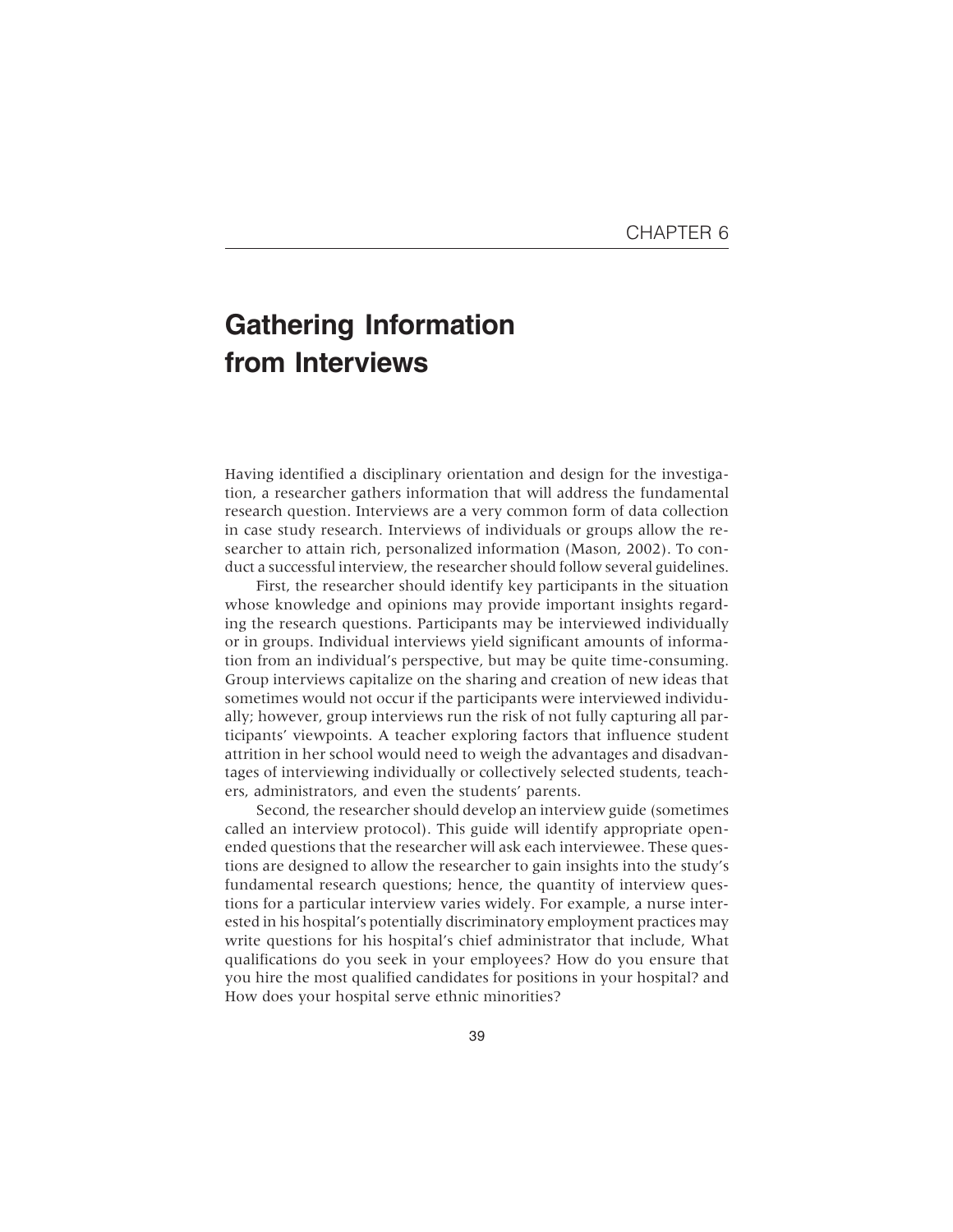Third, the researcher should consider the setting in which he or she conducts the interview. Although interviews in the natural setting may enhance realism, the researcher may seek a private, neutral, and distraction-free interview location to increase the comfort of the interviewee and the likelihood of attaining high-quality information. For example, a technology specialist exploring her organization's computer software adoption procedures may elect to question her company's administrators in a separate office rather than in the presence of coworkers.

Fourth, the researcher should develop a means for recording the interview data. Handwritten notes sometimes suffice, but the lack of detail associated with this approach inevitably results in a loss of valuable information. The best way to record interview data is to audiotape the interaction. Before audiotaping, however, the researcher must obtain the participant's permission. After the interview, the researcher transcribes the recording for closer scrutiny and comparison with data derived from other sources.

Fifth, the researcher must adhere to legal and ethical requirements for all research involving people. Interviewees should not be deceived and are protected from any form of mental, physical, or emotional injury. Interviewees must provide informed consent for their participation in the research. Unless otherwise required by law or unless interviewees consent to public identification, information attained from an interview should be anonymous and confidential. Interviewees have the right to end the interview and should be debriefed by the case study researcher after the research has ended.

Interviews may be structured, semistructured, or unstructured. Semistructured interviews are particularly well-suited for case study research. Using this approach, researchers ask predetermined but flexibly worded questions, the answers to which provide tentative answers to the researchers' questions. In addition to posing predetermined questions, researchers using semistructured interviews ask follow-up questions designed to probe more deeply issues of interest to interviewees. In this manner, semistructured interviews invite interviewees to express themselves openly and freely and to define the world from their own perspectives, not solely from the perspective of the researcher.

Identifying and gaining access to interviewees is a critical step. Selection of interviewees directly influences the quality of the information attained. Although availability is important, this should not be the only criterion for selecting interviewees. The most important consideration is to identify those persons in the research setting who may have the best information with which to address the study's research questions. Those potential interviewees must be willing to participate in an interview. The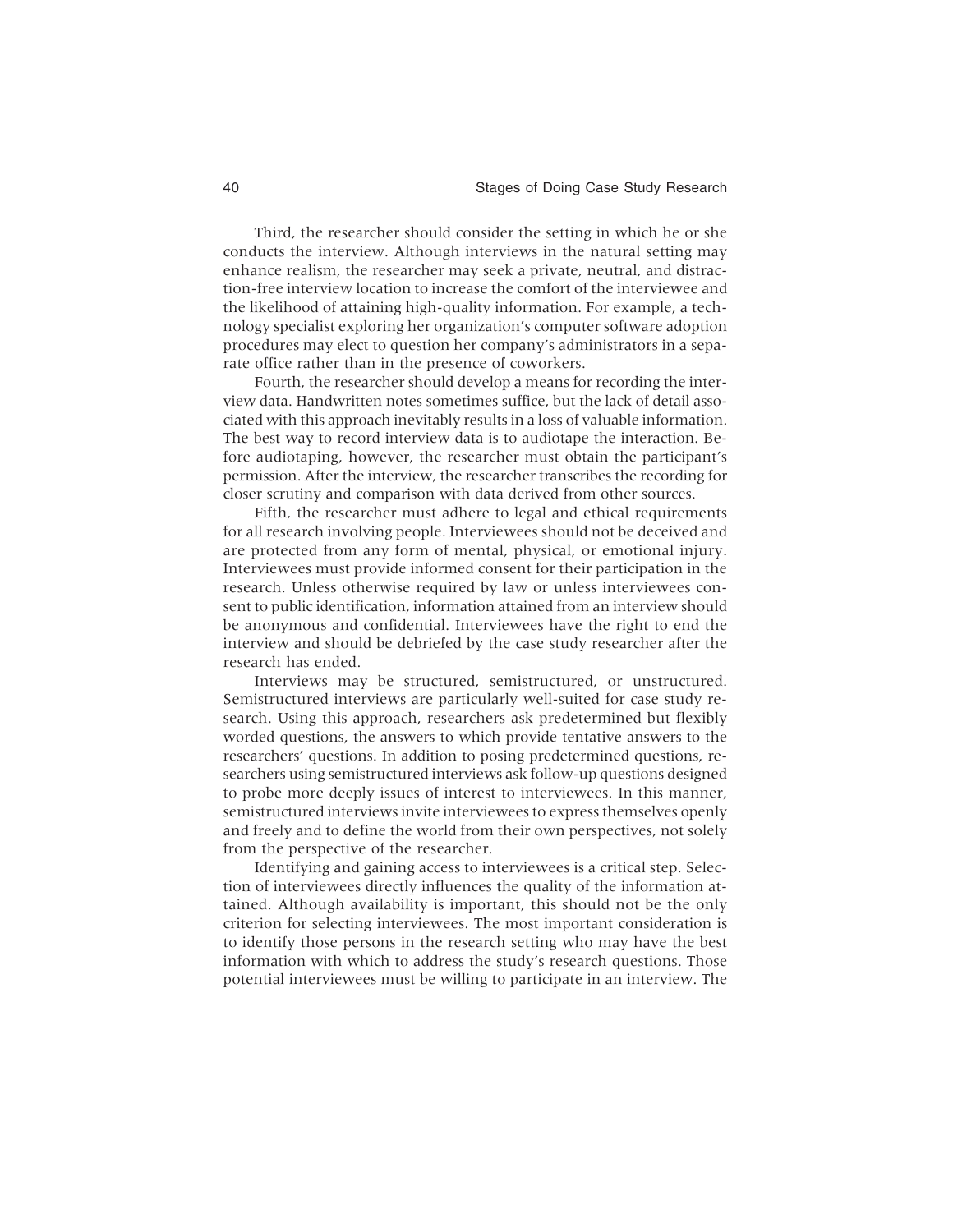researcher must have the ability and resources with which to gain access to the interviewees.

When conducting an interview, a researcher should accomplish several tasks. First, she should ensure that she attains the consent of the interviewee to proceed with the interview and clarify issues of anonymity and confidentiality. Second, she should review with the interviewee the purpose of the interview, the approximate amount of time needed for the interview, and how and when the interviewee may expect to receive results of the research of which this interview is a part. While asking questions, the researcher should ask only open-ended questions (e.g., What factors enhance productivity in this organization?) while avoiding yes/no questions (e.g., Are you happy with your job?), leading questions (e.g., How long have you disliked your boss?) or multiple-part questions (e.g., How do you feel about your coworkers and your bosses?). Finally, the researcher should remember that time spent *talking* to the interviewee would be better spent *listening* to the interviewee. In other words, the researcher should limit her comments as much as possible to allow more time for the interviewee to offer his perspectives.

Interviews are frequently used when doing case study research. Some guidelines for use when doing interviews are presented in Tables 6.1–6.3. Table 6.1 outlines how to plan and conduct an interview. Table 6.2 describes variations in interview instrumentation. Table 6.3 identifies interview questions to avoid. Typically, key participants provide answers to questions focused on areas being investigated (e.g., knowledge of block scheduling, reasons that students drop out of school, opinions about employment practices). The researcher is guided by an interview guide and conducts the interview in a setting chosen to maximize the responsiveness of those being interviewed. Responses are written down or electronically recorded for later review and analysis. When conducting interviews, researchers are careful not to violate legal or ethical protections. While interviews are widely used, other methods are also used to gather data in case study research.

#### **ILLUSTRATION FROM PRACTICE**

A local school district has lost 8 of its 31 principals and assistant principals during the past 2 years. A case study researcher (CSR) interviews the school district superintendent (SDS) to determine his perceptions of the reasons for the departures. After tape-recording the interview, the CSR transcribes the contents of the interview. A portion of the transcribed interview appears below.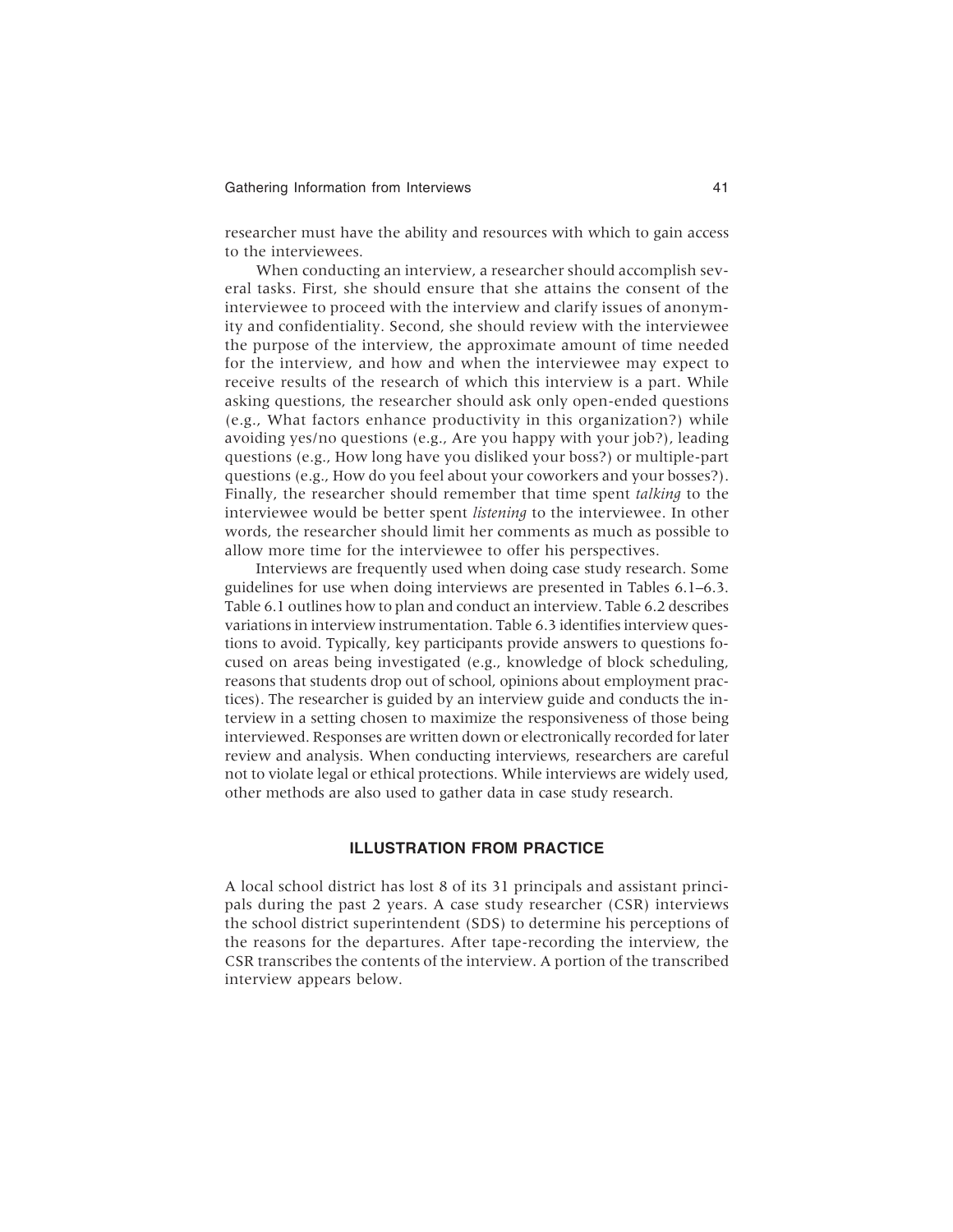|    | Step Action                                                                                                             | Example                                                                                                                                                                                                                                                                                                                                                                                                                                                                                                                                                     |
|----|-------------------------------------------------------------------------------------------------------------------------|-------------------------------------------------------------------------------------------------------------------------------------------------------------------------------------------------------------------------------------------------------------------------------------------------------------------------------------------------------------------------------------------------------------------------------------------------------------------------------------------------------------------------------------------------------------|
| 1. | List the research<br>questions that your study<br>will explore.                                                         | What happens during a transition from traditional to<br>block scheduling?                                                                                                                                                                                                                                                                                                                                                                                                                                                                                   |
| 2. | Break research questions<br>into researchable<br>subquestions.                                                          | L.<br>What do teachers do differently when block<br>scheduling is implemented?<br>What do students do differently when block<br>П.<br>scheduling is implemented?                                                                                                                                                                                                                                                                                                                                                                                            |
| 3. | Develop possible<br>interview topics or items<br>for each subquestion.                                                  | I.1. What new activities do teachers use when<br>implementing block scheduling?<br>I.2. What do teachers do differently during the<br>beginning, middle, and end of block-scheduled<br>classes?<br>II.1. How do students spend their time during block-<br>scheduled classes?<br>II.2. What do students think about block scheduling?                                                                                                                                                                                                                       |
| 4. | Cross-reference<br>interview topics or items<br>with each research<br>question to ensure that<br>nothing is overlooked. | Two topics have been identified for each research<br>question. Additional topics may evolve as interview<br>protocol is formalized.                                                                                                                                                                                                                                                                                                                                                                                                                         |
| 5. | Develop interview<br>structure (i.e., format)<br>and protocol (i.e., guide)<br>for interviews.                          | Structure: Each "subject" will be asked the same set<br>of questions in the same order at the end of the first<br>year of block scheduling.<br>Protocol (Teachers):<br>How long have you been teaching?<br>1.<br>What grade do you teach?<br>2.<br>3.<br>What did the block schedule allow you to do that<br>you could not do on the traditional schedule?<br>What did you do differently in the first year of<br>4.<br>block scheduling?<br>What are the advantages of block scheduling?<br>5.<br>What are the disadvantages of block<br>6.<br>scheduling? |
| 6. | Identify minimum infor-<br>mation to be gathered<br>from each respondent.                                               | Each respondent will provide demographic<br>information (Questions 1–2) and a response to<br>Questions 3 and 4; other questions are optional.                                                                                                                                                                                                                                                                                                                                                                                                               |
| 7. | Confirm appropriateness<br>and adequacy of protocol<br>and conduct interview.                                           | Research questions can be answered with completed<br>interviews.                                                                                                                                                                                                                                                                                                                                                                                                                                                                                            |

**Table 6.1.** How to Plan and Conduct an Interview

Adapted from J. Mason. (2002). *Qualitative researching* (2nd ed.). Thousand Oaks, CA: Sage.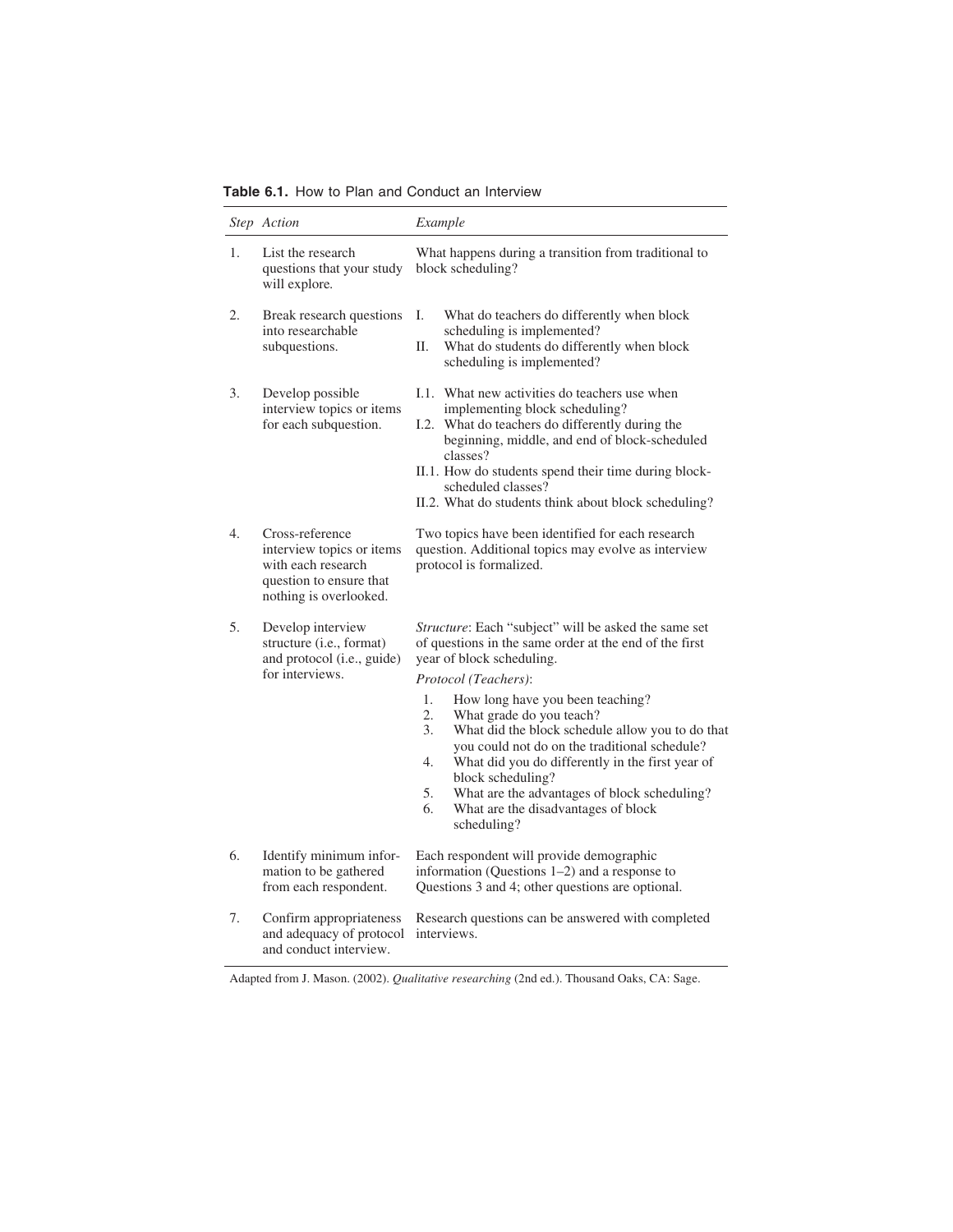| Type of<br>Interview                     | <i>Characteristics</i>                                                                                                                                                                                       | <i><u><b>Strengths</b></u></i>                                                                                                                                                                                                                                         | Weaknesses                                                                                                                                                                                                                                                                     |
|------------------------------------------|--------------------------------------------------------------------------------------------------------------------------------------------------------------------------------------------------------------|------------------------------------------------------------------------------------------------------------------------------------------------------------------------------------------------------------------------------------------------------------------------|--------------------------------------------------------------------------------------------------------------------------------------------------------------------------------------------------------------------------------------------------------------------------------|
| Interview<br>as informal<br>conversation | Questions are derived<br>from the ongoing<br>context and are<br>asked in the course<br>of interview and<br>there are no prede-<br>termined questions,<br>topics, or wording.                                 | Value and relevance<br>of questions is<br>heightened, topics<br>are built on and<br>emerge from obser-<br>vations, and the<br>questions can be<br>matched to indi-<br>viduals and circum-<br>stances.                                                                  | Information may be<br>different when col-<br>lected from different<br>people using differ-<br>ent questions. May<br>be less systematic<br>and comprehensive if<br>particular questions<br>do not arise. Data<br>organization and sys-<br>tematic analysis may<br>be difficult. |
| Interview<br>as guided<br>conversation   | Information to be ad-<br>dressed is specified<br>in advance, but in-<br>terviewer defines the<br>sequence and word-<br>ing of questions dur-<br>ing the course of the<br>interview.                          | The plan increases the<br>completeness of the<br>data and makes data<br>collection more sys-<br>tematic for each<br>participant, potential<br>gaps in process can<br>be anticipated and<br>addressed, and in-<br>terviews remain<br>conversational and<br>situational. | Critical topics may be<br>inadvertently missed.<br>Flexibility in se-<br>quencing and wording<br>questions may result<br>in different responses<br>from different partici-<br>pants and may reduce<br>the comparability of<br>responses.                                       |
| Interview as<br>open-ended<br>responses  | Specific wording and<br>sequence of ques-<br>tions are predeter-<br>mined, all partici-<br>pants are asked basic<br>questions in the same<br>order, and all ques-<br>tions require open-<br>ended responses. | Comparability of re-<br>sponses may be<br>strengthened, com-<br>pleteness of data for<br>each person is en-<br>hanced, effects of<br>interviewer biases<br>are minimized, and<br>analysis and organi-<br>zation are facilitated.                                       | Flexibility is limited<br>for relating the inter-<br>view to specific in-<br>dividuals and cir-<br>cumstances. The<br>standardized word-<br>ing of the questions<br>may limit variation<br>in answers.                                                                         |
| Interview<br>as fixed<br>responses       | Questions and re-<br>sponses options are<br>predetermined, re-<br>sponse options are<br>fixed, and respon-<br>dent selects appro-<br>priate response.                                                        | Data analysis is sim-<br>plified, responses<br>can be compared<br>and combined, and a<br>larger number of<br>questions can be<br>addressed in a brief<br>space and time.                                                                                               | Experiences and per-<br>ceptions are fit to<br>predetermined<br>categories. Often<br>perceived as imper-<br>sonal, irrelevant, and<br>mechanical. Meaning<br>or richness of ex-<br>periences may be<br>distorted by limiting<br>response options.                              |

### **Table 6.2.** Variations in Interview Instrumentation

Adapted from M. Q. Patton. (2002). *Qualitative research and evaluation methods* (3rd ed.). Newbury Park, CA: Sage.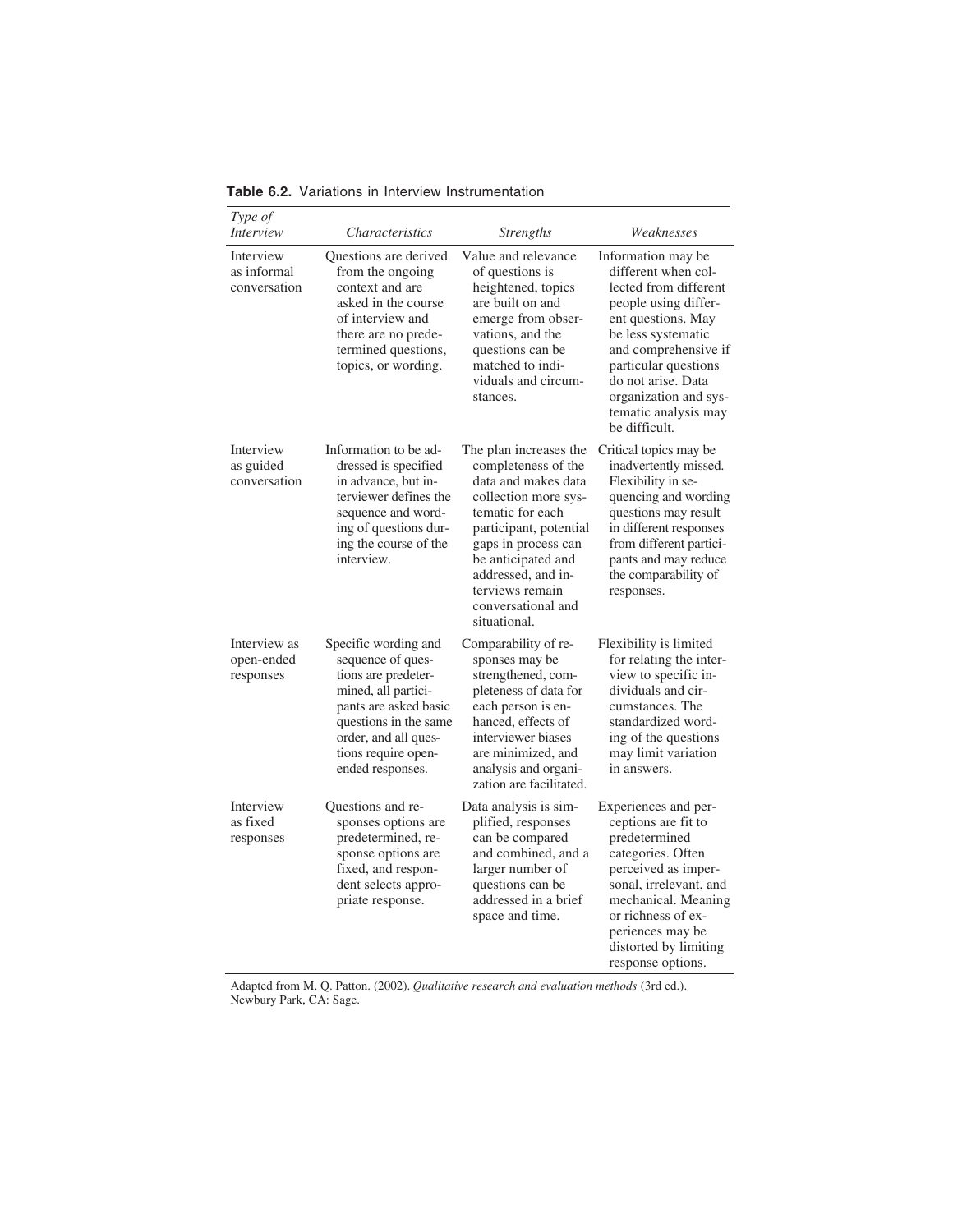| Type                                 | Example                                                            |
|--------------------------------------|--------------------------------------------------------------------|
| Questions with multiple answers      | How do you feel about your teachers and<br>courses?                |
| Questions with leading answers       | What social problems have you had since<br>you began working here? |
| Questions with uninformative answers | Do you like the course?<br>Do you like this job?                   |

**Table 6.3.** Interview Questions to Avoid

Adapted from S. B. Merriam. (1988). *Case study research in education: A qualitative approach*. San Francisco: Jossey-Bass.

*Time/Date: 1:30 p.m., November 2, 2005 Location: Superintendent's Office*

- *CSR:* Thank you again for agreeing to meet with me.
- *SDS:* My pleasure.
- *CSR:* As I stated on the telephone, I am interested in your views regarding why several school administrators have left your district during the past 2 years.
- *SDS:* Many reasons . . . most of which are very understandable.
- *CSR:* Such as?
- *SDS:* Two school principals left because of opportunities in other school districts. One received a promotion to associate superintendent in another state . . . The other got a job as a principal in a larger school system where she could make more money. Both were excellent employees and I was sorry to lose them, but I never stand in the way of someone who wants to move up . . . Another principal reached mandatory retirement age and had to step down . . . He was an excellent administrator, too. *[Silence]*
- *CSR:* My review of your district's records indicates that five other administrators left the district, also. What were their reasons for leaving?
- *SDS:* Well, I thought there were only four other departures . . . I'll have to look into that. Anyway, one principal retired . . . a bit early, I think . . . I'm not sure why . . . I think he was just tired of it all. And I recall that one of our assistant principals left to start his own business . . . in computer programming, I believe. And . . . um, let me see, oh yes . . . one assistant principal left to have a baby and never came back . . .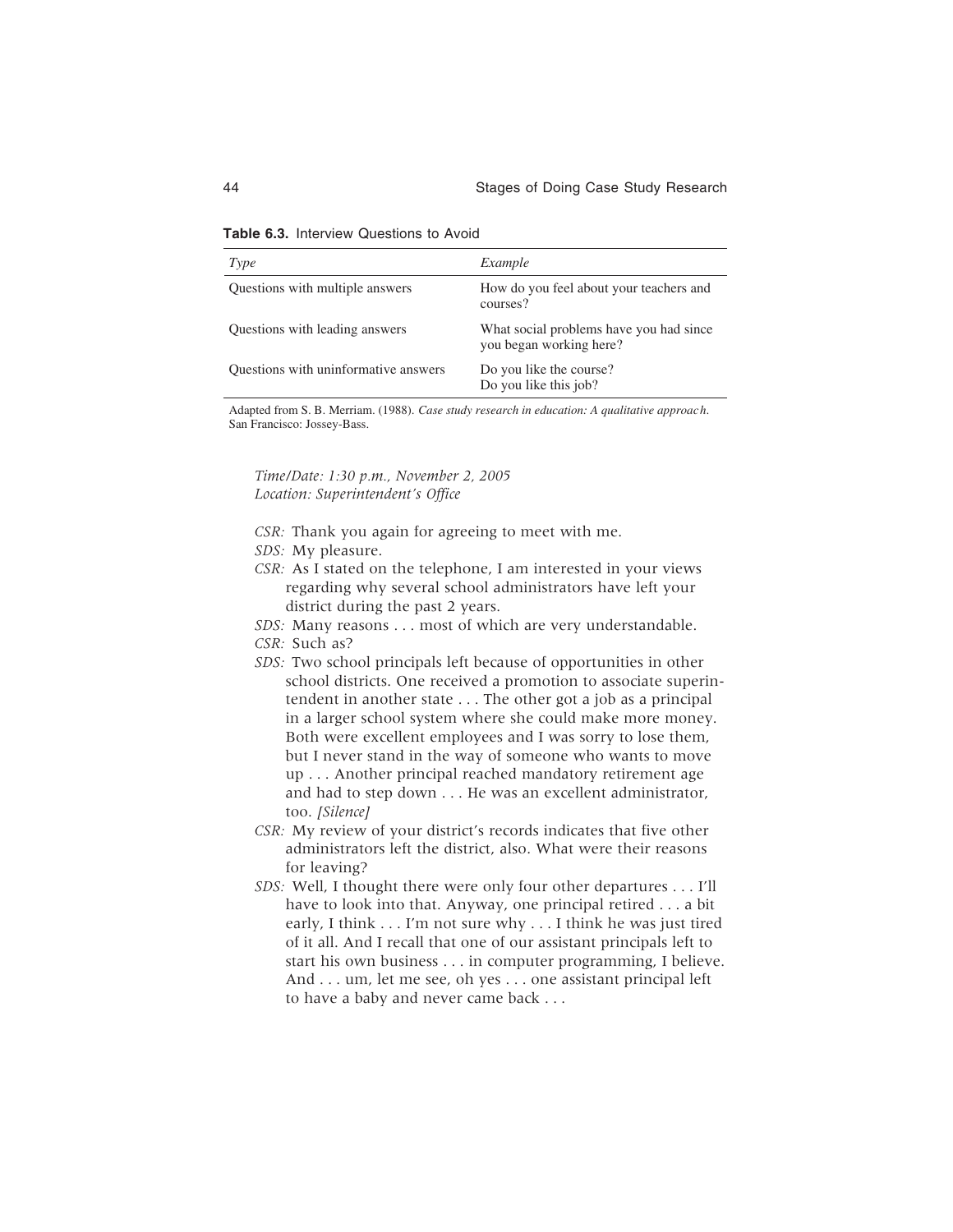- *CSR:* Why did she not return?
- *SDS:* Not sure . . . I should probably look into that, also. I heard someone say that she had some complications in delivery.
- *CSR:* You mentioned that you were aware of four other departures. You have named only three . . . why did the other person leave?
- *SDS:* He had some . . . well, shall I say . . . problems. He seemed overly attracted to a couple of teachers in his school and they complained. At first I moved him to another school . . . you know, to give him another chance. But it seemed that his reputation followed him so he eventually left.
- *CSR:* To what extent was his departure voluntary?
- *SDS:* Completely . . . he was a good worker . . . he just had a rough start at his first school.
- *CSR:* I see . . .

### **CONTENT REVIEW**

- 1. What guidelines should a researcher follow to conduct a successful interview?
- 2. Why might it be important to develop an interview guide before conducting an interview?

### **ACTIVITIES AND APPLICATIONS FOR PROSPECTIVE RESEARCHERS**

- 1. Locate a research study in which an interview is used to gather information. What questions are included in the interview guide? Are the questions useful for gathering information with which to address the study's research question(s)?
- 2. Locate a thesis or dissertation in which an interview is used to gather information. Could the questions or setting in which the questions are asked be improved? How?
- 3. What questions might be included in an interview guide with which to gather information about the levels of knowledge of professors about case study research?
- 4. For your case study research project, whom do you plan to interview? What five or six questions might you include on your interview guide for each interviewee? How do you plan to record the information obtained during the interviews?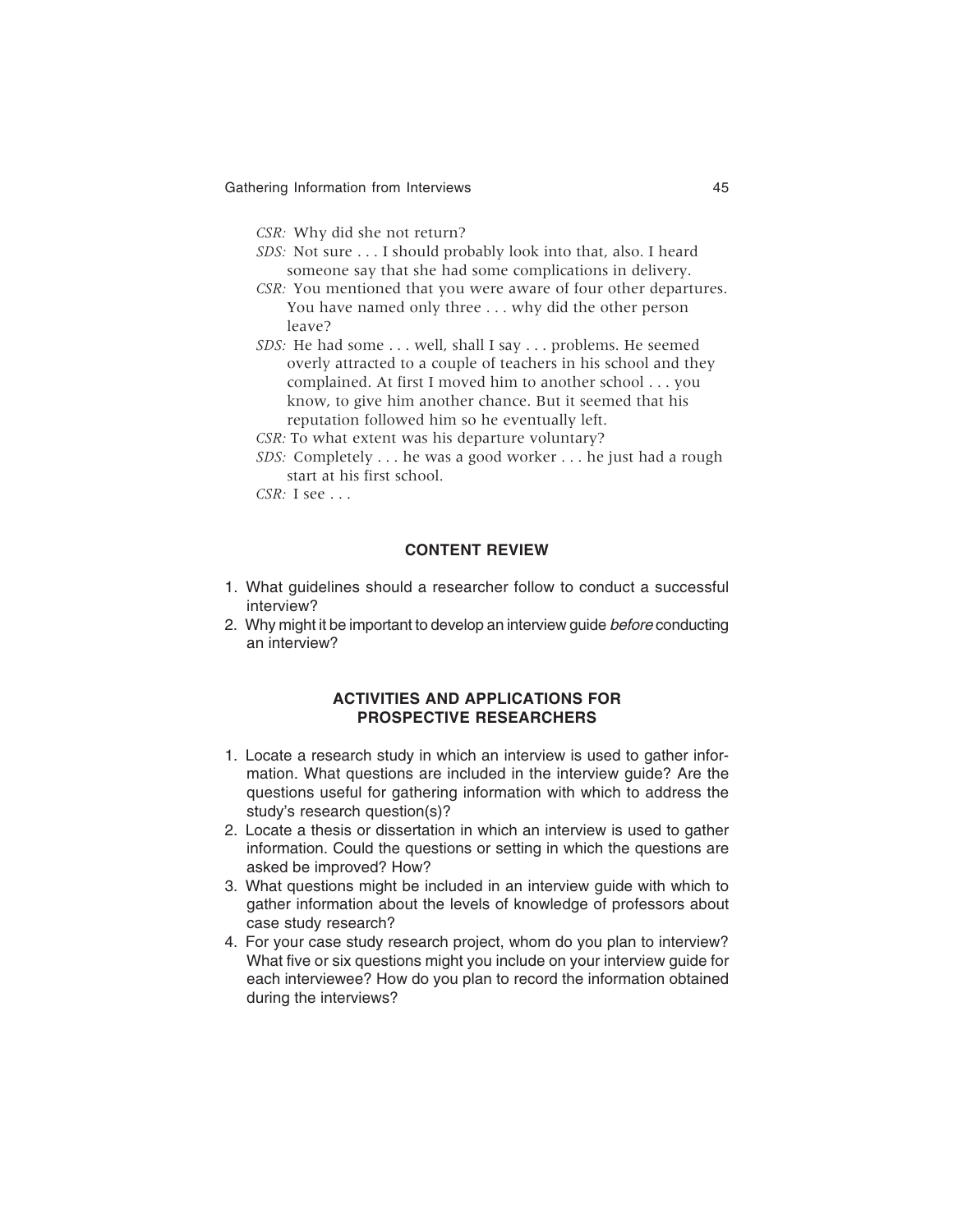# **Gathering Information from Observations**

A frequent source of information in case study research is observations of the research setting by the researcher. Unlike interviews, which rely on people's sometimes biased perceptions and recollections of events, observations of the setting by a case study researcher may provide more objective information related to the research topic. However, conducting meaningful observations requires skill and persistence.

The researcher should consider five factors when conducting observations. The most important factor is for the researcher to identify what must be observed in order to shed light on possible answers to the research questions. For example, an administrator interested in the effects of block scheduling may keep track of the number and kind of discipline referrals that occur before and after using the approach in several schools. A teacher who wants to identify factors that influence student attrition may decide to observe students' behaviors and achievement in classrooms in which teachers implement different instructional strategies. A nurse interested in his hospital's employment practices may want to watch the human resource officer interview several candidates for various hospital positions. A technology specialist investigating her organization's software adoption procedures may ask to observe meetings of corporate administrators during which judgments are made about computer software capabilities.

Second, similar to the interview guide, a case study researcher should create an observation guide—a list of features to be addressed during a particular observation. This list often includes the time/date/location of the observation, names/positions of persons being observed, specific activities and events related to the research questions, and initial impressions and interpretations of the activities and events under observation.

Third, a case study researcher must gain access to the research setting. Anticipating that participants in the setting may be suspicious of the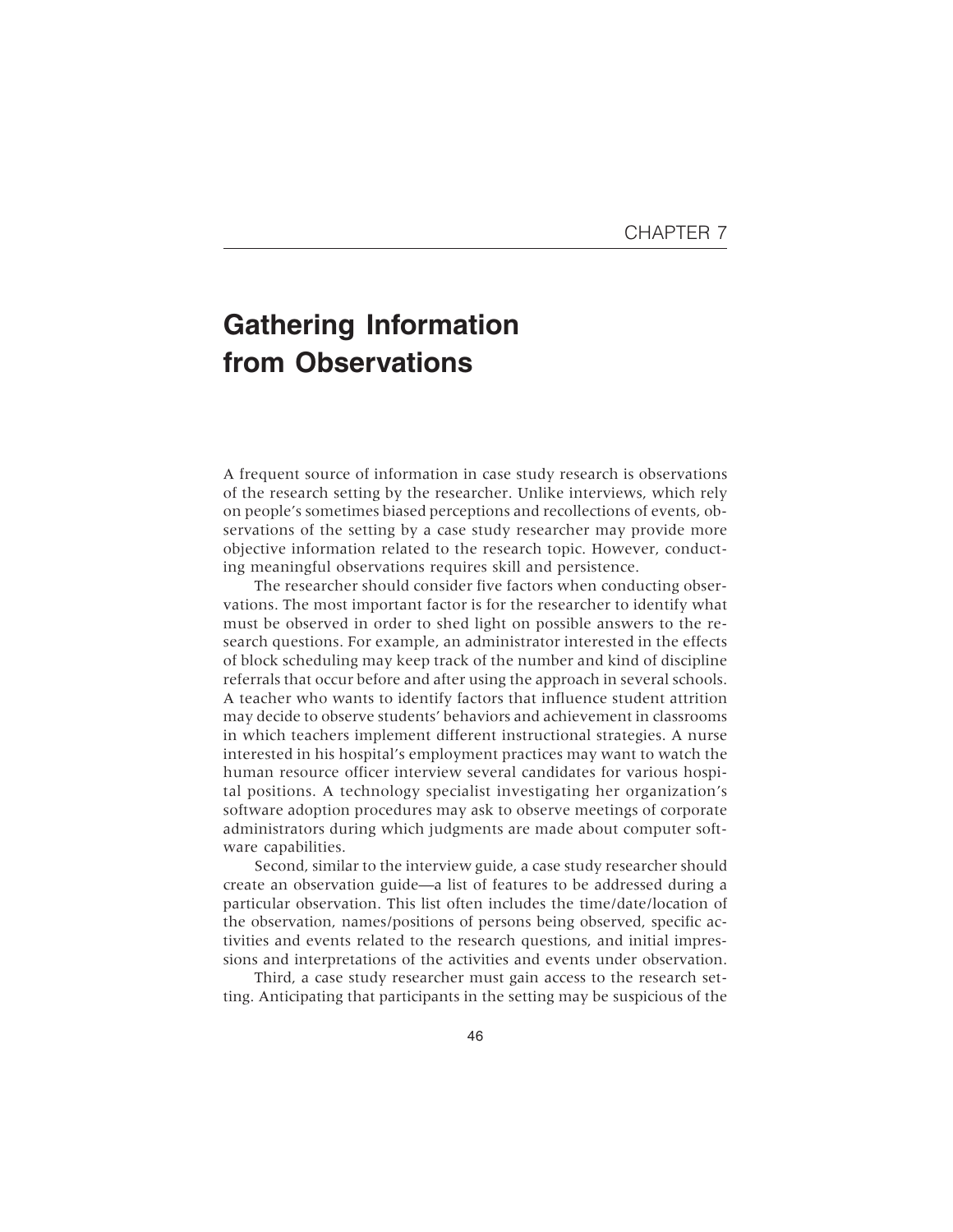researcher's goals, the researcher must be prepared to explain why, how, and for whom the investigation is occurring. Toward that end, the researcher should seek the trust of the participants and strive to be as unobtrusive as possible.

Fourth, the researcher must recognize his or her personal role and biases related to the research. Unlike other forms of research in which the researcher attempts to maintain distance from the setting and activities, case study researchers are usually immersed in their work. As a result, if not recognized and addressed, these researchers' inherent biases and predispositions may prejudice their activities and interpretations of the study's findings. Case study researchers must actively attempt to identify and mitigate the effects of their biases and prejudices in order to ensure the impartiality of their conclusions.

Fifth, a case study researcher must follow all ethical and legal requirements regarding research participants. Researchers are required by federal law to minimize risks, to balance any risks with potential benefits of the research, and to inform participants of any risks involved. As is the case with individuals being interviewed in case study research, persons being observed must provide informed consent of their participation in the research and are normally afforded anonymity and confidentiality. Individuals who are observed have the right to end an observation and should be debriefed after the research has ended to ensure that no mental, physical, or psychological injury has occurred.

Observations are frequently used in the course of case study research. Typically, observations provide answers to questions being investigated (e.g., instructional approaches used by teachers during block scheduling, how students who drop out of school spend their time, frequency of different employment practices). The researcher develops an observation guide and conducts the observation in a setting chosen to maximize the usefulness of data that are gathered. Responses are systematically recorded for later review and analysis. When conducting observations, researchers are careful not to violate legal or ethical protections. While observations are widely used, other methods are also used to gather data in case study research.

### **DESIGN ILLUSTRATIONS**

Observation notes must be specific. Two ways to record observations are illustrated in Table 7.1. In the left-hand column, the notes are vague and overgeneralized; in the right-hand column, the notes from the same observation are detailed and concrete.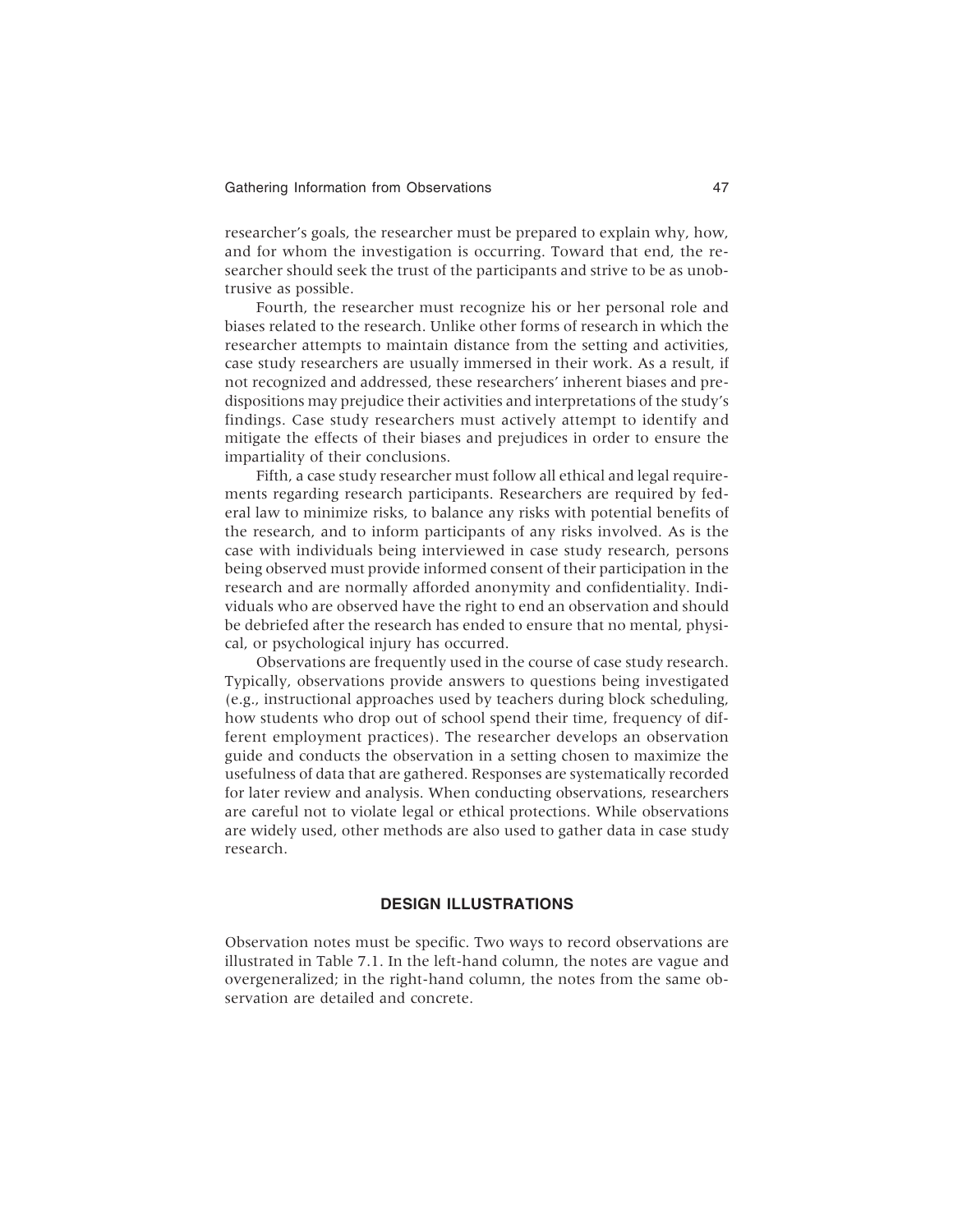| Vague and<br>Overgeneralized Notes                                                 | Detailed and Concrete Notes                                                                                                                                                                                                                                                                                                                                                                                                                                                                                                                                                                  |
|------------------------------------------------------------------------------------|----------------------------------------------------------------------------------------------------------------------------------------------------------------------------------------------------------------------------------------------------------------------------------------------------------------------------------------------------------------------------------------------------------------------------------------------------------------------------------------------------------------------------------------------------------------------------------------------|
| 1. The student<br>appeared uneasy as<br>he arrived for his<br>first day of school. | The young boy stood motionless at the door to the<br>kindergarten classroom. He looked nervously at the<br>teacher and then at the children near him. His eyes were<br>watery and a bead of sweat was on his upper lip. He<br>gripped the left strap of his backpack so tightly that his<br>fingers were turning pale. Twice, he opened his mouth as<br>if to speak, but no words came out. When asked by the<br>teacher if he would like to join the class, he took two small<br>steps backward and shook his head no.                                                                      |
| 2. The student seemed<br>to relax a bit on the<br>playground.                      | At recess, the boy burst from the door of the school and<br>ran excitedly to the monkey bars on the playground. He<br>swung upside down for about 2 minutes before jumping to<br>the ground. Although still not talking to anyone, he<br>rapidly climbed the ladder of the tallest slide. At the top of<br>the ladder, he suddenly smiled broadly for the first time<br>that day.                                                                                                                                                                                                            |
| 3. Later on, the student<br>started to get into his<br>schoolwork.                 | During afternoon centers, the boy selected the computer<br>station. He sat down and, without prompting, turned on the<br>computer. After a minute of running his hands over the<br>computer, monitor, and keyboard, he turned to the teacher<br>and asked softly, "Do you have Wonder World on here?"<br>When the teacher showed him how to click on Wonder<br>World, the boy worked intently with the software program<br>for the remainder of the period. On occasion, he quietly<br>demonstrated verbal expressions of glee and excitement<br>with words such as wow, super, and "sweet." |
| 4. The student was<br>happy at the end of<br>the day.                              | At 2:15 p.m., the boy climbed aboard the bus with a huge<br>smile on his face. He bantered with two schoolmates,<br>laughed loudly at a joke offered by the bus driver, and<br>pushed his face against the bus window while waving<br>feverishly at his teacher as the bus drove away.                                                                                                                                                                                                                                                                                                       |

**Table 7.1.** Examples of Proper and Improper Notes

# **ILLUSTRATIONS FROM PRACTICE**

### **Illustration 1: Hints for Writing Observation Notes**

(Adapted from R. C. Bogden & S. K. Bilken. [2003]. *Qualitative research in education: An introduction to theories and methods* [4th ed.]. New York: Allyn and Bacon.)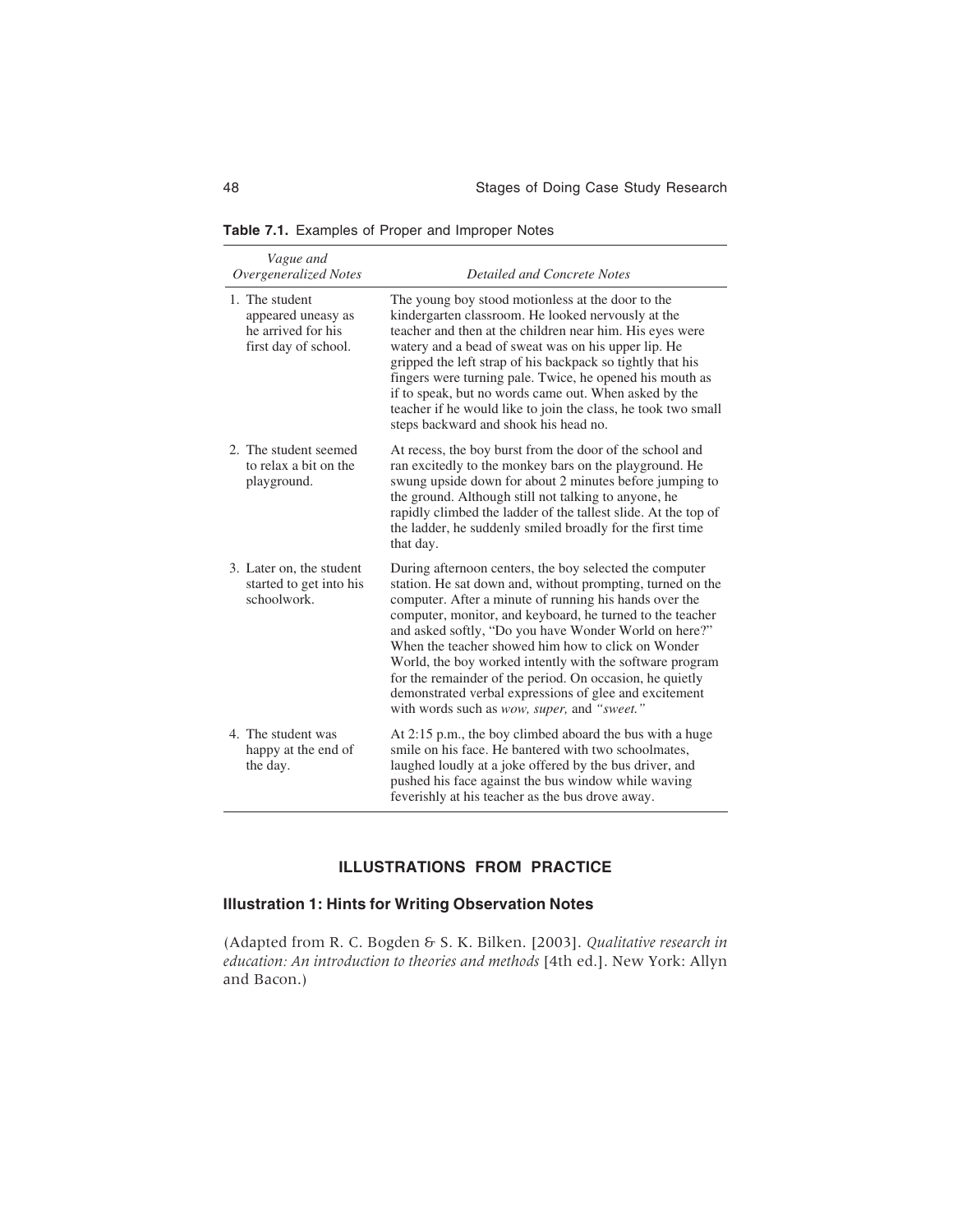- 1. Do it right away and don't put it off because the more time that passes, the harder it will be to recall important details and complete the task.
- 2. Talk about an observation after you record it, not before, because the conversation may cloud the recollection of what occurred.
- 3. Work in a location free from distractions.
- 4. Assign sufficient time to complete the task in one session; when in doubt, allocate more time rather than less.
- 5. Start with notes and an outline reflecting key parts of the observation and fill in details as you complete the task.
- 6. Try to capture the events in the same order in which they occurred.
- 7. Let your notes reflect what you are thinking and write your thoughts down on paper; if it helps, "talk through" what happened as you prepare your notes.
- 8. If you notice something is missing as you are writing or after you have finished, just add it to your notes; if you notice something that should be deleted or changed, just do it.
- 9. Keep in mind that the benefits of careful note-taking can pay big dividends later in your study.

# **Illustration 2: Example of Observation Guiding Questions**

(Adapted from J. W. Creswell. [2002]. *Educational research: Planning, conducting, and evaluating quantitative and qualitative research.* Upper Saddle River, NJ: Prentice Hall.)

Participant(s) and setting(s)? Individual conducting observation? Role of the observer (participant, nonparticipant, other)? Time, place, and length of observation? Descriptive observations? (individuals, setting descriptors)? Reflections (experiences, hypotheses, guidance)?

# **CONTENT REVIEW**

- 1. Why is observation one of the best forms of data collection in case study research?
- 2. What factors should a researcher consider in order to successfully observe a research setting?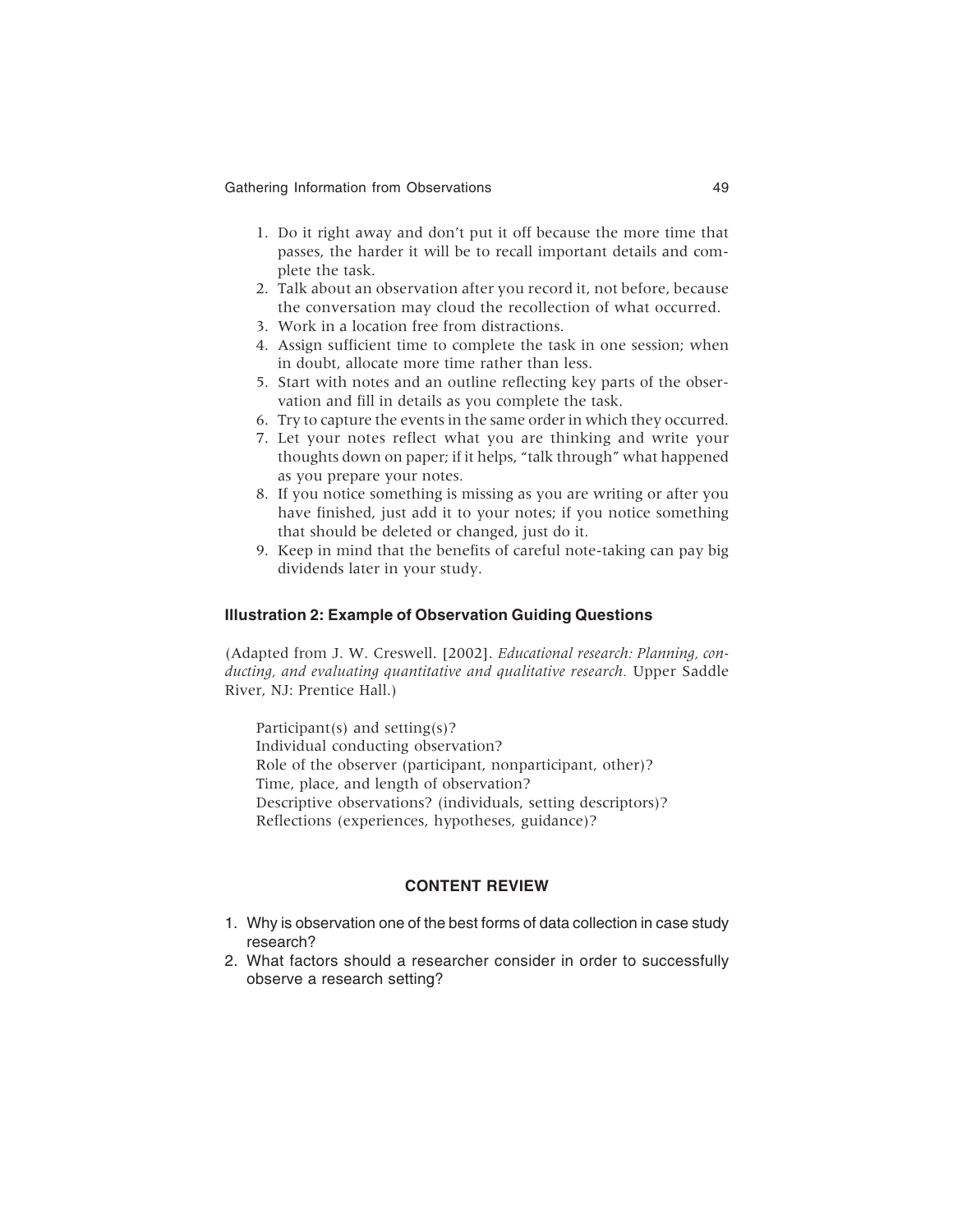### **ACTIVITIES AND APPLICATIONS FOR PROSPECTIVE RESEARCHERS**

- 1. Locate a research article in which observations are used to gather information. What is observed in this study? Is there evidence that the researchers adhered to factors for conducting successful observations?
- 2. Locate a thesis or dissertation in which observations are used to gather information. Do the observations gather information with which to address the study's research questions?
- 3. What settings might you observe to gather information related to your research project? What observation factors discussed in this chapter might you consider when planning your observation of each setting?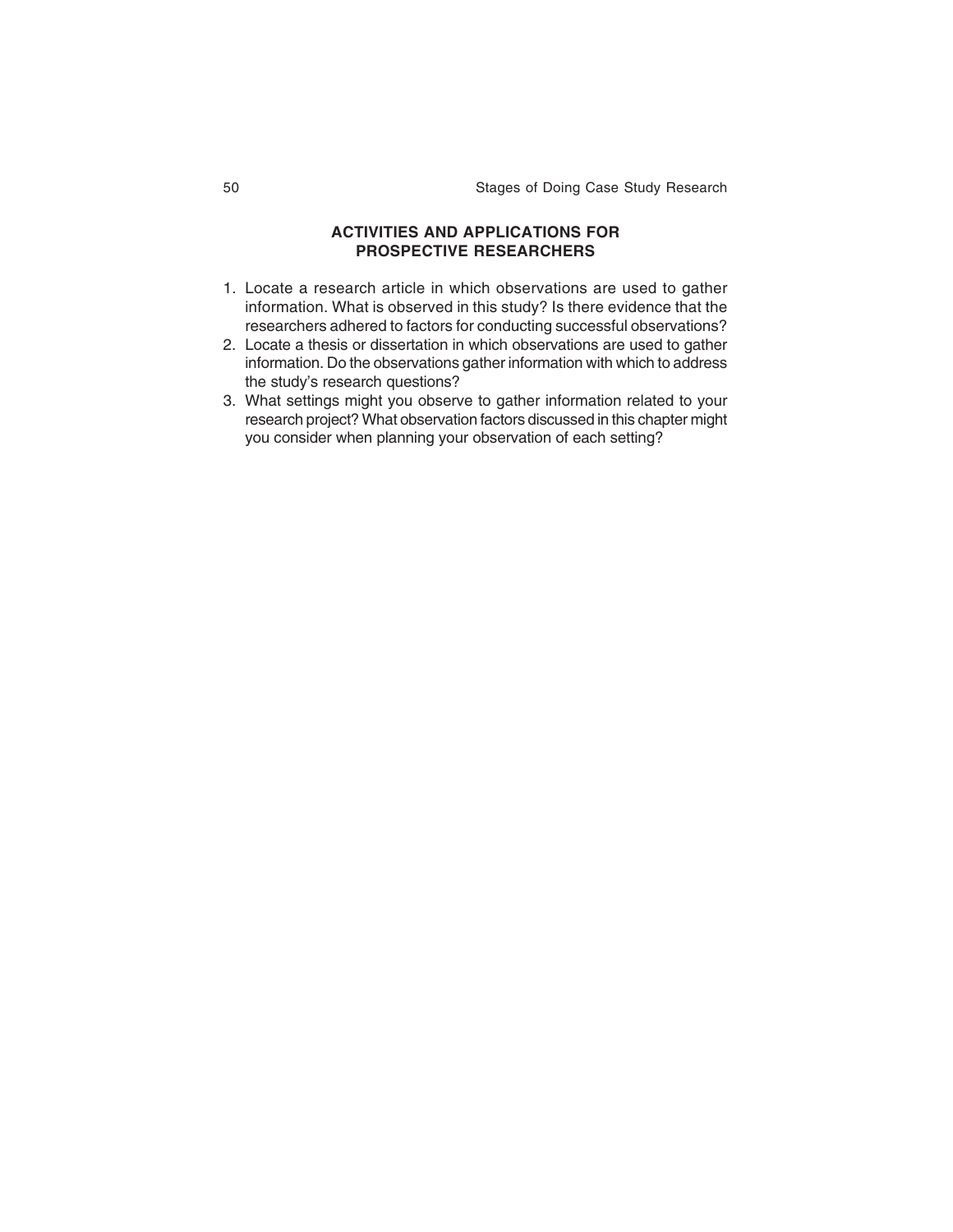# **Gathering Information from Documents**

In addition to using interviews and observations, case study researchers often review existing documents or create and administer new documents from which to gather information related to the research questions. Documents take many forms and often vary in usefulness. A thorough researcher gathers information from as many relevant documents as possible. When planning to use documents, the researcher asks: *Who* has the information? *What* part of it is needed? *Where* is it? *When* was it prepared? *How* will it be collected? The results of document analyses are often summarized in narrative form or integrated into tables that illustrate trends and other significant outcomes. Documents examined by a case study researcher include material extracted from the Internet, private and public records, physical evidence, and instruments created by the researcher.

Internet sources vary greatly in quality and reliability. Although their physical attractiveness and complexity may make many sites on the Internet appear valid, a prudent researcher determines the authenticity and legitimacy of an Internet source before relying on information derived from that source. For example, a technology specialist may determine that information derived from the home page of a nationally recognized technology organization is more reputable than is information encountered in a local technology company's Web site.

Private and public records are another potentially useful source of information. Private records include any material produced by an individual that provides insights into the person's beliefs, attitudes, and behaviors. Examples include personal letters, notes, diaries, and family pictures. Public records are documents that reflect beliefs, attitudes, and behaviors beyond those of a particular individual. These documents may include court records, licenses, and certificates of birth, marriage, and death. A teacher investigating factors that influence student attrition may discover that a particular student's diary entries combined with local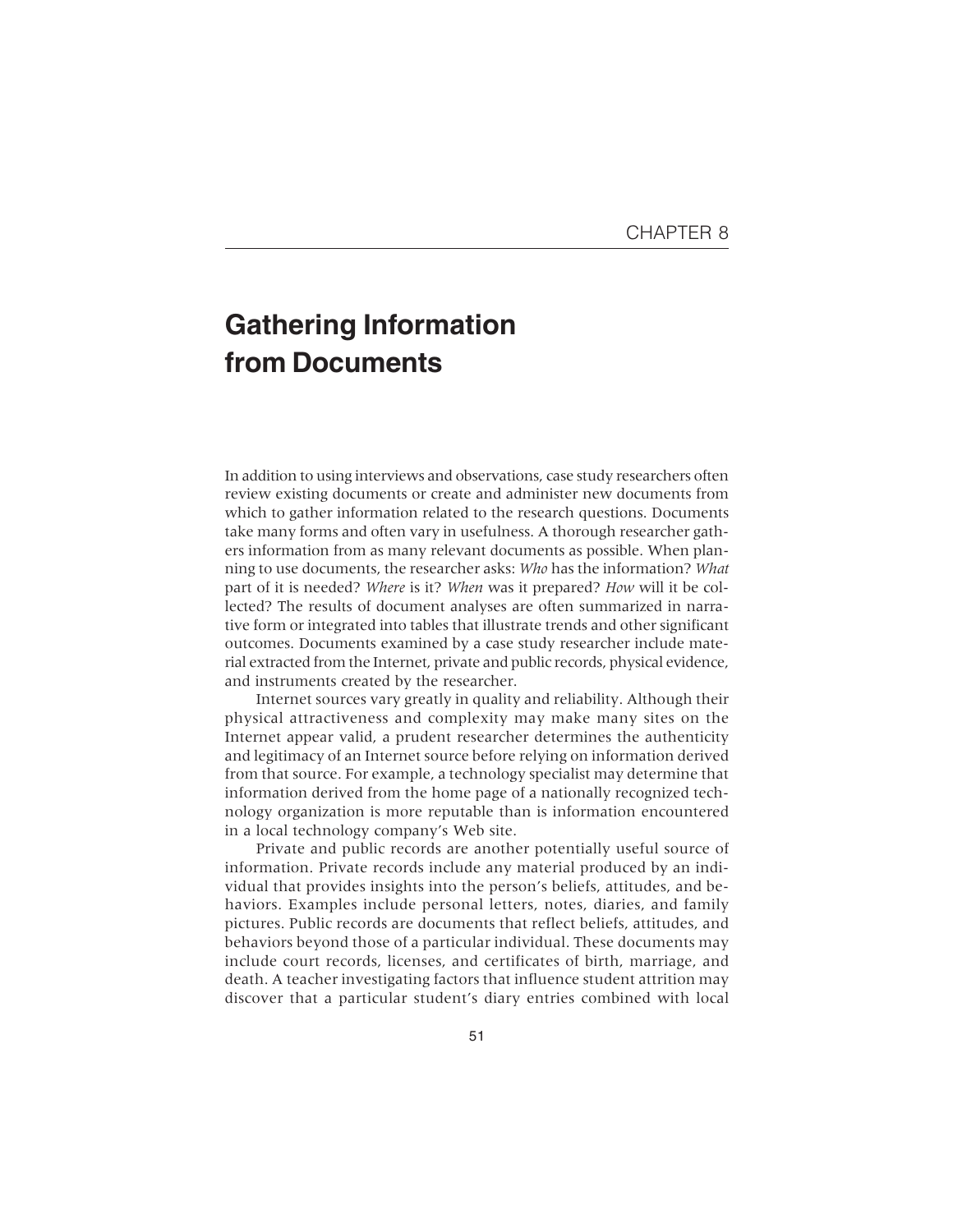police reports provide explanatory evidence for that student's unexpected departure from school.

Another source of information with which to address a case study researcher's questions may be physical evidence. This category of information includes anything physical that is associated with the case under investigation. For example, a nurse interested in his hospital's potentially discriminatory employment practices may compare the number of ethnic minorities on the medical staff with the number of ethnic minorities on the custodial staff. A technology specialist investigating her company's software adoption practices may examine the types of software programs used most frequently by her colleagues. A teacher researching student attrition may observe the number and types of after-school academic and sports activities in which his school's students participate.

Instruments created by the researcher often provide a powerful means by which to collect information pertaining to the researcher's questions. These instruments may include surveys, questionnaires, and examinations administered to individuals who have insight into the research situation. An advantage of this category is that instruments created by the researcher can be designed to address the specific research questions in need of investigation. A potential disadvantage is that these instruments are primarily self-report measures—research reveals that people do not always portray themselves truthfully when they are asked to respond to surveys, questionnaires, and examinations (Creswell, 1998; Glesne & Peshkin, 1992; Hatch, 2002).

These four categories of documents—the Internet, private and public records, physical evidence, and instruments created by the researcher are not mutually exclusive. When used separately or in conjunction, they provide a rich source of information with which to augment data collected through interviews and observations.

The analysis of documents is a commonly used method in case study research. If you decide to use documentary evidence, you should have a clear view for why this method is appropriate (e.g., available information provides meaningful answers to your research questions). You should also have access to key documents and a well-developed plan for analyzing them. When combined with information from interviews and observations, information gleaned from documents provides the case study researcher with important information from multiple data sources that must be summarized and interpreted in order to address the research questions under investigation.

### **AUTHENTICITY OF DOCUMENTS**

Clark (1967) suggests asking the following questions regarding documents used in a case study: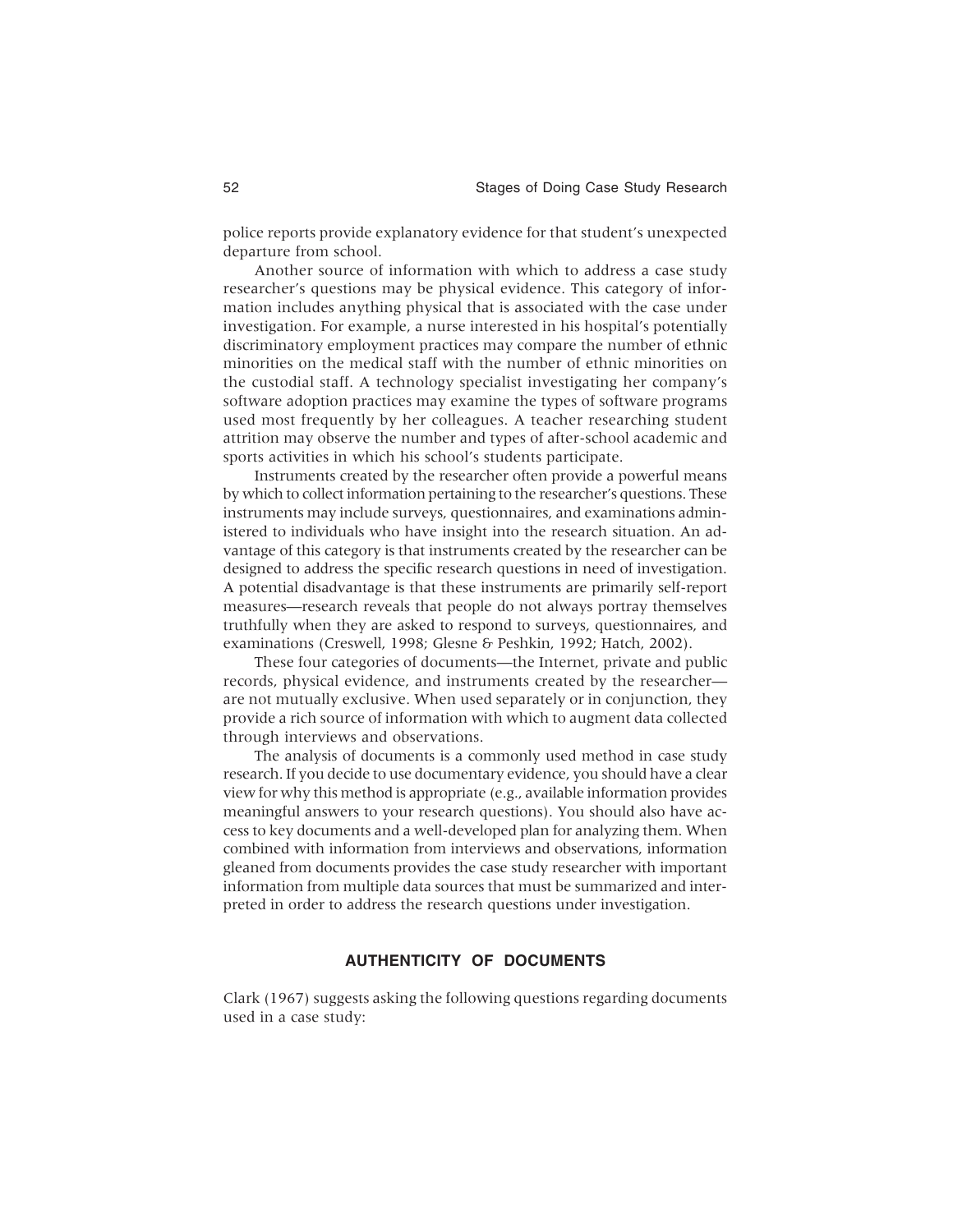- Where has the document been and what is its history?
- How did the document become available (public domain, special considerations)?
- What guarantee exists that the document is appropriate, accurate, and timely?
- Is the integrity of the document without concern?
- Has the document been changed in any way?
- Is the document representative under the conditions and for the purposes it was produced?
- Who created the document and with what intention (potential bias)?
- What were the sources of information (original source, secondary data, other) used to create the document?
- Do other sources exist that can be used to confirm the information in the document? (pp. 238–239).

# **QUESTIONS TO ANSWER WHEN GATHERING INFORMATION FROM DOCUMENTS**

- What sources (e.g., written records, reports, charts, graphs, tables) are available that can be used to provide answers to my research questions?
- What types of answers (i.e., literal or interpretive) will be available if the documents are used?
- How will information be selected from all that is available (i.e., universal or sampling set)?
- How will the information be collected (e.g., exact copy and/or data collection form)?
- How will documents be represented as answers to research questions (e.g., description, analysis, or interpretation)?
- What ethical concerns are relevant with regard to documents that will be analyzed?
- How will ethical concerns be addressed?

# **ILLUSTRATIONS FROM PRACTICE**

# **Illustration 1**

Merriam, S. B. (2001). Qualitative research and case study applications in education. San Francisco: Jossey-Bass.

If you were interested in studying the role of parent involvement in a neighborhood school, you could look for public-record documents in the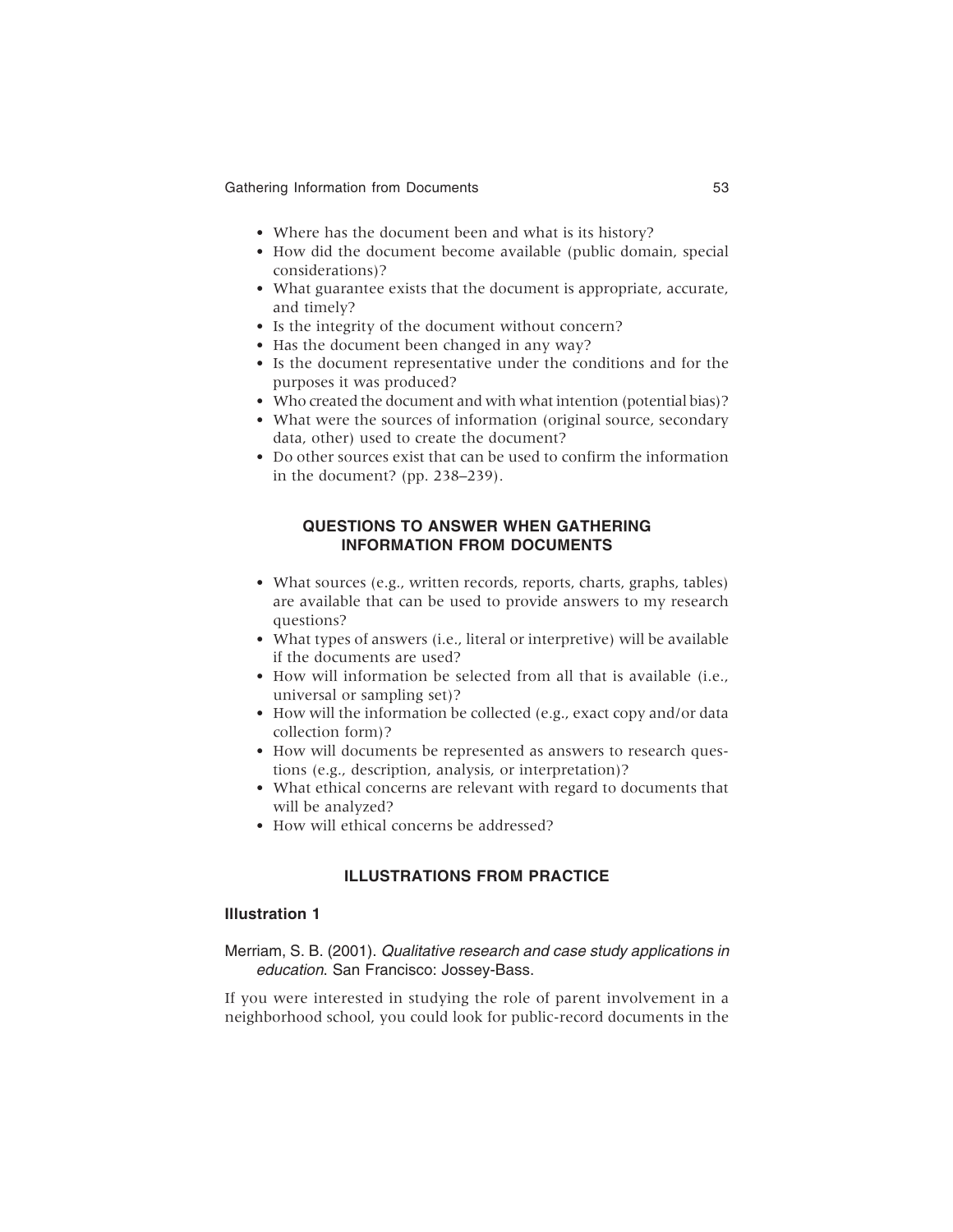form of the following: notices sent home to parents, memos between teachers, staff and the parents' association, formal policy statements regarding parent involvement, school bulletin boards or their displays featuring aspects of parent involvement, newspaper and other media coverage of activities featuring parent involvement, and any official records of parent attendance or presence in the school.

An entire study can be based on personal documents. Abramson's (1992) case study of Russian Jewish emigration is based solely on his grandfather's diaries, written over a 12-year period. A well-known earlier study of Polish immigrant life relied heavily upon personal letters written between immigrants and relatives in Europe (Thomas & Znaniecki, 1927). Many of these letters were obtained through appeals in ads placed in local newspapers.

### **Illustration 2**

Benton-Kupper, J. (1999). Can less be more? The quantity versus quality issue of curriculum in a block schedule. Journal of Research and Development in Education, 32(3), 168–177.

In this case study, the experiences of three English teachers were examined during the 2nd year of transition from a high school traditional seven-period day schedule (43-minute periods) to a four-period day schedule (87-minute periods). The study addressed three questions: (1) How do English teachers describe their instructional strategies in a block schedule? (2) How do English teachers describe how they plan and prepare for a block schedule? and (3) How do English teachers describe the content taught in a block schedule? The primary form of data collection consisted of one interview with each participant, which was audiotaped with each participant's permission. Open-ended questions focused on the three main topics listed above, and participants were encouraged to discuss their experiences in depth. In addition to interviews, each teacher was observed twice so that the researcher could experience firsthand how the classrooms functioned. Each observation lasted the entire 87 minutes, with the researcher's field notes providing the primary data used to verify information collected in the participant interviews. The third form of data collection involved obtaining documents from the participants, including course syllabi, lesson plans, assignment handouts, and informational handouts, which were also used to validate interview data.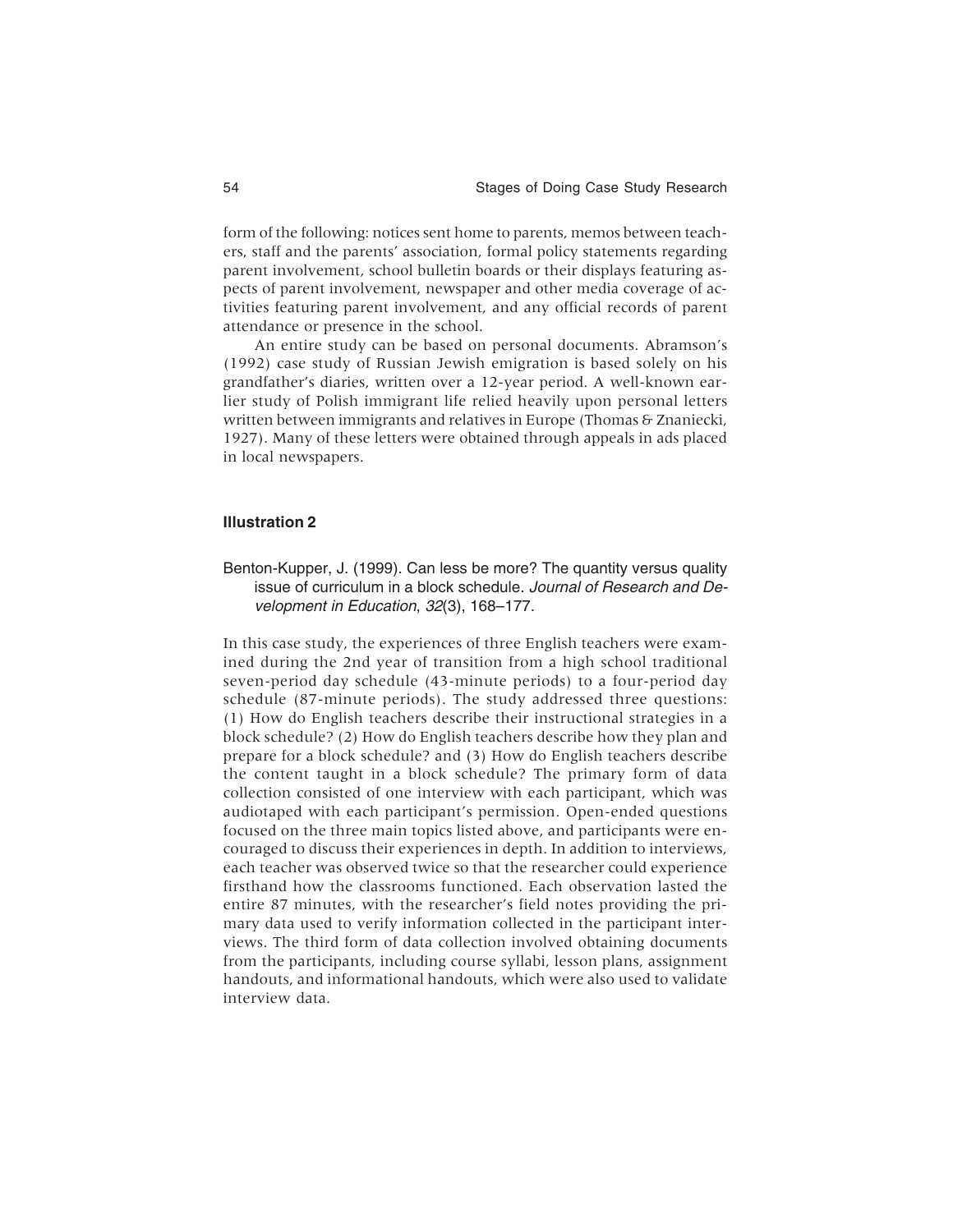# **CONTENT REVIEW**

- 1. What categories of documents do case study researchers use to obtain information with which to address their research questions?
- 2. What are some examples of public versus private records?

# **ACTIVITIES AND APPLICATIONS FOR PROSPECTIVE RESEARCHERS**

- 1. Locate a research study in which documents are used to gather information. What documents are used to derive answers to the researchers' questions? How useful are these documents? What other documents might have been used?
- 2. What documents might be used in a study of university library usage? Explain.
- 3. What documents might you use to gather information with which to address questions in your case study research project? Why might it be useful to collect information from multiple categories of documents and from more than one source of information?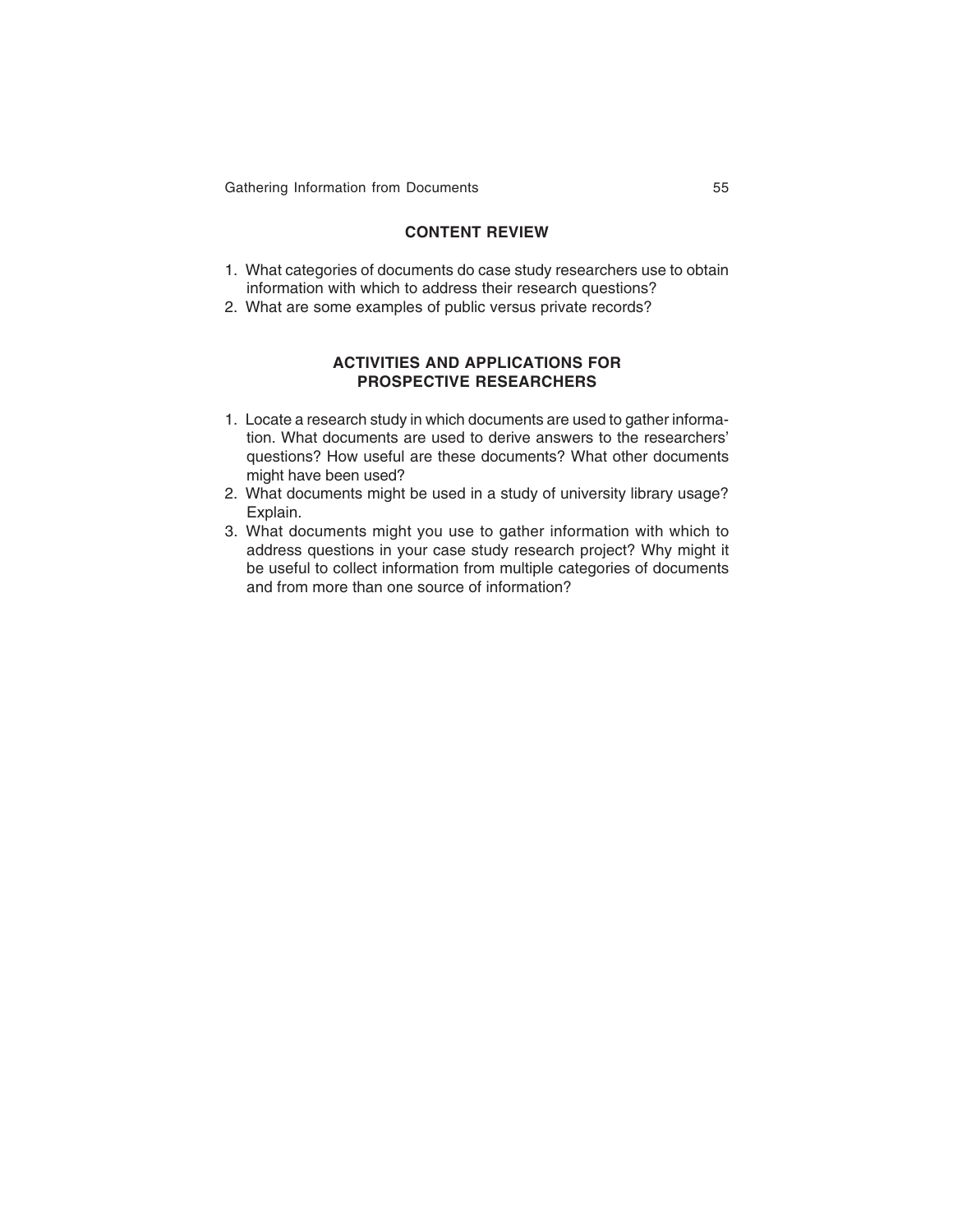# **Summarizing and Interpreting the Information**

In case study research, making sense of information collected from multiple sources is a recursive process in which the researcher interacts with the information throughout the investigative process. In other words, unlike some forms of research in which the data are examined only at the end of the information collection period, case study research involves ongoing examination and interpretation of the data in order to reach tentative conclusions and to refine the research questions. Case study researchers adhere to several guidelines as they simultaneously summarize and interpret information gathered when doing case study research.

One guideline involves ongoing refinement of the study's fundamental research questions in light of data obtained early in the investigation. For example, a teacher interested in factors that contribute to student attrition may discern from initial observations of her school's classrooms that teachers who rely strictly on lecture have the highest student drop-out rates. As a result, she may refine her initial question from, What factors contribute to student attrition? to, Why are attrition rates higher in classrooms in which teachers lecture exclusively?

Another guideline suggests constant focus on the research questions being investigated. A case study researcher can feel overwhelmed by the large amount of information normally obtained from interviews, observations, and documents. For example, a nurse exploring his hospital's employment practices may generate 300 pages of transcribed interview data, several dozen pages of field notes describing observations of his hospital, and a number of pieces of potentially relevant physical evidence. A way to control the resulting sense of helplessness is to constantly remind oneself of the fundamental research questions being explored in the study. Each new piece of information should be examined in light of these fundamental questions.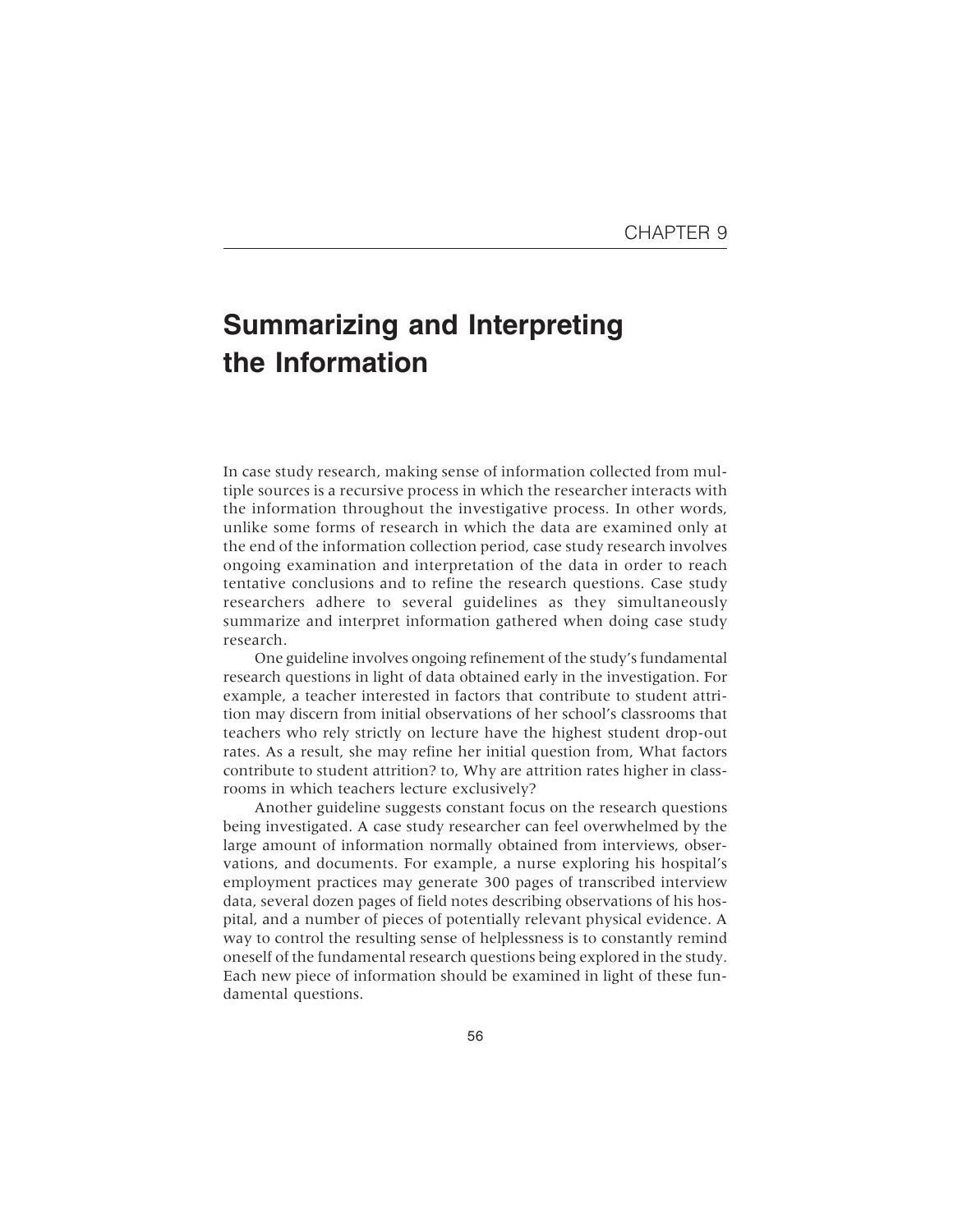A third guideline involves collection and interpretation of only those data that are potentially meaningful to the research effort. Although premature elimination of potential information sources may lessen a case study researcher's ability to gain a complete explanation for the issues in the case, focusing on irrelevant information is equally counterproductive. For example, a technology specialist seeking insights into her company's software adoption policies may gain no useful information from her interviews of vendors of various software packages. As a result, she should not spend an inordinate amount of time reflecting on the vendor's comments.

Another guideline is to develop a method for labeling, storing, and gaining access to information acquired during the research effort. As a minimum, every piece of information gathered must be labeled with the date, location, persons involved, and circumstances surrounding the collection of that piece of information. A researcher may want to include additional information, such as his or her initial interpretations of the information. Although creation of a sound information management system may seem simplistic and its implementation laborious, the absence of such a system will jeopardize a researcher's ability to interpret the vast amount of information accumulated in a case study research project.

A final guideline involves the use of all available resources that can assist in the collection and interpretation of information. Independent experts may provide valuable guidance and opinions regarding the meaning of the information acquired. In recent years, computer software programs, such as NUDIST and The Ethnograph, have been created that may contribute to a case study researcher's ability to categorize and process large amounts of information. Although the viability of these software programs is not completely known, their potential seems limitless.

A key aspect of doing case study research is summarizing and interpreting information as a basis for understanding the topic being investigated. Typically, this process involves examining and reexamining research questions and answers that evolve as information becomes available for analysis. When information that is collected defines new questions, the case study researcher adjusts ongoing and subsequent methods and procedures. At the same time, efforts are made to keep an eye on the prize, that is, to keep fundamental research question(s) at the forefront of the investigative process. The nature of summarizing and interpreting information also sometimes means putting aside less relevant information as well as developing a management system for keeping track of all information that is used or not used.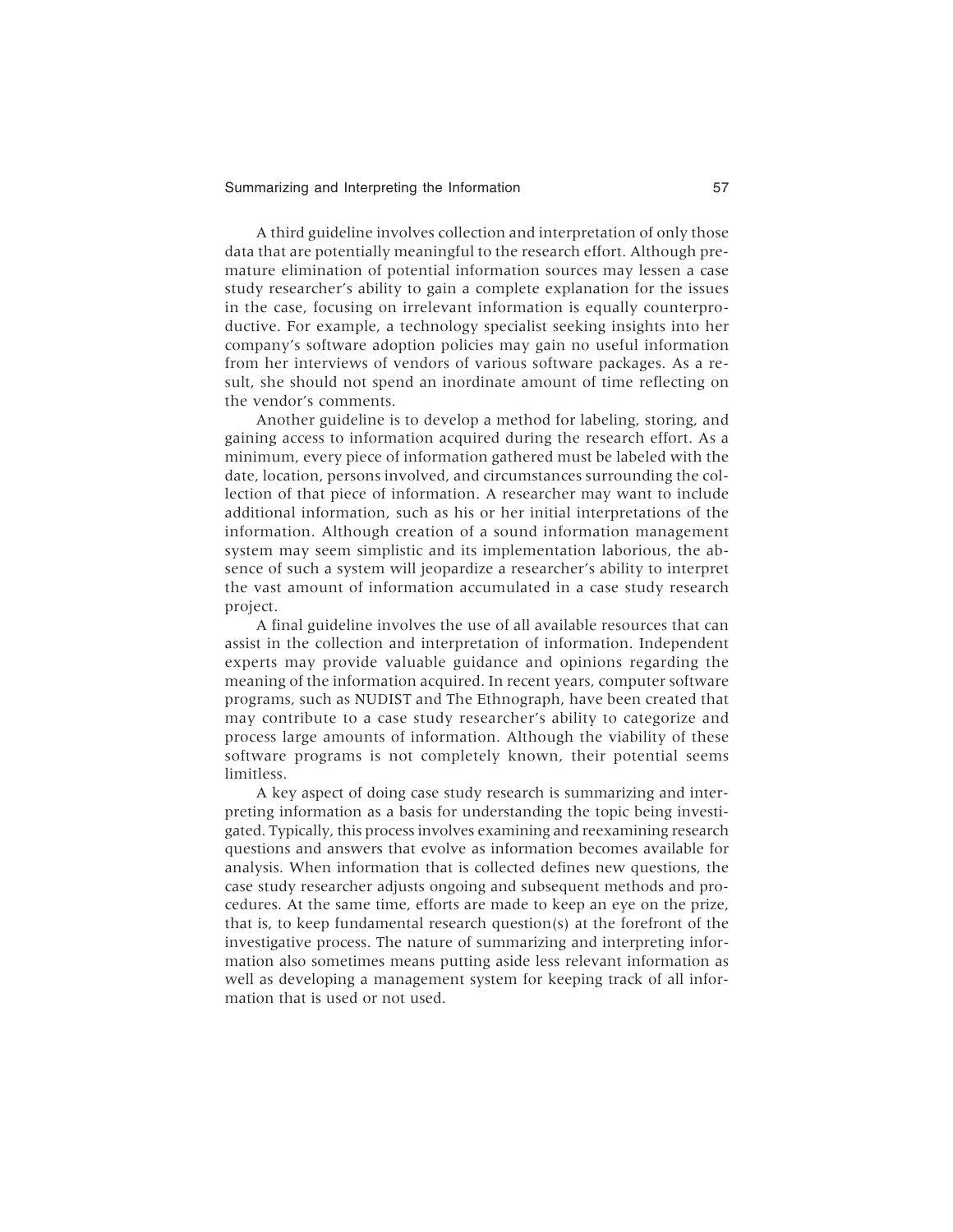| Research<br><i><u><b>Questions</b></u></i> | What<br>Information<br>Do I Need? | How Will I<br>Gather the<br>Information? | Why Is the<br>Method<br>Appropriate? | Other<br>Information |
|--------------------------------------------|-----------------------------------|------------------------------------------|--------------------------------------|----------------------|
|                                            |                                   |                                          |                                      |                      |
|                                            |                                   |                                          |                                      |                      |
|                                            |                                   |                                          |                                      |                      |
|                                            |                                   |                                          |                                      |                      |
|                                            |                                   |                                          |                                      |                      |
|                                            |                                   |                                          |                                      |                      |
|                                            |                                   |                                          |                                      |                      |

**Figure 9.1.** Checklist for Implementing Case Study Methods

#### **DESIGN ILLUSTRATION: THINKING ABOUT METHOD**

Charts can provide a means of checking the adequacy of a researcher's thinking throughout the research process. Completing the chart in Figure 9.1 will help you focus on the methodology that underlies your research.

#### **ILLUSTRATIONS FROM PRACTICE**

#### **Illustration 1**

We recommend using a systematic procedure to make analysis of field notes and other forms of data more manageable. Berg (2004, p. 286) provides the "model" shown in Figure 9.2 as an illustration of the content analysis process.

#### **Illustration 2**

What counts in interpreting information? The task of classifying and interpreting large amounts of information typically available in data that are gathered as part of intensive case study research can be made more manageable by quantifying different components of the collected information. According to Berg (2004), the following elements can be counted in most written messages:

*Words*: These are the smallest element used in content analysis. The uses are generally associated with frequency of specified words or terms.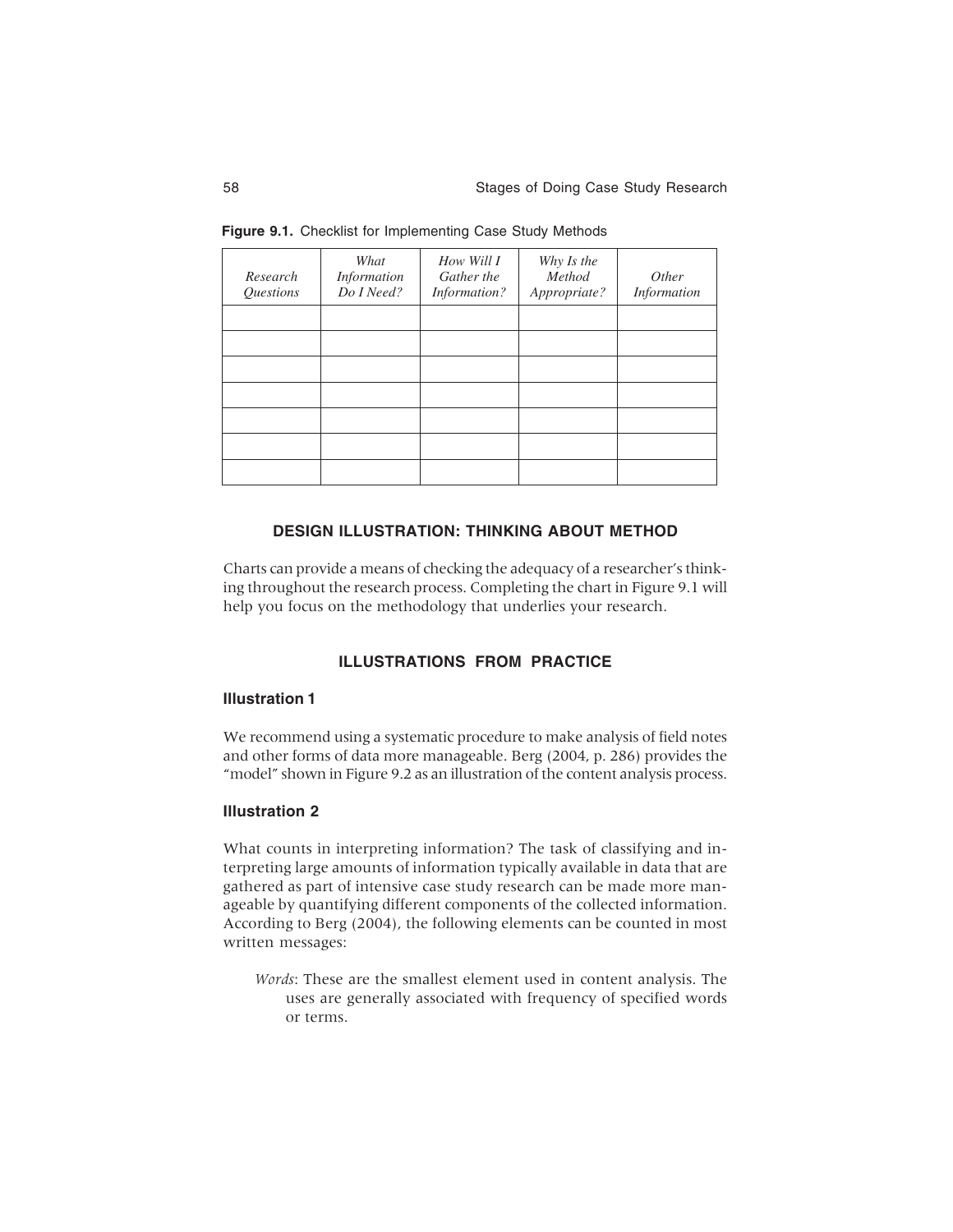- *Themes:* These are more useful than words to count. In its most basic form, a theme is a simple sentence, a string of words with a subject and a predicate. A researcher may be well served to count every time a theme is provided or he or she may simply point one out in a paragraph or section analysis.
- *Characters:* The number of times a person or persons are mentioned can be very helpful to a particular analysis.
- *Paragraphs:* These are rarely used, because many paragraphs are often not synonymous and are hard to quantify as patterns or threads of common research.
- *Items:* In that an item may represent a letter, a speech, a section, a diary entry, or even an in-depth interview, items are very helpful.
- *Concepts:* These are a more sophisticated type of word counting. For example, the concept of deviance may have word clusters that are associated with it, such as crime, delinquency, and fraud.
- *Semantics:* Researchers are often interested in more than the type of word being used; rather, a focus in semantic counting often shifts to the strength or weakness of a word.

**Figure 9.2.** Stage Model of Qualitative Content Analysis

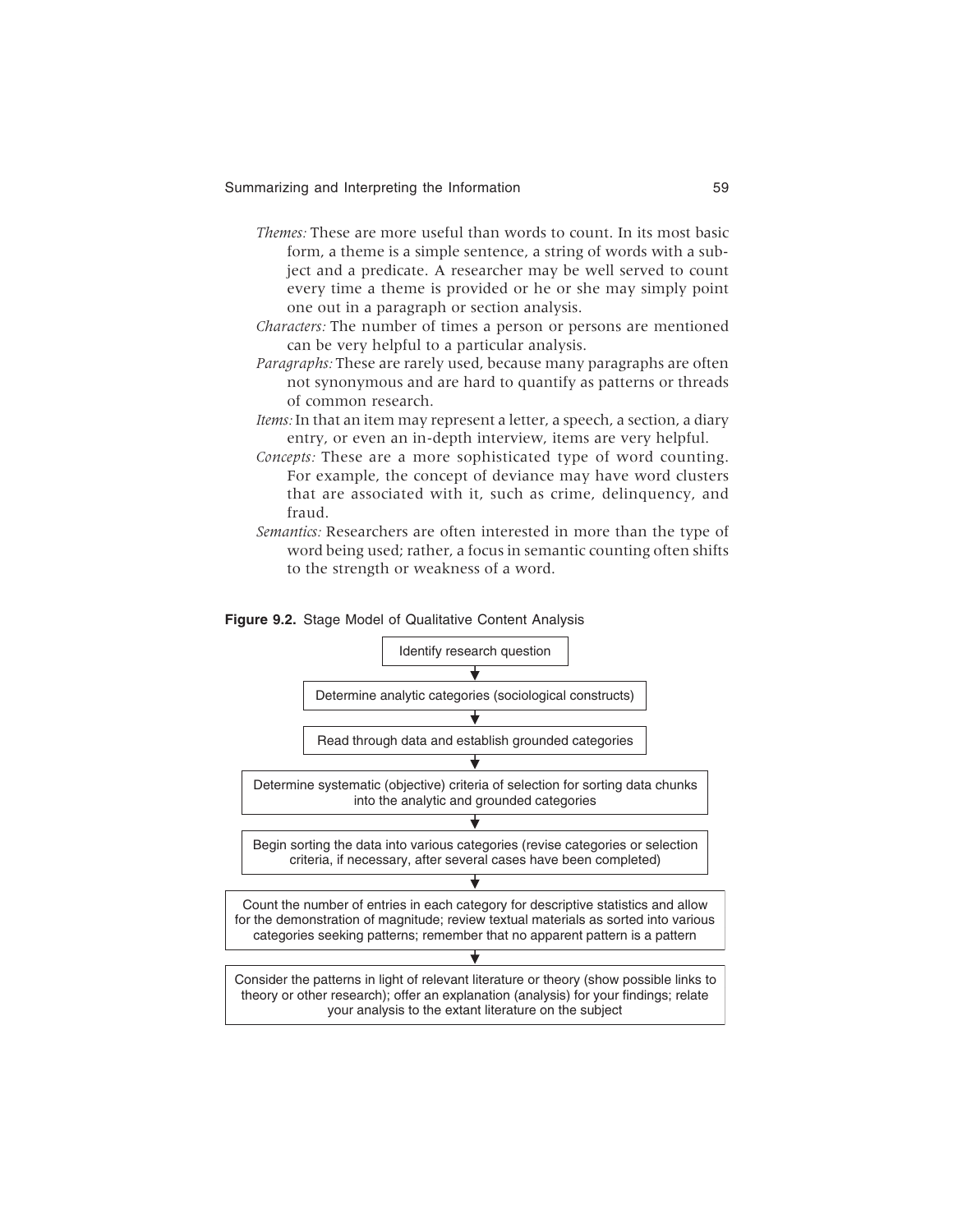#### **CONTENT REVIEW**

- 1. What guidelines for information collection and interpretation are followed by case study researchers?
- 2. Think of a situation in which you create dozens of pages of field notes and several interview transcriptions but fail to properly label and store this information. What problems related to information interpretation might you experience?

#### **ACTIVITIES AND APPLICATIONS FOR PROSPECTIVE RESEARCHERS**

- 1. Find a dissertation using case study research and describe the various sources of information. What methods of information collection and interpretation are used by the researcher?
- 2. Interview a university researcher and describe that person's system for information collection and interpretation.
- 3. Which information collection and interpretation guidelines are most appropriate to your case study research? How do you intend to abide by those guidelines? Which guideline may be the most difficult to follow?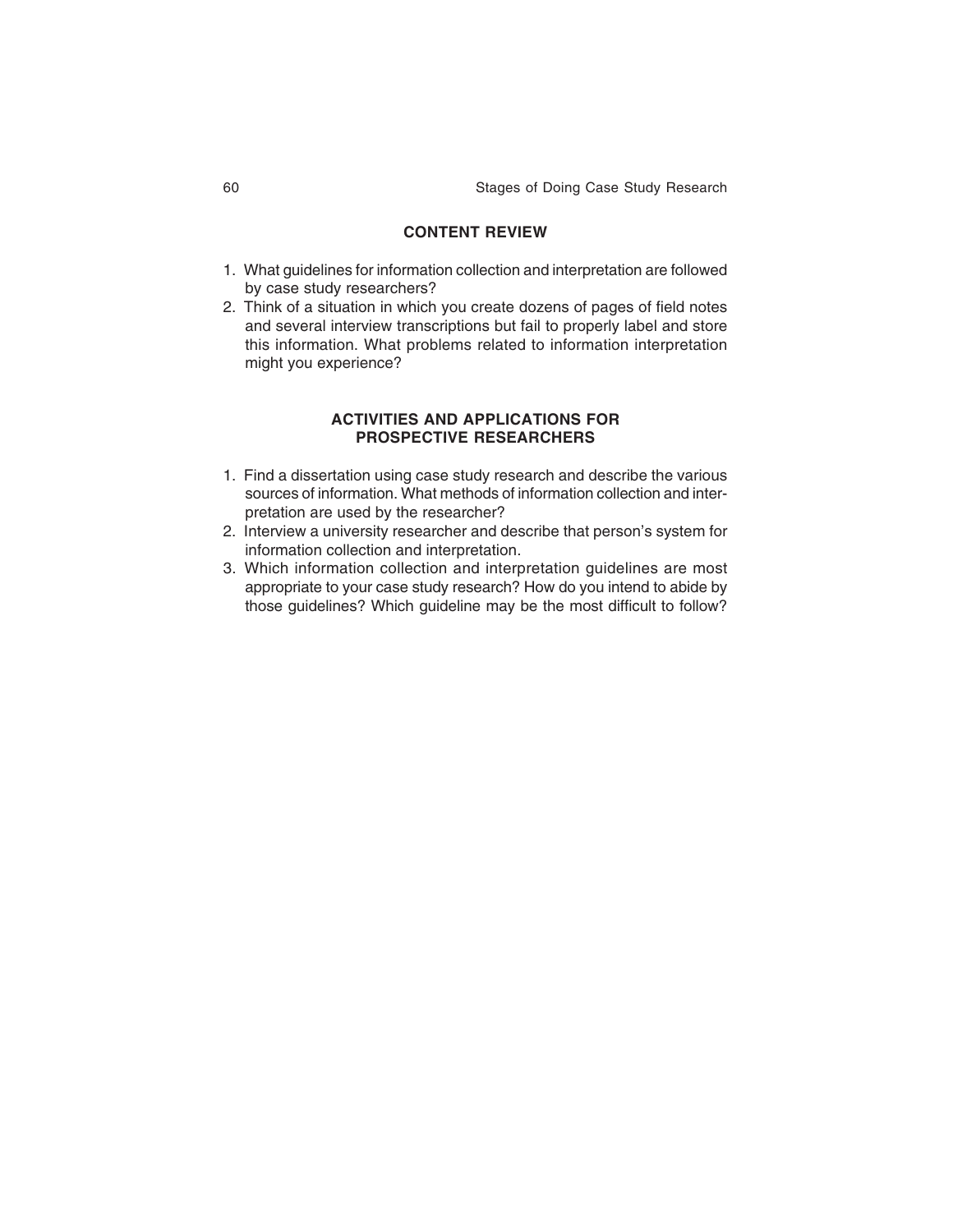### **Reporting Findings**

A case study researcher synthesizes the many disparate pieces of information acquired during the research process in order to identify and report meaningful findings. Researchers have developed several strategies (e.g., thematic analysis, categorical analysis, narrative analysis) for accomplishing this task, largely related to the disciplinary orientation and design used to guide the case study. Although each strategy has unique characteristics, most strategies have in common a basic process—repetitive, ongoing review of accumulated information in order to identify recurrent patterns, themes, or categories. Thematic analysis is often preferred by novice researchers. Through use of this strategy, each new piece of information is examined in light of a particular research question in order to construct a tentative answer to the question. Tentative answers are categorized into themes. This process continues until themes emerge that are well supported by all available information. During this process, the case study researcher may elect to refine the question if the information is disconfirming or retain the question if the information supports the question's viability. Once information from all sources is thoroughly reviewed, themes for which the preponderance of information supports a tentative answer are retained and reported as findings.

Determination of information-supported themes that address the research questions is a critical endeavor of a case study researcher. Several criteria exist by which to judge the extent to which a researcher's themes accurately and comprehensively represent the information collected in the study. First, the themes must reflect the purpose of the research and respond to the questions under investigation. Second, the themes must evolve from a saturation of the collected information. In other words, in his or her creation of themes, the researcher must exhaust all information gathered in the study that is relevant to the research questions. Third, although themes are sometimes hierarchical and interconnected, novice researchers should seek to develop themes that represent separate and distinct categories of findings. Overlapping or contradictory themes often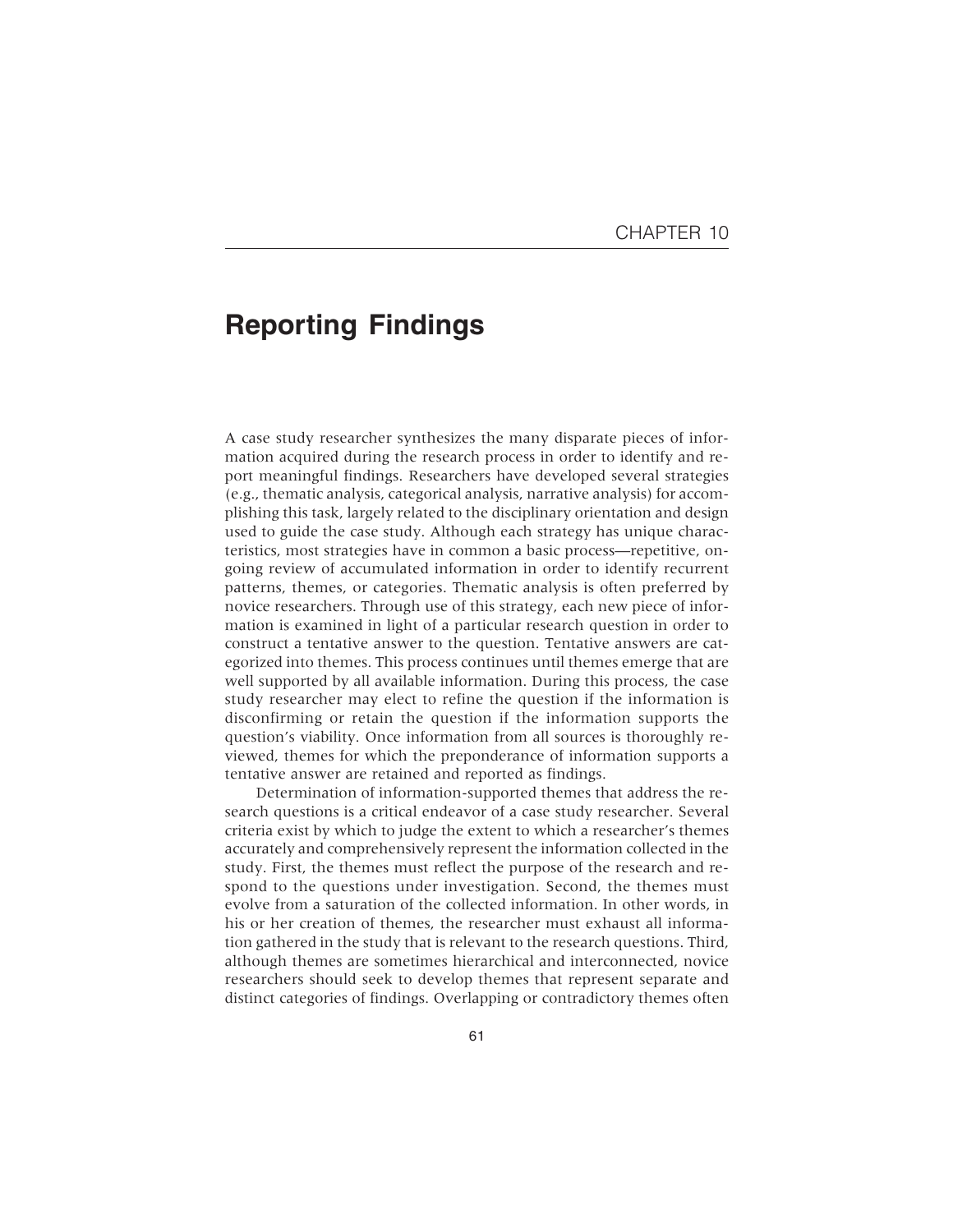suggest the need for additional synthesis of the findings. Fourth, each theme should be as specific and explanatory as is allowed by the data. For example, the theme "Administrators favor computer software programs that are available and inexpensive, but not necessarily efficient," is more specific and explanatory than the theme "Administrators use invalid criteria when they adopt computer software programs." Finally, themes should be of comparable complexity. An example of comparably complex themes created by a teacher exploring student attrition at her school may be "Many students drop out of school because of their dissatisfaction with teachers who routinely lecture" and "Many students quit school to work in order to earn discretionary money."

Although there is no universally accepted format for writing a case study research report, certain components are commonly found in most reports. As a minimum, the report should articulate the event, situation, program, or activity under investigation, and how the research effort is bounded by time and space. The researcher should explain his or her relationship to that being researched and any personal biases brought to the setting. The research report should reflect the literature related to the topic under investigation and how that literature informs the research questions. Some factors that must be addressed are the disciplinary orientation and research design of the study and how they influence the informationgathering strategies used in the study. Details related to all information collection strategies, to include interviews, observations, and document reviews should be explained. The report should be richly descriptive and include key participants' statements that elucidate significant findings. Finally, the strategies used to interpret, report, and confirm the case study's findings should be articulated.

The primary characteristic of reporting findings when doing case study research is repetitive, continual review of obtained information to identify answers to questions being investigated. The process is generally facilitated by categorizing information into themes that represent tentative and then final outcomes for the research. Identifying themes involves a series of steps that end in a collection of parallel findings representing the results of the investigation. Reports of case study research reflect all aspects of the investigative process using integrated sections of text or illustrative tables to reduce the typical volumes of available information to meaningful units for confirmation and dissemination.

#### **HOW TO SYNTHESIZE FINDINGS**

Case studies generate large amounts of information from different sources. Synthesizing this information means combining, integrating, and summa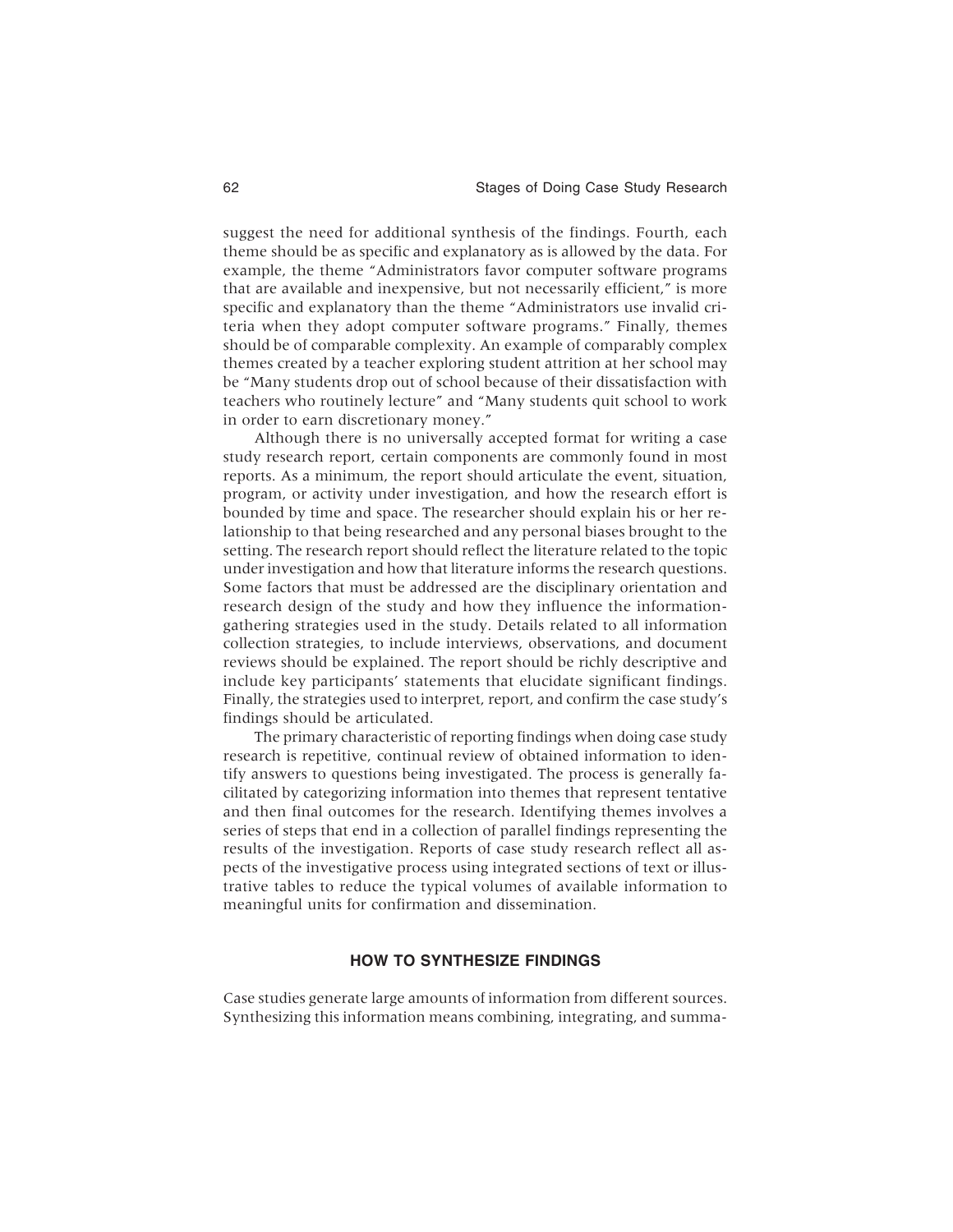rizing findings. Answering the following questions may facilitate the process of synthesizing information:

- What information from different sources goes together?
- Within a source, what information can be grouped?
- What arguments contribute to grouping information together?
- What entities bounded by space and time are shared?
- How do various sources of information affect findings?
- What information links various findings together?
- What previous work provides a basis for analysis?
- What questions are being answered?
- What generalizations can be made?

Case study findings can also be synthesized and presented based on the sources that provide the information. Commonly used information sources and examples are shown in Table 10.1.

| <i>Information Source</i> | Examples                                                            |
|---------------------------|---------------------------------------------------------------------|
| People                    | • Individuals, groups                                               |
| Places                    | $\bullet$ Schools, playgrounds                                      |
| Things                    | • Artifacts, objects                                                |
| Events                    | • Football game, worship service                                    |
| Organizations             | • American Medical Association, Association<br>of Teacher Educators |
| Documents                 | • Progress reports, annual evaluations                              |

**Table 10.1.** Information Sources Used in Case Study Research

#### **DESIGN ILLUSTRATION**

(Critique Checklist for a Case Study Report. Adapted from R. Stake. [1995]. *The art of case study research*. Thousand Oaks, CA: Sage.)

These criteria may help you define, assess, and write a case study report:

- Is the text easy to read and understand?
- Does it fit together with sentences building to paragraphs that convey overall meaning as a whole?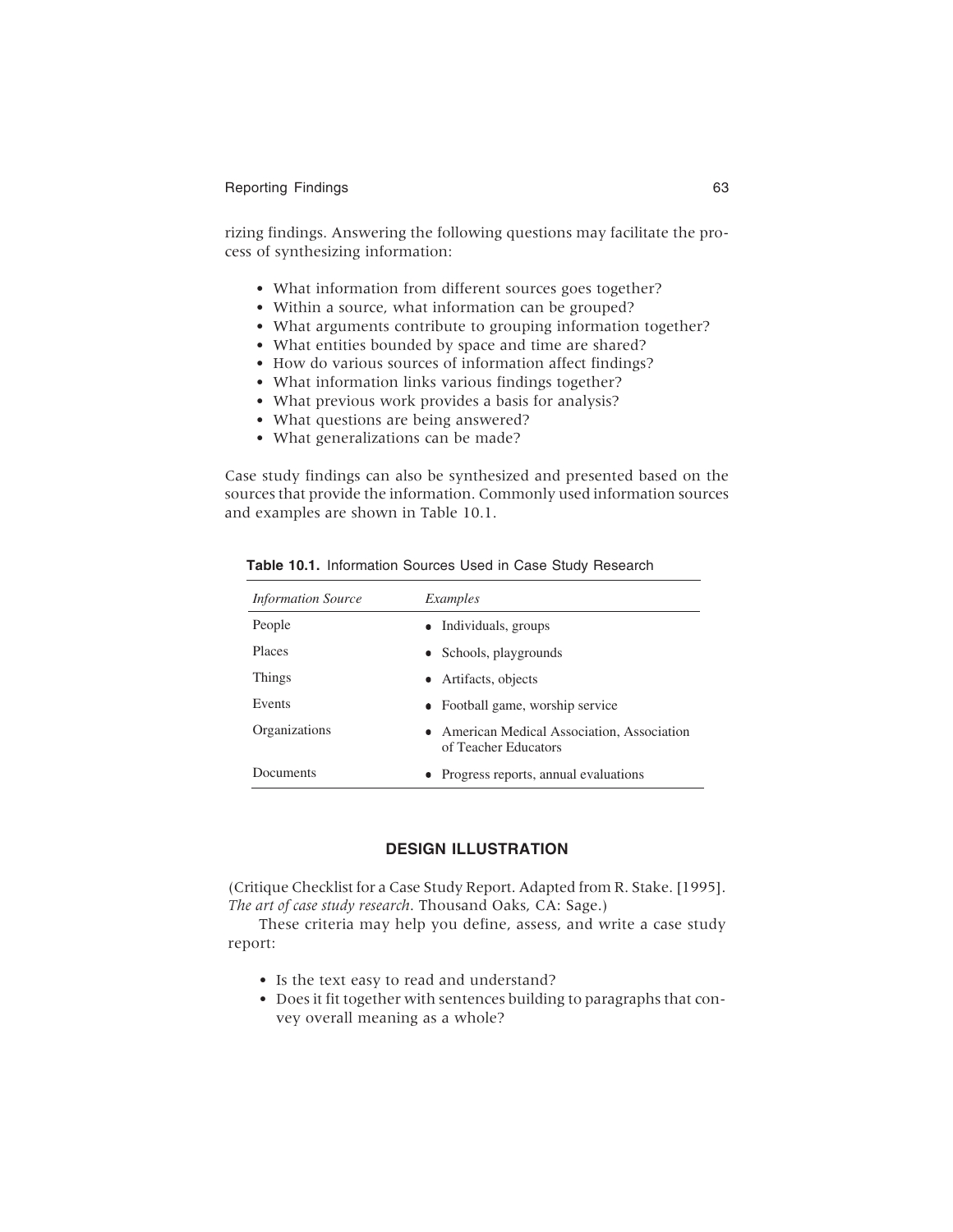- Does the report have a conceptual structure evident in headings that are used to organize the content (i.e., themes or issues)?
- Are concerns, issues, or problems developed in a serious and scholarly way?
- Is the case defined clearly so others can generalize from it, replicate it, or both?
- Is there a sense of story to the presentation?
- Is the reader provided some vicarious experience?
- Have quotations been used effectively, not overly extensively?
- Are headings, figures, artifacts, appendixes, and indexes used effectively?
- Is there evidence that the report was carefully edited?
- Has the writer made sound assertions, neither over- nor undergeneralizing or interpreting findings?
- Has adequate attention been paid to various key aspects of the work?
- Was sufficient information presented to justify confidence in findings and conclusions?
- Were information sources well chosen and sufficient in number, scope, and content?
- Were multiple information sources used as a basis for outcomes?
- Is the role and point of view of the researcher evident?
- Is the nature of the audience evident?
- Is the reporting sensitive to multiple perspectives?

#### **CONTENT REVIEW**

- 1. What basic processes are used by case study researchers to report their findings?
- 2. What are the criteria used to determine the extent to which a researcher's themes accurately and comprehensively represent the information collected in the study?
- 3. What components are typically found in a case study research report?

#### **ACTIVITIES AND APPLICATIONS FOR PROSPECTIVE RESEARCHERS**

1. Find a dissertation using case study research and describe how the results were reported.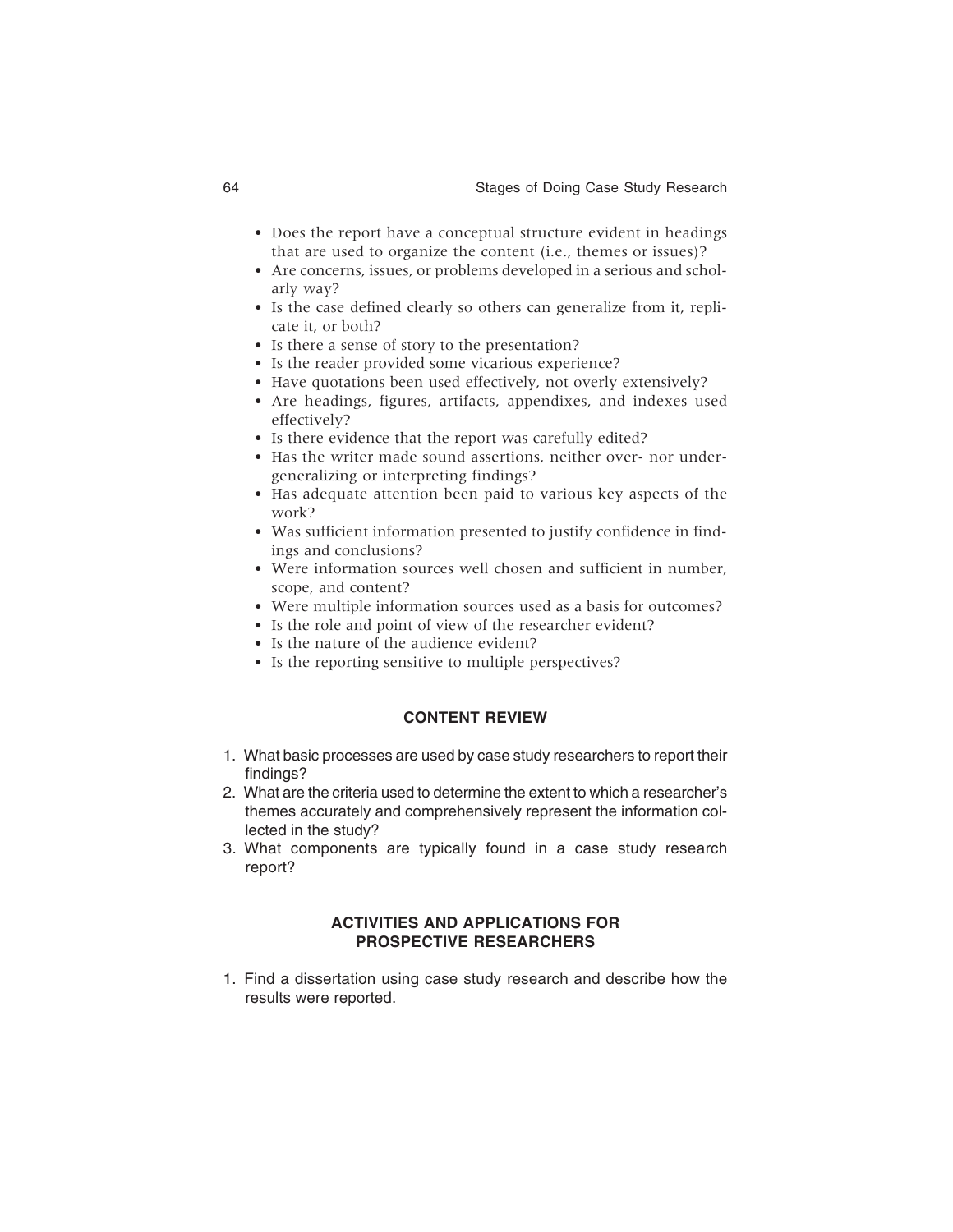- 2. Find a journal article that describes case study research and answer the Critique Checklist for a Case Study Report (see above).
- 3. What themes have emerged from your case study research? How were they derived? Which processes for reporting findings did you implement? How do you intend to report your study's findings?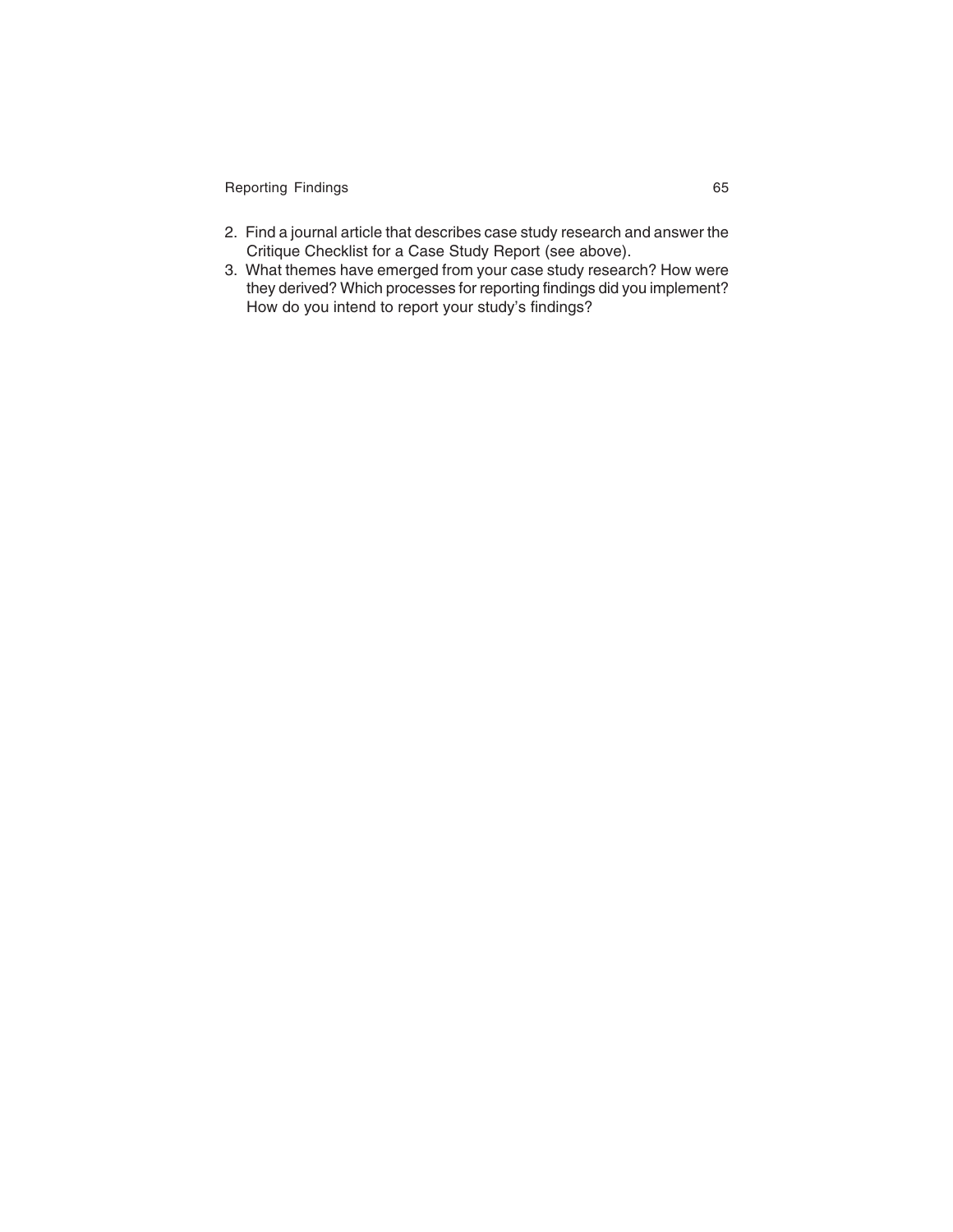### **Confirming Case Study Findings**

Once all information is gathered, synthesized, and reported, a case study researcher should confirm the findings of the study before disseminating a final report. Several strategies exist through which to confirm one's findings. A case study researcher should implement as many of these strategies as is possible.

Perhaps the most powerful strategy to confirm a report's findings is to share the results with those examined in the study. This activity extends the intent of the researcher's ethical obligation to debrief participants in the study. The goal of gaining feedback from those studied is to gather their perceptions of the plausibility of the findings based on the information that the participants themselves provided.

Another strategy involves review of the report by fellow case study researchers who are familiar with the goals and procedures of case study research. These colleagues should systematically and thoroughly critique the study's procedures and findings in order to identify discrepancies that may threaten the credibility of the research effort.

A related strategy is to solicit scrutiny of the final report from experts on the topic under investigation. For example, a teacher exploring student attrition at her school may ask fellow teachers outside the setting of the case study to analyze her report for accuracy, clarity, and meaningfulness.

A fourth strategy involves the researcher's articulation of personal biases brought to the situation and how he or she attempted to mitigate the potential effects of those biases. Acknowledgment of one's biases combined with an explanation of how the researcher prevented those biases from influencing the research process and findings lessens the likelihood that the researcher will be accused of producing contrived findings.

A fifth strategy for confirming results is to demonstrate how findings are based on information acquired from multiple sources, sometimes called *triangulation*. Findings based on evidence attained from interviews, observations, and documents are more convincing than those based on evidence from only one or two of these information sources. Similarly, like most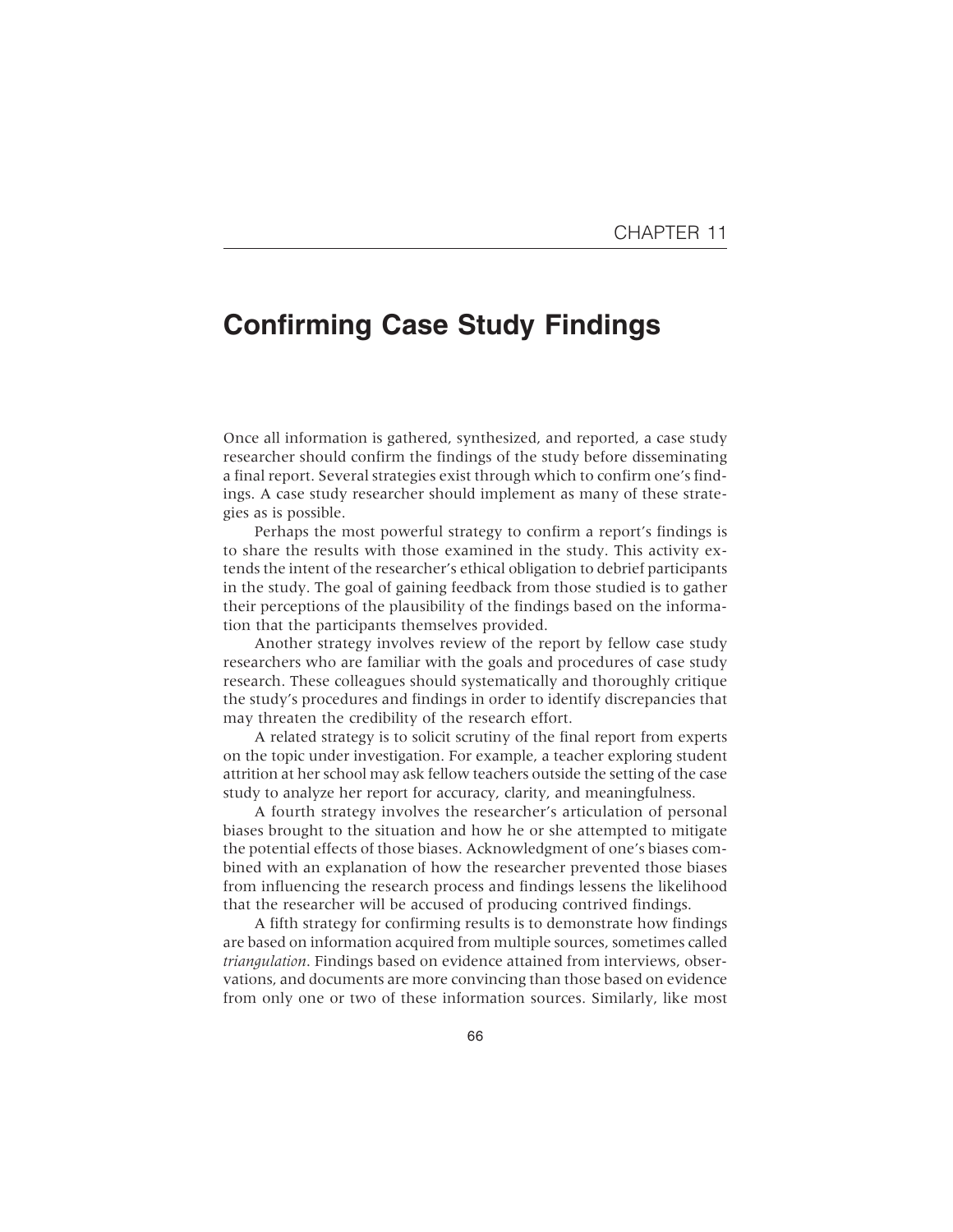researchers, those doing case study research typically relate their findings to the work of others.

Case study researchers verify and confirm their findings before offering them for widespread dissemination, review, and reaction. They accomplish this by sharing the outcomes of their work with participants, with their colleagues, or with experts on the topic that was studied. They also disclose their personal biases regarding the topic and delimit how they controlled them when conducting the investigation. They use multiple methods to identify their findings. Like researchers reporting findings from studies that used other methodologies, case study researchers generally relate their findings to the work of others as another method of confirming and building confidence in what was discovered as a result of the study.

#### **ILLUSTRATIONS FROM PRACTICE**

#### **Illustration 1**

While conducting a case study involving a teacher, Stake (1995) prepared a draft report of his findings that he believed included an accurate portrayal of the teacher's actions and words. Implementing the process called "member checking," Stake asked the teacher to examine the draft report for accuracy and palatability. On this occasion, the teacher found the report objectionable and embarrassing. As a result, Stake revised the report.

#### **Illustration 2**

Upon completion of a case study research effort, a summary form may help researchers and participants confirm findings and preserve a record of events. An example of a summary form follows.

- Title of project
- Time period of research
- Date of ethics approval
- Identification of researchers
- Literature used to provide background and justification for research
- Description of research hypotheses
- Sample or population studied
- Explanation of all information collection procedures
- Findings
- Interpretation of findings
- Conclusions and recommendations based on findings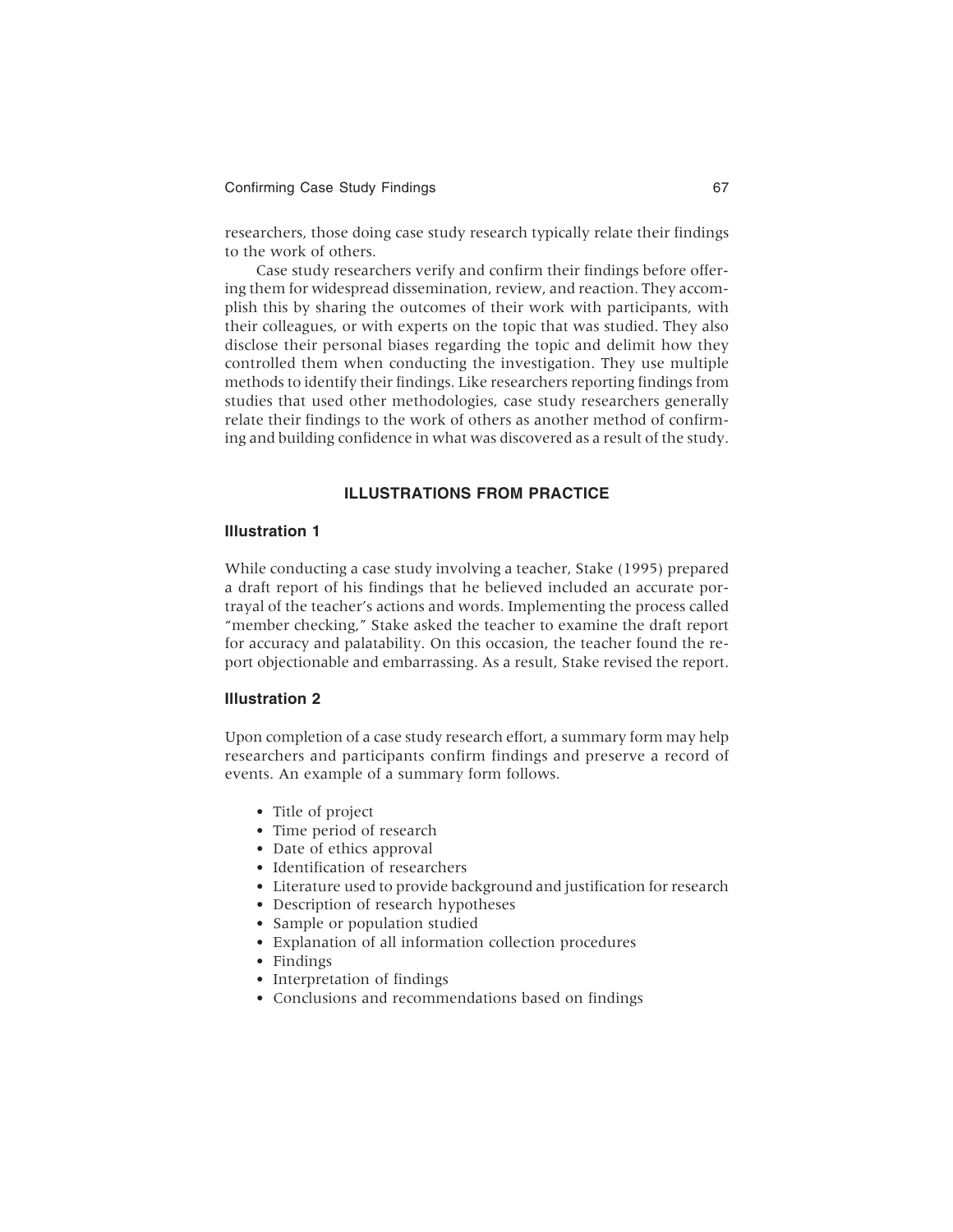- Problems encountered during research
- Limitations of research
- Dissemination of results

#### **CONTENT REVIEW**

- 1. What strategies are commonly used by case study researchers to confirm findings?
- 2. How does attaining information from multiple sources help to confirm the results of a case study research effort?

#### **ACTIVITIES AND APPLICATIONS FOR PROSPECTIVE RESEARCHERS**

- 1. Find a journal article that involves case study research and describe how the findings of the study are confirmed.
- 2. Suppose a school administrator is conducting research on causes of teacher absenteeism at her school. She asks you how she may increase the probability that her case study research report will be accepted as credible. What advice would you provide her?
- 3. What are your personal biases that may influence your case study research project? How are you addressing those biases? What other strategies for confirming your study's findings are you implementing?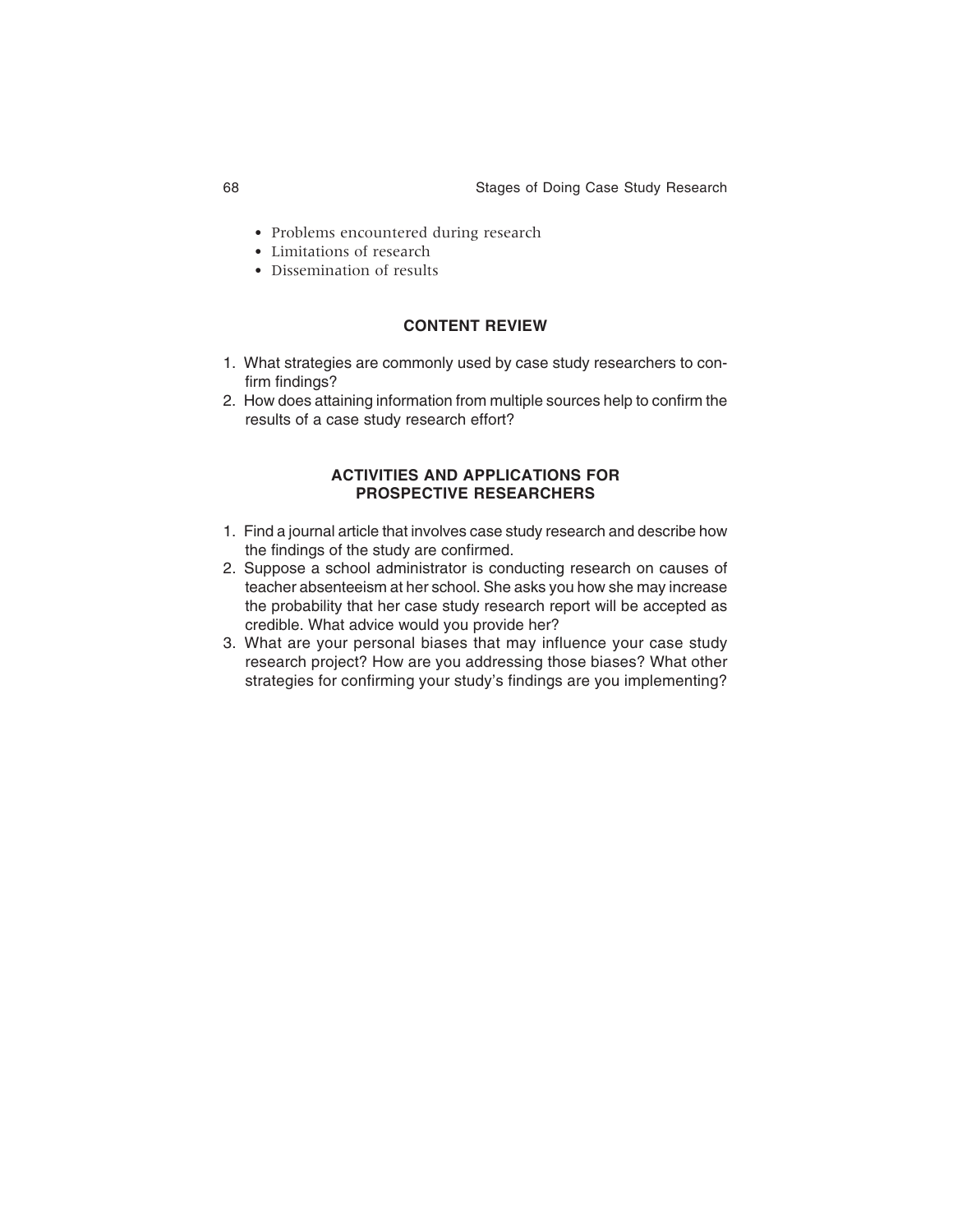PART III

# **Putting It All Together**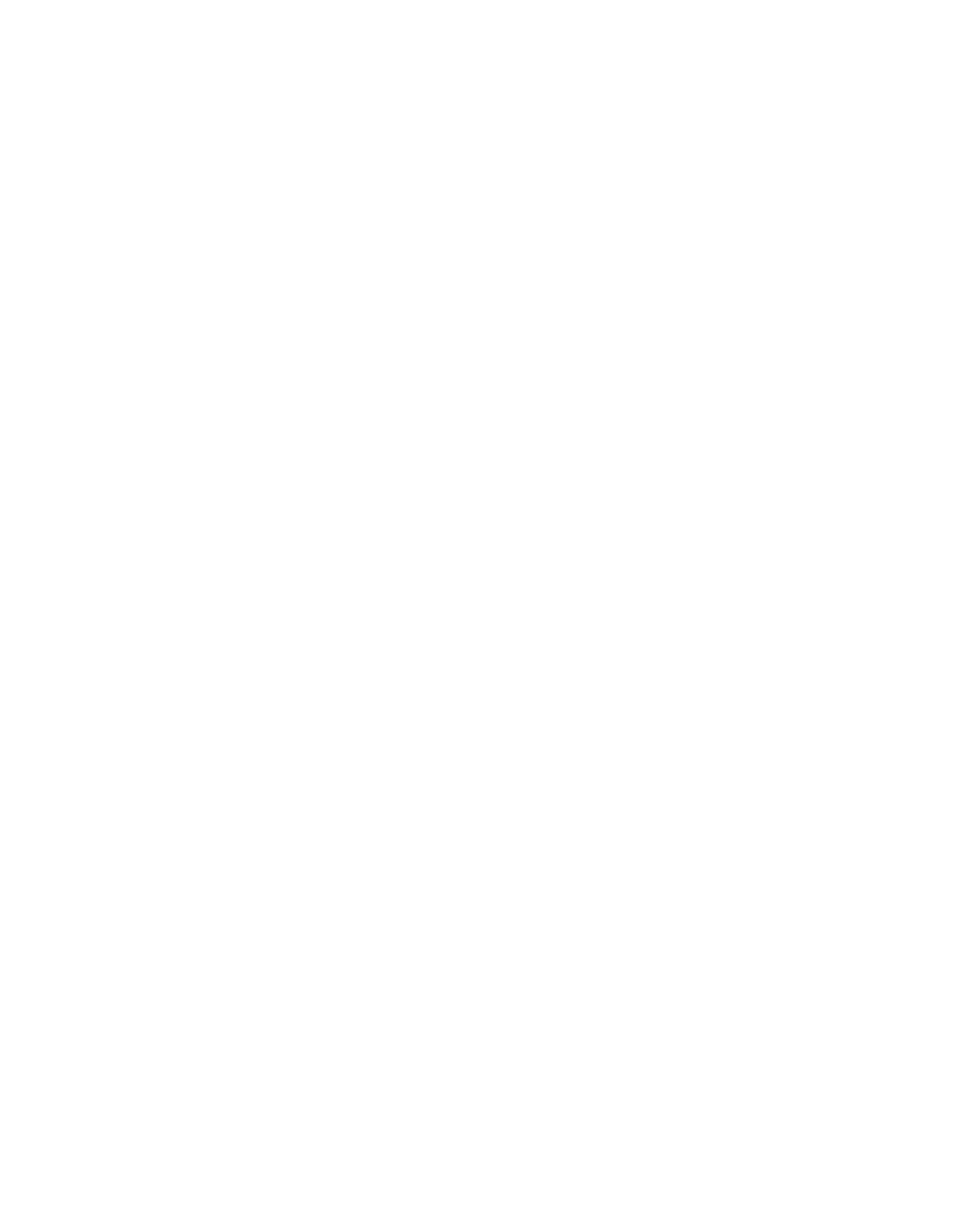# **Preparing Proposals for Case Study Research**

A proposal is a formal document advancing an original point of view supported by research. In general, the purpose of a research proposal is to establish the context for a study, to demonstrate the need for a study, to illustrate how the study will address the need using appropriate research methods, and to provide assurances that participation will not harm participants. Before proceeding with a full-scale research effort, novice researchers must often submit proposals that allow more experienced researchers to see how the novice researchers might communicate the rationale and content for a study to an interested audience. At many universities, proposals are used to justify and gain approval for research to be completed by graduate students enrolled in advanced-degree programs.

Although proposals vary in content and scope, they often contain three chapters—introduction, review of literature, and method—and supporting materials.

#### **INTRODUCTION**

The first chapter usually begins with an overview of the research problem. The researcher provides a natural progression of ideas and constructs that culminates with the purpose of the study. This section is followed by a description of the delimitations and limitations of the study and any assumptions or unique definitions that describe, clarify, or elaborate the work that will be done. *Delimitations* are the boundaries of research as it is being proposed and include such information as the "case" being investigated and a brief description of its characteristics. *Limitations* are factors that may affect the results of the study and that are generally beyond the control of the researcher. *Assumptions* are preliminary beliefs that are made about the study in general. This section of Chapter 1 places the research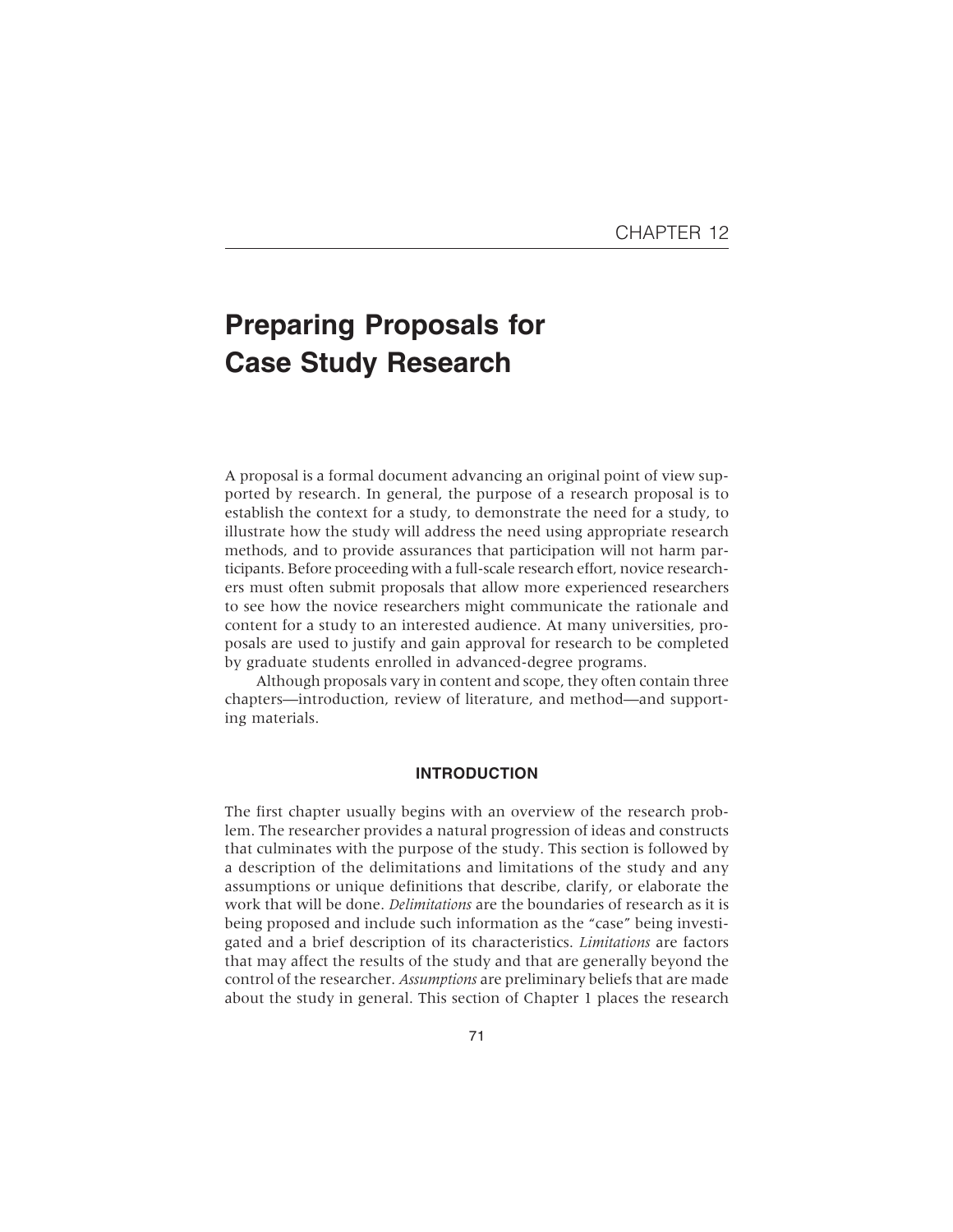into a context that supports confidence in the likelihood that it will be completed as planned and will provide answers to the questions under investigation. Definitions of formal terms or constructs central to the research are included before a brief section in which the researcher summarizes the key aspects of the study that have been presented in this first chapter.

#### **REVIEW OF LITERATURE**

The second chapter usually begins with a paragraph in which the researcher describes the contents of the review of literature (e.g., *theoretical basis* or *framework* for the study, the *conceptual foundations* for the research, the *summative knowledge base).* The chapter is usually divided into labeled subsections illustrating the broad topics being addressed. It ends with a summary of the knowledge base that serves as justification for the study.

#### **METHOD**

The method chapter of the proposal includes a brief description of the contents. This is followed by sections addressing preliminary or pilot-study work, if appropriate. The bulk of this chapter involves descriptions of the expected participants, settings, and planned procedures, including methods for information collection and planned analyses. It concludes with a brief summary.

Case study research methods allow researchers to capture multiple realities that are not easily quantifiable. This approach differs from those of other methods in its holistic approach to information collection in natural settings and its use of purposive sampling techniques. Here is how the "method" in a case study research proposal might be summarized (see Lehmann, 1998):

The researcher will conduct open-ended interviews with single parents in order to listen to their unique points of view and to examine parenthood from their unique perspective. Each participant will be interviewed once for approximately 90 minutes. Interviews will be tape-recorded and then transcribed in order to categorize information into a coding scheme. The transcript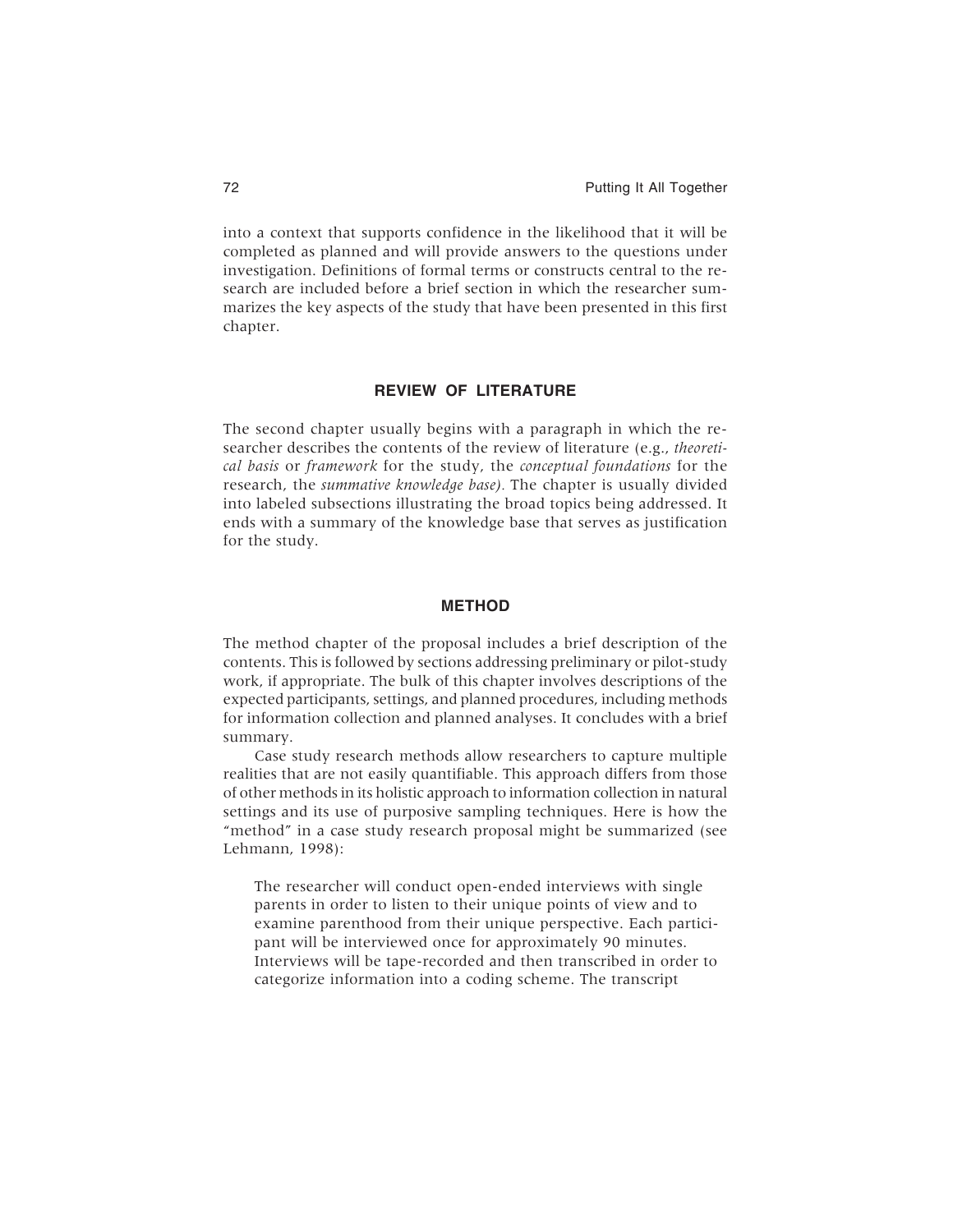lengths will likely range 20 to 30 pages resulting in the analysis of a comprehensive set of interview information. An inductive, iterative process of reading and rereading the transcriptions will be used to produce subcategories for information analysis within the context of three research areas of interest: (a) fathers' perspectives and roles, (b) mothers' perspectives and roles, and (c) differences in perspectives between the two types of single parents. Statements will be partitioned into units, grouped in common category headings, analyzed, and summarized. Plausibility of subcategories will be established by testing them with new information units until all relevant information has been assigned to a category. In this way, common codes will be identified and differences between participants noted. Establishing information analysis credibility will also involve (a) implementing interrater reliability coding checks, (b) uncovering biases that might skew the researcher's perspective, and (c) comparing obtained outcomes to previously published research findings.

#### **SUPPORTING MATERIALS**

References, appendixes, and human subjects' assurances are typically included as the final parts of a research proposal. You should include in the reference list *only* those sources and *all* the sources *cited* in the proposal. This is different from a more general bibliography that reflects a list of sources used in your research. For example, you might use this book in developing your proposal, but you would not need to include it in the references unless you provided a specific citation for it related to some aspect of your study. Think of the references as "works cited" in the proposal, not all the sources that could have been used to develop it. Include in separate appendixes copies of instruments, interview protocols, information collection forms and programs, or written information that you plan to use in your study. Because all research that involves humans *must* be reviewed and approved by the appropriate research ethics committees, most proposals for research in graduate programs include information related to the approval process, which sometimes requires preparation of a separate, brief description of your research. When the proposal has been approved by the appropriate committee(s), the study may commence.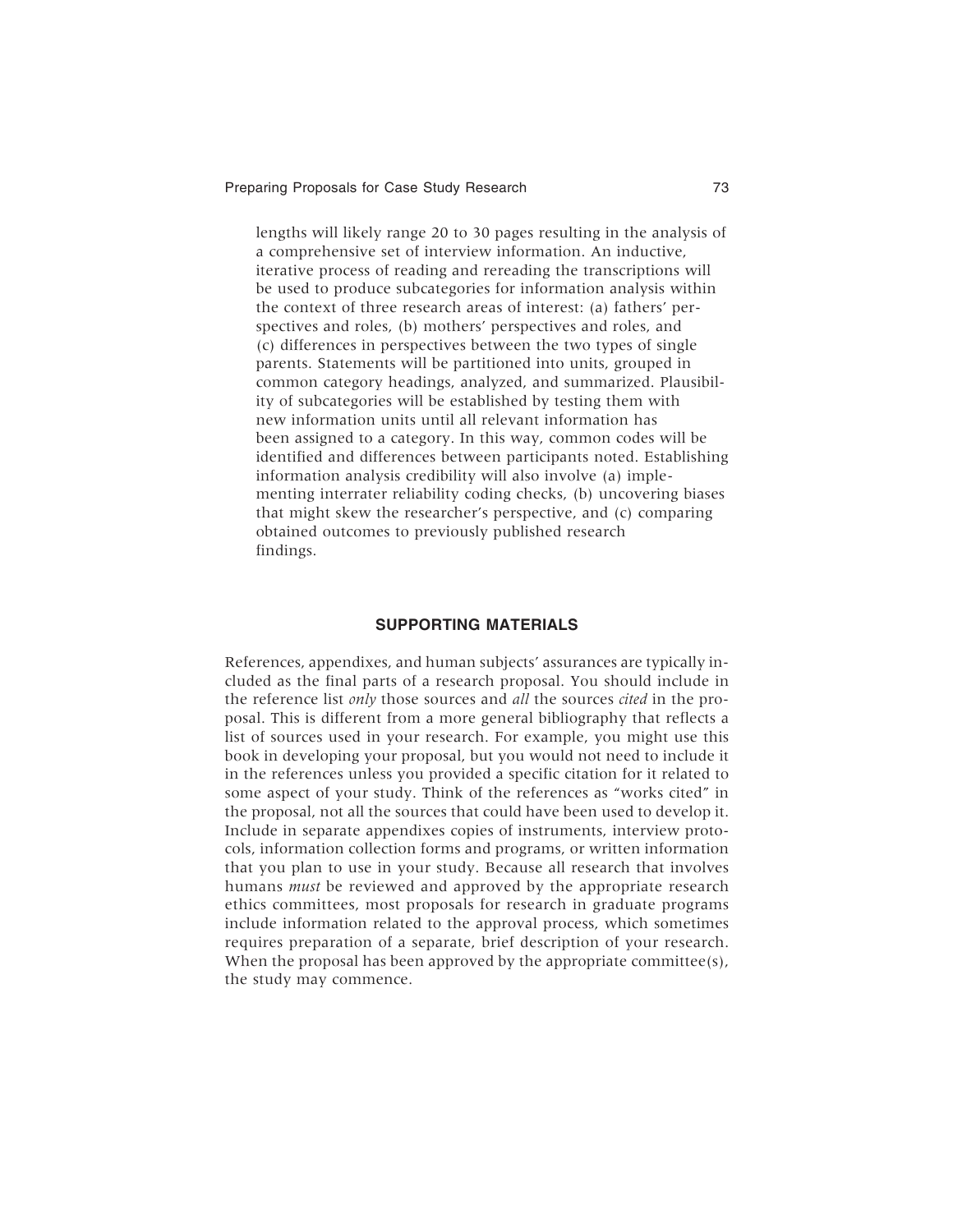#### **FREQUENTLY ASKED QUESTIONS ABOUT RESEARCH PROPOSALS**

#### **Chapter 1**

*1. Is there a simple way to think about what is included in Chapter 1?*

The best way to "introduce" your study is by addressing a few key questions:

- What is the goal of the research or the problem to be addressed?
- Why is the goal or solving the problem important?
- What do we already know about it?
- What do we need to know in order to advance knowledge, achieve the goal, or solve the problem?
- How do you plan to achieve the goal or solve the problem?

Your job is to convince the reader that you will be addressing an important problem that needs to be addressed in the manner that you have chosen.

*2. What do I "define" in my section on "definition of terms?" How can I connect my definitions with the relevance of the study? I defined the terms so that people would have more information about them* (*example: definition of what an urban school is*)*. I am not sure what you are looking for.*

Usually the definitions are reserved for special terms that are unique to the study being conducted. They are formal, operational descriptions of constructs central to the research. In the case of *an urban school* (or any other term), you would only need to define it if your definition was different, for some reason, from the one that most people would already know or if it represented a special term that most people would be unfamiliar with in their daily lives (e.g., *North Carolina ABCs* require a definition because the term refers to something different from what most people associate with *ABCs*).

*3. Is an assumptions section necessary and what needs to be incorporated in this area?*

A section on assumptions is not necessary. Assumptions are preliminary (i.e., before the study begins) beliefs that are made about the parameters of the study in general or about the case being studied, the instruments, or other aspects of the work. This section puts the research into a context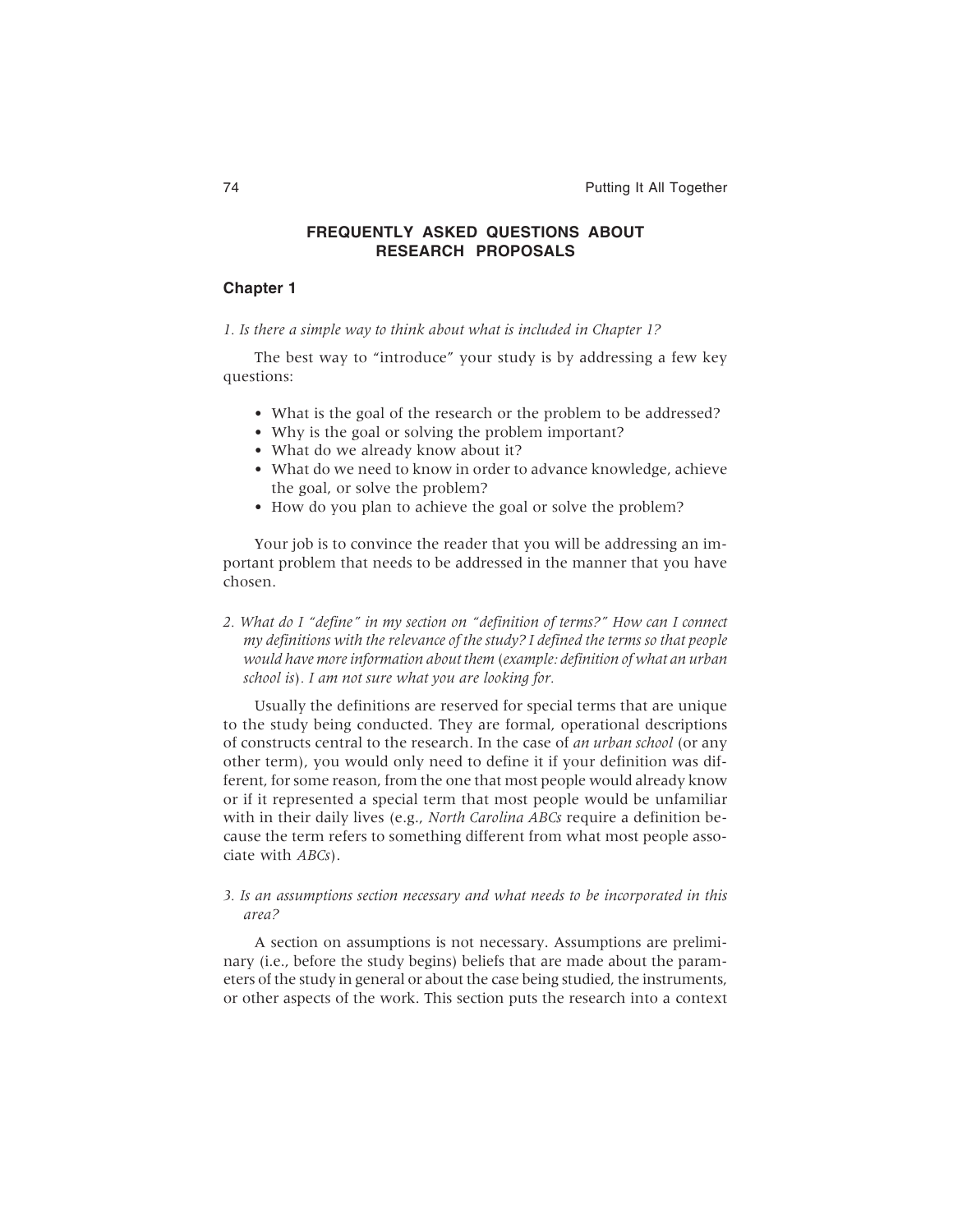that supports confidence in the likelihood it will be completed as planned and will provide answers to questions under investigation. For example, we might assume that a survey is the best method for information collection because much of the previous research in that area was completed using surveys. Or we might include students, parents, and teachers in our drop-out-rate study because we assume that including one without the others will be inadequate based on what is known about why students fail to finish school.

*4. Do you always have limitations and delimitations? Do you have one or the other or both? I have seen so many different dissertations and the setup is always different.*

You can include one, the other, or both depending on what aspect of your research you are "introducing" to the reader. Delimitations are the parameters of a study and include such information as the individuals being studied and a brief description of their characteristics. This section describes the group to which generalizations can be safely made. Delimitations define what the researcher has decided to do (e.g., use these people for these reasons). Limitations are factors that may affect the results of the study and are generally beyond the control of the researcher. This section describes the limiting conditions or restrictive weaknesses of the study. These factors are sometimes revealed after the study has been completed.

#### **Chapter 2**

*1. Is there a simple way to think about what is included in Chapter 2?*

The best way to "make the case" for your study is by addressing a few key questions:

• What is the goal of the research or the problem to be addressed? (This is a restatement from Chapter 1.) For example:

Large numbers of professionals leave the teaching field each year; the goal of this research is the implementation and evaluation of a program designed to improve the retention of classroom teachers.

• Why is the goal or solving the problem important? (Again, a restatement from Chapter 1.) For example:

Teacher shortages are at the highest rates in history; the social, economic, and educational costs of teachers leaving before retirement are very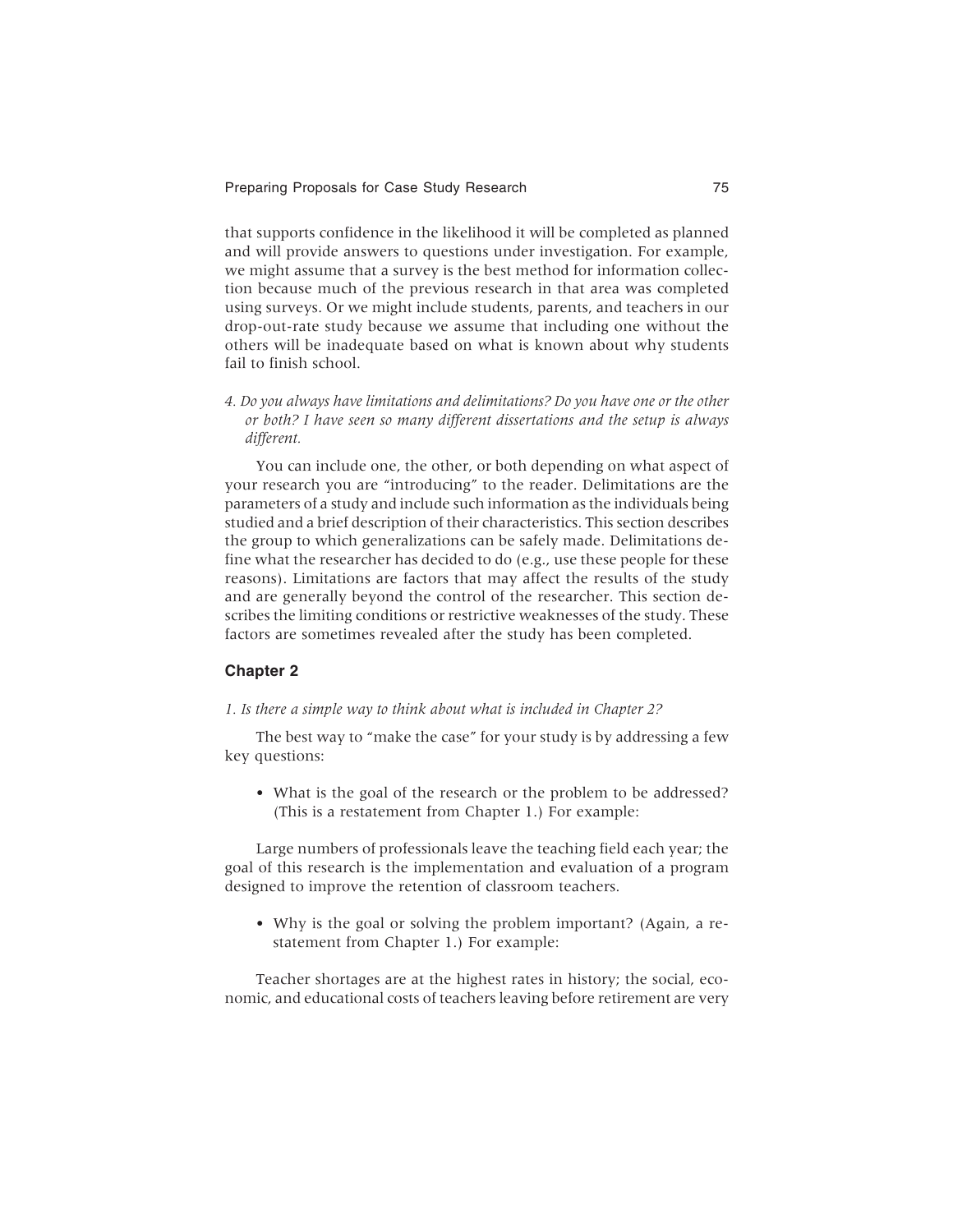high; and the need for programs designed to reduce these shortages is clear.

- What do we know?
- What is known about the broad underlying context for the study?
- What do we know about teacher shortages and supply and demand in teaching?
- What do we know about the costs of teacher attrition?
- What do we know about factors that influence teacher attrition?
- What is known about the specific context for the study?
- What do we know about programs that help retain classroom teachers and reduce attrition?
- What do we need to know to advance knowledge, achieve the goal, or solve the problem?
- How do you plan to achieve the goal or solve the problem?

Your job is to convince the reader that you will be addressing an important problem that needs to be addressed.

#### *2. Where do I start?*

The best way to start a literature review is by stating the "problem" that will be addressed. Consider the following: Discipline is a continuing concern in America's schools. While models of discipline have been studied, effectiveness has largely been documented using perceptions of teachers and other professionals. Few studies have documented changes in classroom behaviors of teachers and/or students that result from the application of systematic discipline programs. The purpose of this research is . . .

#### *3. Why am I including a review of literature in a research proposal? Should I not be focusing on the method?*

The literature review establishes the need for the study. It provides a clear illustration of what is known and what needs to be known about a topic.

#### *4. How do I end a literature review?*

All parts of the literature point to a final summary statement of the problem and how it will be addressed. Using a table is a good way to summarize the key findings from the literature review. If you use a table, be sure to describe it in the text so that it does not stand alone in the chapter. The message of a literature review is an integrated analysis of what is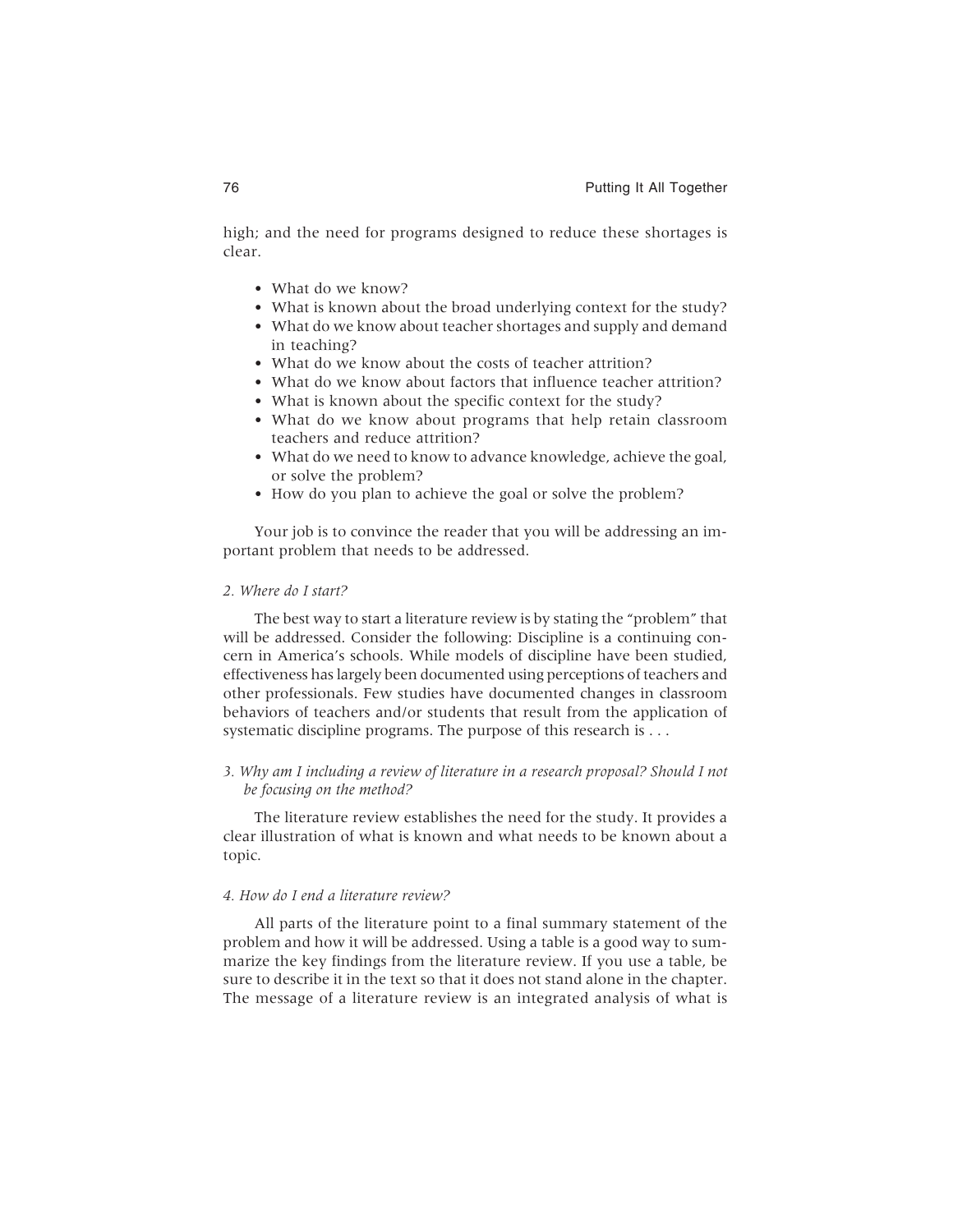known and not known about an important problem; the focus of the final section of Chapter 2 is an integrated summary of the literature review.

#### **Chapter 3**

#### *1. Is there a simple way to think about what is included in Chapter 3?*

Chapter 3 is best represented as a technical map for what the researcher is proposing. It usually includes a description of the "participant(s)" who will provide information that will be used to answer the research question(s). How the information will be gathered (i.e., the "procedures") and analyzed is also part of the method chapter. After this chapter is written, there should be no doubt about what will be happening when the study is implemented.

#### *2. Where do I start?*

The best way to start a discussion of the method is by restating the "problem" that will be addressed. This is the same problem that was introduced in Chapter 1 and "justified" in Chapter 2. By beginning Chapter 3 with a restatement of the problem, the researcher provides a logical link among the key parts of the proposal.

#### **CONTENT REVIEW**

- 1. What chapters are generally included in most case study research proposals? What is normally included in the first chapter? Second chapter? Third chapter?
- 2. What types of supporting materials are found in case study research proposals?

#### **ACTIVITIES AND APPLICATIONS FOR PROSPECTIVE RESEARCHERS**

- 1. How might a proposal to conduct case study research differ from a proposal to conduct a survey of public attitudes toward the nation's healthcare system?
- 2. Considering your own case study research project, what would be the first step in developing a proposal to justify and gain approval for the research to be completed as a final requirement in a graduate program? What would you include in the first, second, and third chapters of your proposal?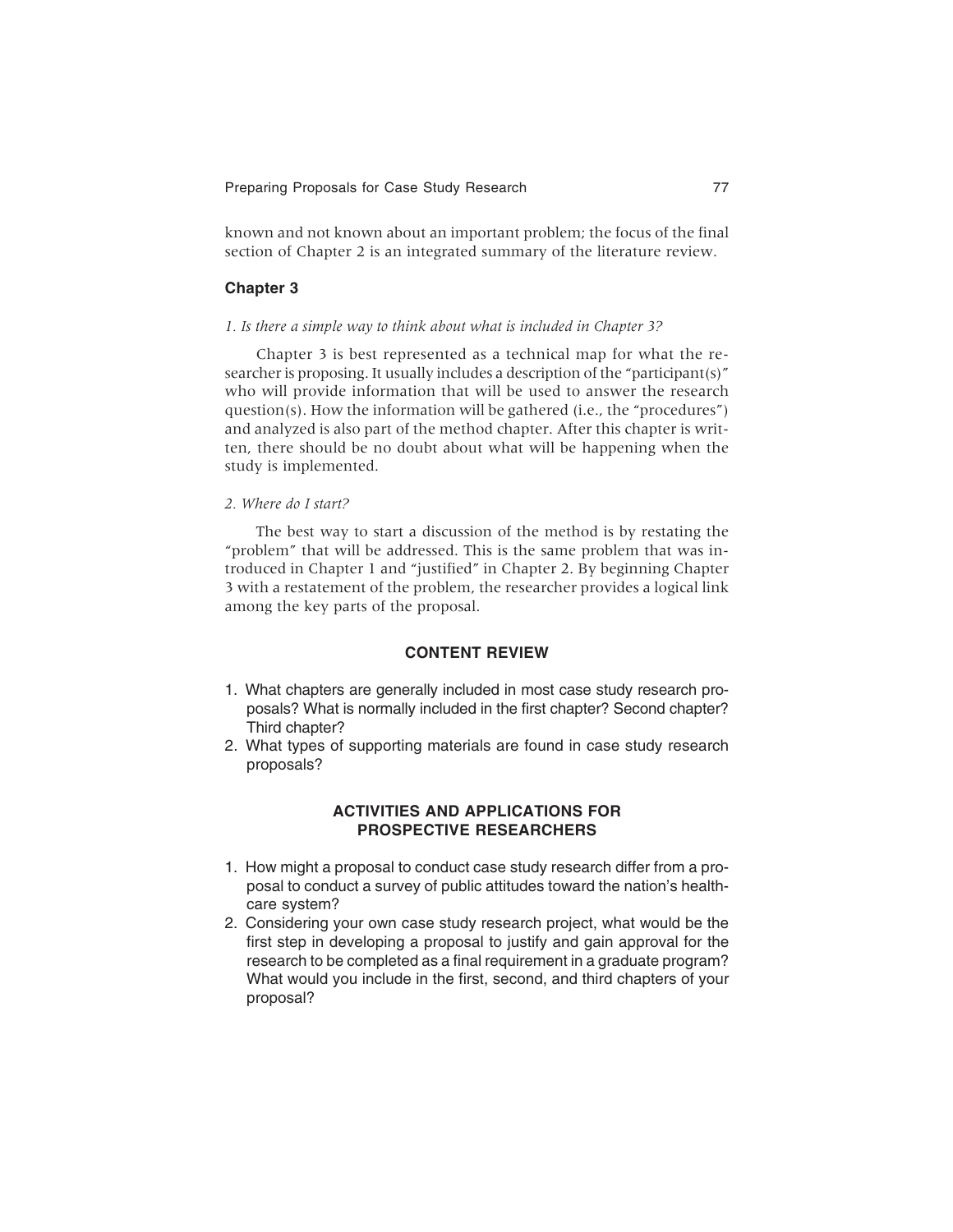### **Disseminating Case Study Research**

To allow others to benefit from the research, case study researchers disseminate their findings in many ways. Two common means of doing so are through communications with colleagues and other stakeholders at professional conferences and through publication in scholarly journals. Preparing a formal report of the outcomes of a case study research effort is similar to preparing a proposal to conduct the study. The main difference is that reports presented at conferences or published in journals also include a thorough presentation of the study's findings and a discussion of what the findings mean. Because formal report writing for publication in scholarly journals is a particularly daunting task for many novice researchers, we offer several suggestions in this chapter.

Writers of case study research reports that are submitted for publication should pay particular attention to the expectations of the journal and its editors. Most studies in a particular professional journal are presented in a similar format; therefore, a sound way to prepare a manuscript for submission to a particular journal is to review the style of the journal's articles and then model that style in your own writing.

Typically, articles published in journals include an *introduction*, a section describing the *method*, the study's *results* (possibly supplemented with tables or figures), a *discussion of what it all means* (with emphasis on linking the work to extant literature), and a presentation of *implications* of the work for improving the knowledge base and professional practice (see Algozzine, Spooner, & Karvonen, 2002). Of course, the content, emphasis, and length of each section will vary with the thrust of the article, the audience, and the nature of the study. The following sections provide information often found in published articles that may help you publish your case study research.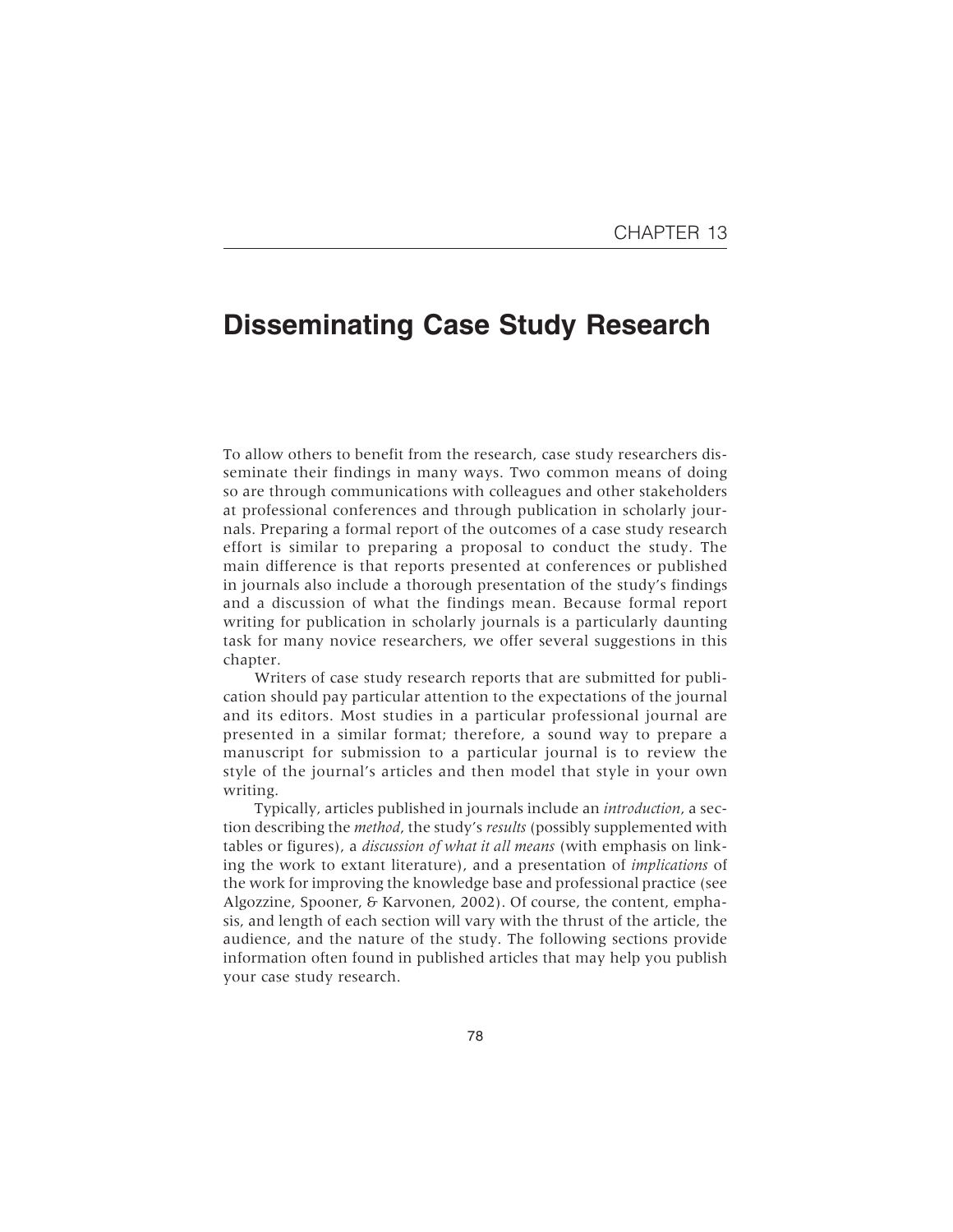#### **INTRODUCTION**

The introduction to the article makes the purpose, worth, and need for the research immediately clear; that is, it describes what is known about the topic under investigation, why the study was necessary, what was intended to be accomplished, and why the outcomes are important. The introduction is usually not labeled as such but normally includes a succinct review of literature that directs the need, purpose, and importance of the study. A good introduction gives the reader a clear sense of what was done and why (see American Psychological Association [APA], 2001, p. 16). A number of questions are addressed:

- What is the point of the study?
- How do the questions and design relate to the problem?
- What are the theoretical implications of the work and how does the work relate to previous research in the area?
- What are the theoretical propositions tested and how were they arrived at?

#### **METHOD**

The method section describes in detail how the study was conducted (see APA, 2001, pp. 17–20). Begin with an overview of the method that was used to conduct the study. A list of questions or a sentence outlining the purpose and objectives can also be used to introduce the method before a formal description of what was done in the study is provided. This description should provide the reader with sufficient information to evaluate the appropriateness and integrity of what was done as well as the credibility of the outcomes derived from doing it. The goal here is to provide essential information that allows others to comprehend the study. Whereas insufficient detail leaves the reader with questions, too much detail burdens the reader with irrelevant information.

#### **RESULTS**

The results section summarizes the information collected and how it is used to address the case study's research questions (see APA, 2001, pp. 20–26). The main outcomes are typically presented first, with sufficient detail to justify conclusions with regard to primary and secondary questions. All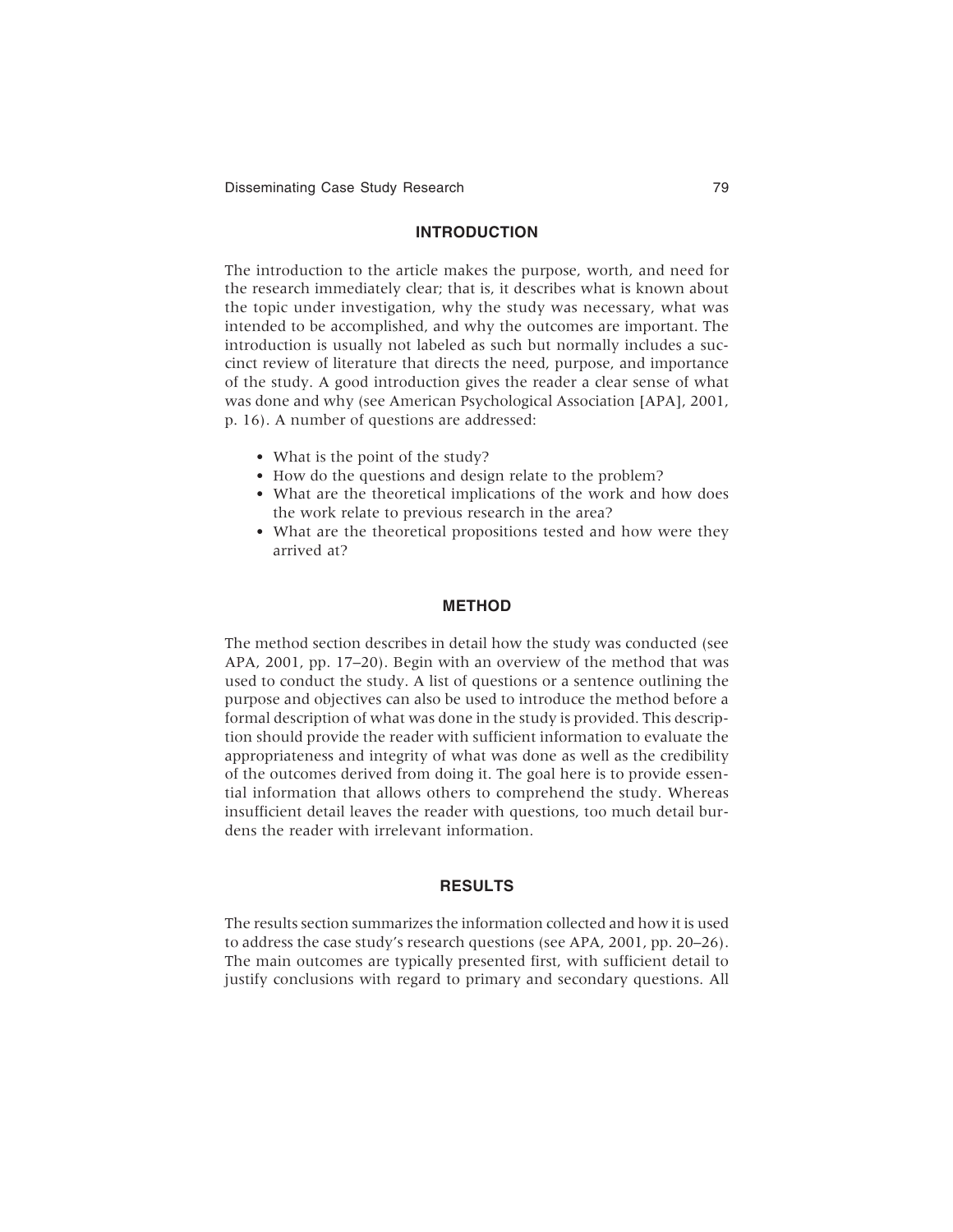relevant results, predicted ones as well as those that were not expected, should be addressed, including those that run counter to preconceived questions. Case study results vary widely according to the information collected and the analysis method used; as a result, there is generally great flexibility in the manner in which they are reported (see McWilliam, 2000). Nevertheless, the results section should include the identification of common or emergent themes, exceptions to the primary findings, and unexpected outcomes. Most findings are reported within the text and may be supported with direct quotes from participants or examples that support the findings. However, some information may be best reported or summarized graphically in tables or figures.

Most journals rarely have space for more than two or three tables or figures in an article. Before you include a table or figure, try to decide if it contains vital information that helps to organize the presentation of findings. Use tables to provide exact values and efficiently illustrate outcomes. Use figures, such as charts and pictures, to illustrate outcomes that are not as precise as those presented in tables (e.g., an ethnographic-decision model that cannot be adequately conveyed in tabular form). Summarizing outcomes in tables and figures instead of in the text can be very helpful, especially when large amounts of information are reduced by representation in a form other than sentences in paragraphs; however, using tables or figures for information that can easily be presented in a few sentences of text is not a good idea. Tables and figures should augment rather than duplicate text, conveying essential facts without adding distracting details. The goal is to achieve a parsimonious balance in presenting the outcomes of the study. If you use tables and figures, mention them in the text. Refer to all tables as *tables* and all charts, graphs, photographs, drawings, or other depictions as *figures*. Tables and figures supplement the text; they do not stand alone. Always tell the reader what to look for in the tables and figures and provide sufficient explanation to make the presentation easily comprehensible (see APA, 2001, pp. 147–201).

#### **DISCUSSION**

The discussion section ties the outcomes of the research to the literature and takes readers beyond the facts to the meaning they reflect, to the questions they raise, to the ideas to which they point, and to the practical uses and value they have for the extension of knowledge. Consider opening the discussion with a clear statement relating the findings to the original research questions. Similarities and differences between the study's outcomes and those of the work of others are also useful beginnings for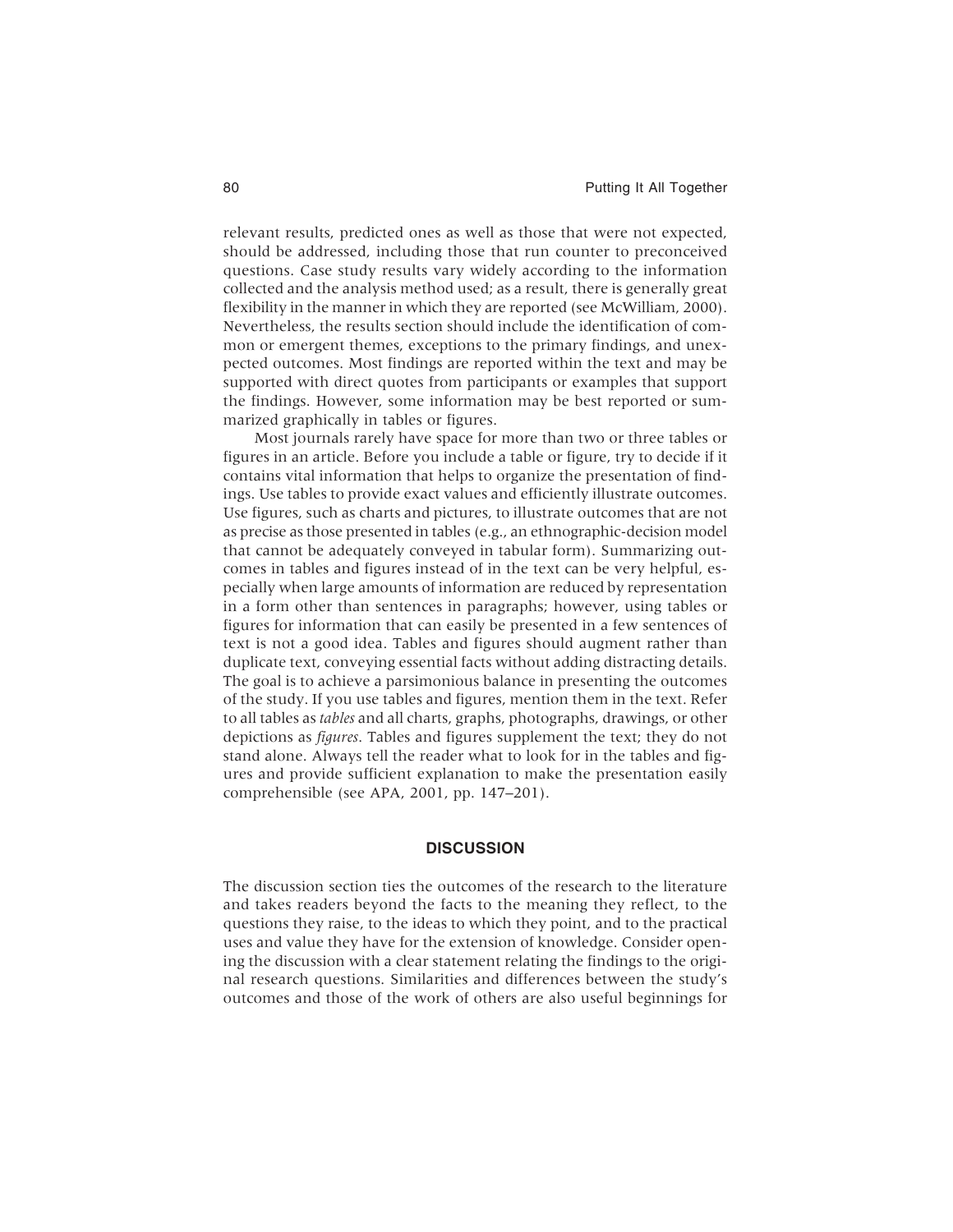the final section of the article. Be careful, however, not to simply reformulate, rehash, and repeat points made earlier in the article. Statements in the discussion should contribute to a position and the reader's understanding of the issue being researched. Finally, do not overemphasize limitations and do not generalize beyond the outcomes of the study. Speculation is in order only if it is (a) identified as such, (b) related closely and logically to the information collected or theory discussed in the study, and (c) expressed concisely (APA, 1994, p. 19).

#### **CONTENT REVIEW**

- 1. What are the main sections typically included in a manuscript submitted for publication based on case study research?
- 2. What are the primary factors to consider when writing the results and discussion sections of a case study research report?

#### **ACTIVITIES AND APPLICATIONS FOR PROSPECTIVE RESEARCHERS**

- 1. What are some ways in which you may disseminate information about the outcomes of case study research?
- 2. How might you outline, for submission to a professional journal, a manuscript of a case study research effort on gang violence in inner cities?
- 3. What key components would you need to include if you prepared your case study research project for publication?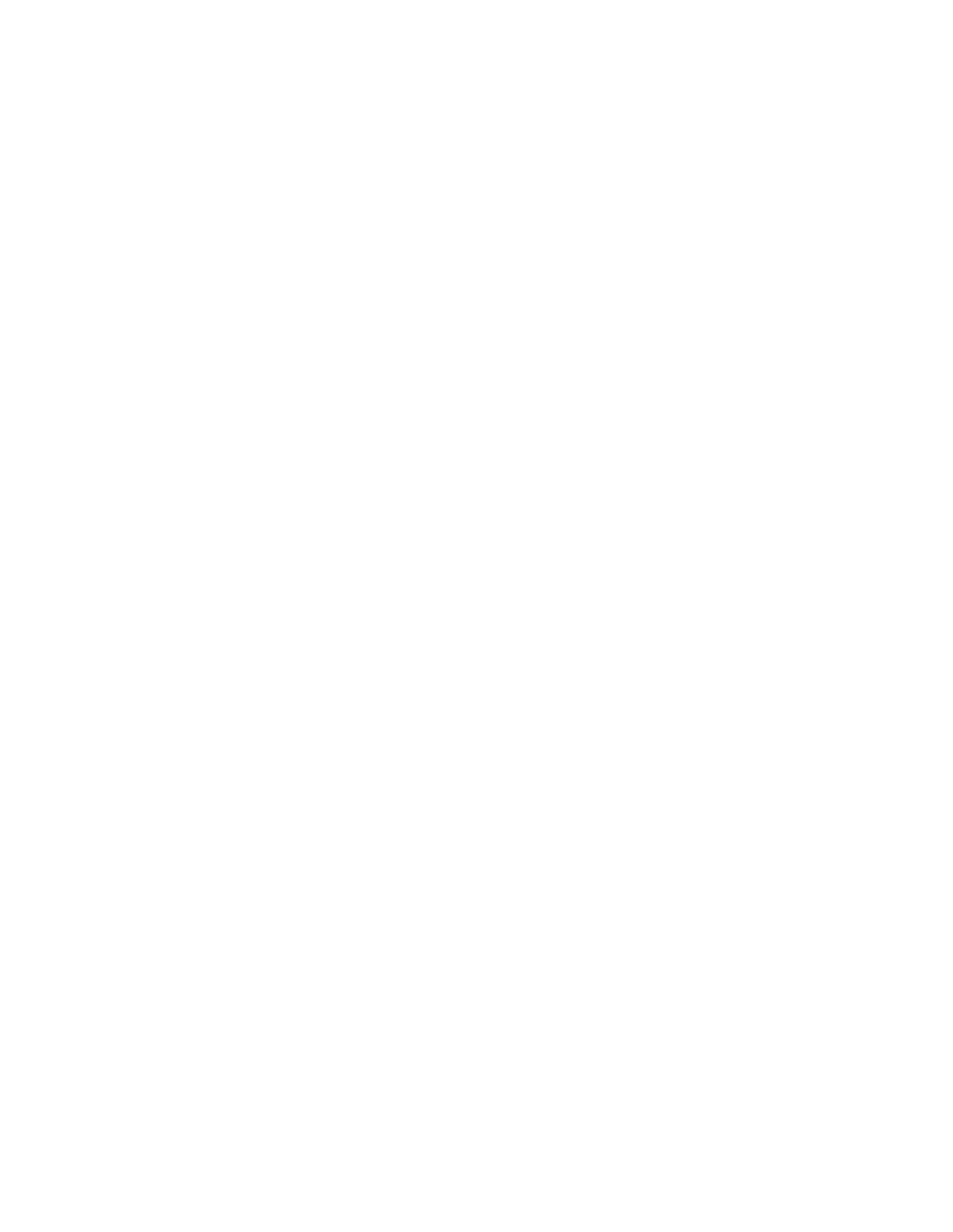# **Epilogue**

All research involves finding answers to questions that an individual investigator or a team of researchers believes are important. Decisions about the quality of the research are determined by the way in which it is conducted, not the type of research used to generate the answers. The steps we describe in this book represent one useful set of questions to address when doing case study research. Table E.1 lists each step and its corresponding questions.

We hope that our work has encouraged you to do case study research. If it has, we would be honored if you would share your research with us.

> Dawson Hancock Bob Algozzine Educational Leadership The University of North Carolina at Charlotte Charlotte, North Carolina 28223-0001 704-687-8858 704-687-3493(FAX) DHancock@email.uncc.edu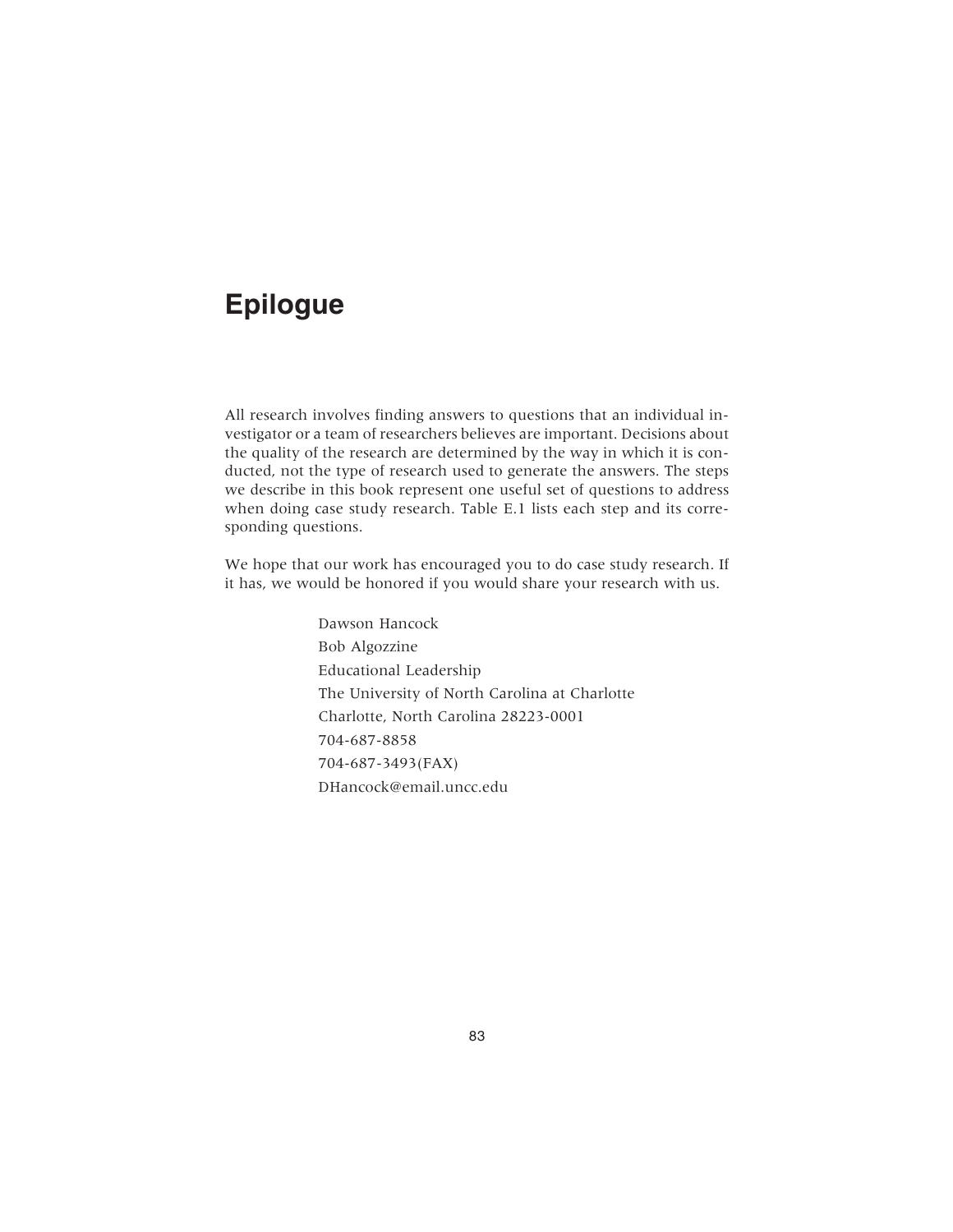| Step | Activity                                           | Questions to Address                                                                                                                                                                                                                                                                                                                                                                                                          |
|------|----------------------------------------------------|-------------------------------------------------------------------------------------------------------------------------------------------------------------------------------------------------------------------------------------------------------------------------------------------------------------------------------------------------------------------------------------------------------------------------------|
| 1.   | Setting the Stage                                  | What are you going to study?<br>Why is case study research appropriate for your research?                                                                                                                                                                                                                                                                                                                                     |
| 2.   | Determining What<br>We Know                        | What do we already know about what you are going to<br>۰<br>study?<br>What do we need to know about it?<br>Has a previous case study been completed addressing the<br>$\bullet$<br>same or similar questions as in your research?<br>• What other types of research have been used to answer<br>questions similar to those in your research?                                                                                  |
| 3.   | Selecting a Design                                 | Are you interested in exploring patterns of behavior,<br>describing past or current conditions, describing<br>characteristics or behaviors of specific individuals, or<br>describing broad aspects of society?<br>Are you interested in describing individual cases, explaining<br>theories, or extending an extant knowledge base?                                                                                           |
| 4.   | Getting<br>Information from<br>Interviews          | • Can what you need to know be obtained by asking other<br>people questions?<br>Have other researchers addressed similar questions using<br>interviews?                                                                                                                                                                                                                                                                       |
| 5.   | Getting<br>Information from<br><b>Observations</b> | Can what you need to know be obtained by watching other<br>people?<br>Have other researchers addressed similar questions using<br>observations?                                                                                                                                                                                                                                                                               |
| 6.   | Getting<br>Information from<br>Documents           | • Can what you need to know be obtained by reviewing<br>materials, records, or other similar information?<br>• Have other researchers addressed similar questions using<br>existing documents?                                                                                                                                                                                                                                |
| 7.   | Summarizing and<br>Interpreting<br>Information     | How will the information that is gathered be reduced to<br>$\bullet$<br>reflect answers to questions being investigated?<br>How will the outcomes of your research be linked to the<br>$\bullet$<br>work of others?                                                                                                                                                                                                           |
| 8.   | Reporting<br>Findings                              | • How will the information that is gathered be reduced to<br>reflect answers to questions being investigated?<br>• What is the simplest form for sharing the outcomes of your<br>research with others?                                                                                                                                                                                                                        |
| 9.   | Confirming<br>Findings                             | • What approach will be taken to establish confidence in the<br>findings of your research?<br>• What do participants in your research or experts in the field<br>think of the outcomes of your research?<br>• To what extent are the outcomes of your research linked to<br>the findings of others?<br>Have other researchers reported similar answers to<br>$\bullet$<br>questions like those investigated in your research? |

**Table E.1.** Sequence of Procedures in Case Study Research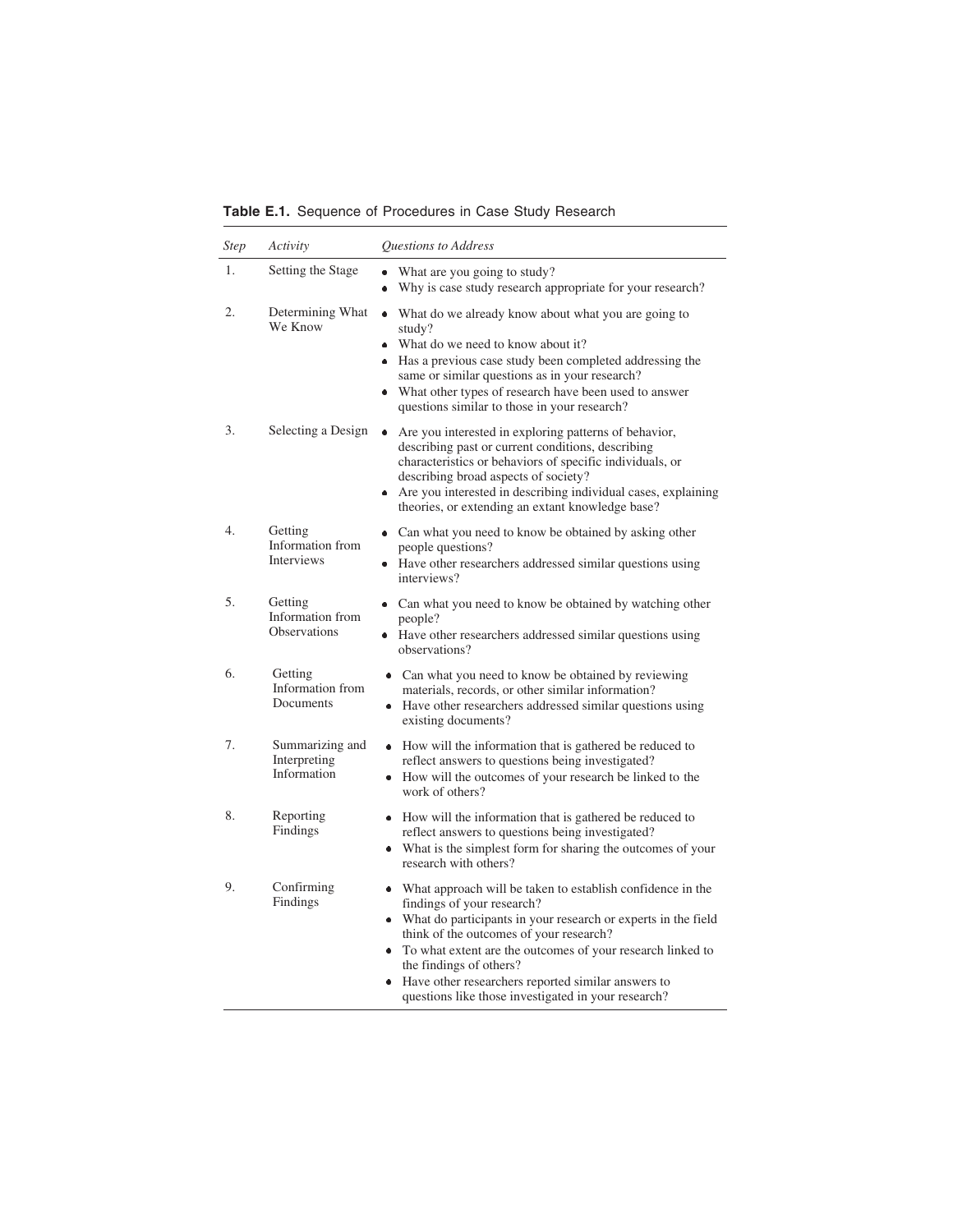# **Key Terms**

- **bias**: a preference or an inclination, especially one that inhibits impartial judgment
- **case study**: a detailed analysis of a person or group, especially as a model of medical, psychiatric, psychological, or social phenomena
- **collective case study**: a project that attempts to address an issue in question while adding to the literature base that helps conceptualize a theory
- dissertation: a lengthy, formal treatise, especially one written by a candidate for the doctoral degree at a university; a thesis
- **external auditor**: one who has no known connection to a study so that he or she may examine its procedures as supported by the information
- **ethnographic case study**: a work that deals with the scientific description of specific human cultures
- **historical case study**: a work that deals with descriptions of events, programs, or organizations as they have evolved over time
- **hypothesis**: a proposed explanation that is offered for an observation, phenomenon, or scientific problem and that can be tested by further investigation
- **interview**: a conversation, such as one conducted by a researcher, in which facts or statements are elicited from a subject
- **interview guide**: five to six open-ended questions that the interviewer will ask the interviewee
- **instrumental case study**: a work of which the purpose is to gain a better understanding of a theoretical question or problem
- **intrinsic case study**: a work that has as its focus to learn more about a particular individual, group, event, or organization instead of generalizing broad-based research findings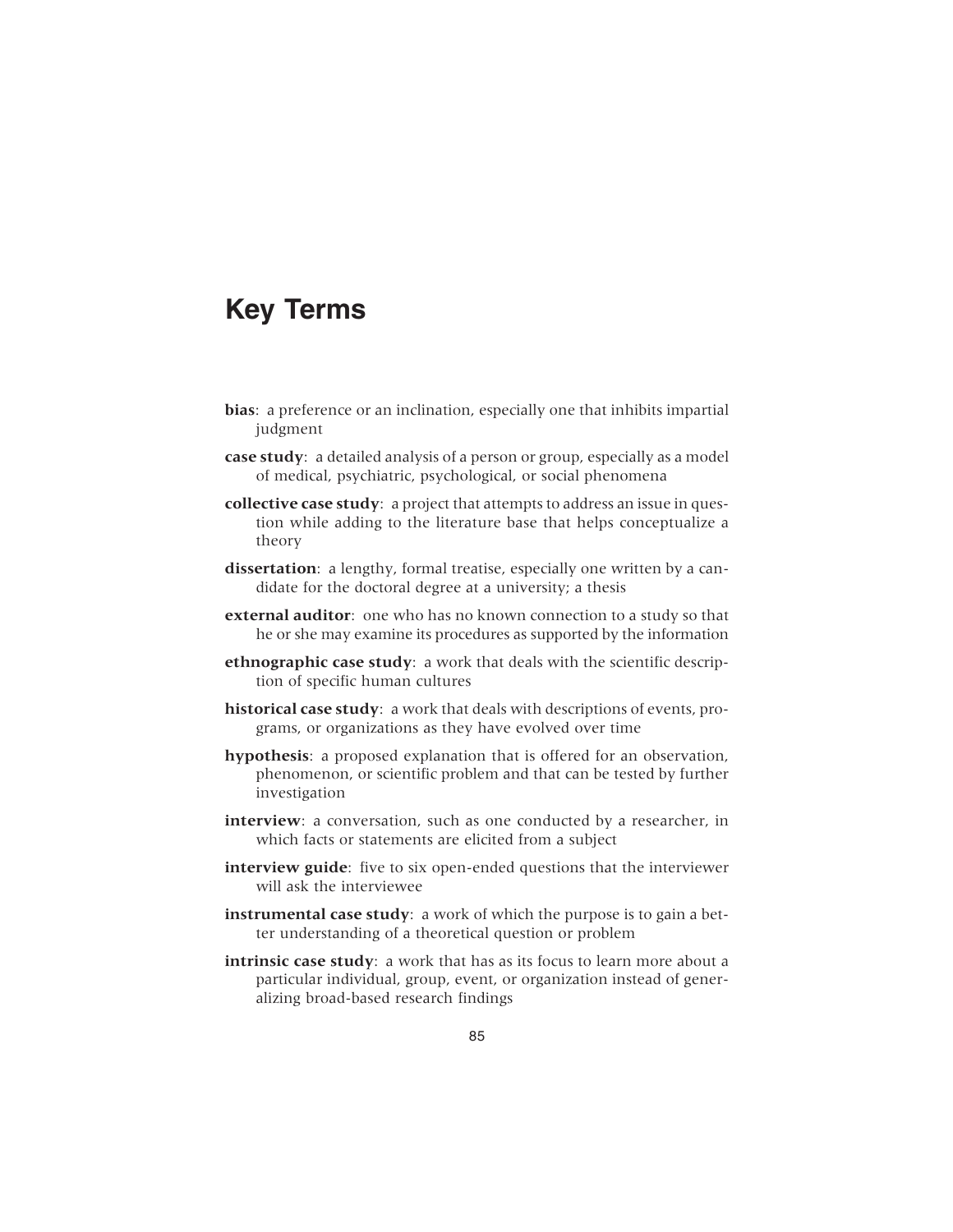- **literature review**: an account of what has been published on a topic by accredited scholars and researchers
- **member check**: the act of taking information back to the participants so that they can judge the accuracy or credibility of the account
- **observation**: the act of noting and recording something, such as a phenomenon, with instruments
- **observation guide**: a list of features to be addressed during a particular observation
- **peer reviewer**: one who keeps the researcher honest and asks difficult questions regarding the research
- **phenomenon**: a particular event, situation, program, or activity to be observed
- **private records**: materials produced by an individual that provide insight into that person's beliefs, attitudes, and behaviors
- **psychological case study**: a work that is grounded in personal experiences and ways of looking at the world
- **public records**: documents that reflect beliefs, attitudes, and behaviors beyond those of an individual
- **qualitative research**: any kind of research that produces findings not arrived at through statistical procedures or other means of quantification
- **quantitative research**: investigation that seeks causal determination, prediction, and generalization of findings arrived at via statistical measures
- **recursive**: an expression where each term of which is determined by application of a formula to preceding terms
- **reliability**: a factor yielding the same or compatible results in different clinical experiments or statistical trials
- **research design**: the element used to structure the research, to show how all the major parts of the research project—the samples or groups, measures, treatments, or programs and methods of assignment—are designed to address the central research questions
- **sociological case study**: a work grounded in the structure, development, interaction, and collective behavior of groups or individuals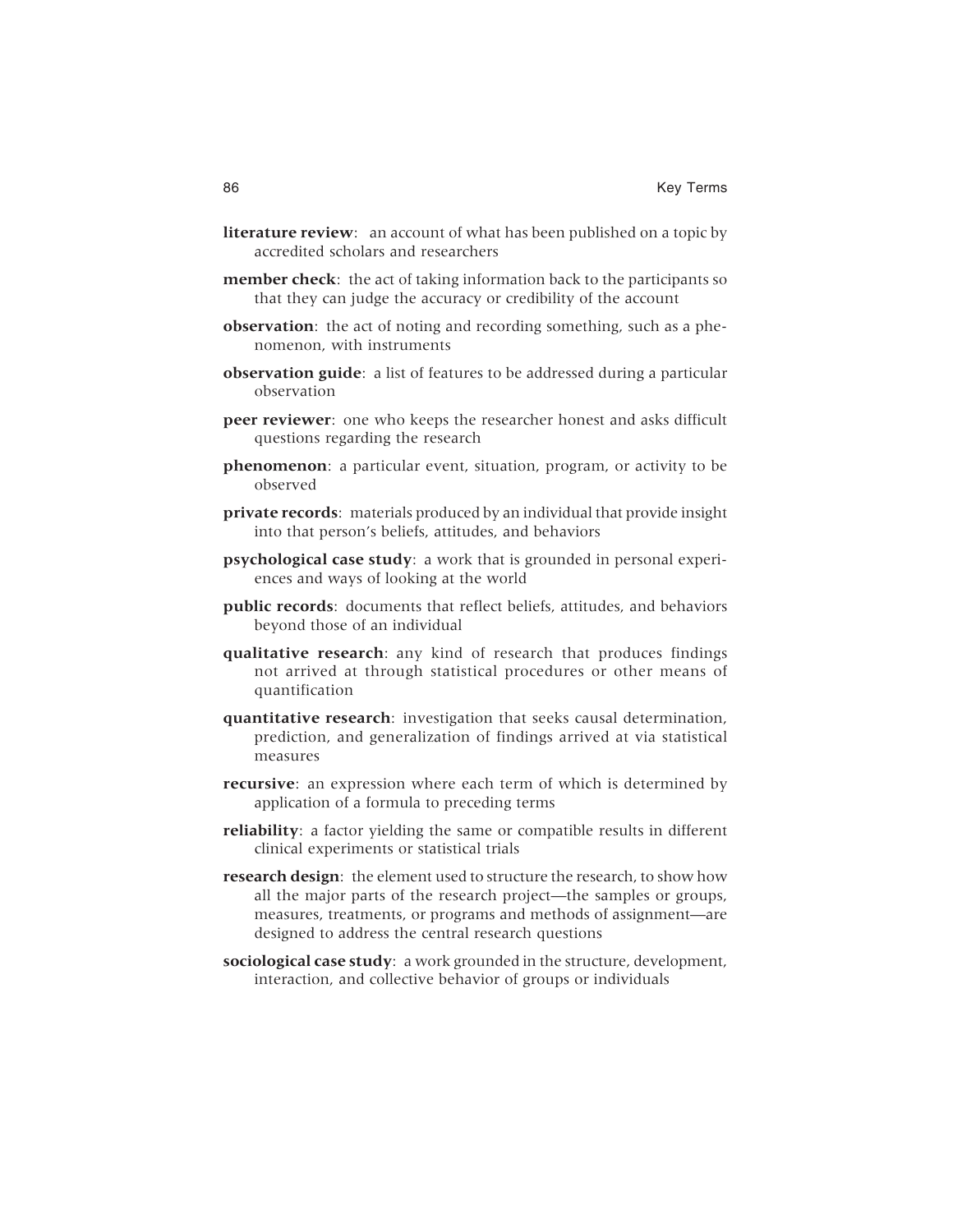- **survey**: an overview that encompasses any measurement procedures that involve asking questions of respondents; can be anything from a short paper-and-pencil feedback form to an intensive one-on-one in-depth interview
- **triangulation**: the application and combination of several research methodologies in the study of the same phenomenon
- **transcript**: a record of verbal communication, especially a written, typewritten, or printed copy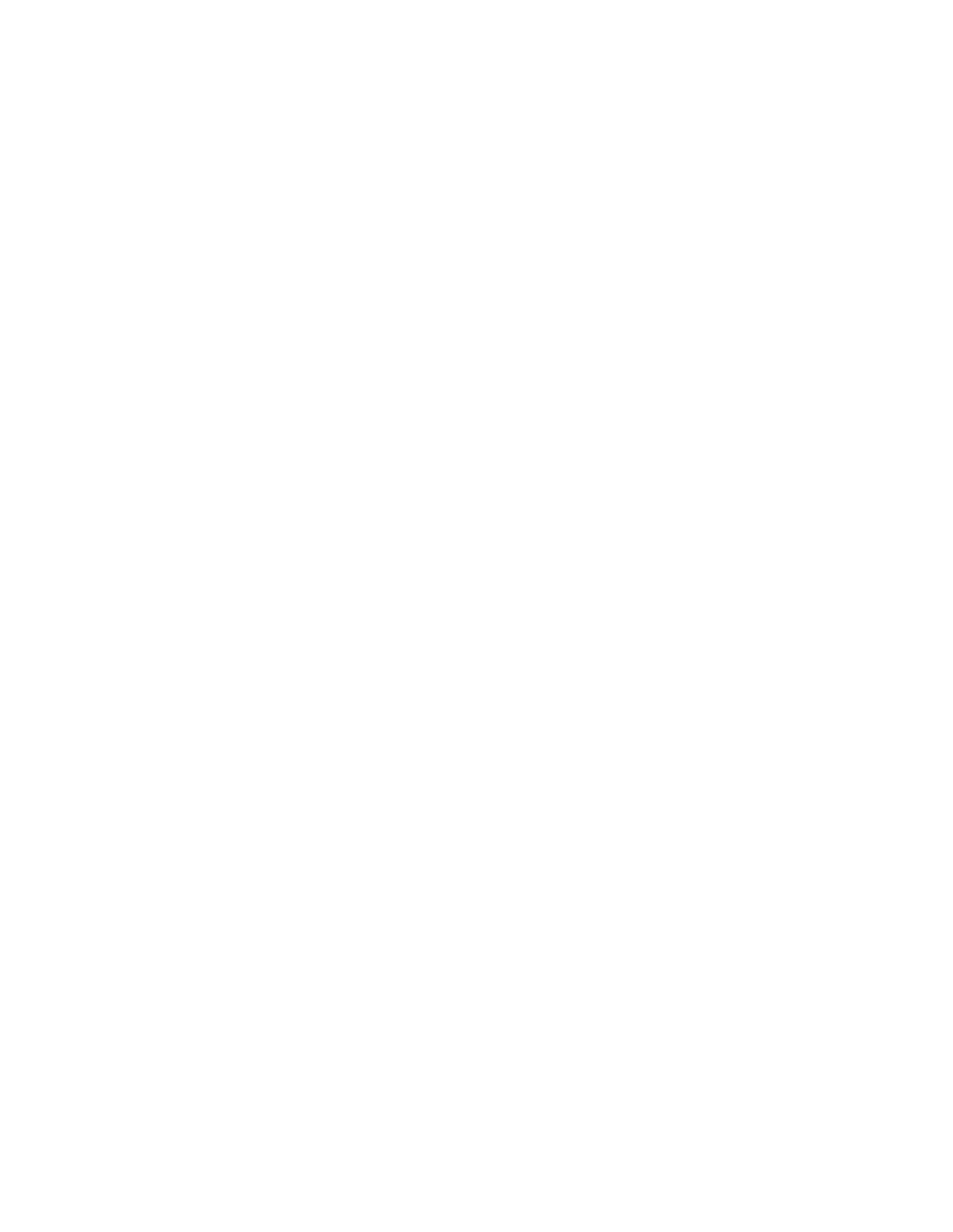# **References**

- Abramson, P. R. (1992). *A case for case studies*. Thousand Oaks, CA: Sage.
- Adler, P. A., & Adler, P. (1991). *Backboards and blackboards: College athletes and role engulfment*. New York: Columbia.
- Algozzine, B., Spooner, F., & Karvonen, M. (2002). *How to prepare a research article in APA style*. Arlington, VA: Council for Exceptional Children.
- American Psychological Association. (1994). *Publication manual of the American Psychological Association* (4th ed.). Washington, DC: Author.
- American Psychological Association. (2001). *Publication manual of the American Psychological Association* (5th ed.). Washington, DC: Author.
- Asmussen, K. J., & Creswell, J. W. (1995). Campus response to a student gunman. *Journal of Higher Education*, *66*(5), 575–591.
- Benton-Kupper, J. (1999). Can less be more? The quantity versus quality issue of curriculum in a block schedule. *Journal of Research and Development in Education*, *32*(3), 168–177.
- Berg, B. L. (2004). *Qualitative research methods for the social sciences* (5th ed.). New York: Pearson Education.
- Bloom, B. S. (1984). *Taxonomy of educational objectives*. Boston: Pearson.
- Bogden, R. C., & Bilken, S. K. (2003). *Qualitative research in education: An introduction to theories and methods* (4th ed.). New York: Allyn and Bacon.
- Bond, L. B., Jaeger, R., Smith, T., & Hattie, J. (2001). Defrocking the National Board: The certification system of the National Board for Professional Teaching Standards. *Education Matters*, *1*(2), 79–82.
- Clark, G. K. (1967). *The critical historian*. Portsmouth, NH: Heinemann Educational Books.
- Creswell, J. W. (1998). *Qualitative inquiry and research design: Choosing among five traditions*. Thousand Oaks, CA: Sage.
- Creswell, J. W. (2005). *Educational research: Planning, conducting, and evaluating quantitative and qualitative research* (2nd ed.). Upper Saddle River, NJ: Prentice Hall.
- Crudden, A. (2002). Employment after vision loss: Results of a collective case study. *Journal of Visual Impairment and Blindness*, *96*(9), 615–621.
- D'Emidio-Caston, M., & Brown, J. H. (1998). The other side of the story: Student narratives on the California Drug, Alcohol, and Tobacco Education programs. *Evaluation Review*, *22*(1), 95–117.
- Ely, M., Anzul, M., Friedman, T., Garner, D., & Steinmetz, A. C. (1991). *Doing qualitative research: Circles within circles*. New York: Falmer.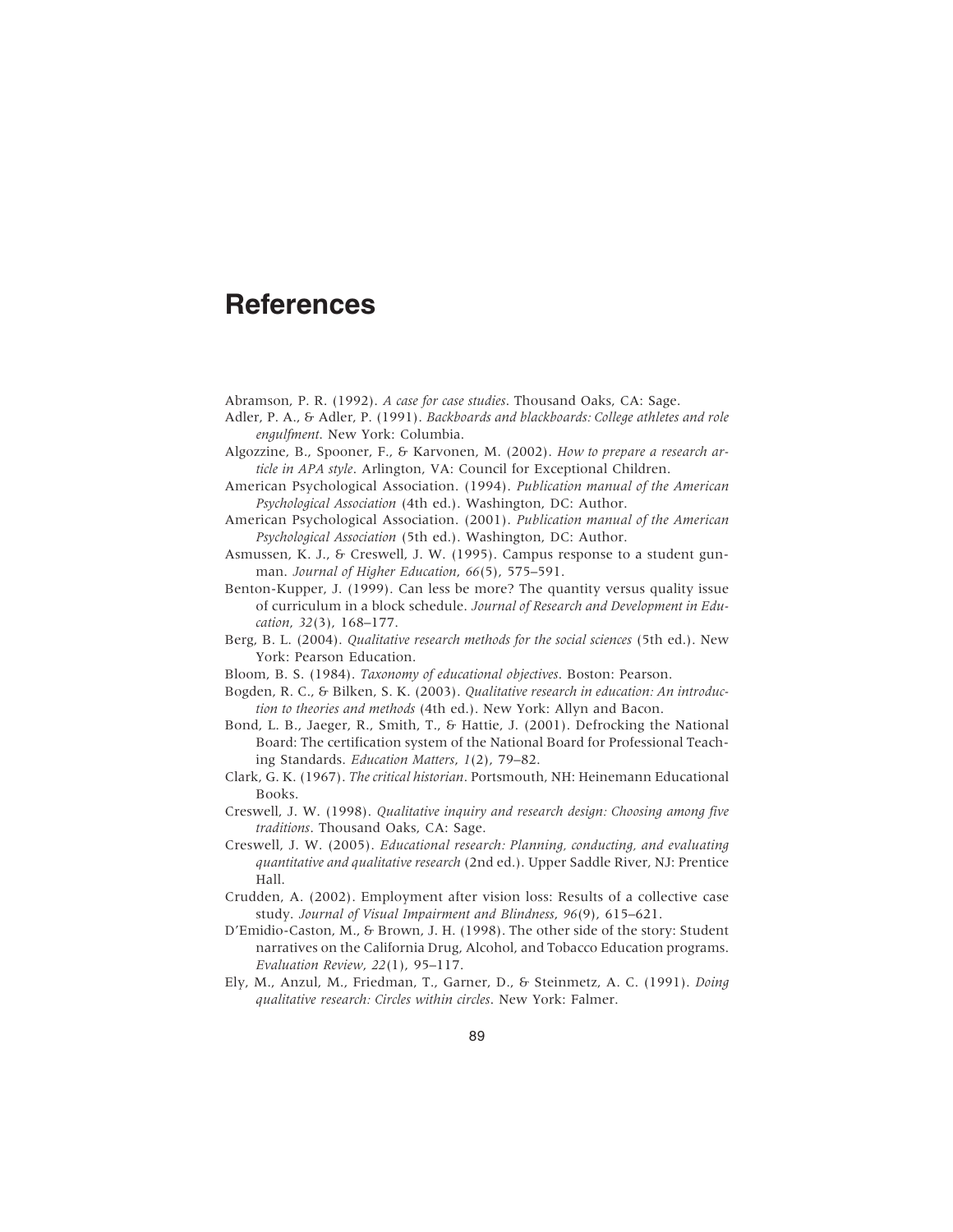- Erlandson, D. A., Harris, E. L., Skipper, B. L., & Allen, S. D. (1993). *Doing naturalistic inquiry: A guide to methods*. Newbury Park, CA: Sage.
- Flinders, D. J., & Mills, G. E. (1993). *Theory and concepts in qualitative research*. New York: Teachers College Press.
- Galvan, J. L. (1999). *Writing literature reviews: A guide for students of social and behavioral sciences*. Los Angeles: Pyrczak.
- Gardner, H. (1999). *Intelligence reframed: Multiple intelligences for the 21st century*. New York: Basic Books.
- Glesne, C., & Peshkin, A. (1992). *Becoming qualitative researchers: An introduction*. White Plains, NY: Longman.
- Hatch, J. A. (2002). *Doing qualitative research in education settings*. Albany: State University of New York Press.
- Hook, D. (2003). Reading Geldenhuys: Constructing and deconstructing the Norwood killer. *South African Journal of Psychology*, *33*(1), 1–9.
- Horn, E., Lieber, J., Li, S., Sandall, S., & Schwartz, I. (2000). Supporting young children's IEP goals in inclusive settings through embedded learning opportunities. *Topics in Early Childhood Education*, *20*(4), 208–224.
- Howe, K., Eisenhart, M., & Betebenner, D. (2002). The price of public school choice. *Educational Leadership*, *59*(7), 20–25.
- Hughes, M. (1998). Turning points in the lives of young inner-city men forgoing destructive criminal behaviors: A qualitative study. *Social Work Research*, *22*(3), 143–151.
- Kalnins, Z. G. (1986). *An exploratory study of the meaning of life as described by residents of a long-term care facility*. Project proposal, Peabody College of Vanderbilt University, Nashville, TN.
- Kincannon, J. M. (2002). *From the classroom to the Web: A study of faculty change*. Paper presented at the meeting of the American Educational Research Association, New Orleans, LA. (ERIC Document Reproduction Service No. ED467096)
- Ladany, N., O'Brien, K. M., Hill, C. E., Melincoff, D. S., Knox, S., & Peterson, D. A. (1997). Sexual attraction toward clients, use of supervision, and prior training: A qualitative study of pre-doctoral psychology interns. *Journal of Counseling Psychology*, *44*(4), 413–424.
- Lancy, D. F. (1993). *Qualitative research in education: An introduction to the major traditions*. White Plains, New York: Longman.
- Lankard, A., & McLaughlin, W. J. (2003). Marketing an environmental issue: A case study of the Wilderness Society's core messages to promote national forest conversation from 1964 to 2000. *Society and Natural Resources*, *16*(5), 415–434.
- Lecompte, M. D., & Preissle, J. (1993). *Ethnography and qualitative design in educational research*. (2nd ed.). Orlando, FL: Academic Press.
- Lehmann, J. P. (1998). Mothers' roles: A comparison between mothers of adolescents with severe disabilities and mothers of vocational students. *Career Development for Exceptional Individuals*, *21*(2), 129–143.
- Lincoln, Y. S., & Guba, E. G. (1985). *Naturalistic inquiry*. Beverly Hills, CA: Sage.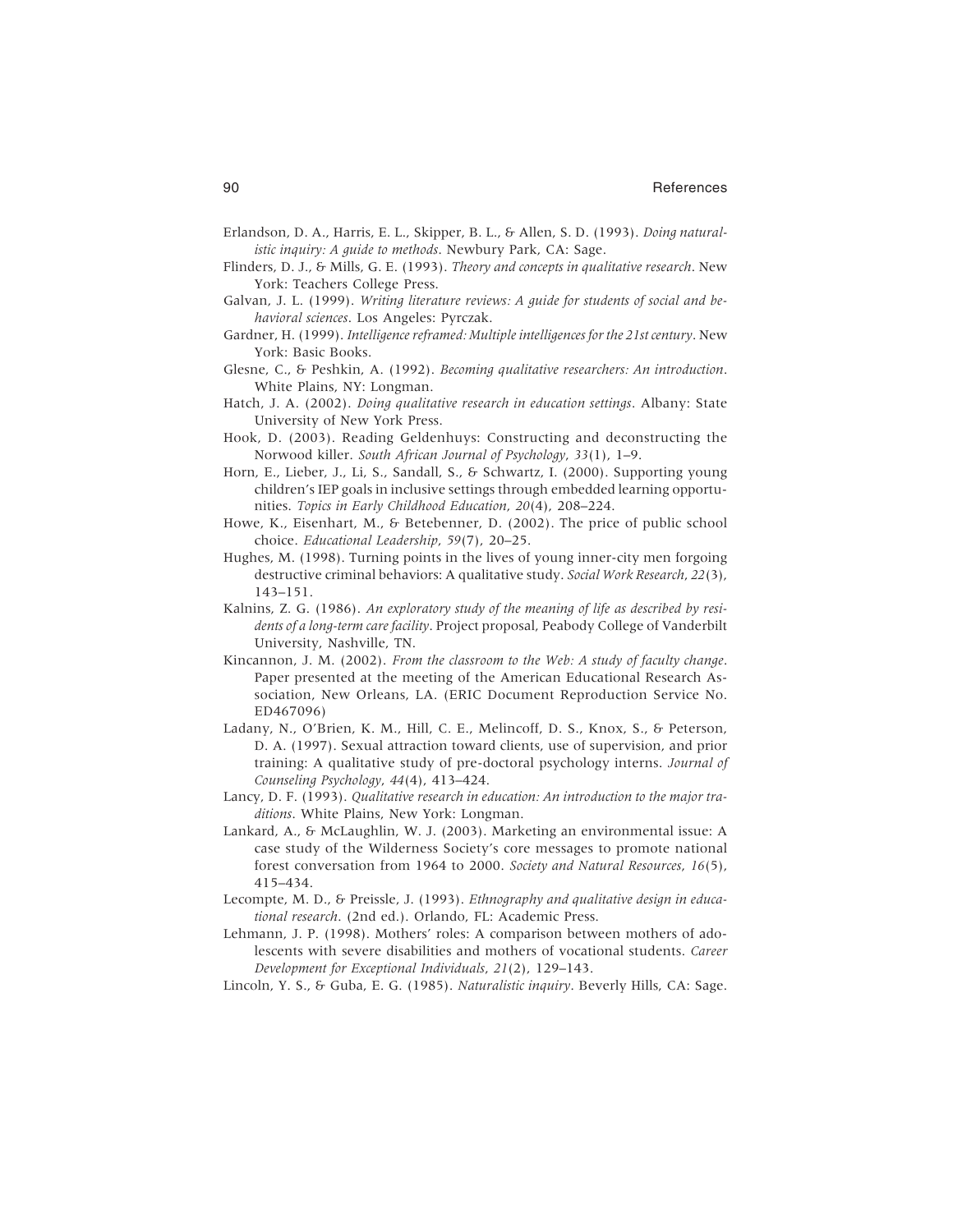- Marshall, C. (1981). Organizational policy and women's socialization in administration. *Urban Education*, *16*(2), 205–231.
- Marshall, C., & Rossman, G. B. (1999). *Designing qualitative research* (3rd ed.). Thousand Oaks, CA: Sage.
- Mason, J. (2002). *Qualitative researching* (2nd ed.). Thousand Oaks, CA: Sage.
- McWilliam, R. A. (2000). Reporting qualitative studies. *Journal of Early Intervention*, *23*(2), 77–80.
- Merriam, S. B. (1998). *Case study research in education: A qualitative approach*. San Francisco: Jossey-Bass.
- Merriam, S. B. (2001). *Qualitative research and case study applications in education*. San Francisco: Jossey-Bass.
- Miles, M. B., & Huberman, A. M. (1994). *Qualitative information analysis: A sourcebook of new methods* (2nd ed.). Thousand Oaks, CA: Sage.
- Mueller, A., & Fleming, T. (2001). Cooperative learning: Listening to how children work at school. *Journal of Educational Research*, *94*(5), 259–366.
- Patton, M. Q. (1980). *Qualitative evaluation methods*. Beverly Hills, CA: Sage.
- Patton, M. Q. (1990). *Qualitative evaluation and research methods* (2nd ed.). Newbury Park, CA: Sage.
- Patton, M. Q. (2002). *Qualitative research and evaluation methods* (3rd ed.). Newbury Park, CA: Sage.
- Place, A. W., & Wood, G. S. (1999). A case study of traditionally underrepresented individuals' experiences in a doctoral program. *Journal for a Just and Caring Education*, *5*(4), 442–456.
- Rhoads, R. A. (1998). In the service of citizenship: A study of student involvement in community service. *The Journal of Higher Education*, *69*(3), 277–297.
- Rossman, G. B. (1985, April). *Studying professional cultures in improving high schools*. Paper presented at the annual meeting of the American Educational Research Association, Chicago.
- Rossman, G. B., Corbett, H. D., & Firestone, W. A. (1984). *Plan for the study of professional cultures in improving high schools*. Philadelphia: Research for Better Schools.
- Salamon, S. (2003). From hometown to nontown: Rural community effects to suburbanization. *Rural Sociology*, *68*(1), 1–24.
- Seidman, I. (2006*). Interviewing as qualitative research: A guide for researchers in education and the social sciences* (3rd ed.). New York: Teachers College Press.
- Stake, R. (1995). *The art of case study research*. Thousand Oaks, CA: Sage.
- Stine, D. E. (1998). *A change in administration: A significant organizational life event* (Report No. EA029296). Educational Management. (ERIC Document Reproduction Service No. ED425509).
- Thomas, W. I., & Znaniecki, F. (1927). *The Polish peasant in Europe and America*. New York: Knopf.
- Thorne, B. (1993). Political activists as participant observer: Conflicts of commitment in a study of the draft resistance movement of the 1960s. In R. Emerson (Ed.), *Contemporary field research: A collection of readings* (pp. 216–234). Prospect Heights, IL: Waveland.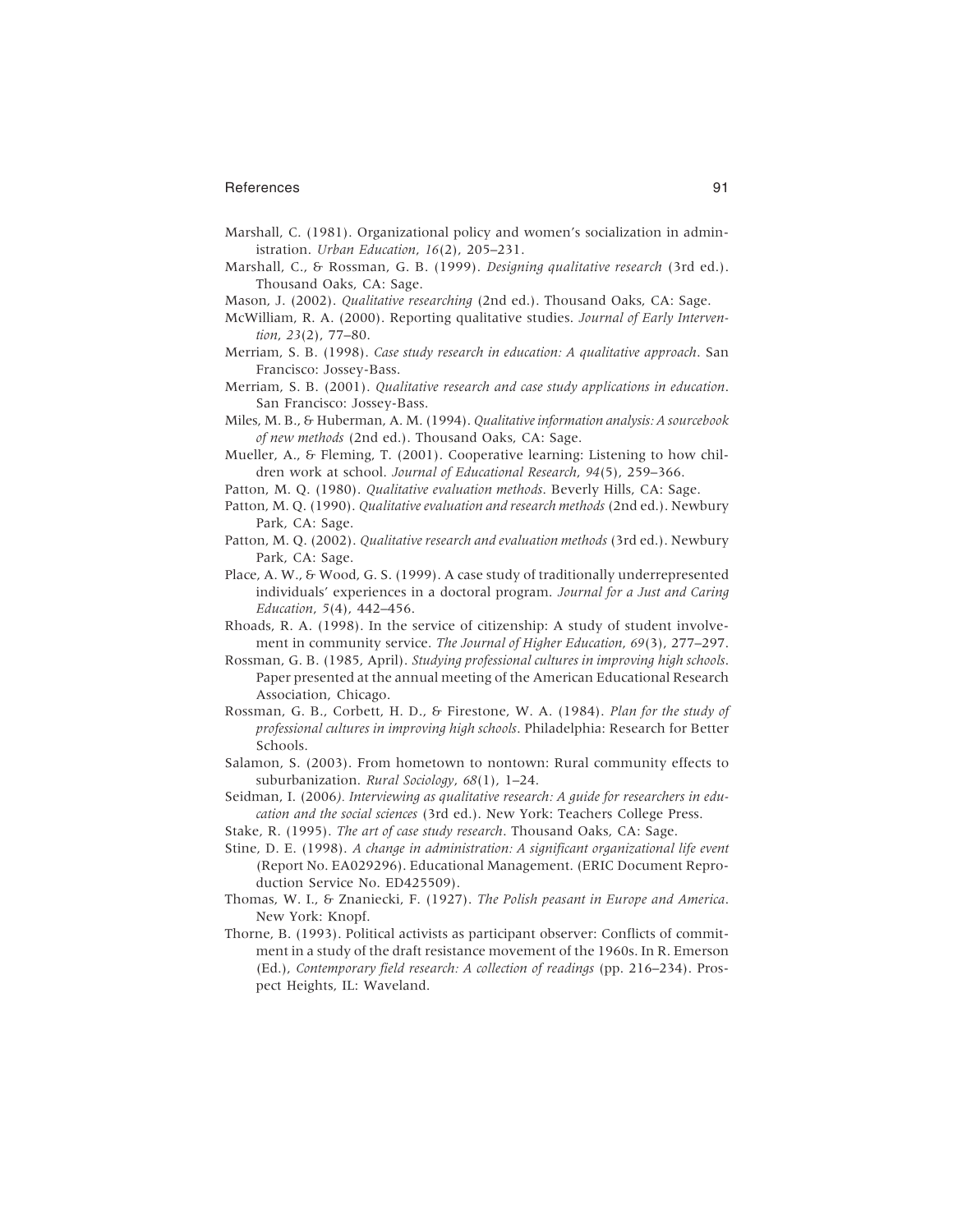- Utsey, S. O., Howard, A., & Williams, O. (2003). Therapeutic group mentoring with African American male adolescents. *Journal of Mental Health Counseling*, *25*(2), 126–139.
- Wolcott, H. F. (1973). *The man in the principal's office: An ethnography*. Austin, TX: Holt, Rinehart and Winston.
- Yin, R. K. (1994). *Case study research: Design and methods* (2nd ed.). Thousand Oaks, CA: Sage.
- Yin, R. K. (2003). *Case study research: Design and methods* (3rd ed.). Thousand Oaks, CA: Sage.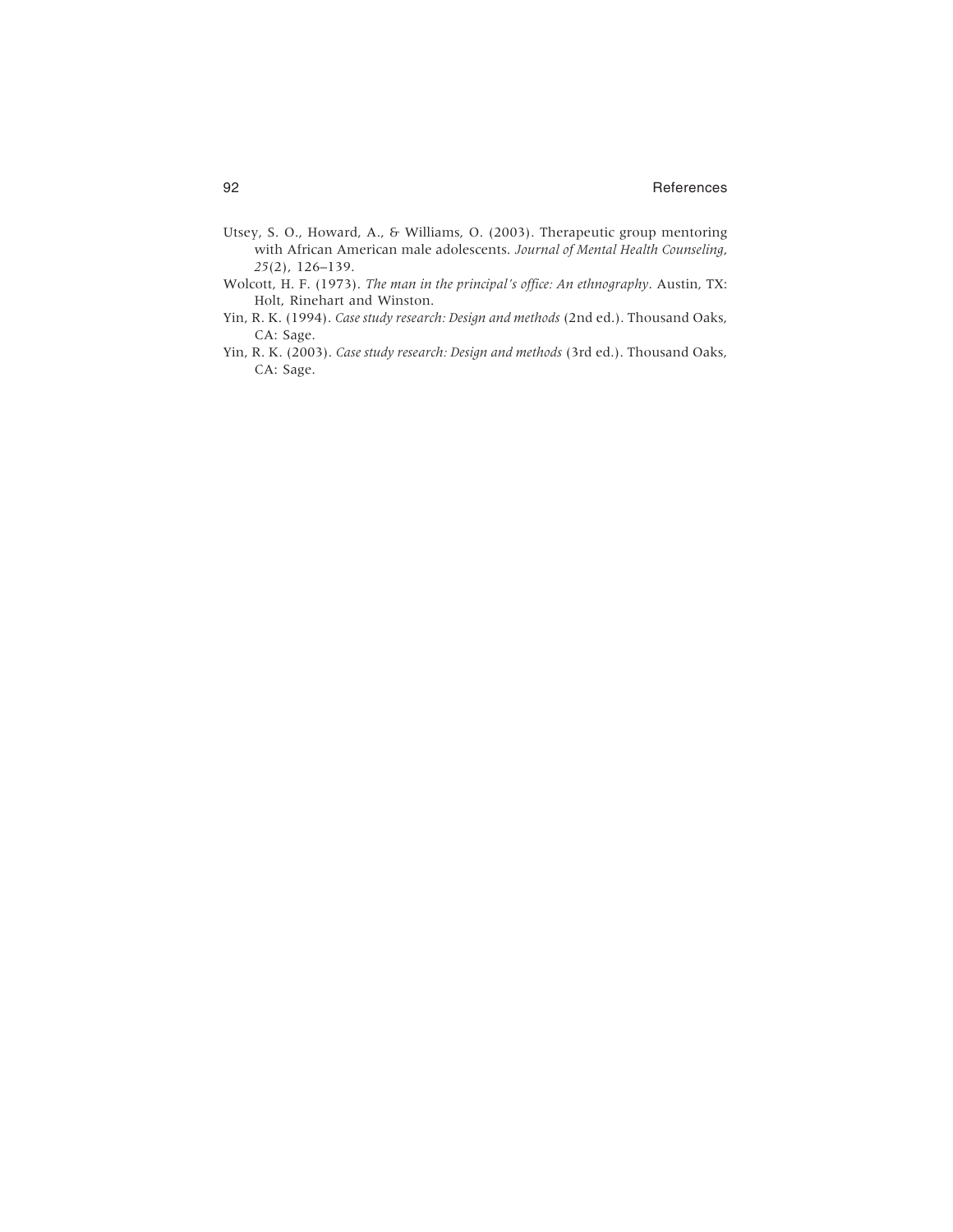# **Annotated Bibliography**

The following is a list of books that address at least one aspect of doing case study research; each citation is followed by a brief paragraph (i.e., the annotation) prepared to provide additional information (e.g., author's point of view, representativeness of case study research in the content) about the sources. We followed a number of steps in creating this resource:

- 1. We located citations to sources that we believed would contain useful information and ideas on doing case study research (e.g., general books about doing research, books about qualitative research and case studies).
- 2. We reviewed each of the books to identify those that provided us with an opportunity to illustrate a variety of perspectives about doing case study research.
- 3. We prepared a citation for each book and wrote an annotation that reflected the central theme and scope of the book as well as how it added developing knowledge about doing case study research.

#### Bassey, M. (1999). Case study research in educational settings. Philadelphia: Open University Press.

The aim of this book is to reconstruct the concept of educational case study as a prime strategy for developing educational theory that illuminates educational policy and enhances educational practice. It is offered to all who set out to conduct educational research by case study. It gives new insight into case study as a tool of educational research. Several different kinds of educational case study are identified: theory-seeking, theorytesting, storytelling, picture-drawing, and evaluative case study. A unique feature of the text is the author's advocacy of "fuzzy-generalizations"; it is argued that, in any case, qualitative fuzzy-generalizations are more honest and more appropriate in much research in educational settings than are definitive claims for generalizability because of the complexity that is usually involved. This text makes extensive use of examples of research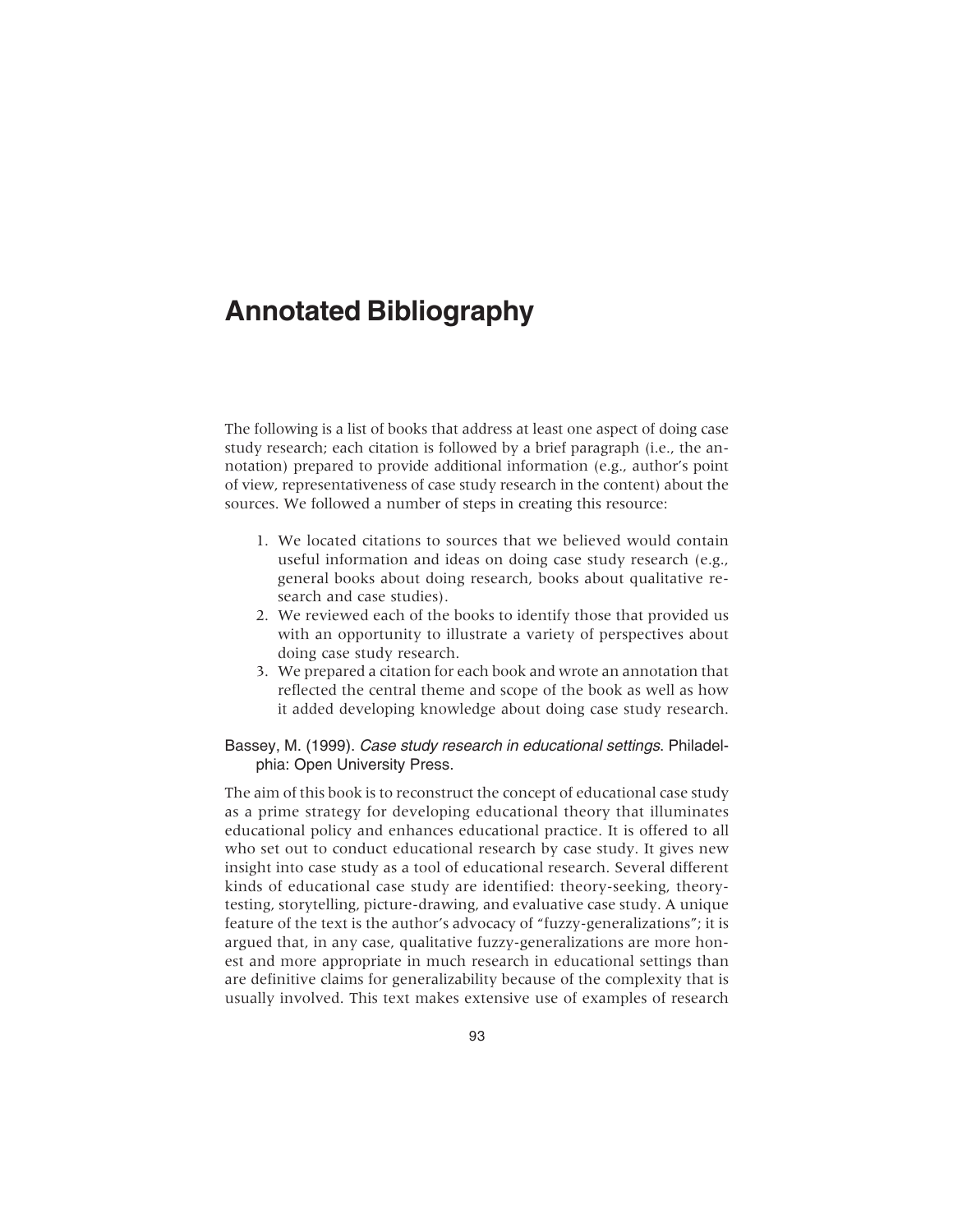projects that illustrate the various forms of potential of the approach as well as demonstrating the practicalities involved in setting up and executing case study work.

Berg, B. L. (2004). Qualitative research methods for the social sciences (5th ed.). New York: Pearson Education.

This text serves as a handbook for anyone interested in but unfamiliar with qualitative research methods. The central purpose of the book is to instruct inexperienced researchers in ways of effectively collecting, organizing, and making sense of qualitative information. It also seeks to demystify the research process. Novice researchers will learn how the process works, thus becoming comfortable and relaxed. Readers are moved beyond the point of collecting information without knowing what to do with it. In essence, the goal is to get fledgling researchers to design, collect, and analyze information, then present their results to the scientific community. It also incorporates discussion of Web sites, and their locations on the Web, as useful pieces of literature and qualitative research tools. In addition, seasoned researchers will find interesting opinions and discussions of topics that may expand their viewpoints beyond traditional perspectives.

# Bogden, R. C., & Bilken, S. K. (2003). Qualitative research in education: An introduction to theories and methods (4th ed.). New York: Allyn and Bacon.

The purpose of this text is to provide a background for understanding the uses of qualitative research in education, to examine its theoretical and historical underpinnings, and to discuss specific methods for conducting research. It is primarily useful to those just beginning; however, it is also a valuable handbook for those practicing research. This book is organized in a manner that parallels the process of doing research; therefore, as students read about a particular phase of qualitative research they can be engaged in those activities.

# Creswell, J. W. (1998). Qualitative inquiry and research design: Choosing among five traditions. Thousand Oaks, CA: Sage.

The basic premise of this book is that different forms of qualitative traditions exist and that the design of research within each has distinctive features. This book attempts to answer the question, How does the type or tradition of qualitative inquiry shape the design of a study? The uniqueness of this text is found in examining the reasons for the book. First, those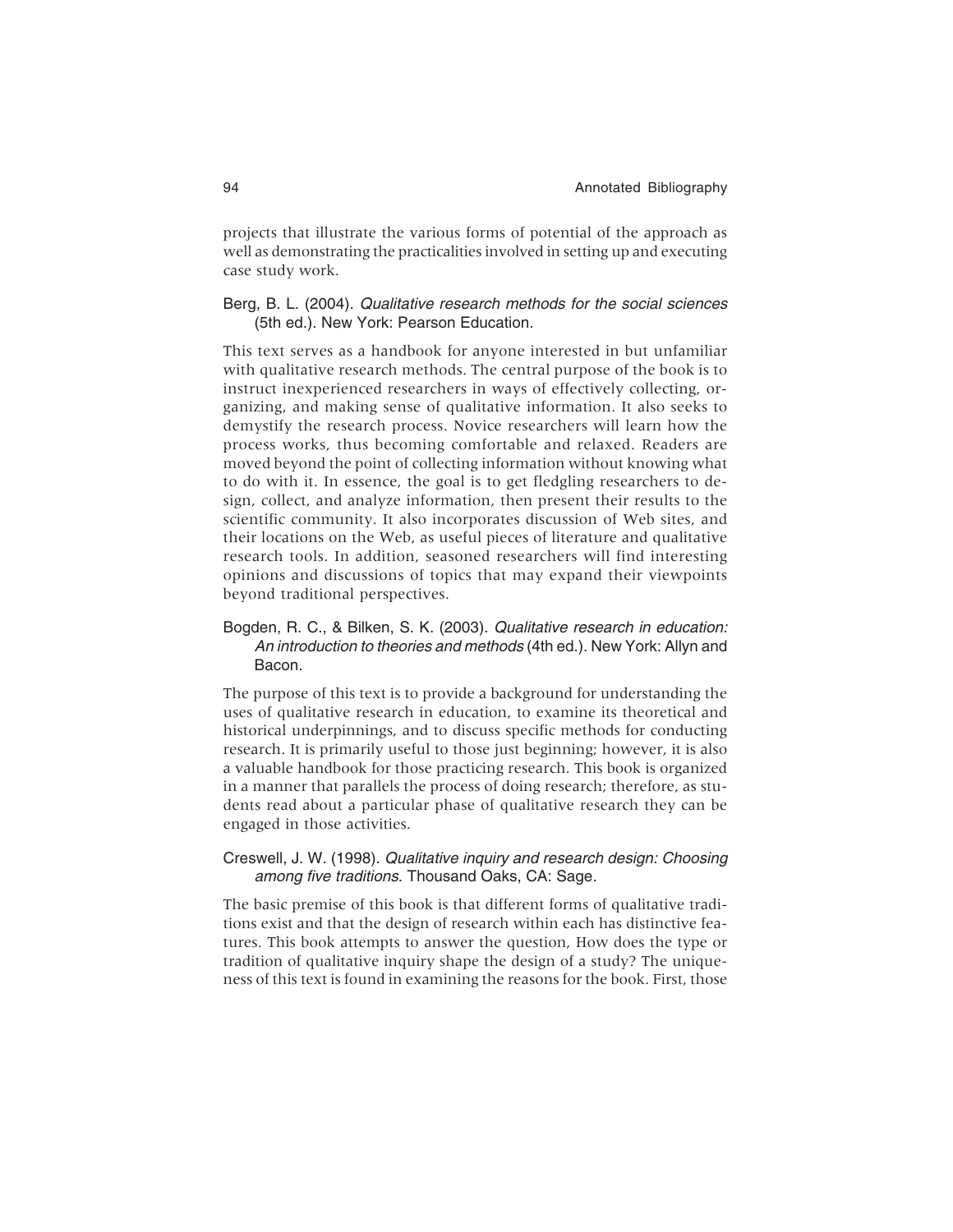conducting qualitative research do not always understand the tradition they are using and its chief elements. Second, those conducting qualitative studies need to consider the differences between approaches to qualitative research. Third, no book currently addresses the relationship of tradition and research design. Finally, for individuals trained or socialized in a specific tradition, this comparative analysis can enlarge their scope of inquiry methods and encourage them to seek out alternative procedures. The level of discussion involved in this text is suitable for upper-division and graduate students.

Creswell, J. W. (2005). Educational research: Planning, conducting, and evaluating quantitative and qualitative research (2nd ed.). Upper Saddle River, NJ: Pearson Merrill Prentice Hall.

The philosophy that guides the development of this text is twofold. First, research involves a process of activities rather than the application of isolated, unrelated concepts and ideas. Second, the educational researcher today needs a large toolbox of approaches to study the complex educational issues in our society. This text is the first introduction to educational research to offer a truly balanced, inclusive, and integrated overview of the field as it currently stands. The book's coverage is unique in its balanced presentation of quantitative, qualitative, and mixed-method research. Moreover, it consistently examines foundational issues of research from both quantitative and qualitative perspectives. This approach helps students understand fundamental differences and similarities between these approaches.

# Denzin, N. K., Lincoln, Y. S. (Eds.). (2003). The landscape of qualitative research: Theories and issues. Thousand Oaks, CA: Sage.

This text is part of a three-volume student/classroom version of the *Handbook of Qualitative Research*. It should serve as a starting point, a springboard for new thought and new work. This book looks at the field from a broad theoretical perspective. It aims to give a wide orientation to the breadth and nature of the methods deemed to lie within the qualitative paradigm, giving an overview of the history, diversity, and future of the methods through detailed discussion and comparison of them. It is not a how-to book of the procedures and methods. There was consensus that this reorganization made a great deal of sense both pedagogically and economically. There is a definite commitment to make this iteration of the *Handbook* accessible for classroom use; this is reflected in the size, organization, and price of the paperbacks, as well as the addition of endof-book bibliographies.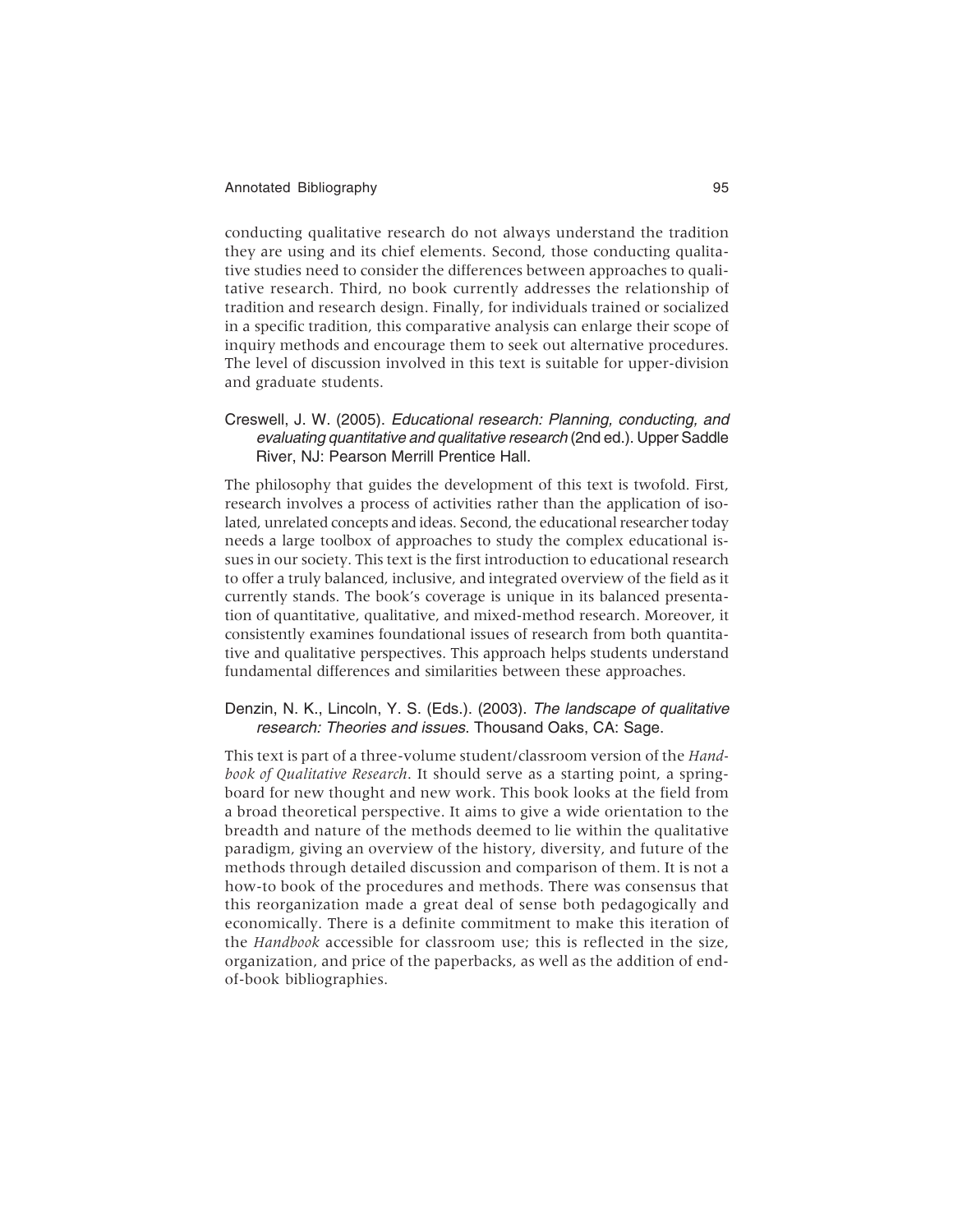#### Gillham, B. (2002). Case study research methods. New York: Continuum.

This series is intended for those doing small-scale research in real-life settings. No previous knowledge of research methods is assumed. The thinking underlying the series reflects a major shift in social science research methods over the past 15 years—away from a natural-sciences style that emphasizes deductive theory-testing toward a recognition that such requirements are often unworkable and inappropriate in the real world. Readers are encouraged to not give up an empirical, evidence-based research tradition, but rather adapt to what is possible and, more important, what is likely to yield a truer picture.

### Lyne, L. S. (2003). A cross section of educational research: Journal articles for discussion and evaluation (2nd ed.). Los Angeles: Pyrczak.

This text is designed for students who are learning how to evaluate published educational research. It contains 30 articles drawn from 21 different journals. The articles illustrate straightforward designs and the use of basic statistics. Each article deals with topics of interest to classroom teachers. In addition, the articles illustrate a wide variety of approaches to research. The articles were drawn from a large number of different journals, thus allowing students to get a taste of the wide variations in educational research. Furthermore, to initiate student discussion, there are three types of questions at the end of each article: factual questions, questions for discussion, and questions about quality ratings.

### Maxwell, J. A. (1996). Qualitative research design: An interactive approach. Thousand Oaks, CA: Sage.

This book is intended to provide advice on designing a qualitative study. It presents an approach to qualitative research that both captures what qualitative researchers really do and provides support and guidance for those embarking for the first time on designing a qualitative study. It renders advice on every part of the design process: figuring out what your study should accomplish, constructing a theoretical framework, developing research questions, deciding on strategies and methods for information collection and analysis, and planning how to deal with potential validity threats to your conclusions. Because the design is the logic and coherence of the research study, the focus is primarily on research design, rather than on proposal writing. The text incorporates a hands-on approach; thus, in order for the book to be most useful, one should have a qualitative research project in mind.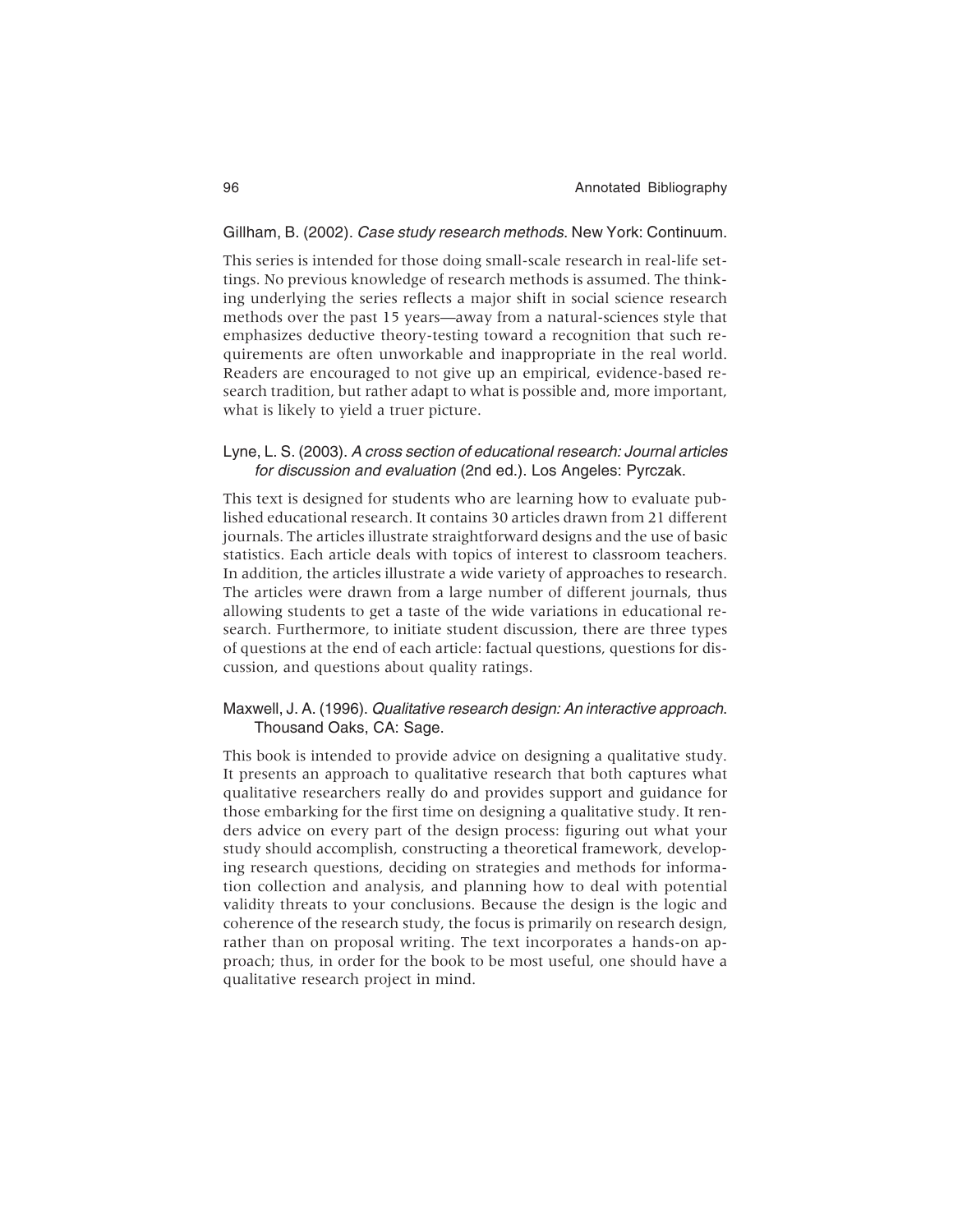# Merriam, S. B. (1998). Qualitative research and case study applications in education. San Francisco: Jossey-Bass.

The combination of a primary emphasis on qualitative research with applications to case study makes this book unique in the burgeoning literature of qualitative research. This book can be used by those who are interested only in qualitative research in general, or it can be consulted for assistance in conducting a case study in particular. Another defining characteristic of this book is its how-to, practical focus; the mechanics of conducting a qualitative study are presented in a simple, straightforward manner. Designing a qualitative study, collecting and analyzing information, and writing research reports are some of the book's topics that are logically presented and liberally illustrated to assist the researcher who desires some guidance in the process. The intended audience for this book, then, is teachers, researchers, and graduate students in education who are interested in understanding qualitative research and perhaps in conducting a qualitative case study.

# Seidman, I. (2006). Interviewing as a qualitative research: A guide for researchers in education and the social sciences (3rd ed.). New York: Teachers College Press.

Interviews are a hallmark of many types of case studies. This text provides step-by-step guidance to the individual researcher about in-depth interviewing as a research methodology while at the same time connecting method and technique to the broader issues in qualitative research. The text centers on a phenomenological approach to in-depth interviewing; how to carry out this approach and the principles of adapting it to one's own goals are discussed. The discussions on interviewing across racial and ethnic groups has been extended, and a new section on interviewing "elites" and participants for whom English is not the first language has been added. Throughout the text readers are led to other, useful, related texts that could be important to them in developing their own research. In addition, the author introduces readers to the strengths and weaknesses of specific computer programs and the advantages and disadvantages of using them to analyze qualitative research information.

# Stake, R. E. (1995). The art of case study research. Thousand Oaks, CA: Sage.

The purpose of this short, readable volume is to present a disciplined, qualitative mode of inquiry into a single case. A view of case studies is developed that draws from naturalistic, holistic, ethnographical, phenomenological,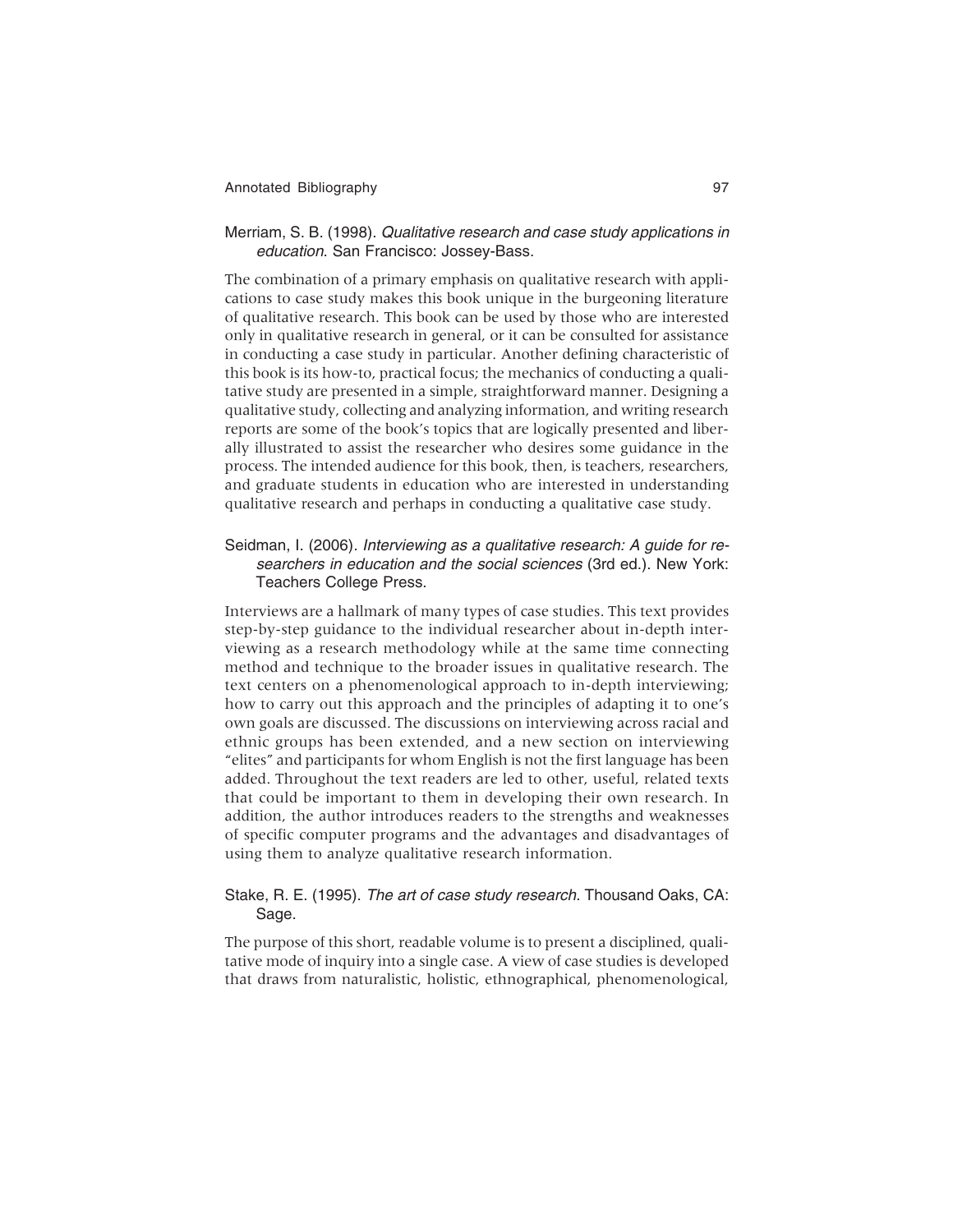and biographical research methods. Guidance is provided on all aspects of qualitative single case study research, including developing research questions, gathering information, analyzing and interpreting information, the roles of the researcher, triangulation, and report writing. Explanations are accompanied by concrete examples, including the full text of a report from an evaluation Stake conducted of an elementary school in Chicago that was involved in school reform. The uniqueness of this text revolves around its centeredness as an introduction to a specialized type of case study research.

### Travers, M. (2001). Qualitative research through case studies. Thousand Oaks, CA: Sage.

The author contends that few methods texts explain the distinction between method and methodology and that to achieve a higher standard in research projects and dissertations one must think and write about methodological issues. Real competence in qualitative research methods is acquired through understanding the methodological basis of classic studies and emulating the things you like about them in your own work. Therefore, the text is organized around summaries of a number of well-known or exemplary studies. Another unusual feature of this text is that it introduces different ways of conducting qualitative research through reviewing a number of different research traditions. The main objective of the text is to introduce communities of researchers and enable the reader to appreciate their objectives and how they write about the social world.

### Yin, R. K. (2003). Applications of case study research (2nd ed.). Thousand Oaks, CA: Sage.

This book presents numerous completed case studies on a broad variety of topics. It is intended to provide additional information to improve the craft as well as provide specific, concrete examples to illustrate the importance of doing case studies. The selected case studies all put into practice sound principles of case study research, reflecting the entire range of processes and procedures from research design to research reporting. These case studies applications therefore identify and suggest solutions to problems commonly encountered when one is doing case studies. This text enables seasoned investigators and students alike to emulate case study research techniques and principles in their own research.

## Yin, R. K. (2003). Case study research: Designs and methods (3rd ed.). Thousand Oaks, CA: Sage.

The objective of this book is to guide investigators and students who are trying to do case studies as a rigorous method of research. The book is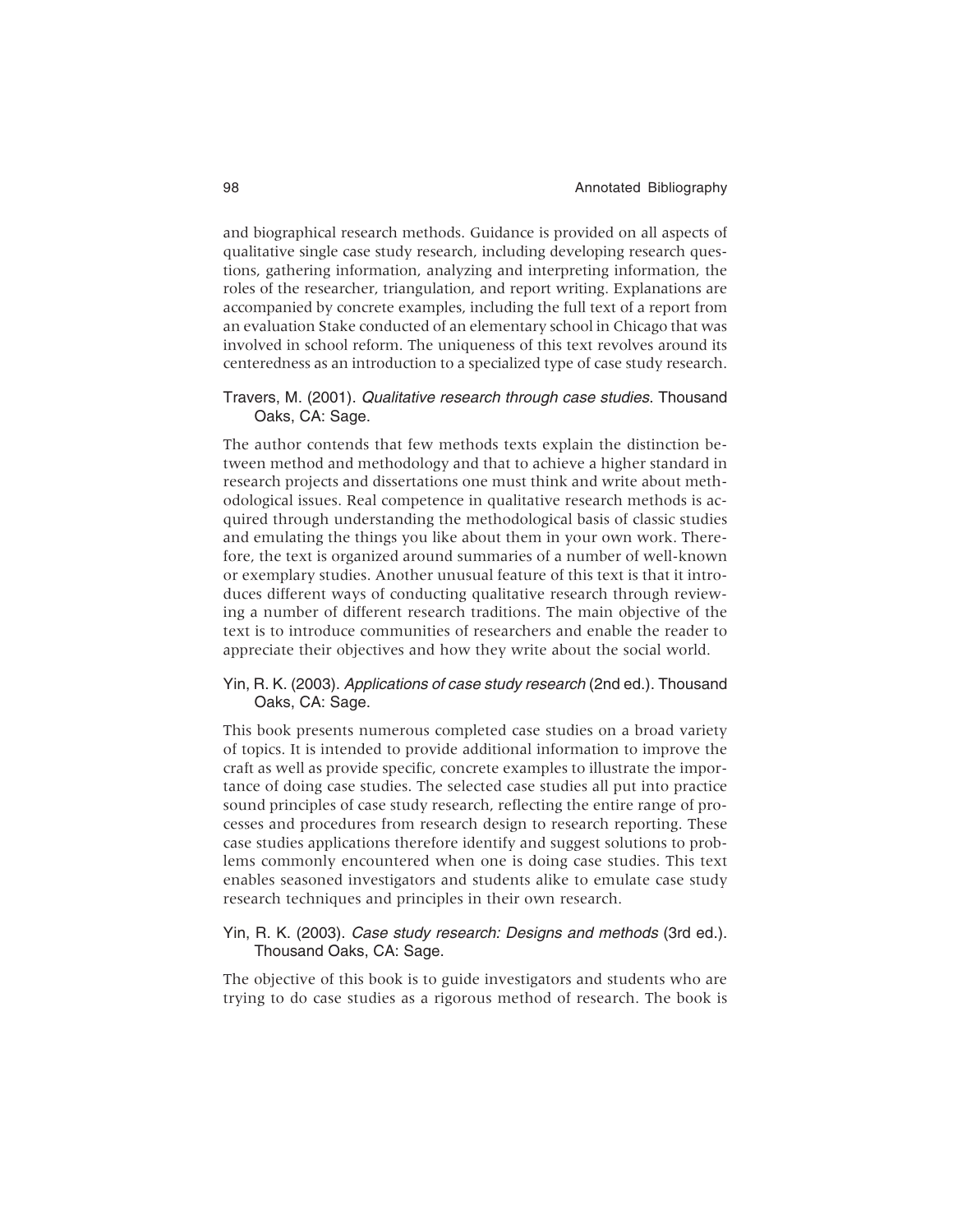distinctive in several ways. First, it is a comprehensive presentation of the case study method. Second, it gives detailed attention to case study designs and analysis, as compared to the traditional topic of case study information collection. The first two topics have received too little attention in existing texts, yet they create the greatest problems for those doing case studies. Third, the book makes reference to case studies in many different fields, illustrating points made in the text.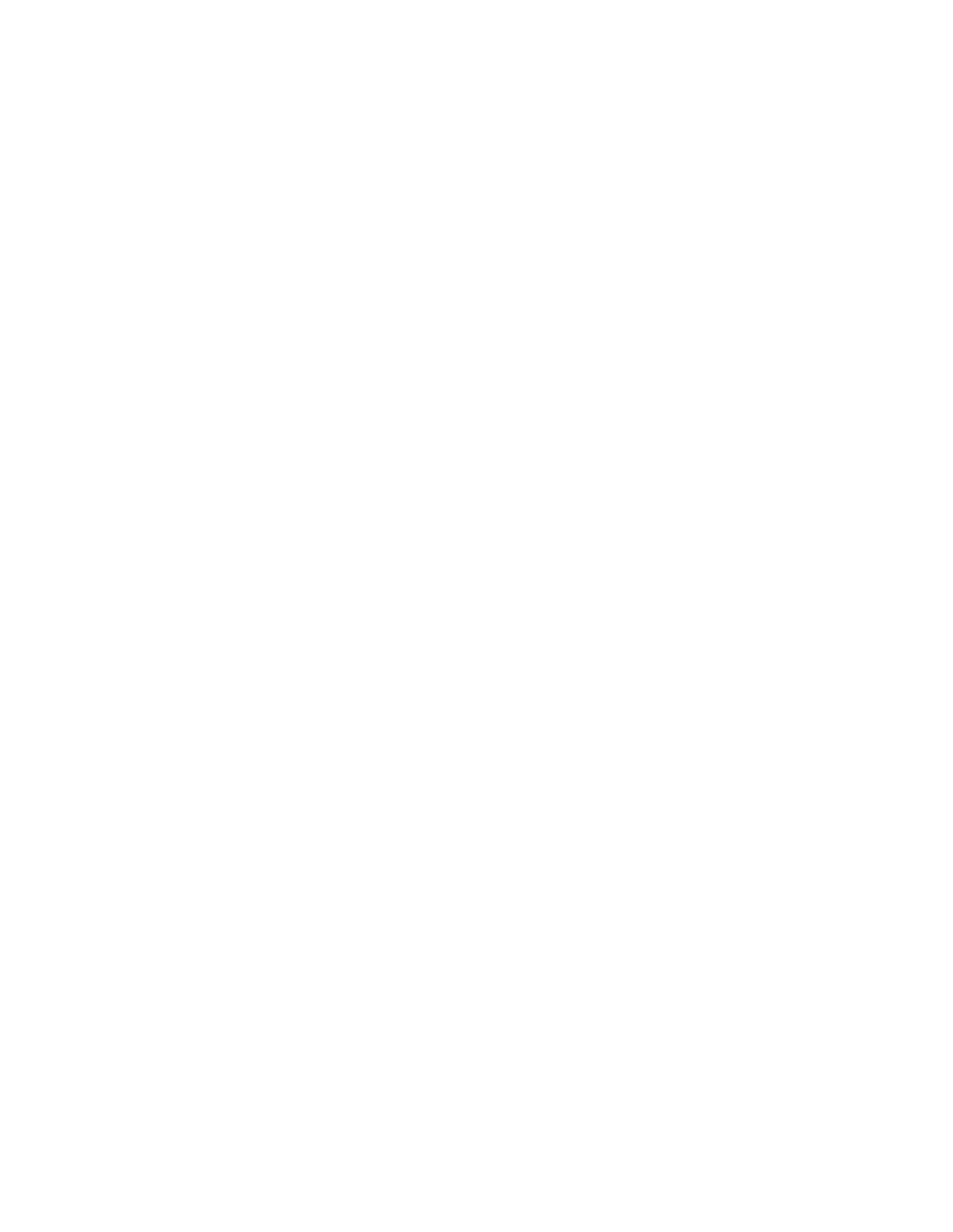# **Index**

Abramson, P. R., 54 Activities nature of, 15 sample case studies of, 21–23 Adler, P., 36 Adler, P. A., 36 Algozzine, B., 78 Allen, S. D., xi American Psychological Association, 79–81 Anonymity of interviews, 41 of observations, 47 Anzul, M., xi Applied research, 5 Asmussen, K. J., 17 Assumptions, in proposals, 71–72, 74–75 At-risk adolescents, research design for, 37 Authenticity, of documents, 52–53 Basic research, 5 Bassey, M., 93–94 Benton-Kupper, J., 17–18, 54 Berg, B. L., 58–60, 94 Betebenner, D., 21 Bias in interviews, 46 in observations, 47 researcher disclosure of, 66 Bilken, S. K., 48–49, 94 Biographical studies, 9 Blind studies, 8 Block scheduling case study on, 17–18 documents research on, 54 observations and, 46 review of literature on, 26, 27 Bloom, B. S., 5

Bogden, R. C., 48–49, 94 Bond, L. B., 20 Brown, J. H., 20–21 California Drug Alcohol Tobacco Education (DATE), case study on, 20–21 Case studies characteristics of, 23 common procedures in, 24 conference presentation of, 78 confirming findings of, 66–68 documents in, 51–54, 63 focus of, 15, 17–23 interviews in, 39–45 natural context of, 15–16 nature of, 9–10, 11, 15–16 observations in, 46–49 other research types versus, 11, 16 proposals for, 71–77 publication in professional journals, 78–81 reporting findings, 61–64 research questions for, 23, 56 review of literature, 26–29, 75–77 rich description in, 16 sequence of procedures for, 84 summarizing and interpreting information from, 56–60 Categorical analysis, 61 Characters, in written messages, 59 Charts, 58 Clark,G. K., 52–53 Collaborative learning, case study on, 22 Collective research design described, 33 disciplinary perspective of, 33 illustration of, 35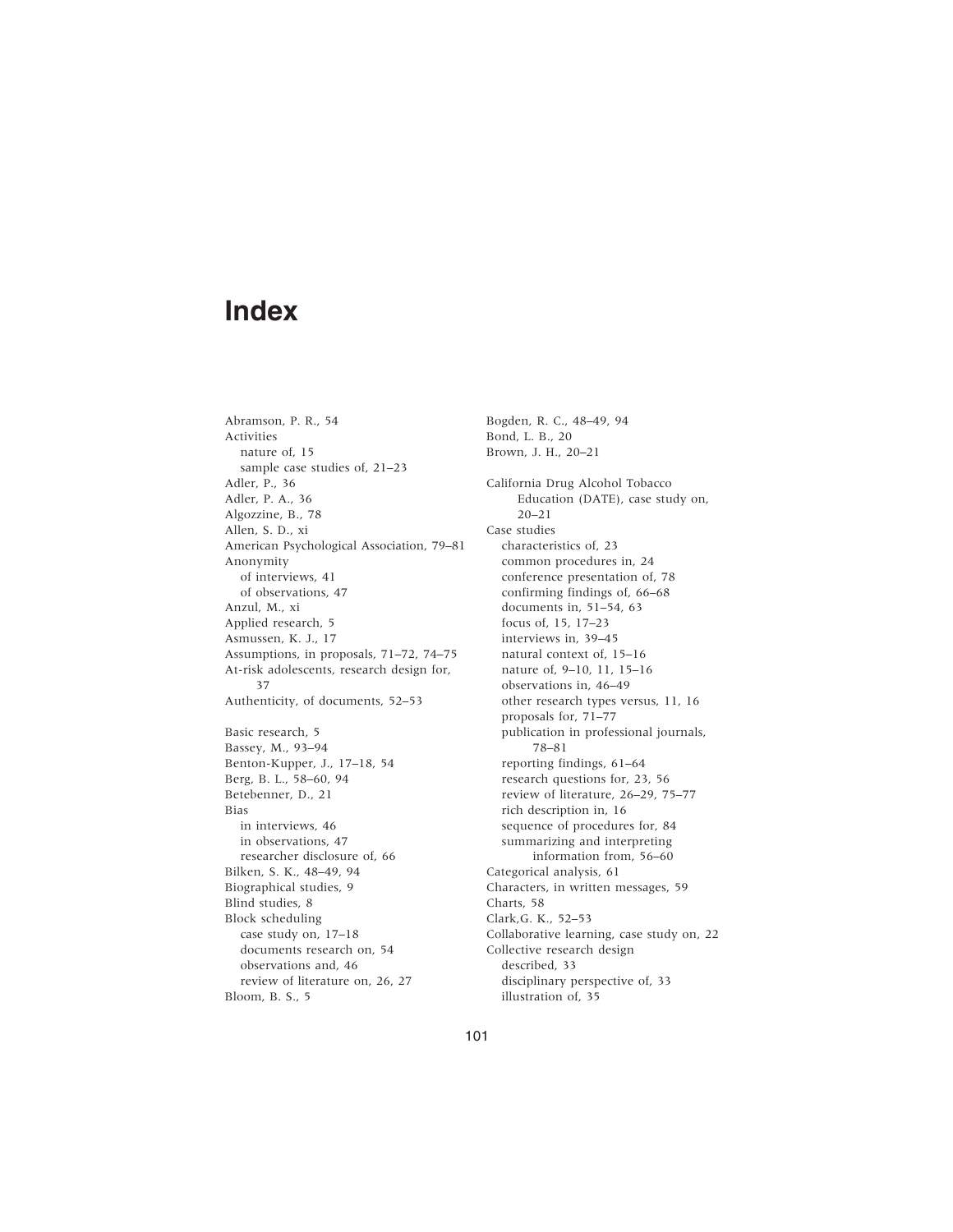Concepts, in written messages, 59 Confidentiality of interviews, 41 of observations, 47 Confirming findings, 66–68 illustrations from practice, 67–68 strategies for, 66–67 Consent for interviews, 40, 41 for observations, 47 Content analysis, 58, 59 Cooperative learning, case study on, 22 Corbett, H. D., 28–29 Creswell, J. W., xi, 9, 17, 23, 24, 49, 52, 94–95 Crudden, A., 35 Definitions, in proposals, 72, 74 Delimitations, in proposals, 71, 75 D'Emidio-Caston, M., 20–21 Denzin, N. K., 95 Descriptive research design, 4–5, 33 Developmental psychopathology, research design for, 37 Discussion section, professional journal article, 80–81 Documents, 51–54, 63 analysis of, 52, 53 authenticity of, 52–53 categories of, 51–52 illustrations from practice, 53–54 Eisenhart, M., 21 Ely, M., xi Embedded learning opportunities, case study on, 21–22 Emic perspective, 8 Employment practices, review of literature on, 26–27 Erlandson, D. A., xi Ethical issues. *See* Legal/ethical issues Ethnograph, The (software), 57 Ethnographic research design, 9 described, 31 disciplinary perspective of, 33 illustrations of, 36 relationships between method and, 34 Etic perspective, 8

Events nature of, 15 sample case studies of, 17–18 Examinations, 52 Experimental research, 5, 16 Expert review of findings, 66 Explanatory research design, 33 Exploratory research design, 33 Feedback from research subjects, 66 Firestone, W. A., 28–29 Fixed responses, to interviews, 43 Fleming, T., xi, 22 Flinders, D. J., xi Friedman, T., xi Galvan, J. L., xi, 28 Gardner, H., 33 Garner, D., xi Gender interactions, research design for, 36 Gillham, B., 96 Glesne, C., xi, 52 "Green" marketing orientation, research design for, 36–37 Grounded-theory qualitative research, 9 Guba, E. G., xi Guided conversations, interviews as, 43 Gunman incident, case study on, 17 Harris, E. L., xi Hatch, J. A., xi, 15, 52 Hattie, J., 20 Hill, C. E., 19 Historical research design described, 31–32 disciplinary perspective of, 33 illustration of, 36–37 relationships between method and, 34 Hook, D., 37 Horn, E., 21–22 Howard, A., 37 Howe, K., 21 Huberman, A. M., xi Hughes, M., 18–19 Inferential research, 4–5 Informal conversations, interviews as, 43

Information sources, 51–54, 63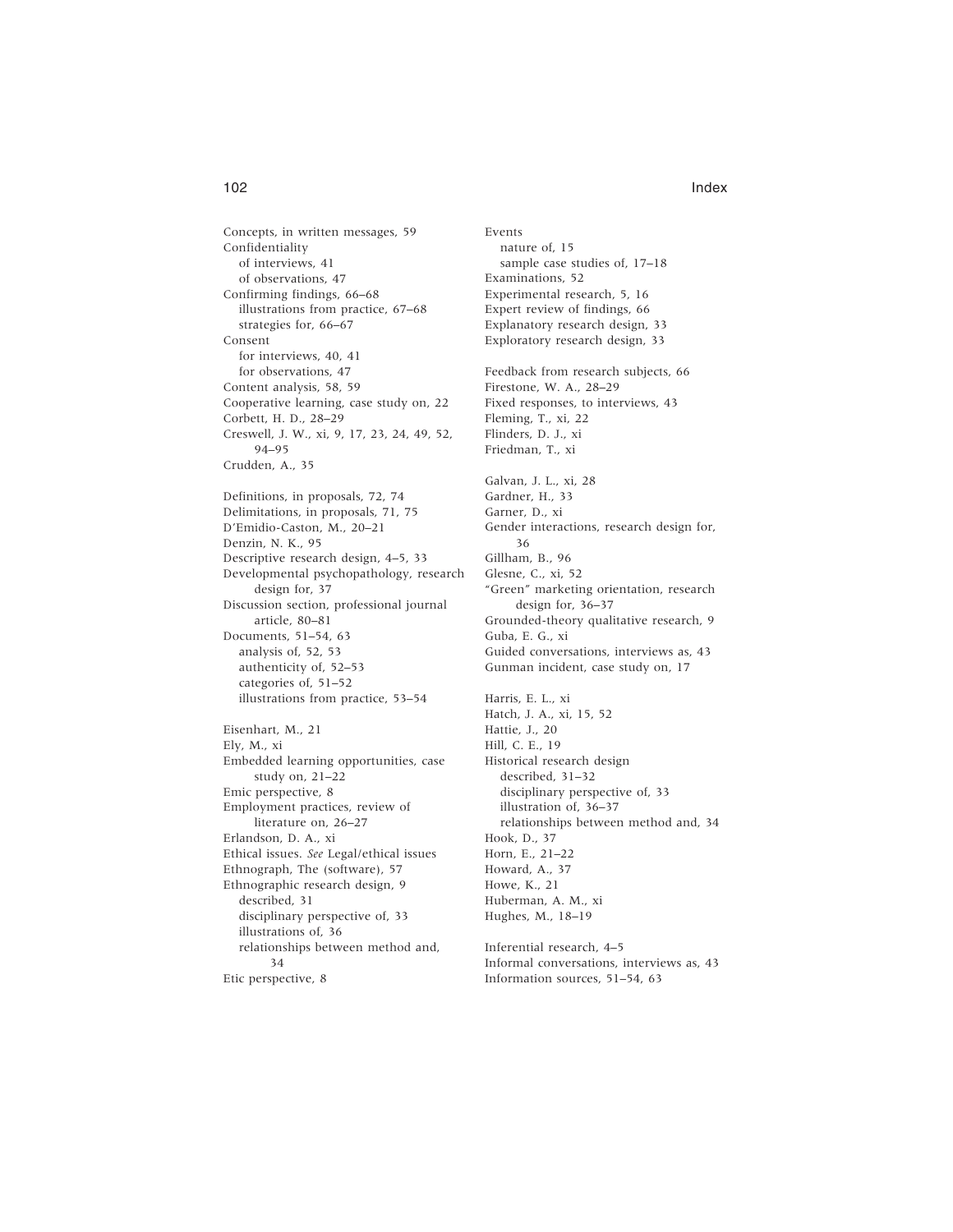#### Index 103

Information-supported themes, 61–62 Informed consent for interviews, 40, 41 for observations, 47 Instrumental research design described, 32–33 disciplinary perspective of, 33 illustration of, 35 Internet sources, 51 Interviews, 39–45 guidelines for conducting, 39–41 illustration from practice, 41, 44–45 individual versus group, 39 instrumentation types, 43 interview guide/protocol, 39 key participants in, 39 legal and ethical requirements of, 40, 41 means of recording, 40 observations versus, 46 planning and conducting, 42 questions to avoid, 44 selection of interviewees, 40–41 setting for, 40 tasks of interviewer, 41 types of, 40 Intrinsic research design described, 32 disciplinary perspective of, 33 illustration of, 34–35 Introduction to professional journal article, 79 for proposal, 71–72, 74–75 Items, in written messages, 59 Jaeger, R., 20 Job retention, research design for, 35 Journal articles. *See* Professional journal articles Kalnins, Z. G., 34–35 Karvonen, M., 78 Kincannon, J. M., 35 Knox, S., 19 Labeling information, 57 Ladany, N., 19

Lancy, D. F., xi Lankard, A., 36 Lecompte, M. D., 32 Legal/ethical issues for interviews, 40, 41 for observations, 47 Lehmann, J. P., 72–73 Li, S., 21–22 Lieber, J., 21–22 Limitations, in proposals, 71, 75 Lincoln, Y. S., xi, 95 Listening, during interviews, 41 Literature review. *See* Review of literature Long-term health-care facilities, research design for, 34–35 Lyne, L. S., 96 Marshall, C., 29 Mason, J., xi, 39, 42 Mastery learning, 5 Maxwell, J. A., 96 McLaughlin, W. J., 36 McWilliam, R. A., 80 Melincoff, D. S., 19 Member checking, 67 Merriam, S. B., xi, 10, 15, 31, 32, 44, 53– 54, 97 Method section professional journal article, 79 proposal, 72–73, 77 starting, 77 as technical map, 77 Miles, M. B., xi Mills, G. E., xi Mueller, A., xi, 22 Narrative analysis, 61 National Board for Professional Teaching Standards (NBPTS), case study on,  $20$ Nonexperimental research, 5 NUDIST (software), 57 O'Brien, K. M., 19 Observation guide, 46–47, 49 Observation notes hints for writing, 48–49 proper and improper, 48 Observations, 46–49 ethical and legal requirements of, 47

guidelines for developing, 46–49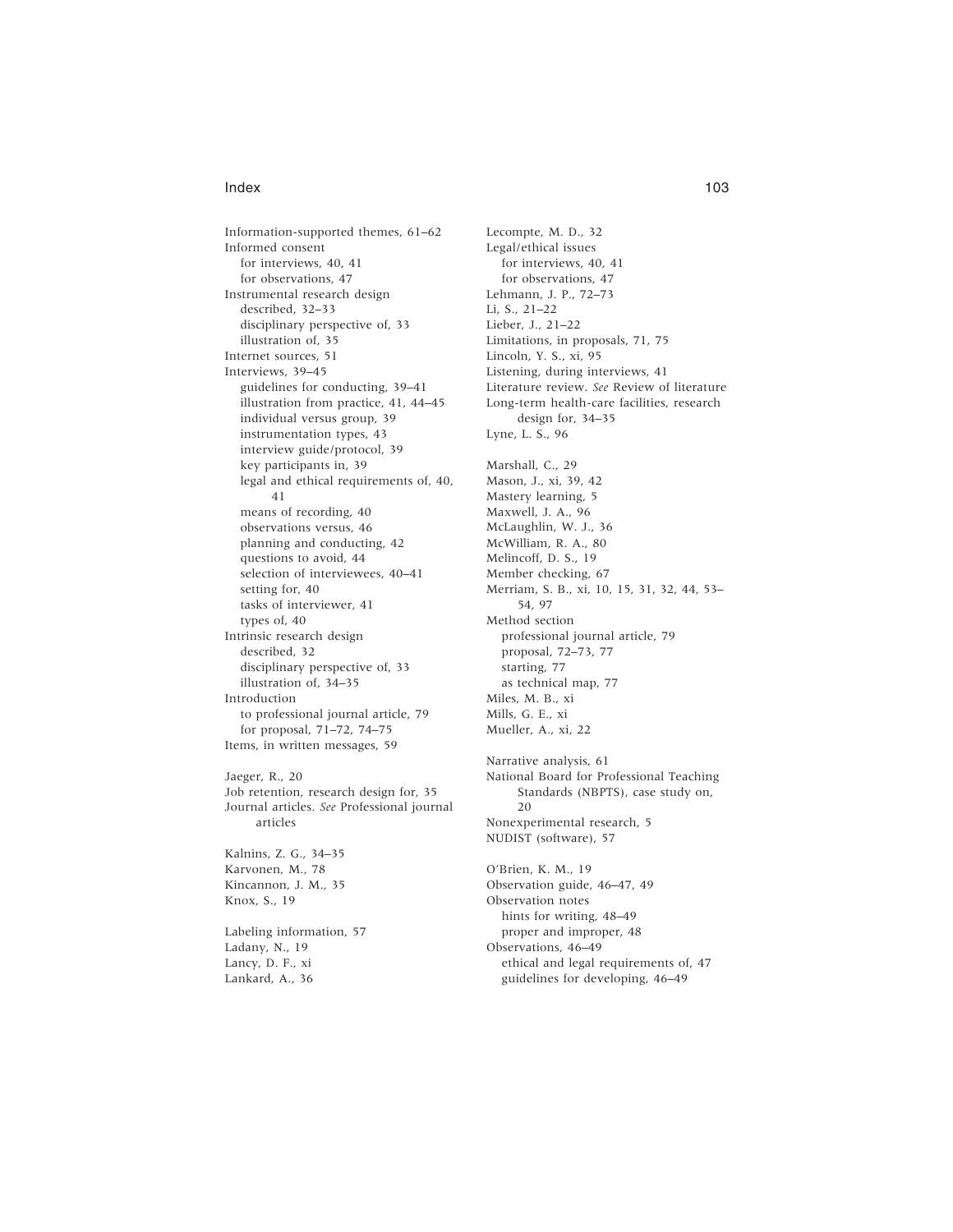Observations (*continued*) identifying nature of, 46 illustrations from practice, 48–49 interviews versus, 46 notes for, 48–49 observation guide, 46–47, 49 researcher role and biases in, 47 setting for, 46–47 Open-ended responses, to interviews, 43 Organizing frameworks, 4–6 Paragraphs, in written messages, 59 Parent involvement, documents concerning, 53–54 Patton, M. Q., xi, 43 Peer review of findings, 66 Peshkin, A., xi, 52 Peterson, D. A., 19 Phenomenological studies, 9 Physical evidence, 52 Piaget, J., 32 Place, A. W., 19–20 Preissle, J., 32 Principal transitions, case study on, 18 Private records, 51–52 Professional journal articles, 78–81 discussion section, 80–81 introduction to, 79 method section, 79 results section, 79–80 Programs nature of, 15 sample case studies of, 20–21 Proposals, 71–77 frequently asked questions, 74–77 introduction to, 71–72, 74–75 method section, 72–73, 77 purpose of, 71 review of literature, 72, 75–77 supporting materials, 73 Psychological research design described, 32 disciplinary perspective of, 33 illustrations of, 37 relationships between method and, 34 Public records, 51–52 Purpose of proposal, 71 of review of literature, 26–29

Qualitative research decision to use, 8–9 nature of, 5–6, 11 types of, 9–10 Quantitative research decision to use, 7, 8 nature of, 5–6, 11 Quasi-experimental research, 5 Questionnaire instruments, 52 Redesigning instruction, 35 Reporting findings, 61–64 design illustration, 63–64 format for, 62 information sources and, 63 information-supported themes in, 61–62 primary characteristics of, 62 strategies for, 61, 62–63 Research, 3–6 case studies in. *See* Case studies organizing frameworks of, 4–6 tasks of, 4 Research design and strategy, 31–38 collective, 33, 35 ethnographic, 9, 31, 33, 34, 36 historical, 31–32, 33, 36–37 illustrations of, 34–38 instrumental, 32–33, 35 intrinsic, 32, 33, 34–35 psychological, 32, 33, 34, 37 relations between design and method, 34 review of literature and, 27 sociological, 32, 33, 34, 37–38 Research questions for case studies, 23 constant focus on, 56 refining, 56 Review of literature, 26–29 ending, 76–77 frequently asked questions, 75–77 illustrations of, 26–27, 28–29 in proposals, 72, 75–77 purposes of, 26–29, 75–76 stages of, 28 starting, 76 Rhoads, R. A., 22–23 Rossman, G. B., 28–29 Rural communities, research design for, 37–38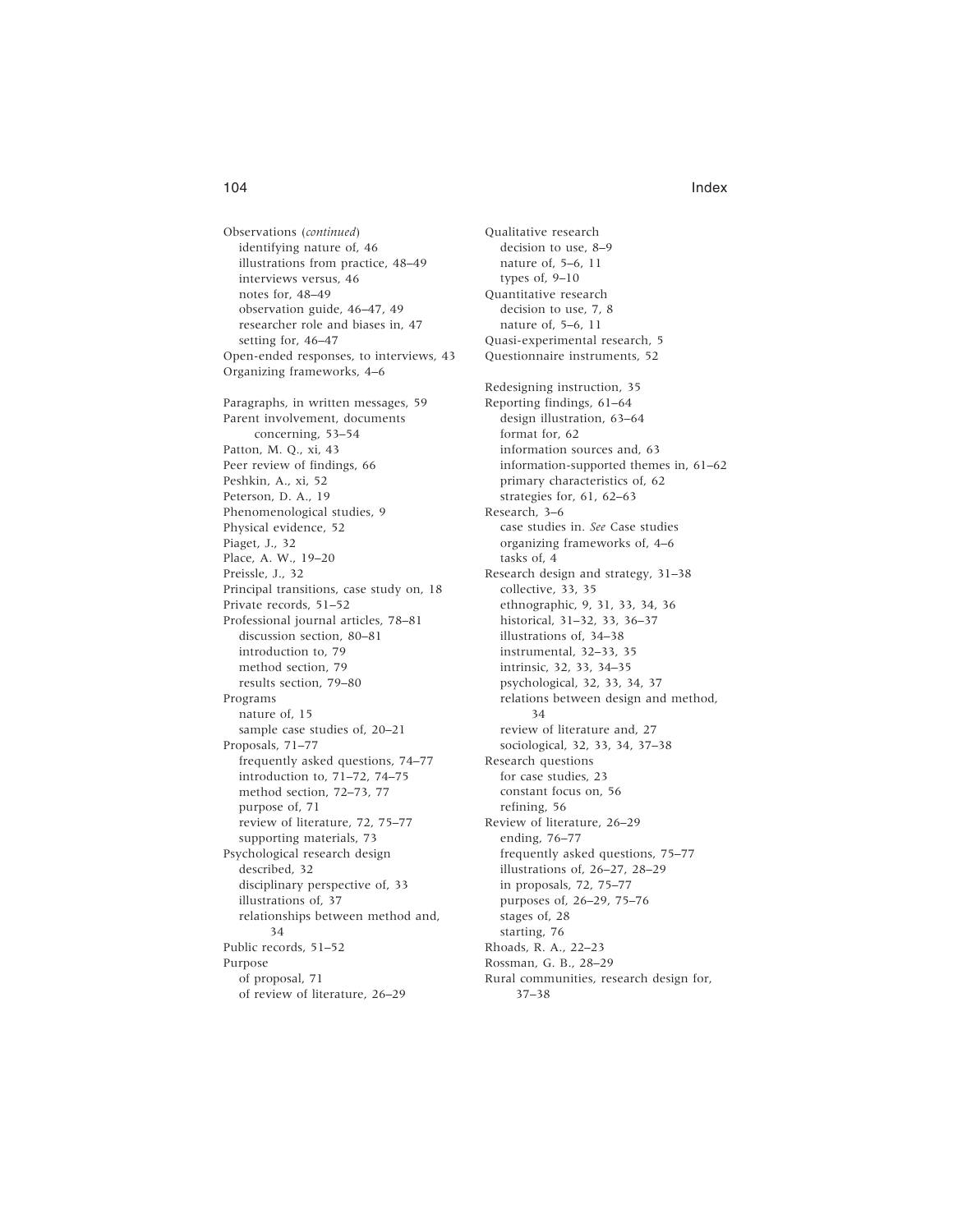Russian Jewish emigration, documents concerning, 54 Salamon, S., 37–38 Sandall, S., 21–22 School administration careers, review of literature on, 29 School choice programs, case study on, 21 School effectiveness, review of literature on, 28–29 Schwartz, I., 21–22 Scientific inquiry, 3–6 organizing frameworks of, 4–6 tasks of, 4 Seidman, I., xi, 97 Semantics, in written messages, 59 Semistructured interviews, 40 Sexual attraction, case study on, 19 Situations nature of, 15 sample case studies of, 18–20 Skipper, B. L., xi Smith, T., 20 Socialization of college athletes, research design for, 36 Social responsibility among students, case study on, 22–23 Sociological research design described, 32 disciplinary perspective of, 33 illustration of, 37–38 relationships between method and, 34 Spooner, F., 78 Stake, R. E., xi, 31, 63–64, 67, 97–98 Steinmetz, A. C., xi Stine, D. E., 18

Structured interviews, 40 Students of color, case studies on, 18–20 Summarizing and interpreting information, 56–60 charts in, 58 content analysis in, 58, 59 elements of written messages, 58–60 guidelines for, 56–57 illustrations from practice, 58–60 nature of, 57 Summary form, 67–68 Supporting materials, in proposals, 73 Survey instruments, 52 Synthesizing findings, 62–63

Teacher certification, case study on, 20 Thematic analysis, 61 Themes, in written messages, 59 Thomas, W. I., 54 Thorne, B., 36 Travers, M., 98 Triangulation, 66–67

Unstructured interviews, 40 Utsey, S. O., 37

Violence in schools, case study on, 17

Williams, O., 37 Wolcott, H. F., 31 Wood, G. S., 19–20 Words, in written messages, 59

Yin, R. K., xi, 15, 31, 98–99

Znaniecki, F., 54